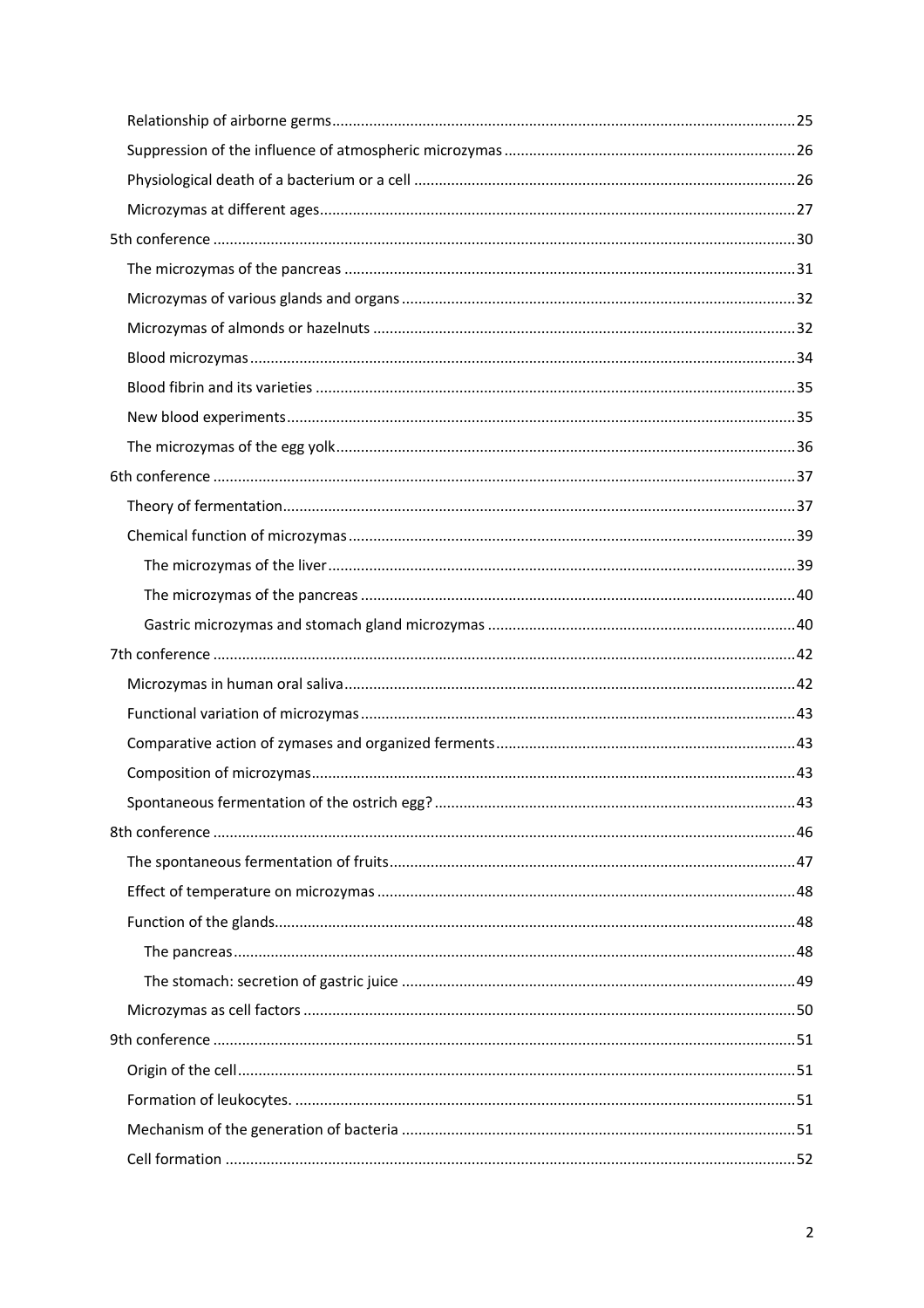|  | Influence of bacterial evolution of pancreatic microzymas on their harmful action in intravenous         |  |
|--|----------------------------------------------------------------------------------------------------------|--|
|  |                                                                                                          |  |
|  | On the ferments and fermentations of the urine, in the physiological state and in the pathological state |  |
|  |                                                                                                          |  |
|  |                                                                                                          |  |
|  |                                                                                                          |  |
|  |                                                                                                          |  |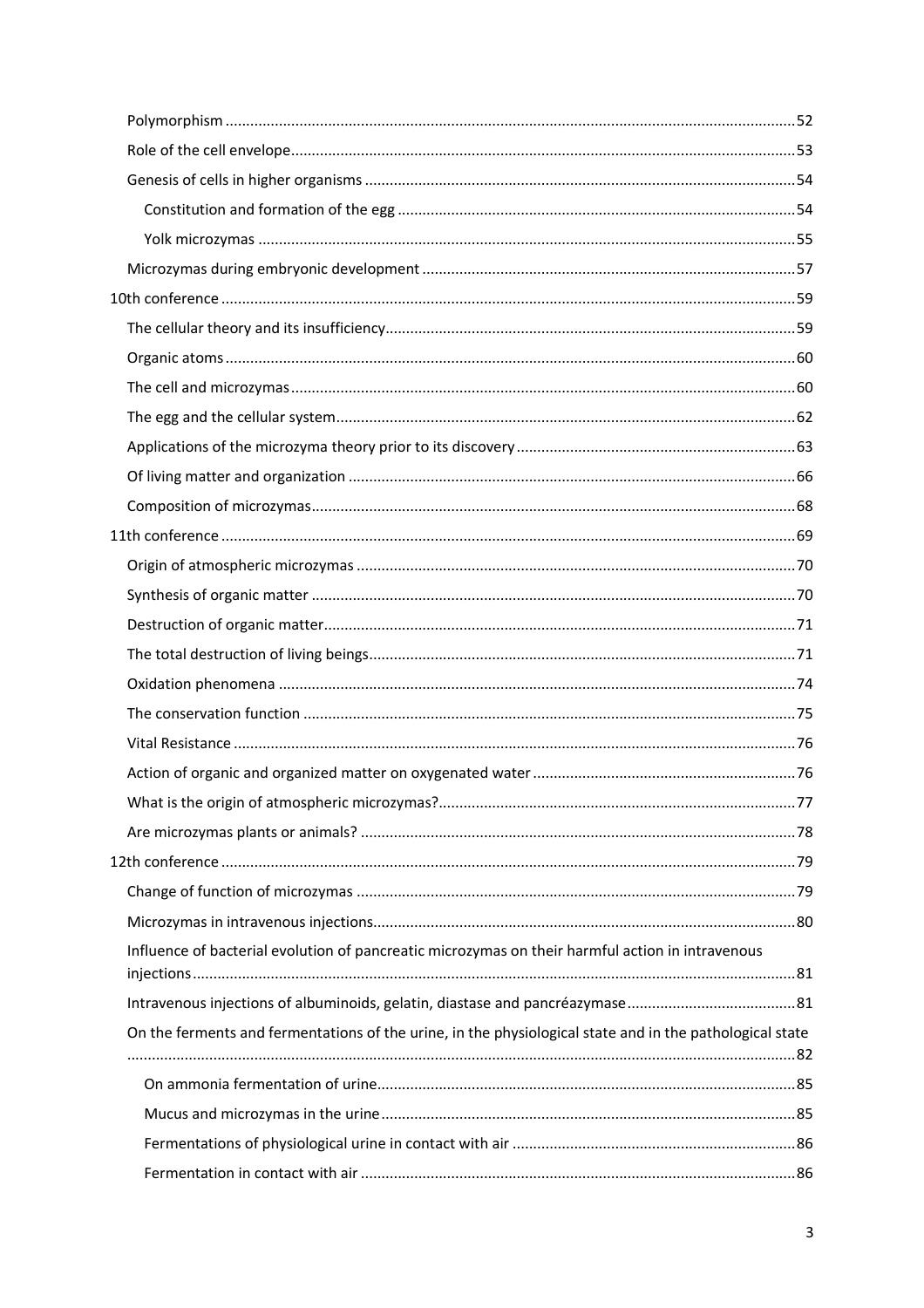| 100 |
|-----|
|     |
|     |
|     |
|     |
|     |
|     |
|     |
|     |
|     |
|     |
|     |
|     |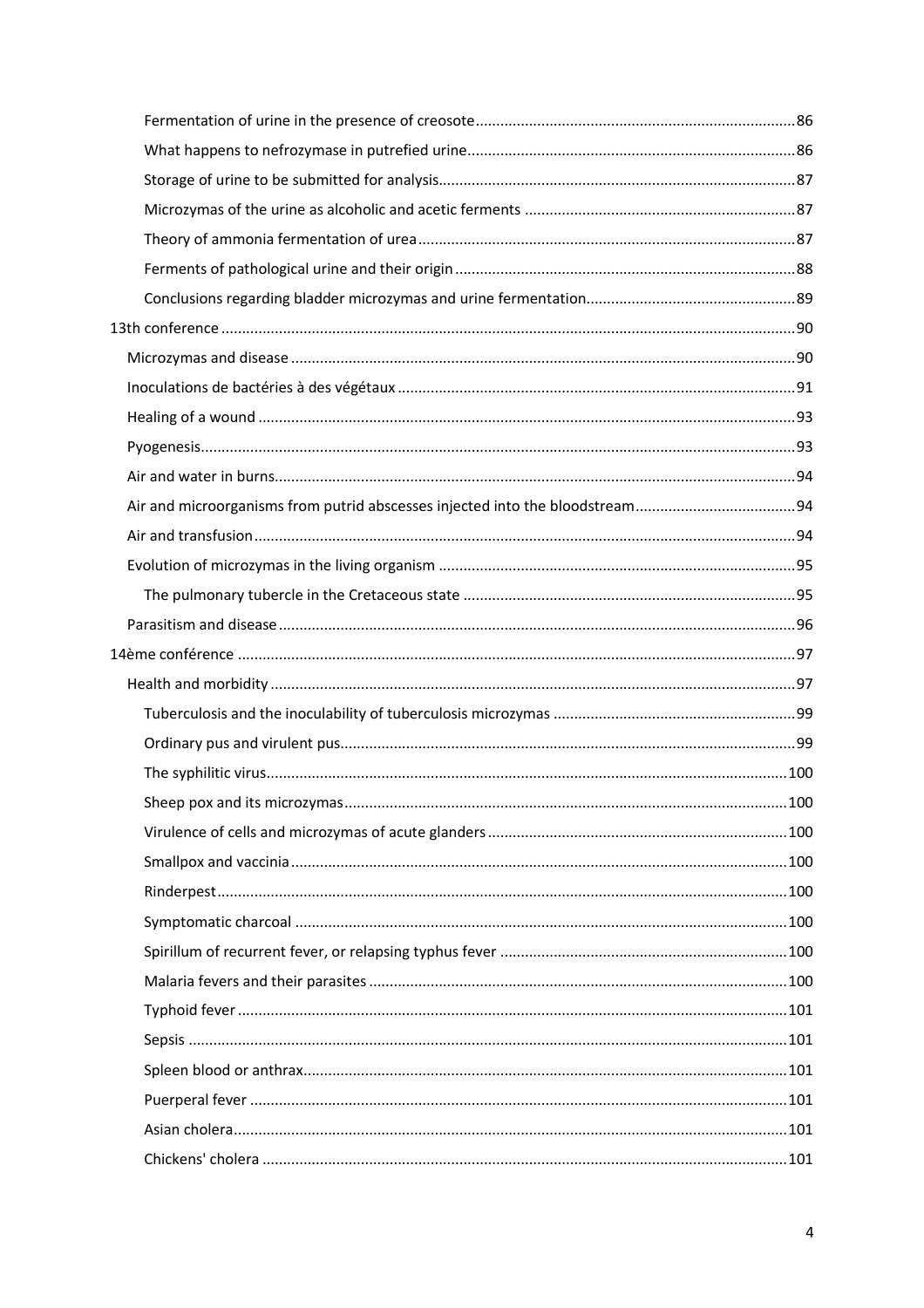| Application of the concept of natural and induced dyscrasias to morbid spontaneity 103 |  |
|----------------------------------------------------------------------------------------|--|
|                                                                                        |  |
|                                                                                        |  |
|                                                                                        |  |
|                                                                                        |  |
|                                                                                        |  |

## <span id="page-4-0"></span>Foreword

The book that I have finally decided to publish is the fruit of long research, the starting point of which was the study of a very simple chemical fact.

It had been announced that pure cane sugar, dissolved in distilled water, inverts with time, even when cold; that is to say that this sugar fixes the elements of water to form the 2 glucoses, of unequal rotatory powers and of opposite direction, whose mixture constitutes the inverted sugar.

The chemists knew that the interversion is accomplished under the influence of powerful acids, slowly when cold, almost instantaneously when boiling. It would have been remarkable if such a profound reaction, which determines a splitting of the sugar molecule, could have been accomplished without a provoking cause. I therefore repeated the experiment. The reversal took place, but I noted at the same time that there was mold in the solution; I disregarded it at first, and published the result as a confirmation of the stated fact. However, I had varied the experiment: in one of the solutions I had added zinc chloride, and in another calcium chloride, and the sugar was not switched.

....

Thinking about it, I came to wonder if the mold was not the provoking cause of the reaction. This was a stroke of light. After a few more or less demonstrative tests, I instituted several series of experiments which lasted from 1856 to the end of 1857. The result was conclusive: the reversal occurs only after the development of the mold. And so a research of pure chemistry, in itself very simple, became the starting point of physiological studies which occupied me almost without interruption for nearly thirty years.

The beginning was thus modest. Nothing is more ordinary than to see molds develop in the most diverse solutions, organic or even mineral. If I had stuck to the theories that were received among scientists, I would have neglected mold after having, as a faithful historian, noted its presence. It is for not having considered the fact as a chance encounter, that it resulted in the discovery of the physiological theory of fermentation and, later, **the enunciation of a new doctrine concerning the organization and life**, of which this book contains the history...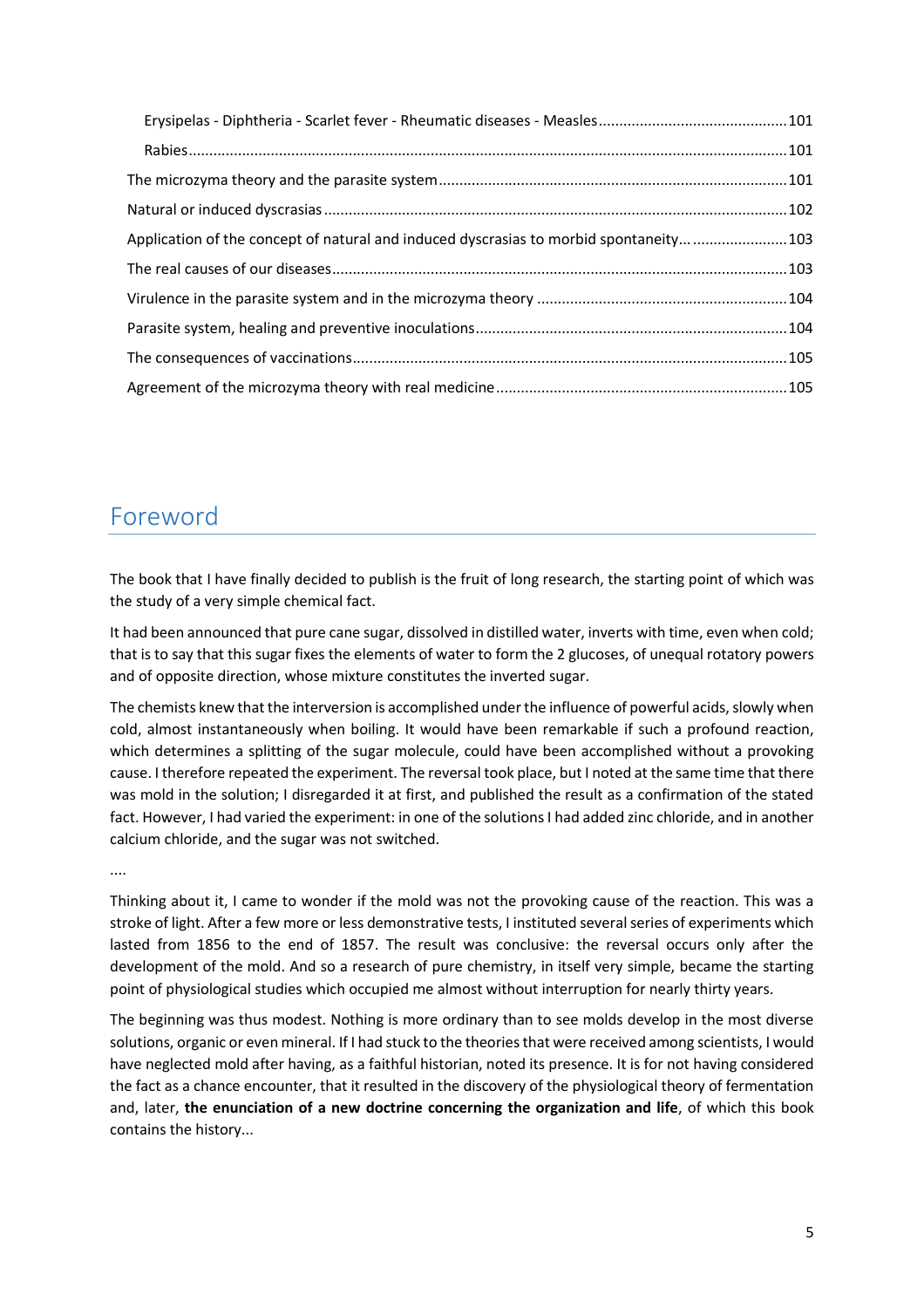I must not conceal it, the fundamental fact on which the new doctrine rests, in spite of the most irrefutable proofs, the verifications which have gone as far as appropriation, is not yet admitted by everyone whose systems and interests it upsets;

The guiding idea, moreover, clashes too much with the accepted opinions not to raise objections. I did not have to neglect anything: it is there especially what obliged me to give so much extent to the work.

< *clarification of priority claims made by Pasteu[r p.VII à IX](https://gallica.bnf.fr/ark:/12148/bpt6k65140517/f16.image.r=.langFR)*>

...

I have said that this book contains the enunciation of a new doctrine concerning organization and life.

Isn't that pretentious?

That is why it is necessary to explain.

< *history [p.IX](https://gallica.bnf.fr/ark:/12148/bpt6k65140517/f19.image.r=.langFR) – X*>

…

It is in this state of science that I began the study of the interversion of cane sugar. I had taken care to ensure the purity of the sugar I was using; I had insisted in particular on the fact that it was devoid of albuminoid matter. I had therefore nothing in my solutions that could be considered as being able, by spontaneous alteration, to give rise to a ferment.

Thus, it is quite certain that in 1854, nothing was known about the function of infusorial molds, nor was their origin known when they appeared in infusions. Mr. Pasteur had, in 1857, reserved the question of the spontaneous origin of his lactic ferment. I had thus, at the same time, demonstrated that they have for origin the germs of the air, that they are ferments, that they secrete a zymase and create the matter of their tissues and their albuminoid matter. But I had also made another observation which was fertile in unexpected consequences. This was the discovery of microzymas and consequently the nature and function of molecular granulations.

#### <span id="page-5-0"></span>Microzymas or molecular granulations

Under the general denomination of molds, I understood everything that, in these solutions, operated the interversion of sugar and the acidification of these solutions. However, in some experiments, where nevertheless the interversion occurred, I saw only extremely small microscopic forms, without any analogue to what was known among the infusoria. These forms, which the Memoir of 1857 designates by the appellation of small bodies, I considered them as organized, looking at them in the same way as ferments. Little by little I was led to compare them to the molecular granulations that M. Berthelot, in his research on alcoholic fermentation, at the same time, had noted without attributing a role to them, considering them as amorphous matter; then finally to all the molecular granulations of the authors, which were specified as animated by Brownian motion...

In a letter to M. Dumas (September 1865), I even compared molecular granulations to chalk and milk. Finally, in 1866, in a note on the role of chalk in lactic and butyric fermentations, **I name them microzymas.…**

The discovery of microzymas, considered as a new category of organized beings, has been fertile in theoretical and practical consequences of considerable importance. It is this discovery which, when I found that the microzymas of chalk, those of milk, as well as those of the atmosphere can, by evolution, become bacteria, allowed Mr. Estor and me to demonstrate that the molecular granulations of cells, tissues and humours are not amorphous, fatty or other granulations, but really living and organized forms. In short,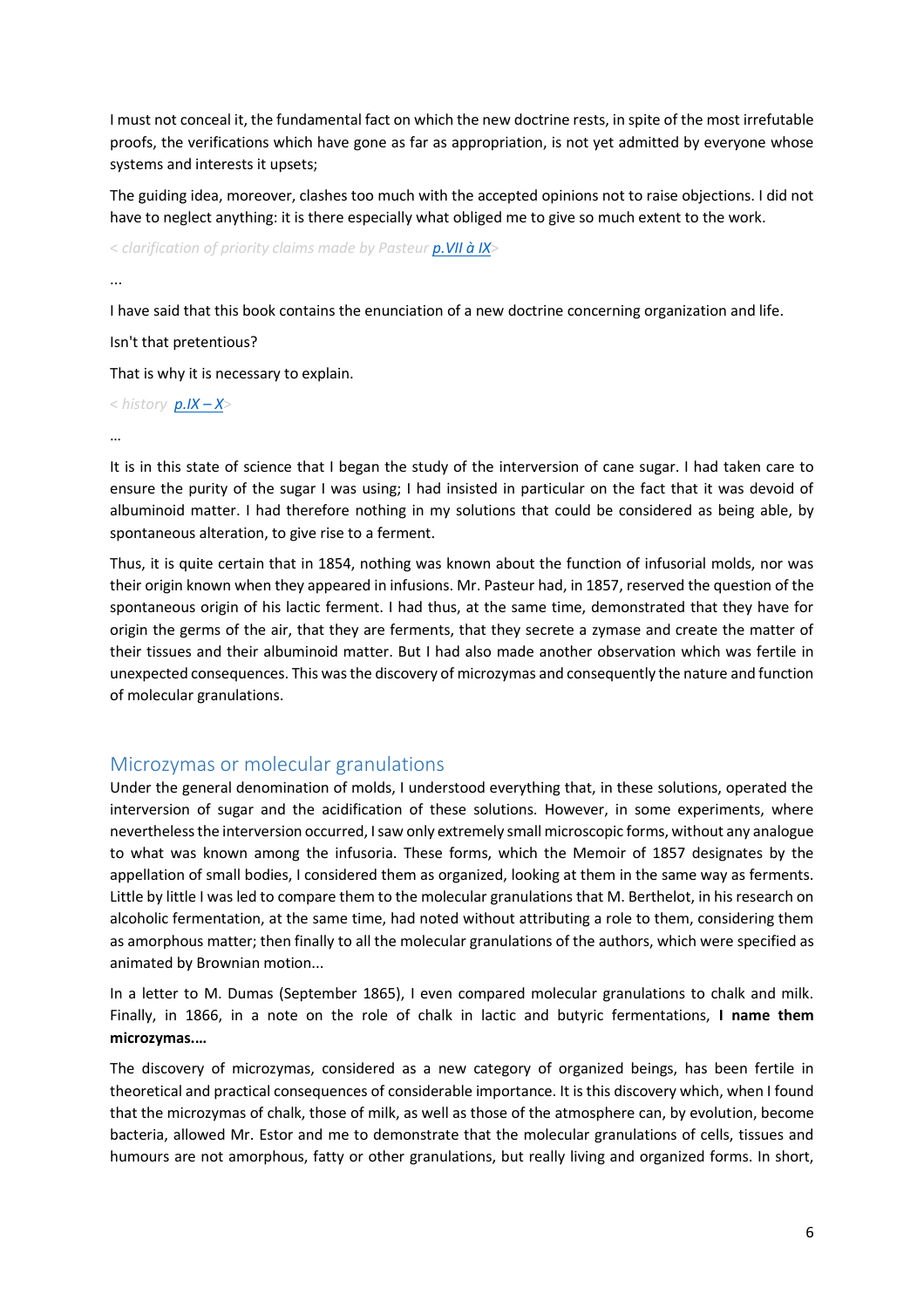from this simple observation it follows that **living organisms, even the highest in the series of beings, contain life in some detached part of this being.**

I have said that in the past it was not possible to see how the problem of organization and life could be tackled experimentally. In fact, the living being was conceived as an indivisible whole whose parts live on the life of the whole.

After death, everything is supposed to be dead in man; in the animal that has just died, everything is dead.

Not two years ago, while discussing these questions with an English doctor, I told him about the persistence of life in the corpse. He smiled significantly! This is the common opinion...

< *development of this common opinion [p.XV](https://gallica.bnf.fr/ark:/12148/bpt6k65140517/f25.image.r=.langFR) – XVI*>

… The purpose of these lectures is to demonstrate that the vital, irreducible, physiologically indestructible unit of which the cell itself is formed, is none other than the microzyma. It is the living form, reduced to its simplest expression, having life in itself, without which life does not manifest itself anywhere .... In short, the microzyma is the living unit per se; and this is what cannot be said of the cell.

I did not at first conceive this idea, which flows from the facts as from a clear source; the lectures trace the history of its development. It has been nearly a quarter of a century since it was formulated, and its consequences, even the most remote ones that touch on pathology, have been deduced from it. Mr. Estor, who used to work close to me, became my devoted and convinced collaborator, so much so that in certain parts I do not know how to distinguish between him and myself...

.... I said that there was no lack of verification. In Germany, microzymas were discovered, under other names ....

... A Swiss scientist, Mr. Nencki, professor of medical chemistry in Bern, did not limit himself to the demonstration of the new doctrine, he had the generosity to formulate in favor of the microzymas a claim of priority in good standing:

There is no doubt," says Mr. Nencki, "that the germs of the ferments of putrefaction exist in most tissues of living animals. To my knowledge, it is to A. Béchamp who first considered certain molecular granulations, which he called microzymas, as being organized ferments and who defended his way of seeing with resolution against various attacks. A. Béchamp then formulated the following three propositions based on the research he had undertaken in common with Estor.

- 1. In all the animal cells examined, there are constant, necessary normal granulations, analogous to what Béchamp called microzyma;
- 2. In the physiological state, these microzymas maintain the apparent shape of a sphere;

3. Outside the economy, without the intervention of any foreign germ, the microzymas lose their normal shape; they begin by associating in a string, which has been made a separate genus under the name of torula; later, they elongate so as to represent isolated or associated bacteria.

We see," adds Mr. Nencki, "that the later researches of Billroth and Tigel are in their results only the confirmation of these three propositions.

...Mr. Estor and I have never, in speaking of the normal microzymas of organized beings, heard of anything but healthy, living animals, that is, examined immediately after being sacrificed. When there was reason to note other circumstances, we were always careful to do so. Thus, Mr. Estor, guided by the theory, had noted the presence of microzymas in strings and bacteria in the matter of cysts examined as soon as they were opened, thus proving that microzymas could evolve in the living, in the body of man himself, in the pathological state...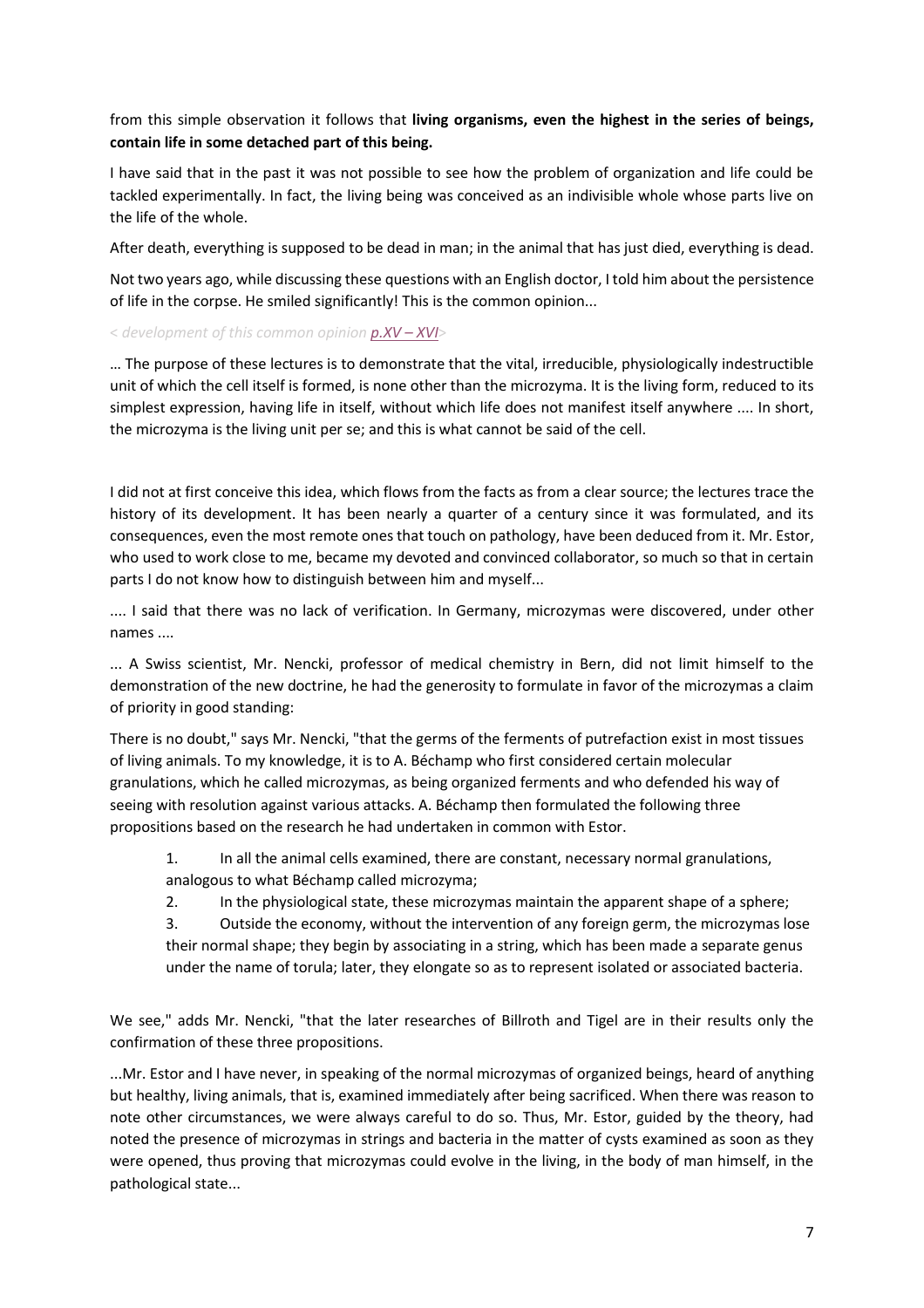...As a result, it was imagined that microzymas are foreign living beings in the organism. Hence the error of those who, when they finally see microzymas in tissues that have become diseased, invariably take them to be parasites of which genera and species have been made...

... I have devoted a whole conference – the 11th – to correct these errors. **The microzyma is not a stranger in the living organism; on the contrary, it is in it that the life and activity of each living center in this organism is concentrated, each one according to the goal it has to reach.**

#### < *explanation of the recurrent problems with Pasteur … [p.XIX à XXII](https://gallica.bnf.fr/ark:/12148/bpt6k65140517/f29.image.r=.langFR)*>

...Before Mr. Pasteur, I looked in the air for the cause of the appearance of molds and microzymas in my solutions. Later I demonstrated, what Mr. Pasteur had not done, that microzymas constitute the essential part of what are called air germs, thus giving a body to these germs which were neither spores, nor eggs; while Mr. Pasteur was still looking for the eggs of bacteria, I proved that they were the result of the evolution of microzymas. Long before 1876, ..., I had even investigated whether atmospheric microzymas, far from having been created on purpose, might not be the living remains of extinct organisms: the 11th conference contains the history of this research.

#### < following ... the discoveries he made, claimed by Pasteur p. XXII à XXIX>

I do not dispute the remarkable nature of the experiments of M. Toussaint and M. Pasteur, concerning the attenuation of viruses; they are very interesting when considered in the theory of microzyma, as I explain in the 14th lecture; but they do not include the system of M. Pasteur. In fact, apart from the truly parasitic diseases, there are no germs of real diseases in the air: smallpox, syphilis, typhoid fever, anthrax, etc. Their existence has never been demonstrated. In the air, there are microzymas; Mr. Pasteur denies it, and I demonstrate that they are those of extinct organisms; that they can be accidentally morbid, but losing their morbidity as a result of a change that I observe experimentally.

I have been a long time trying to understand the reason for the persistence of Mr. Pasteur's attacks. I believe that the situation has been clarified. If microzymas exist and if the theory that follows from their discovery is true, the opposite system is false. And if, from beginning to end, this book has taken on the character of a polemic against M. Pasteur, whose merit I nevertheless like to proclaim, there is not only the incident in London; there is his word, which acquires so much authority from the eminent position he so rightly occupies. I could not help but remark that, having taken as the basis of his latest work on the etiology of disease an untested hypothesis and principles which observation has never confirmed, **he was taking medicine down the wrong road.**

#### < *continuation idem p.XXIX [à XXXIV](https://gallica.bnf.fr/ark:/12148/bpt6k65140517/f39.image.r=.langFR)*>

… And now I finish by expressing to the Academy of Sciences and to the Academy of Medicine, my feelings of deep gratitude. The first of these illustrious companies has always admitted our communications and our complaints in the minutes of their sessions; the second has been kind enough to listen to my communications with the benevolence that it never refuses to those who cultivate science with disinterestedness**!**

> A. Béchamp Lille, March 12, 1883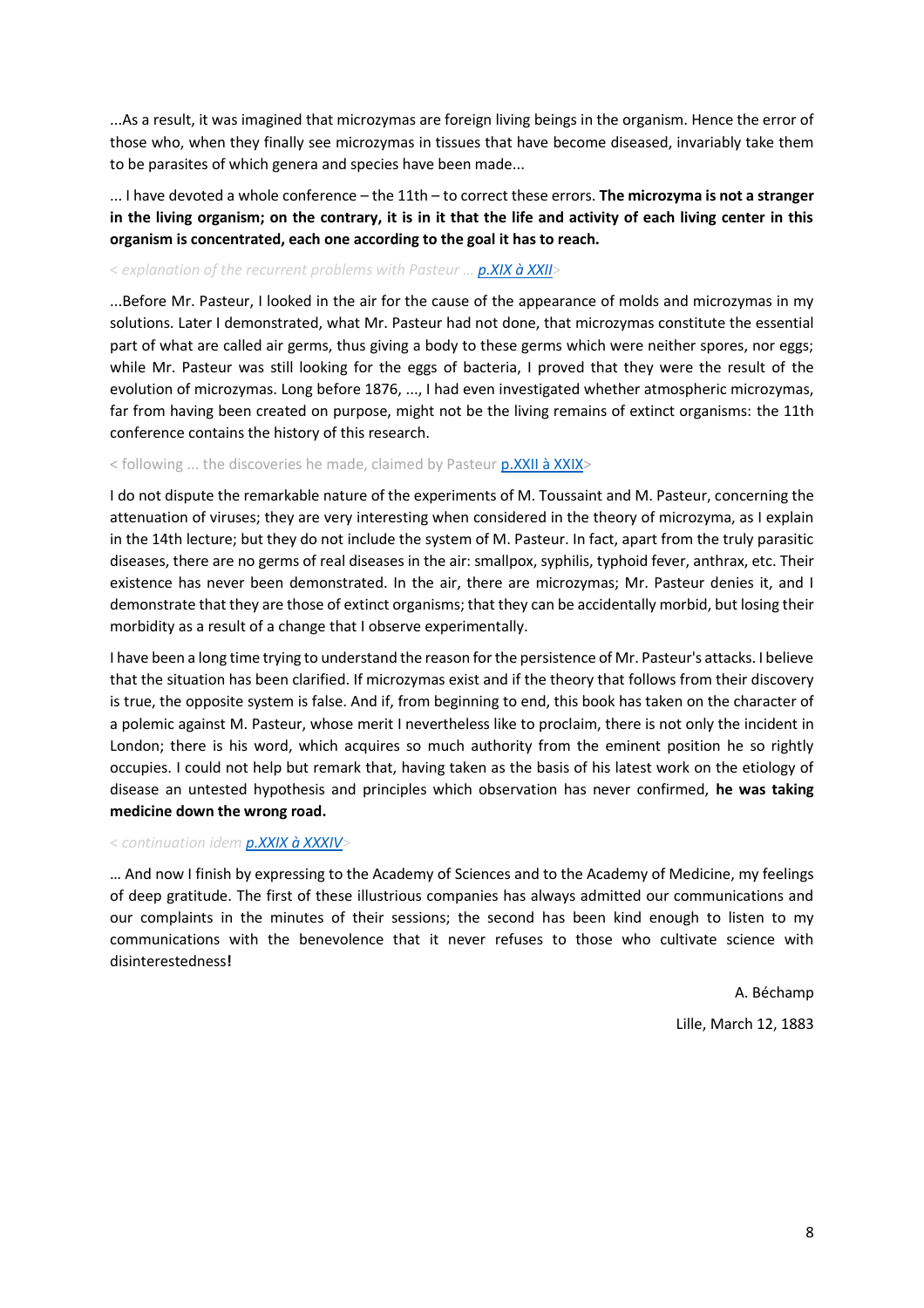## <span id="page-8-0"></span>Appendice

Since 1860, at the Faculty of Medicine of Montpellier, every year, at the beginning of the course of medical chemistry, the preparator wrote on the board the statement of the fundamental principles of my teaching. I reproduce here this table, in order to prove that from that time on, my ideas were fixed.

- There is only one chemistry.
- Matter is endowed only with chemical and physical activity.
- There is no organic matter by essence: all matter is mineral.
- What is called organic matter is only mineral matter of which carbon is necessarily a constituent part.
- Organic matter, chemically defined, is profoundly distinct from organized matter.
- The chemist can, by synthesis, form organic matter; he is powerless to organize it: he cannot create a cell.
- The faculty of organizing matter resides primarily in pre-existing living organisms.
- In organized beings, the various apparatuses of the organism are the place where the mutations of organic matter, organized or not, are accomplished; and these mutations take place according to the ordinary laws of chemistry.
- The plants are, from the chemical point of view, essentially apparatuses of synthesis, the animals apparatuses of analysis.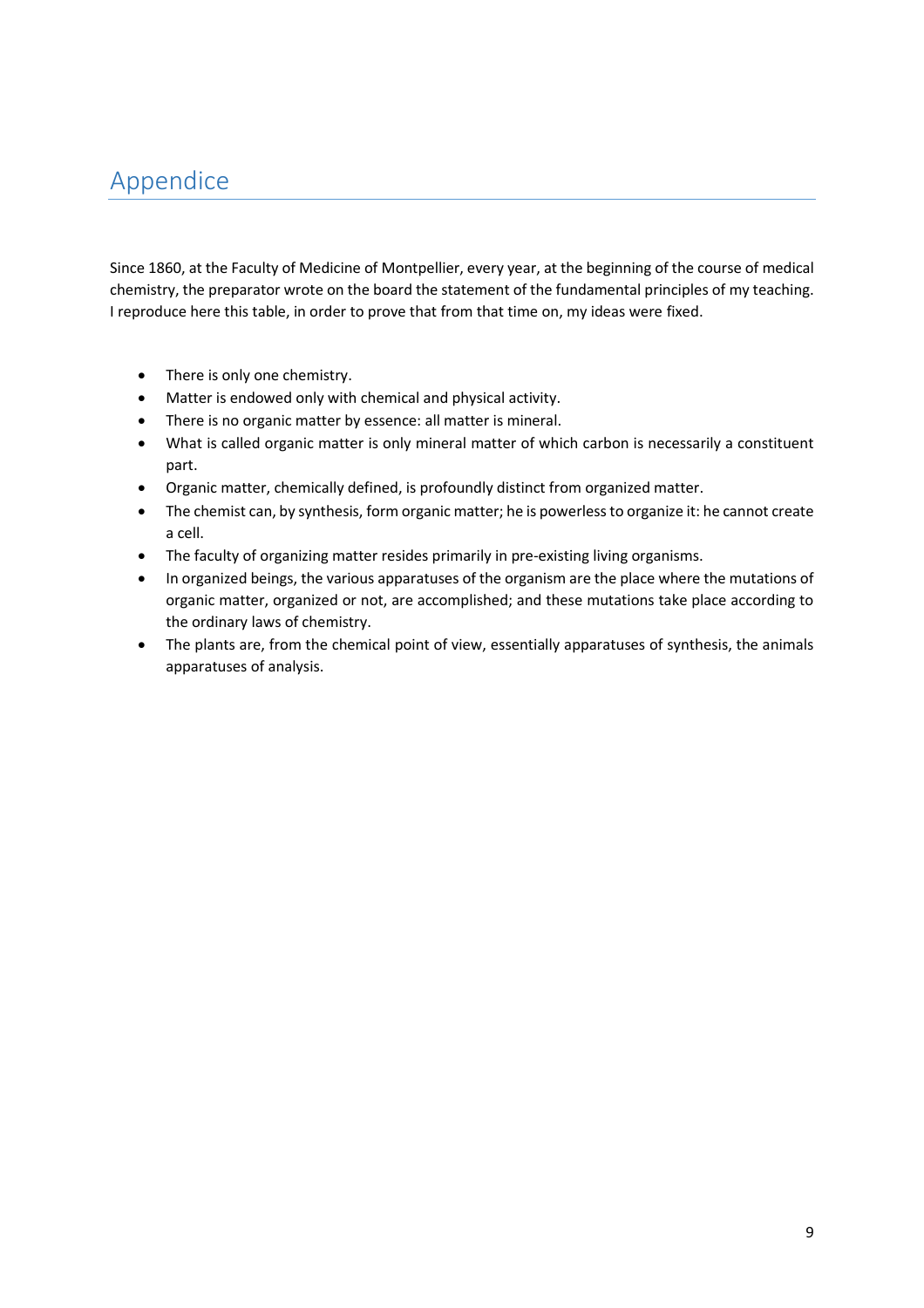## <span id="page-9-0"></span>1st conference

#### <span id="page-9-1"></span>Introduction

…The question that we are going to treat, the history of what is fundamental in the living organization, is that of microzymas; and, as you have understood, it is nothing less than the renewal of the bases of physiology, histogeny and pathology. Nothing could be truer; the study of microzymas touches on 2 great problems, the solution of which is equally important to the physiologist and the physician: on the one hand, the origin and the histological constitution of living beings; on the other hand, the search for the cause of the chemical, physiological or morbid activity which manifests itself in them during life and that of their total destruction after death. These phenomena, as we shall see, can only be rationally explained by the experimentally observed properties of microzymas, living atoms that are found at the origin of living beings and after their total destruction.

The ancient systems deliver the generation of living beings to the chance of cosmic forces; ....

#### <span id="page-9-2"></span>Spontaneous generation

If someone were to tell you today that ... a mouse, a frog, a fly or some other insect was born suddenly, without parents, from damp earth, warmed by the sun, from a pile of rags, ..., from a piece of rotting flesh, we would laugh at the strange observer. However, at the moment I am speaking, there are certainly very authorized scientists who affirm, not these things in these terms, but that certain inferior organisms, moneras and infusoria, can be born without antecedents, and that by evolution, if not today, at least in ancient times, these moneras have successively produced everything that lives in this globe. It is this mode of generation without ancestors that we call spontaneous or equivocal generation, spontaneity, heterogeny.

...< History and description of the experiences of the " spontéparistes " and contradictor[s p.3 à 25](https://gallica.bnf.fr/ark:/12148/bpt6k65140517/f51.image.r=.langFR) of which the typical example: Schroeder and Dusch experiment  $p.19-20$  >...

#### <span id="page-9-3"></span>Pasteur's experience and method

… < the goal is to prove that in the absence of airborne germs, no organism can be born >

Mr. Pasteur built very complicated devices but also very simple ones. What results did he achieve? Whenever he used filtered, clear infusions, in which the microscope did not reveal any particle of the material that had been used to prepare them, he did not see anything organized appear, neither infusoria, animalcule or others, nor molds. In this respect he only confirmed the experiments of Schwann, Helmholtz, Schroeder and Dusch. He failed, in particular, when he operated on milk whenever he limited himself to heating it to 100° for only a few minutes. He was no happier in his studies on meat. The milk curdled and bacteria appeared in it, the meat spoiled...

... He was able to crush his opponents, but he could not convince them, because he could not show why in the old experiments as in his own, milk, blood, meat become spoiled, in spite of the absence of airborne germs.

…

Certainly, gentlemen, the difficulty is not to suppose; the difficulty is to disentangle the true from the false, to discover the real. In fact, by all these reasonings, one wanted to explain naturally obscure things by imaginary details; it was adding darkness to darkness without making it less dark...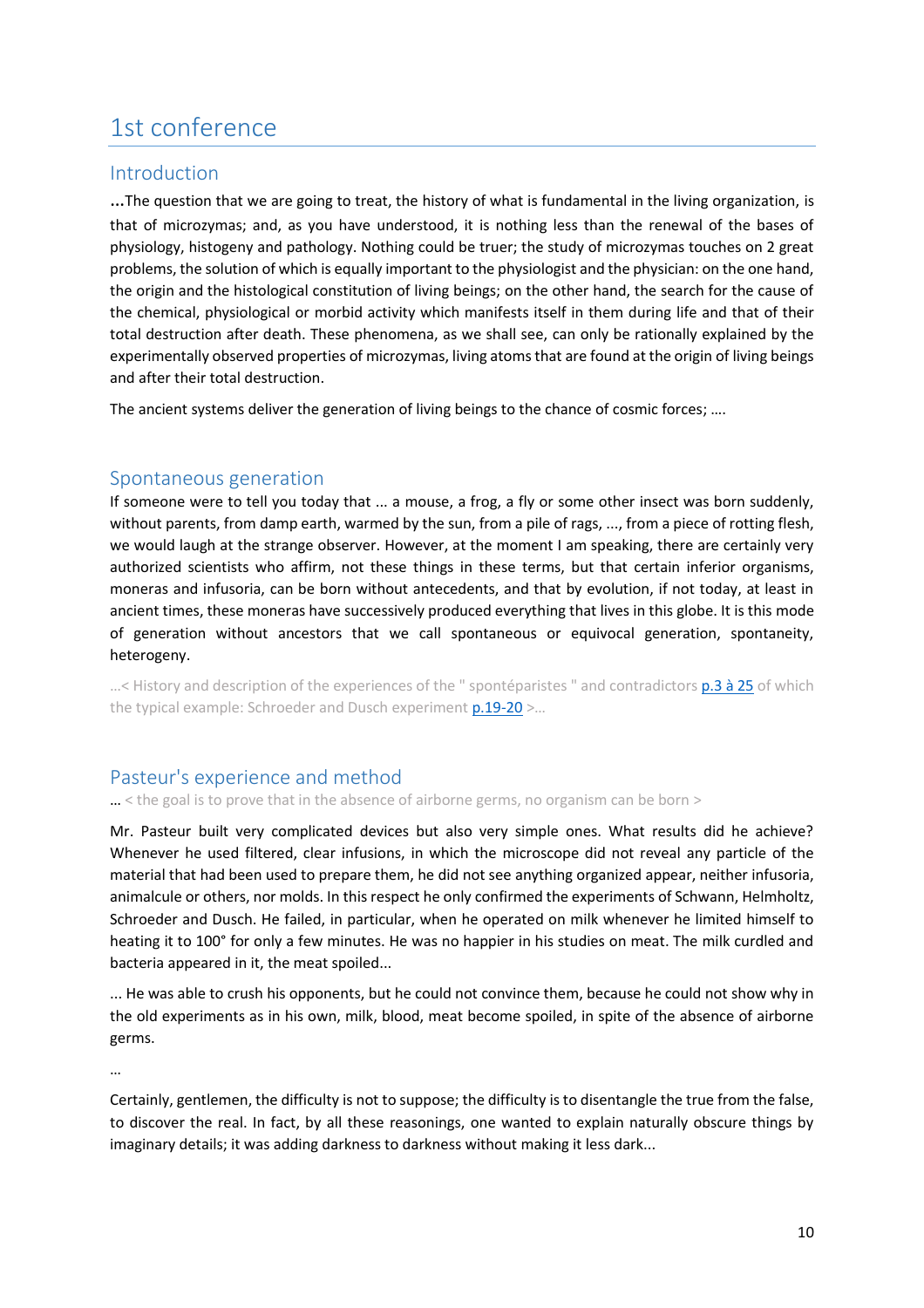Lavoisier admirably described this state of mind which leads so many scientists, today as in the past, to reason about hypotheses as if they were proven truths.

### <span id="page-10-0"></span>Lavoisier's advice and method

"...it is therefore not surprising that in the physical sciences in general, one has often assumed instead of concluded; that the assumptions, transmitted from age to age, have become more and more imposing by the weight of the authorities they have acquired, and that they have finally been adopted and regarded as fundamental truths, even by very good minds..."

The method which follows from these precepts consists in not paying lip service to them; in not making gratuitous hypotheses; in never proceeding except from the known to the unknown; in constantly taking experience as a guide, in constantly using it to check the views of the mind; in considering the same objects for a long time in order to see them from all their sides; in considering the same fact from all sides, from all points of view, before concluding.….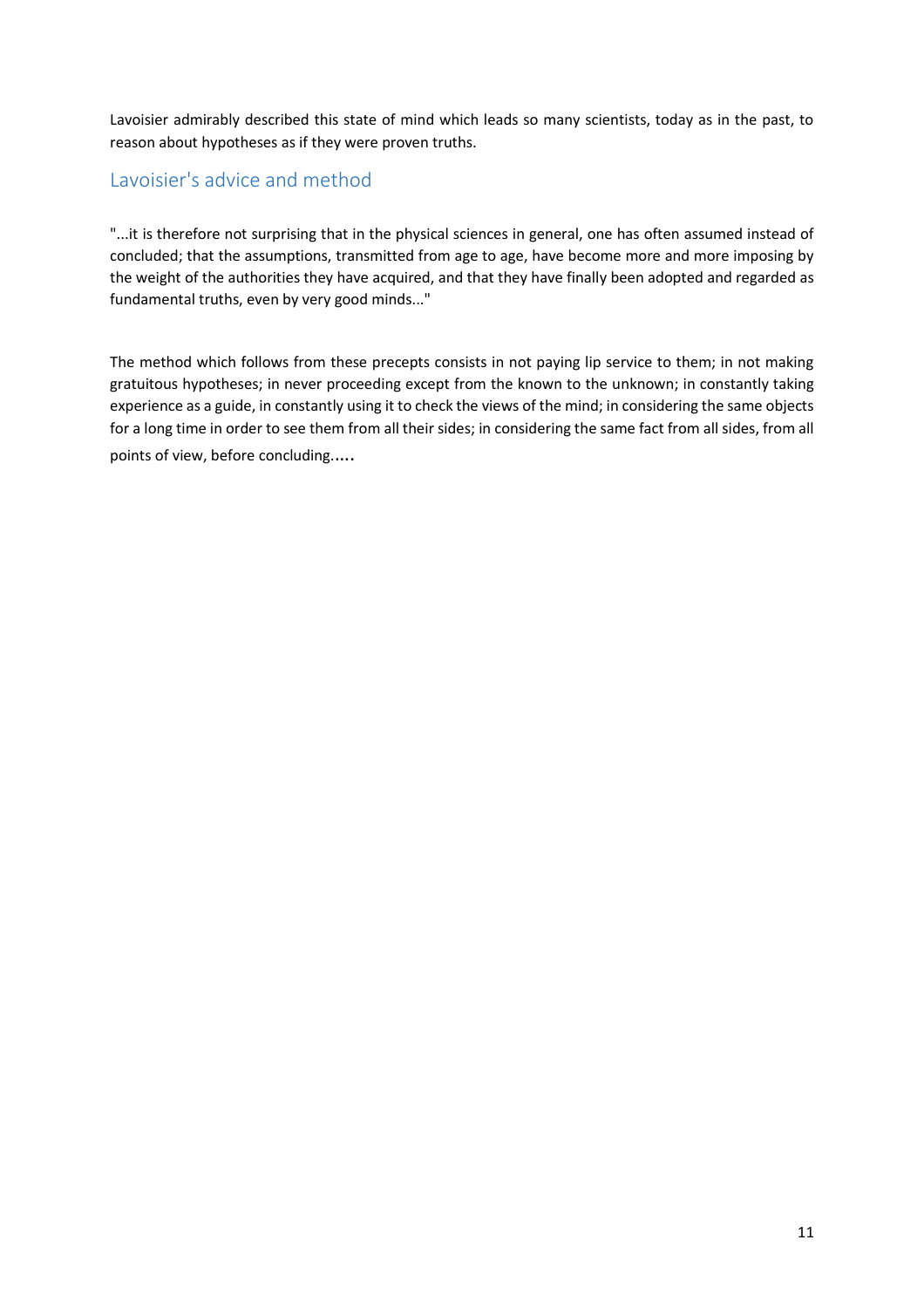## <span id="page-11-0"></span>2nd conference

…

It was while pursuing the solution of a problem of pure chemistry that, for the first time, I glimpsed microzymas; that I was put on the way to the researches which I am going to communicate to you and which will make you understand how in the sciences there are often such intimate contacts, that a question of chemistry can be transformed into a subject of high physiology

### <span id="page-11-1"></span>Interversion of cane sugar

You know that cane sugar, in aqueous solution, under the influence of powerful acids used in small quantities, slowly when cold, almost instantaneously when boiling, inverts, that is to say that the dextrorotatory solution it was at 15° c., becomes levorotatory at the same temperature; before the reversal it did not reduce the cupropotassium reagent; it reduces it afterwards, because the cane sugar, by fixing the water, by a deep chemical reaction, was transformed into 2 glucoses, of unequal rotatory powers and opposite directions, which compose the reversed sugar.

…< experiments of interversion of cane sugar :

not inverted in zinc or calcium chloride solutions

inverted in distilled water solution with the appearance of moulds  $p. 47$  à  $50$  >...

… It was in 1855, a great novelty that this simple question :

"Are molds endowed with chemical activity?" ...another one followed immediately, which is this: "What is the origin of the molds that appear in sugar water?

It was in accordance with these concerns that I proposed to institute experiments intended above all to demonstrate the following proposition:

"Cold water modifies cane sugar only so far as molds can develop in the solution, these elementary vegetations then acting as ferments."

And, after more or less successful attempts, on June 25, 1856, I began in Strasbourg, observations that were continued in Montpellier until December 5, 1857...

... See table III < $p.52$ >, a summary of the experiments which interest my subject.

We see there that in the manner of zinc chloride and calcium chloride, the addition of certain salts prevents the interversion of cane sugar, as well as that of a very small quantity of creosote < in fact, phenic acid > or mercury bichloride. This was not the case with arsenous acid or certain salts, under the influence of which the interversion took place, **with or without** the production of molds.

The influence of salts seemed to favor the birth of molds, whether they were neutral like oxalate and nitrate of potash, with an alkaline reaction like sodium phosphate, or with an acid reaction like alumina sulfate....

But the role played by creosote, a substance endowed with such low chemical activity and known as an antiseptic agent, is extremely remarkable; it prevented both the interversion and the birth of molds. It was necessary to determine that there had been nothing there capable of drying up the fecundity of the producing cause of microscopic organisms, infusoria and others. On March 27, 1857, I instituted another series of tests…

...< description experiences over eight months [p. 53 à 55>](https://gallica.bnf.fr/ark:/12148/bpt6k65140517/f101.image.r=.langFR)....

It is important to recall that the memorandum in which I recorded these researches was addressed to the Academy of Sciences at the end of 1857 and inserted, by extract, in the reports of the sessions, on January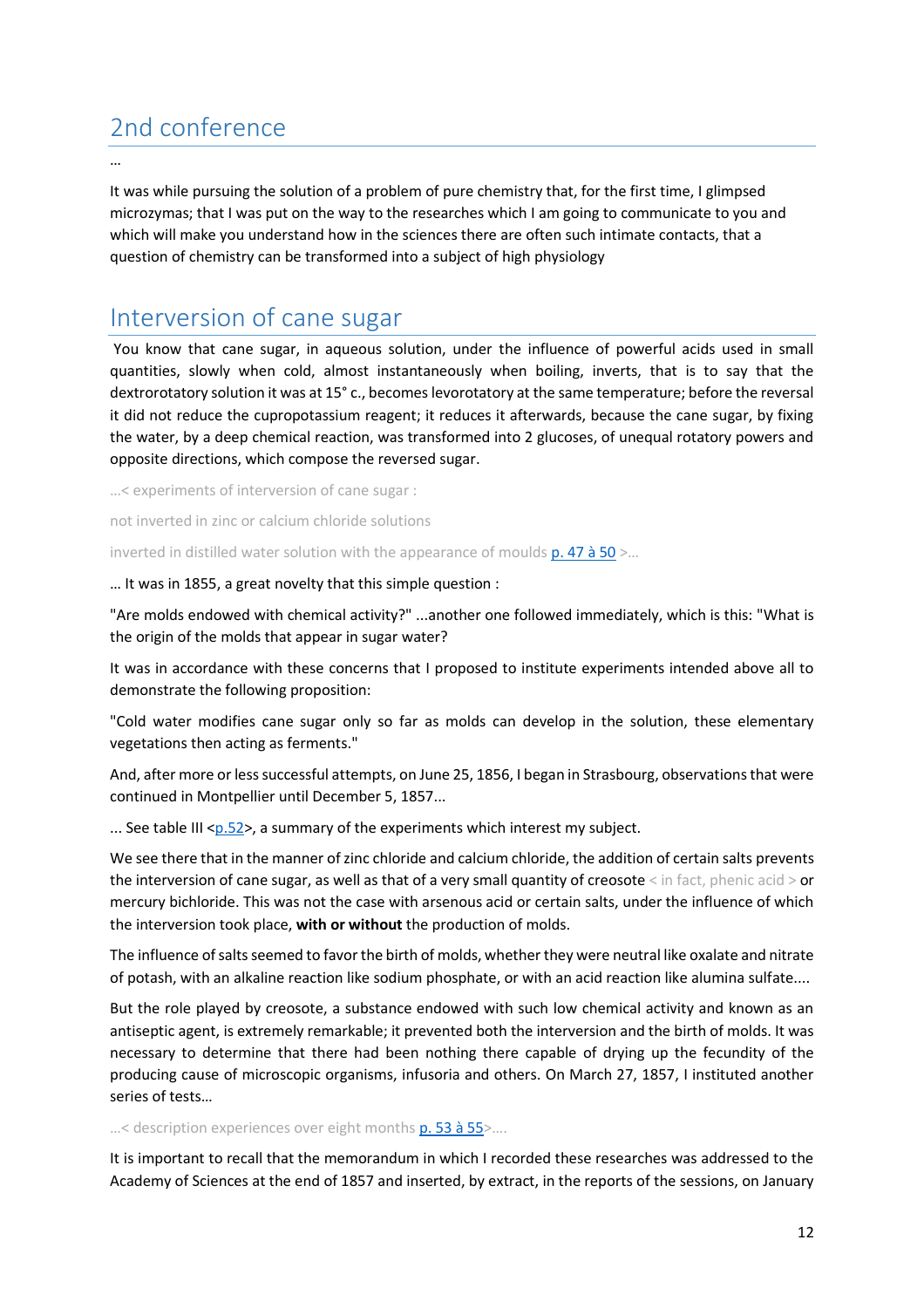4, 1858. The complete memorandum appeared 8 months later. These dates have a great importance from the point of view of my quarrels with Mr. Pasteur...

... By its title this memoir is a work of pure chemistry... But soon the question, as I have made it clear, became more complicated; it became at the same time physiological and dependent on the phenomena of fermentation and spontaneous generation...

**And the experiments** that I have just summarized, **I gave them as being contrary to the doctrine of spontaneous generations**... I add that they constituted the first serious attempt to found the physiological theory of fermentation, on which we will insist at length, because it is by this that these studies have much more physiological and medical applications than chemical.

It is by demonstrating that molds are endowed with chemical activity; that they feed, that is to say, assimilate and de-assimilate, that we shall later be able to form a clear idea of the chemical phenomena, absolutely similar, which are accomplished by the most highly organized beings.

 $\ldots$  continuation of the experiments for 6 years until the end of the sugar inversion  $p.59$  à 69  $\ldots$ .

… It is thus shown that the interversion is a function, not of the mold as an organized being, but of a product which it generates in its tissue; absolutely as in the stomach, the digestive function is not an action of the organism directly, but that of a product called gastric juice, and in this juice the result of the activity of pepsin, a substance more or less analogous to diastase. Such is the capital fact which follows from this study...

…< demonstration of the distinction between soluble ferment (the enzyme) and organized ferment (the organism producing the enzyme)  $p.70$  à  $72$  >...

All this proves that the cause of the interversion of the sugar is pre-formed in the mold and in the yeast; and, as the isolated active matter acts without the presence of an acid, ...It is after having established these facts that I gave a name to this active matter: **I call it zymase**. We will see later how this word zymase, initially intended to designate the active matter of yeast and molds, became a generic term. Today, I refer to the zymase of yeast and molds as zythozymase. It goes without saying that zythozymase, like diastase, loses all its activity by boiling. Now you can see why mold and yeast lose their interfering power by heat.

And I must make the remark: these things were so little known; so little was known of the relationship which links soluble ferments, or zymases, to the organisms which produce them, zythozymase to yeast, for example, that M. Pasteur, three years after the publication of my dissertation of 1857, did not believe in the interverting action of yeast...

...it is important to know that in 1856, in spite of the demonstrations of Cagniard-Latour and the insistence of Turpin, it was not believed that **yeast was organized and fermentation a physiological act**…

 $...$  studies of molds born in various environments  $p.77$  à  $79$   $>...$ 

Sugar water is obviously not the sum of the various materials that can constitute an organized matter, vegetable or animal. Sugar is a soluble substance, which of itself, ..., is preserved indefinitely, even in water and in the air, in a soluble state, without changing its nature or its composition. But solubility and organization are contradictory terms. **Any organism, whatever it is, is endowed with 2 fundamental properties, without which there can be no organization:** *insolubility* **and** *non-volatility***. And this is true not only of the complete being but of the anatomical elements of its tissues**...

...There is no exception: **everything that lives is organized, and everything that is organized is insoluble.**

**…<** physical and chemical conditions for the development and life of molds [p.90 à 95](https://gallica.bnf.fr/ark:/12148/bpt6k65140517/f138.image.r=.langFR) >….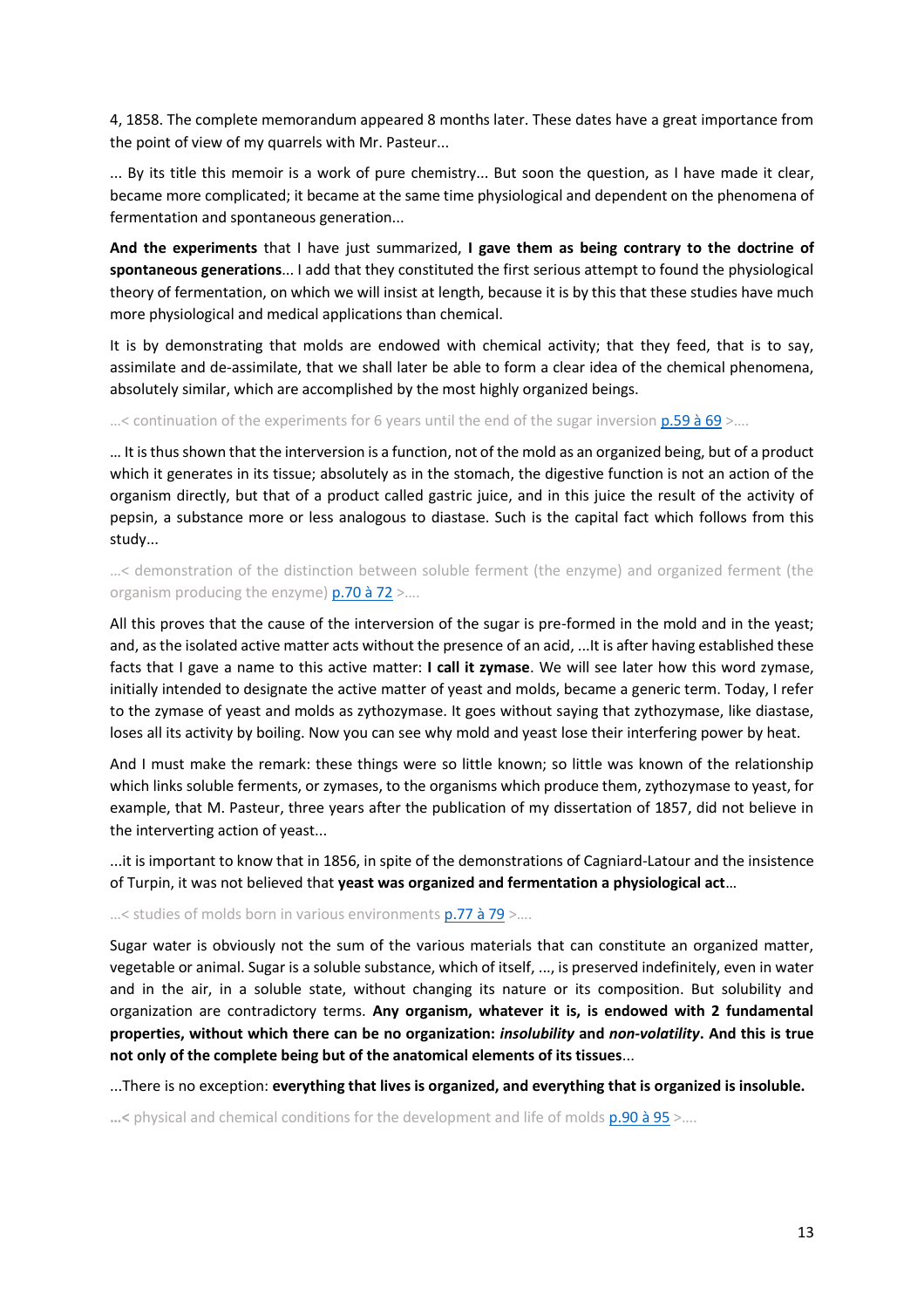#### <span id="page-13-0"></span>Reversal cases without mould growth

There were sometimes such and such sugar solutions where the sugar was transformed without me seeing any mold appearing: I was very surprised; but not being able to admit that there could be chemical transformation without a provoking cause, I gave my attention to the very light deposit, most often white, which was at the bottom of the flasks where the reversal took place without any apparent cause. But on examining this deposit, often insignificant, with sufficient magnification, I recognized that it was the small bodies of which I spoke earlier, smaller than anything I had seen until then. Collecting as many of **these little bodies as I could, I found that they were nitrogenous**, and that they could, when isolated and put back into sugar water, change it and act as ferments: this is how I included them in the general term of mold, not knowing where to classify them. It is to the research of their nature, their origin and their properties, that I devoted more than twenty years of my life. I have already told you that **these little bodies were microzymas**. We shall see how I came to give them this name and to relate them to what histologists called molecular granulations, amorphous granulations, etc. It is thanks to the knowledge of their properties that I was able to explain phenomena that Schwann, Schroeder and Dusch, and later M. Pasteur had left unexplained. But for this, it was necessary to create a method different from that of Spallanzani, more or less modified, and whose application cannot be said to kill the reproductive faculty, the productive force of the infused materials.

<span id="page-13-1"></span>The new anti-heterogenic method follows naturally from what I have just explained to you, in accordance with the Memoir of 1857. The experiments of this Memoir had been published for more than a year, when M. Pouchet, ..., raised again the problem of spontaneous generations. When the debate was engaged, I looked for if the method which succeeded so well with pure sugar water or added with various salts would not be applicable in all cases. Such is the object of the experiments which it remains for me to make known to you...

... Here is the continuation of some of the experiments that I successively tried:

Since **it is a question of preventing the germs of the air from intervening**, it goes without saying...

...< germ-free experiments compared according to the new method (creosote = phenic acid)[, p.97 à 110](https://gallica.bnf.fr/ark:/12148/bpt6k65140517/f145.image.r=.langFR) >....

… And in conclusion, let me make a remark which applies to all the experiments of this conference, as to those of Mr. Pasteur: it is that they were made, as far as spontaneous generation is concerned, on carefully filtered solutions or infusions. I have not spoken to you about urine, blood, milk or meat; it is that the method using creosote or phenic acid, employed in non-coagulant doses, has not prevented urine from altering, milk from curdling, meat from puttingrefying or at least from undergoing a certain alteration. In these different cases, there are other phenomena to interpret. We will deal with this in the next lecture, after having investigated the true nature of what are called air germs, and among these germs of something that no one has yet considered.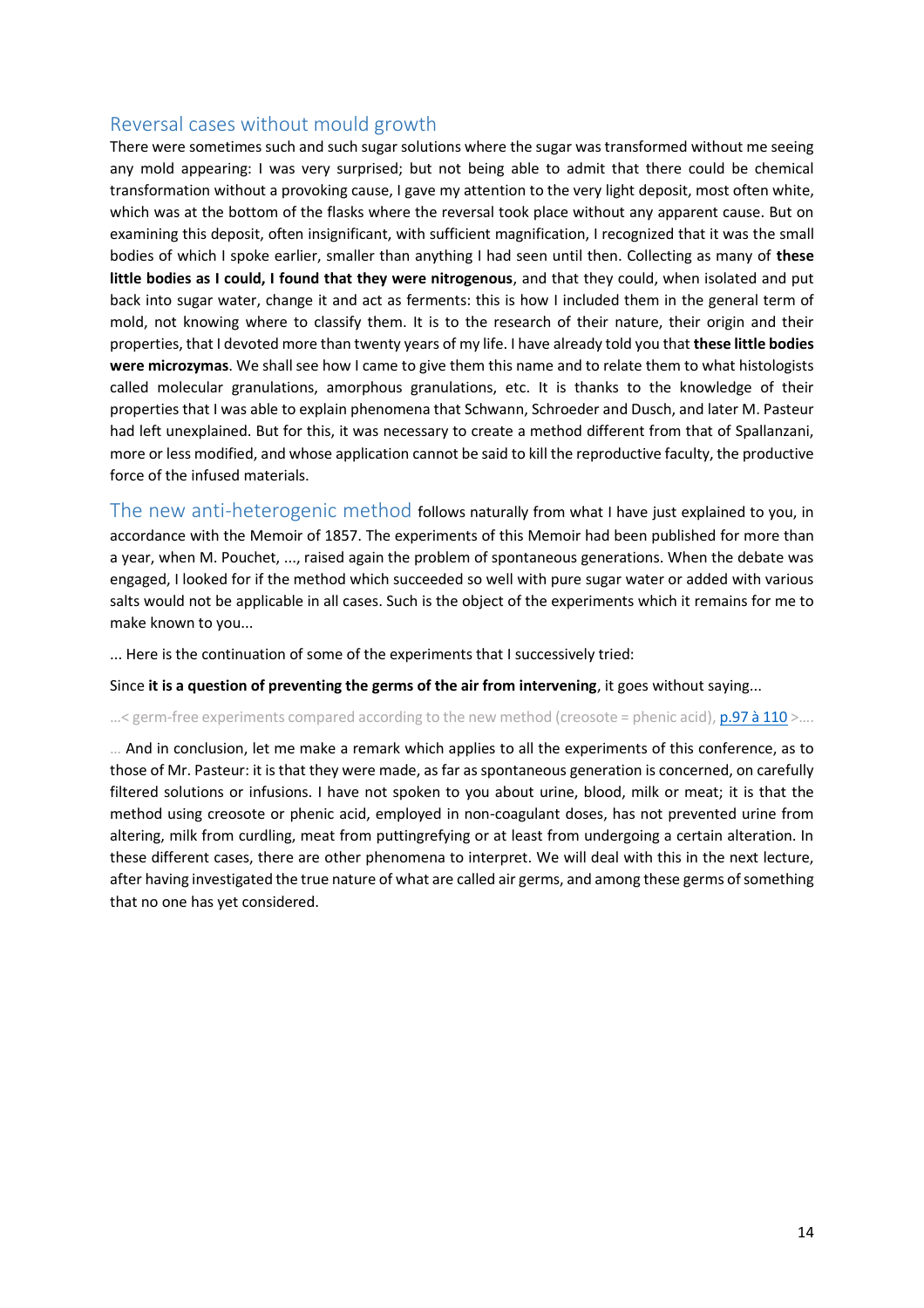## <span id="page-14-0"></span>3rd conference

…

You will remember that in the last century, Bonnet and Spallanzani assumed that the birth of animalcules and other productions of infusions had a common origin: the living germs, universally spread, in the air, in the waters, in the earth. This was a relative truth, but one of intuition, not of experience; for the existence of these germs had not been demonstrated, at least in its generality, and we have seen that Bonnet readily admitted that they were the product of his imagination, which reason obliged him to admit. But Needham, without further direct evidence, denied the existence of these so-called germs. The modern spontéparistes were more demanding, and Pouchet, ..., tried, by a very large number of microscopic observations, to convince himself of the non-existence of these germs. Messrs. Pasteur, Lemaire and myself have experimentally established the reality of their presence in different places. Well, Pouchet and his collaborators, with the help of arguments that I will make known, denied that these germs had anything to do with the success of their experiments. As for M. Pasteur, **he admits** as proven that any appearance of organisms in infusions or in dead matter has no other cause than these same germs; and this panspermia, he admits, in the same terms, as the producer of all infectious or epidemic diseases! **There are errors there, the fruit of a preconceived system, which I persist in fighting, because they make us lose sight of what is essential, ignoring the true notions of higher physiology concerning the origins of life and organization**.

I have told you how I came to distinguish under the name of small bodies something which I at first confused, under the same name, with the true molds, and which, like these, interchange the sugar cane. These small bodies I found in a multitude of circumstances: in certain calcareous rocks, in some mineral waters and in various environments; we shall see that they exist in the air. It is in connection with a work on chalk that I named them with a name that recalls the organized and living ferments, and designates them as forming a new class of beings: the microzymas. Now, all ferments being of microscopic order, the etymology of the new name is clear: they are the smallest ferments. It is especially to their study that we dedicate these conferences.

After having noticed their presence in my solutions of cane sugar as early as before 1857, it took me 7 years to convince myself of their independent existence, of their functions and of their organized nature. I then discovered them in the air, where no one had not only looked for them, but could not discover them, blinded as we were by false notions of organization. Yet they were known, they were even described under the name of molecular granulations, amorphous matter; but they were considered as unimportant and without significance in the order of organization and functions in the organism. **They were nothing, and I dare to assure you that they are the** *whole* **of the organization**! Even today, although the reality is obvious, they try to deny it, while making an effort to take it over under other names.

…< experiment of M. Berthelot and Robin: unexplained fermentations sheltered from air germs, with observation of the presence of granulations without attributing any role to them [p113 à 115](https://gallica.bnf.fr/ark:/12148/bpt6k65140517/f161.image.r=.langFR) >

#### <span id="page-14-1"></span>Analysis of atmospheric dust

… Things had come to this point when M. Pouchet first, then M. Pasteur, searched for the germs of the air: both of them passed by the molecular granulations without seeing them and without giving them any importance.

…< research of the germs of the air of Mr. Pouchet: "he never met neither a single spore, nor a single egg of microzoa, nor any encysted animalcule. »  $p.115$  à  $118$ 

< Pasteur, using a magnification of x 350, found organized forms between 1/100 mm and 2/1000 mm [p.118](https://gallica.bnf.fr/ark:/12148/bpt6k65140517/f166.image.r=.langFR)  $\frac{\lambda}{2}$  123 >...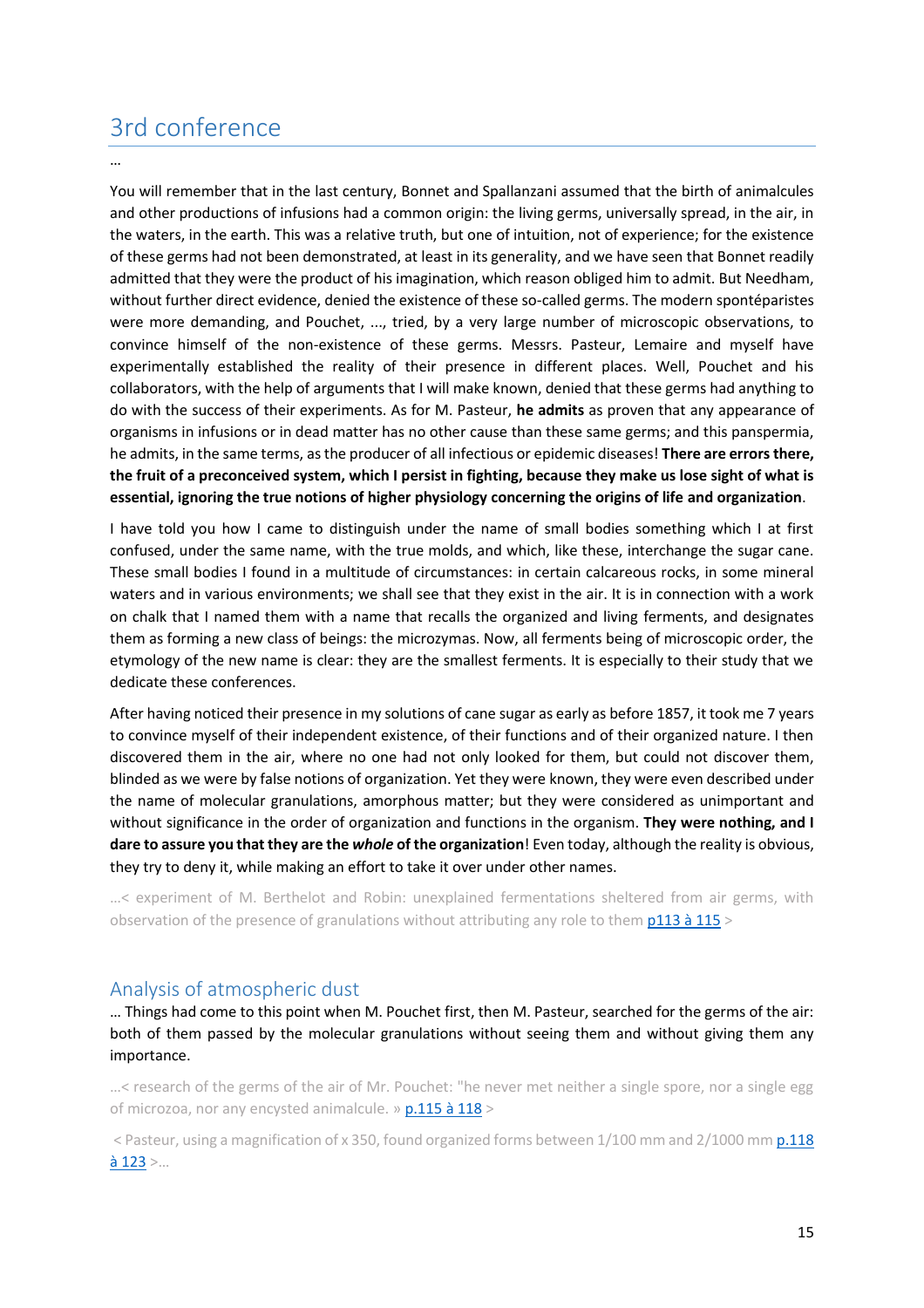… Well, there is something organized in the air that is much smaller. These are the atmospheric microzymas; something that Mr. Pasteur and all observers have neglected, not to draw, but to describe, but to study. To discover and observe them I use this apparatus...

#### < description air intake experienc[e p.122](https://gallica.bnf.fr/ark:/12148/bpt6k65140517/f170.image.r=.langFR) > …

… It must be repeated, what is most abundant are not the spores or the eggs of microzoans which are still to be found, but the microzymas; and it is not by thousands that they are counted in 1.5 l of air, but by hundreds of thousands and more in certain cases...

... But are microzymas germs, spores or eggs of infusoria? Or are they organisms of a very particular order?...

#### <span id="page-15-0"></span>Notions concerning living matter

...Can we say that a defined organic matter, however complex its molecule, or however numerous the species that we find mixed together, can be considered alive? Or does the idea of life suppose an organization with structure; so that the expression of living matter is synonymous with matter endowed with organization, that is to say with organized matter? It is to these serious questions that one must think when dealing with spontaneous generations.

And if the life supposes organized, structured matter, after the death of the organized being, do the organization and the structure with the life disappear without return? And if the organization is not absolutely destroyed, the life not completely annihilated, where did they take refuge?

#### These are the important problems raised by microzymas.

…< *views of M. Berthelot, Dujardin, Ch. Robin: experiments of fermentation of mannite. M. Berthelot claims that organization and life have nothing to do with these phenomena and yet he only obtains alcohol in the presence of all types of tissues and animal matter, fibrin, pancreatic tissue, spleen kidney .... But never by replacing them by the most diverse nitrogenous combination[s p. 125-126](https://gallica.bnf.fr/ark:/12148/bpt6k65140517/f173.image.r=.langFR)* > …

… All this is of great importance. We will deduce the consequence that, without the preserved organization of tissues, in what it has of essential, no chemical action would have occurred...

... There was yet another reason why the structure and the particular influence of the tissue were not taken into account; this reason is the following: **it was implicitly admitted** that after death, everything was dead in a corpse; even better, it was supposed that a piece of muscle, or blood, or urine, or milk, removed from a living animal..., have nothing living anymore as long as they do not participate in the life of the whole!

... Mr. Robin saw very right by interpreting very badly...

... One understands why thus Mr. Robin did not see anything alive in certain liquors of Mr. Berthelot, because for him the molecular granulations that the learned chemist had noted... were only amorphous matter without structure.

... M. Ch. Robin called **blastema**, the organized substance, primitive essential, which serves to constitute the tissues. The anatomical elements are supposed to be born from scratch in the blastema. It is a way of spontaneous generation...

... the theory of **protoplasma**, a counterfeit of this one ... is admitted by naturalists as well as by Cl. Bernard. These theories assume, and this is their common defect, that life derives from physical-chemical forces and general properties of matter.

A rival theory, the **cellular theory**, admits that a living organism proceeds from a primitive organized cell, having life in itself; it is stated as follows:

*Omnis cellula e cellula*.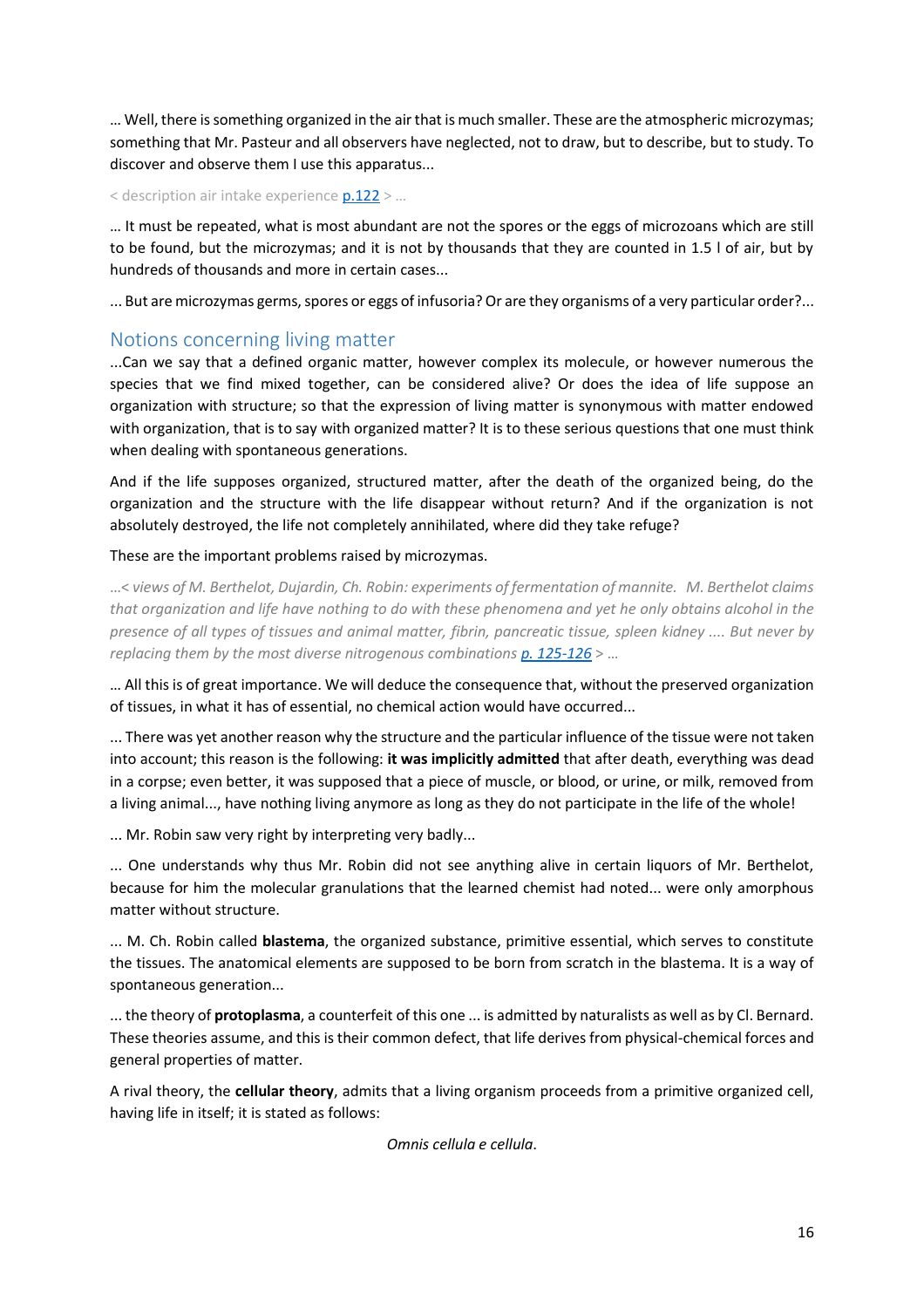We will discuss it in due course; let me just say that there is something profoundly philosophical in its conception that must be retained; it is the notion that what is alive comes from what is already alive. **But the cell is not what is alive per se; it is, on the contrary, something essentially provisional**.

…

### <span id="page-16-0"></span>Molecular granulations  $...$  [< p.131](https://gallica.bnf.fr/ark:/12148/bpt6k65140517/f179.image.r=.langFR) >

Molecular granulations had thus been noticed, some had even attributed to them a certain function in the genesis of cells, but a function that was entirely mechanical... Mr. Charles Robin has even devoted several lessons to their history, distinguishing several kinds; in an article in the Dictionary of Medicine and Surgery < of Littré and Robin>, he gives the following description: "molecular granulations, molecular granules, molecular corpuscles. Very small granulations, formed of organized substance (organized, without structure), from 0.0005 to 0.003 mm wide, which are found either in suspension in all the humours of the body, or interposed in the fibres of the tissues, or included in the substance of the cells, fibres or other anatomical elements, or especially in many amorphous matters. They can be very abundant, especially in the tubercular substance, in the morbid white patches of the serous membranes, in the normal medullary tissue.

I add that in all the treatises and plates of histology and pathological anatomy, these granulations are cited and drawn as a fine dust or in the main form of the drawing...There is even mention of them in the genesis of the cells...They are noted as agitated with a Brownian motion, as are the fatty or pigmentary granulations. And as they are often seen to move within the cell itself which contains them, this interior movement is given as a proof that the cell has a cavity and a distinct wall. Finally, Mr. Robin recalls in the same dictionary that leukocytes and infusoria, while decomposing, let out molecular granulations which offer a Brownian movement with the most intense hopping, and which have sometimes, wrongly, he says, been considered as particular infusorial animals.

... Not only is there no role for them in histology, but nothing is known about their physiological or chemical functions.

... What is certain is that not every molecular granulation is a microzyma, but every microzyma is a molecular granulation. The discovery that I claim as mine is to have brought them out of their obscurity, to have demonstrated:

- 1. That some of them are ferments of a rare power, and consequently, that they are organized in the sense of structure;
- 2. That they can, under determined conditions, **evolve physiologically to generate other organisms**, and
- 3. To have established that, under other conditions, **they can reconstitute cells**.

In short, it is not because they are animated by Brownian motion that I have concluded that they are living and organized beings, but because of all the facts that I am going to enumerate.

...< reflection of different authors on the living matter after death  $p. 133-134$  > ...

- In any case, the cadaver being examined histologically after a few days, a little more, a little less, according to the organic centers, the cells disappear; what happens to them and why do they disappear?
- If it is true, as M. Robin assures us, that anatomical elements are born in the blastaemia and if these elements are not the product of a spontaneous generation, what is the cause of this generation?
- If it is true that the protoplasm is the place where cells are formed, in what does life and the faculty of forming cells reside, if one cannot admit that there is living matter without structure?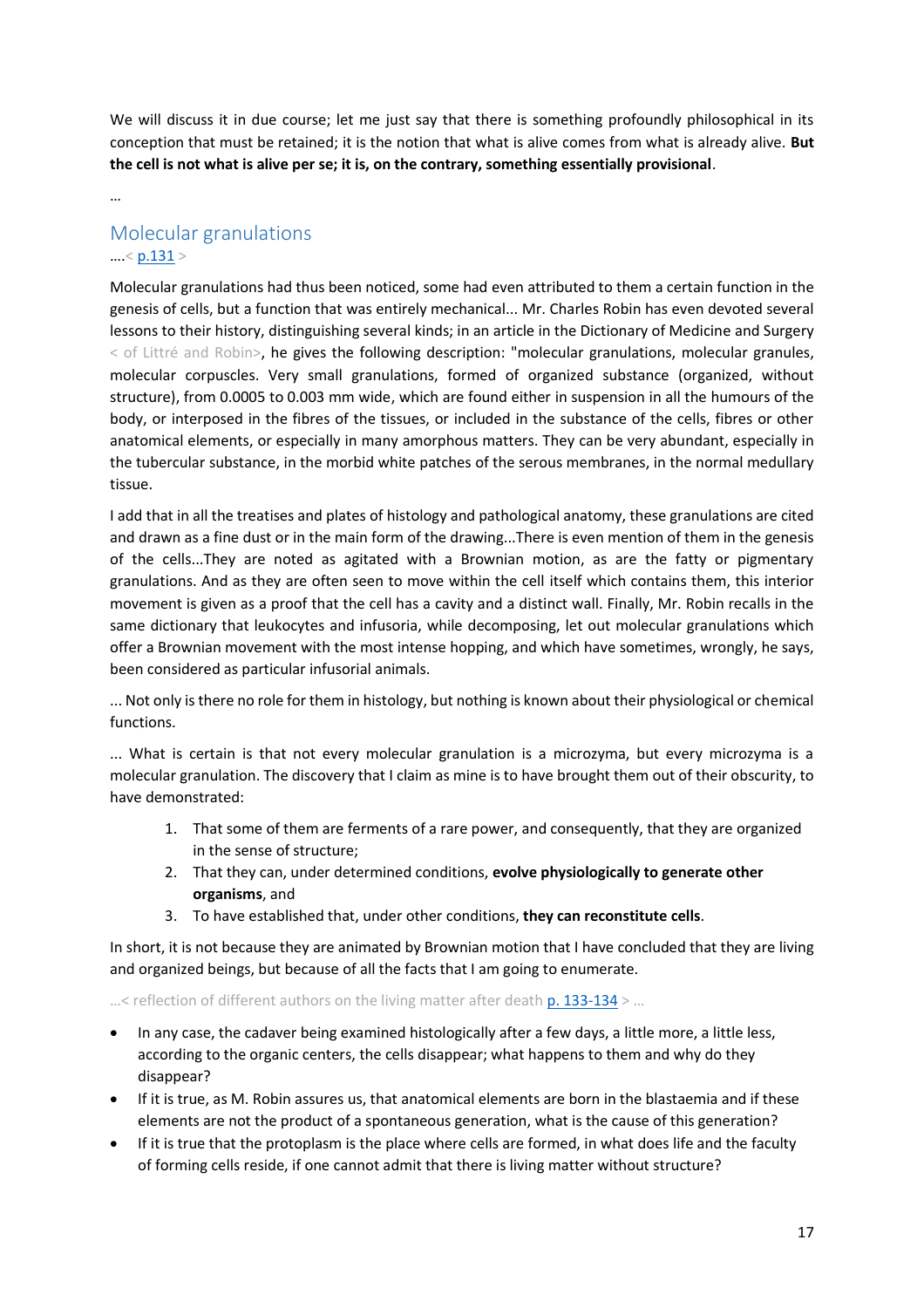• All these questions are solved by the careful study of microzymas...

### <span id="page-17-0"></span>Chemical activity of molecular granulations

…< **examination of airborne dust, see implementation** [p.135](https://gallica.bnf.fr/ark:/12148/bpt6k65140517/f183.image.r=.langFR) > …

… I use the objective n°7 with immersion of Nachet...

If we pay attention to them < the granulations >, we invariably find that they present themselves with a bright center, endowed with a certain mobility, a sort of trepidation movement, of coming and going. This bright spot, in a certain position, appears as a black spot, but when it is in focus, one has the idea of a sphere whose center is bright with a dark outline. Most of these granulations are less than one thousandth of a millimeter in diameter, but there are some that are barely half a millimeter (0.0005 mm). There are certainly smaller ones. And to have an idea of their smallness... it can ... enter 15 billions in a cubic millimeter, the size of a pinhead. And we find, if the volume of air that has passed through the solution has been at least 3000 liters, that in spite of the great quantity of creosote, without changing their shape, these microzymas, accompanied by some spores that we can meet, are able to invert the sugar cane...

#### <span id="page-17-1"></span>The microzymas of the chalk  $\le$  p.136  $\ge$

Now, by examining under the microscope the chalk that I used  $\leq$  in various experiments  $>$ , it was the commercial chalk (which is called blanc d'Espagne, blanc de Meudon), I invariably discovered in it the same small bodies that I had noted in my other experiments. It took me several years to convince myself that the small bodies of chalk were ferments, therefore organized and alive. Suffice it to say that it was because I had seen them under the microscope, analyzed them and proved their function as ferments that I came to give them the name of microzyma. The first mention was made at the Academy of Sciences and Letters in Montpellier, in 1864 and the Memorandum was published at the Academy of Sciences in 1866, 9 years after the Memorandum on the reversal of sugar water by molds ...

### <span id="page-17-2"></span>Microzymas in general < [p.137](https://gallica.bnf.fr/ark:/12148/bpt6k65140517/f185.image.r=.langFR) >

… As early as 1865, I reported them in milk, bringing them closer to those of chalk.

... It results from these researches that microzymas compose the major part, the very great part of the organized corpuscles of the atmosphere, and that, according to the environments where they are forced to live, they produce the organisms which we call ferments.

But before the date of these last works, I was already pointing out in the urine which putrefies, without naming them, the microzymas, under the name of small mobile beings. The same is true of wine: ... as the cause of its aging and alteration.

This is how I came to deal with the **granulations of animal tissues and cells** …

#### <span id="page-17-3"></span>Chemical action of microzymas

...Let's try to make people understand that microzymas are chemical agents.

One must admit in principle that there is no chemical action without a provoking cause.

...I first admitted that microzymas are living beings because they operate by themselves, chemical actions of fermentation.

…< various experiments including fluidization then fermentation of the starch added with pure carbonate of lime in contact with air  $p. 139$  >...

… But you should not imagine that the microzyma is converted into a bacterium without any transition: on the contrary, there are several intermediate forms between the microzyma and the bacterium... You should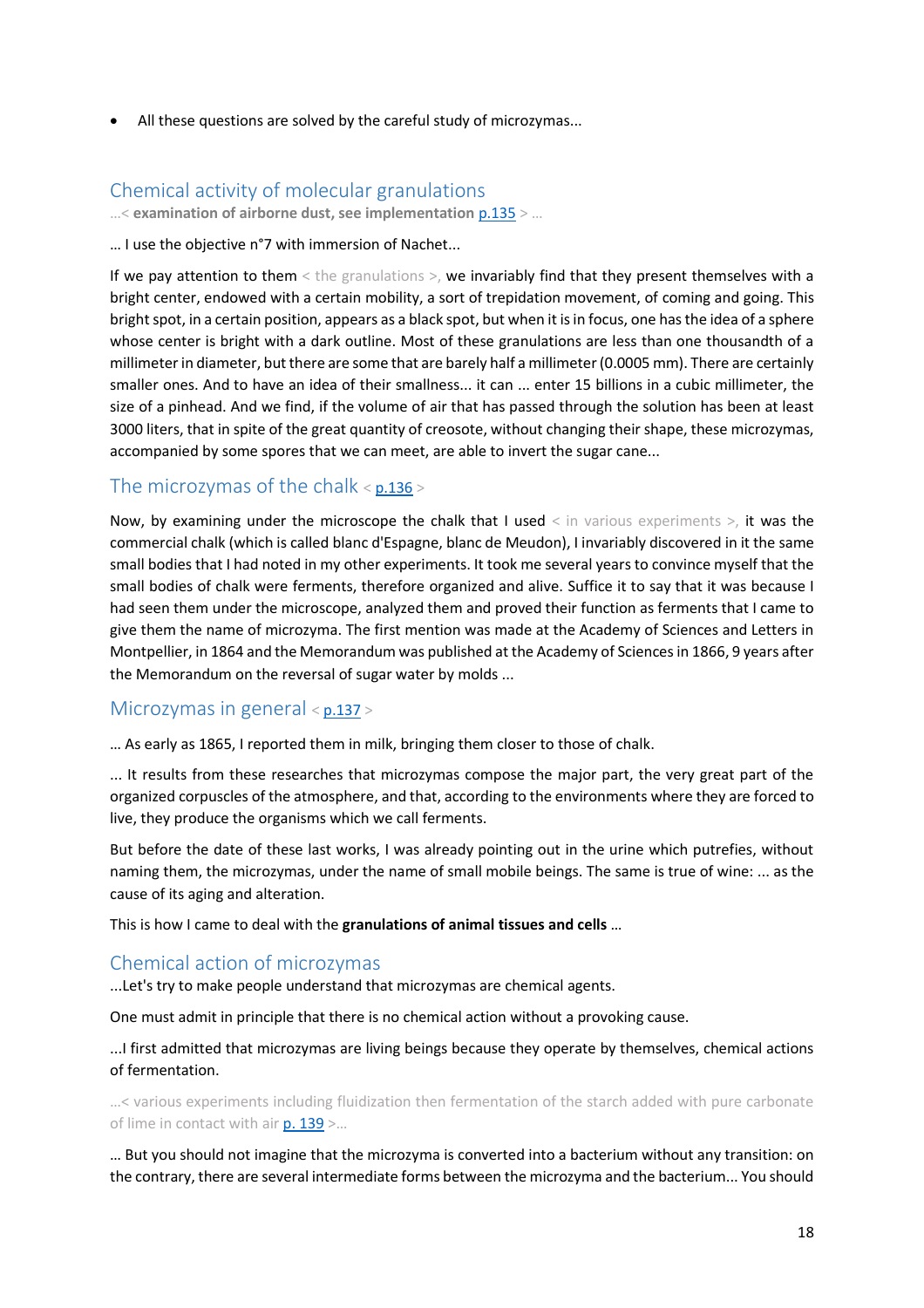remember that the environment has a great influence on this or that form of the evolution of the microzyma, and that there is a quantity of species as for the function; finally, **that according to the environment, the microzyma can produce cells instead of bacteria, real cellular microphytes and moulds..**.

#### <span id="page-18-0"></span>Microzymas of higher organisms

To see them, it is enough to take a fragment of organ, an almond embryo, the parenchyma of a leaf, a bit of liver, pancreas, thymus or kidney, a bit of egg yolk; With a scalpel you lightly scrape the fragment in a little water on the microscope's slide, or you dilute a parcel of egg yolk in a little water, you cover the preparation with a thin slide and you look carefully, under a magnification of 500 to 600 diameters (objective 3, eyepiece 2, of Nachet), at the smallest part of the field suitably illuminated In all the preparations, they are very small spheres similar to those described in the dust of the air and in the chalk. If the magnification is more considerable, you will discover there, as in those of the air, a brilliant center and an envelope.

... Let us go straight to the point, and prove by an experiment without replica, their aptitude to be transformed into bacteria.

The pulp of the green and soft parts of the plants is not long in being invaded by myriads of bacteria, of various sizes and, no doubt, of various species. However, this pulp, before the appearance of bacteria, shows under the microscope only cells and molecular granulations.

In order to explain the presence of bacteria, it was thought that airborne germs or spontaneous generation were involved. You will judge of the lack of foundation of these 2 ways of seeing.

In Montpellier, during the cold winter of 1867-68, I had the opportunity to notice two frozen Echinocactus plants. A few weeks after the thaw, I examined the kind of histological alteration that the freezing had caused to the tissues of this plant. Its epidermis did not show any trace of lesion, it was as resistant as before the freezing. Now, you know how hard, thick, resistant and smooth this epidermis is: obviously, the great density of the tissue and the thickness of this epidermis were a sufficient obstacle to the penetration of bacteria, vibrios or their atmospheric germs; you will admit it all the more easily since Mr. Pasteur assures that the body of an animal is impenetrable to these same bacteria or germs. Now, an incision being made in the frozen part, the material, taken from the depth of the wound, or immediately under the epidermal layer, contained bacteria in crowds, where the species called Bacterium termo and putridinis, extremely mobile, were predominant.

#### This observation was too important for me not to try to verify it.

…< a number of examples are given, the examination was performed 10 to 12 days after thawing, the frozen parts contain bacteria but no more microzymas or microzymas in the process of transformation, the healthy parts contain only cells and microzymas  $p. 142 - 143$  >...

*Fourth example: Agave americana. The frozen and blackened part of the leaf contains no more microzymas, nothing but small bacteria and some longer bacteria of 0.008 to 0.02 mm, all very mobile. In the healthy parts, the microzymas are normal; but as one approaches the frozen parts, one sees the microzymas change in shape and size...*

…< another example of an overwatered plant whose roots were rotten and whose epidermis was covered with molds, the examination of the plant : in the base of the foot, there were only microzymas, of which a small number formed of 2 articles, and thus no invasion had crossed the epidermis  $p.143 - 144$  >...

… It was natural, after what I told you about the influence of the environments for the appearance of this or that organism, to examine, in order to compare them, the chemical state of the frozen environment and the preserved environment. It turned out that the chemical environment changed in most cases.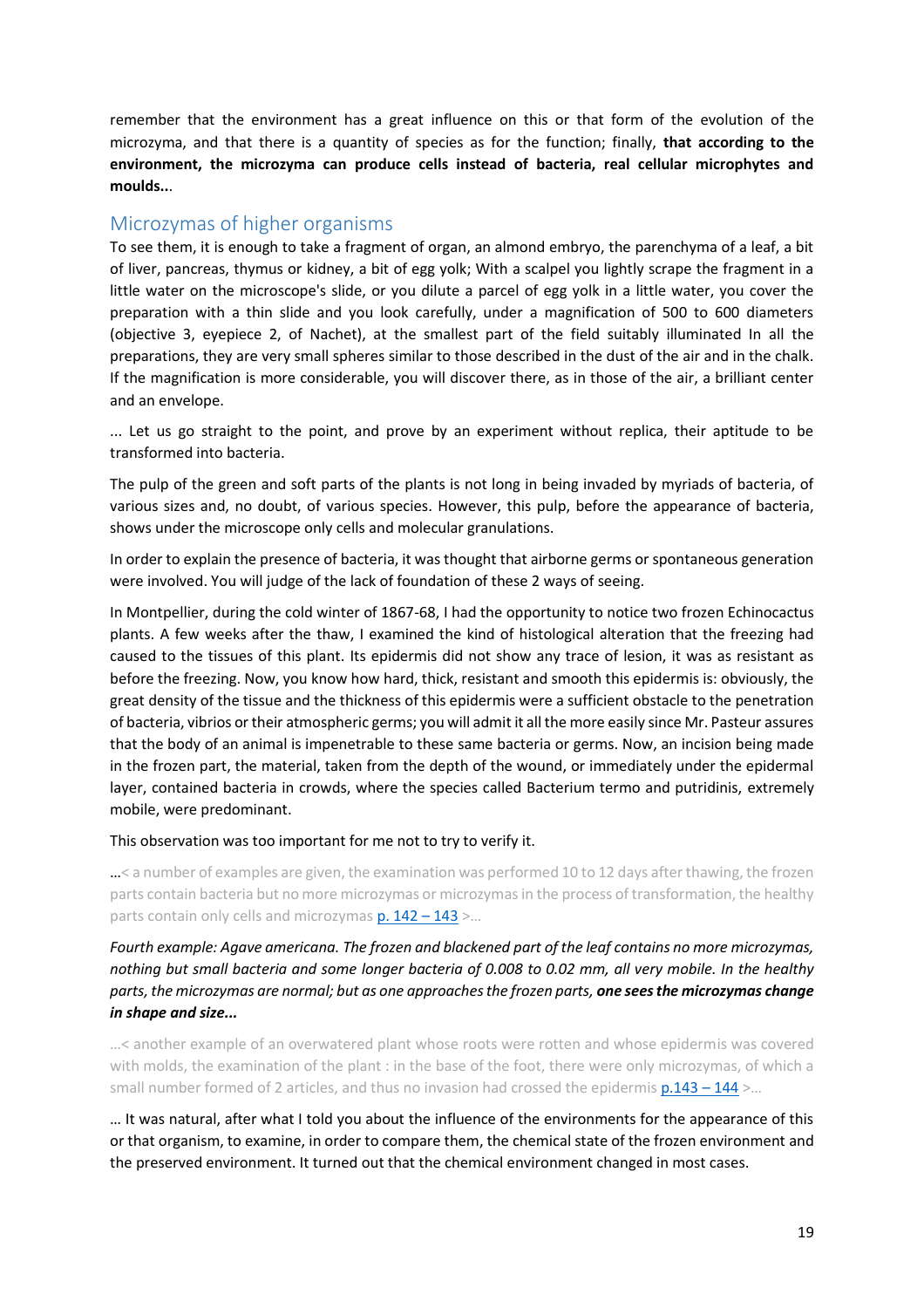…< acidic reaction in healthy parts, alkaline reaction most often, but sometimes neutral and even acidic in frozen parts  $p. 144$  >...

Although we think the opposite, bacteria can grow in an acidic environment, remaining acidic or becoming alkaline, as well as in an absolutely neutral environment or remaining neutral...

#### <span id="page-19-0"></span>Microzymas and bacteria from animals

… It would certainly be permissible to generalize and ... to conclude that animal microzymas possess the same ability as plant microzymas. **I will not do so**, first of all because the question becomes singularly complicated when one considers an animal in comparison with a plant. The latter is in contact with the air only through its external surface, so well protected by the epidermis, whereas the animal admits air and its germs into its lungs, and moreover other openings can be supposed to give them access, not to mention food, drink, etc. Then there is consideration of pathology: without regard to ordinary parasites such as cestoid worms and helminths, there is certainly concern with parasitic diseases due to microscopic parasites. There is, therefore, a very great interest in knowing whether or not bacteria can arise in animal tissues without the contribution of external germs. You are not unaware, moreover, that this is the point of the great debate which is between M. Pasteur and myself.

... in 1865, in a letter to Mr. Dumas, I pointed out that creosote, used in non-coagulating doses, does not prevent milk from curdling later on, nor does chalk transform, without foreign help, sugar and starch into alcohol, acetic acid, lactic acid and butyric acid. From these facts I concluded that chalk and milk contain living beings, the cause of the observed transformations, whose activity was not prevented by creosote. However, the coagulation of milk is accompanied by a development of bacteria, despite the presence of creosote.

I wondered if in the experiments with meat things would not happen as with milk...

…< method of testing the meat protected from airborne germs : development of bacteria, moving sticks and presence of various granulations.  $p.148$  > ...

… How can these exceptional results be explained, if not by the presence in the muscles of the living animal, not only of germs, but also of bacteria, at a lower degree of development?

We shall see that we must banish, in the species, the word germ; as for the idea of bacteria at an inferior degree of development, I believe it to be more and more correct; it will make us understand the inanity of the point of view which made one look for the eggs of bacteria!

This method we applied, Mr. Estor and I, to the experiments on the origin and development of bacteria in the **liver, kidney, spleen and pancreas**.

...< experiments applied to the liver  $p.149 - 150$  >...

… These experiments show us that, all things being equal, bacteria appear in the sugar solution much earlier than in the water, and in the starch earlier than in the sugar water. You will also notice that **the appearance of bacteria is preceded by what we have named associated microzymas**.

< Experiment D - Mouse liver after 48h in a bottle of creosote water >…

...We find isolated microzymas, others associated in string; we see microzymas with a large and a small diameter, which progress in the manner of bacteria; finally we also see true bacteria. Many are associated in linear groups of 2 or 3. **Is it not obvious that these are the various forms of the various phases of the evolution of microzymas**?

 $...$ < standard experiment, E, in which all causes of error are eliminated  $p. 151$  >...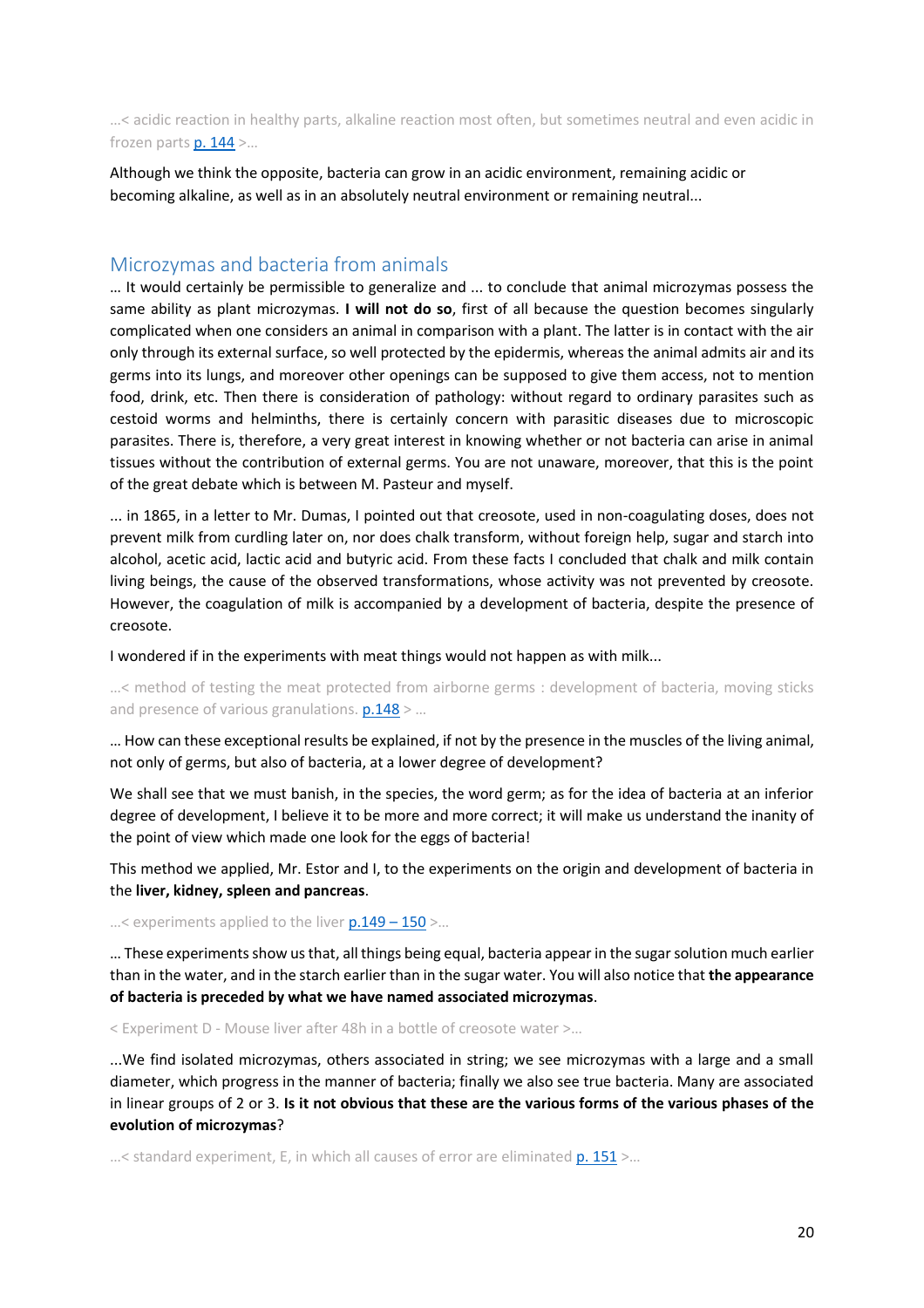… Here is a circumstance that convinced us that the bacteria did not come from the outside. In a large number of tests, **these bacteria appeared in the center** of the livers before being visible in the surrounding fluid. Kidneys, pancreas, spleens, placed under the same conditions, but usually more slowly, eventually show bacteria in their center, while the surrounding liquid does not yet contain them.

...We shall see that **fibrin** itself, which is considered a special albuminoid material and an immediate principle, is something that contains microzymas, **the microzymas proper to blood**.…

#### <span id="page-20-0"></span>Degrees of bacterial evolution of microzymas

… At the moment of death of an animal sacrificed in the healthy state, in all tissues, at all ages, **the microzymas are all independent**.

Under the conditions I have just specified, one can catch microzymas coupled to 2 grains, forming strings. Later on, the granulations lengthen so as to present a small and a large diameter; soon these characters become even more accentuated and one has true bacteria, sometimes even true leptothrix, that is to say very long filaments.

... In short, the various vibrios, the chain bacterium, the Bacterium termo, the Bacterium capitatum, the bacteridia, **are only phases of the development of microzymas**, or of certain microzymas, more or less dependent on the nature of the environment. But let us not anticipate, and let us only say that it will be demonstrated that the naturalist cannot distinguish microzymas by a description, because they are morphologically similar; and as size does not constitute, in general, an essential botanical or zoological character, we shall see that they can only be distinguished by their function, which can vary, as M. Joseph Béchamp has demonstrated, for the same gland and the same tissue, with the age of the animal.

Moreover, microzymas and bacteria with the modifications of form that can be observed between the microzyma and the bacterium, can meet, at a given moment, in the intestinal canal, from the mouth and the stomach to the rectum.

... The microzymas of the mouth and its bacteria are other than the microzymas of the stomach, and the latter other than those of the rectum, not morphologically but functionally. It can even happen that the presence of a parasite like the tapeworm, in the intestine, determines some change of the intestinal microzymas and modifies their evolution, so great is the influence of the changes of the environment.

But we will return to all these facts when we deal with the functions of microzymas. For the moment, it is necessary to tell you that these facts were not admitted without contest, especially by Pasteur, whose system they opposed.

... However, it is not that other experimenters have not been concerned with these facts. There are even some who have confirmed them, but without citing the authors of the discovery...

…< extract from an article published by Messrs. Nencki and P. Giacosa ... indicating in particular that other experimenters, Billroth and Tiegel, Burdon Sanderson arrived at the same conclusion[s p. 154](https://gallica.bnf.fr/ark:/12148/bpt6k65140517/f202.image.r=.langFR) - 155 >

< reproduction experiments (fermentation protected from airborne germs) by Nencki then Servel p.156 à  $158 > ...$  $158 > ...$ 

Let us therefore conclude that there are atmospheric microzymas and geological microzymas, susceptible to evolve into bacteria, as there are physiological microzymas endowed with the same aptitude. There are thus among the bodies that one designated molecular granulations of the currently living organisms. We will search that it is their common origin.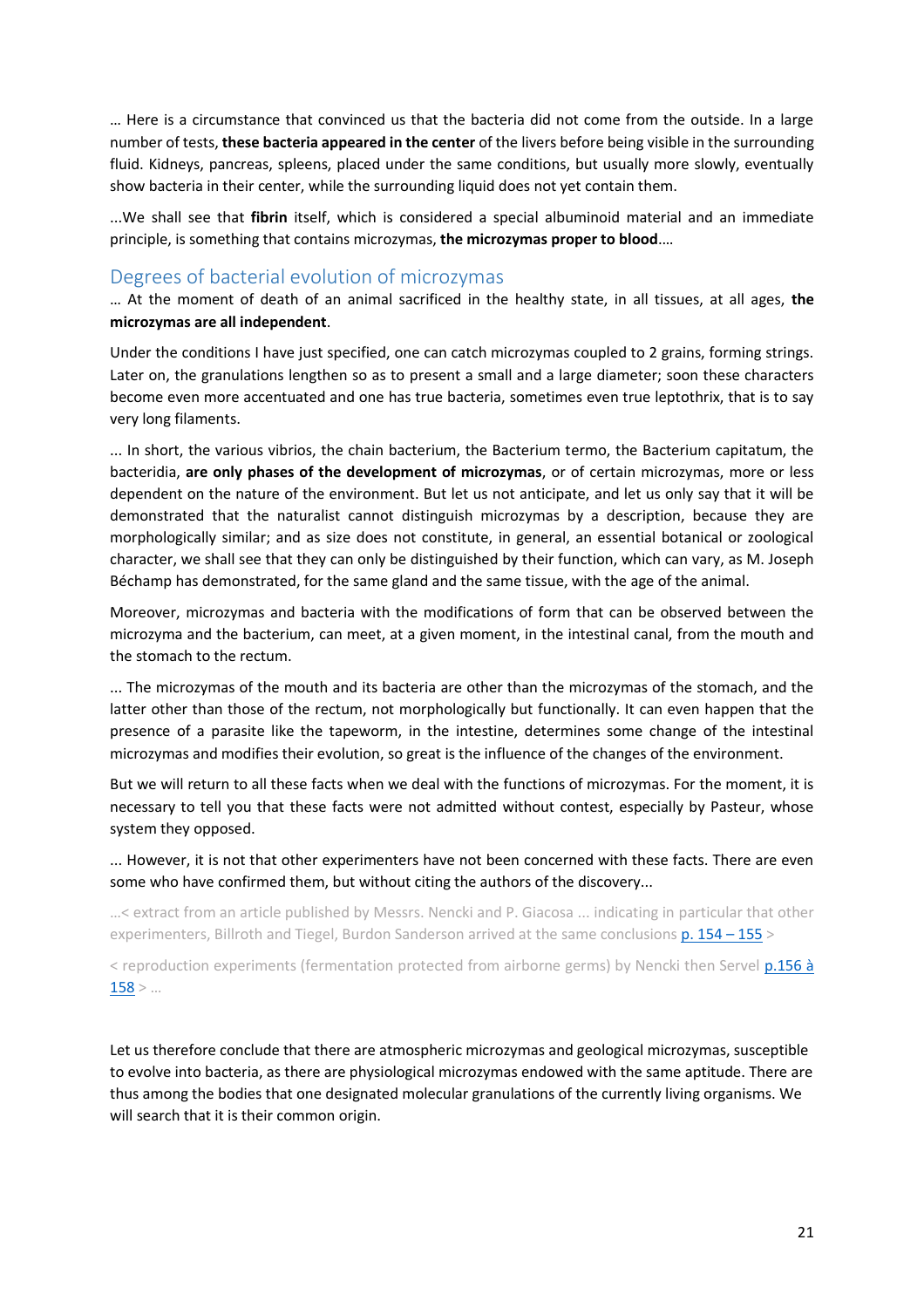### <span id="page-21-0"></span>4th conference

#### <span id="page-21-1"></span>Spontaneous coagulation of milk

... With regard to the organized forms which, in their experiments, MM Pouchet and Pasteur have seen, and on the nature of which they did not agree, ..., they are the least numerous; spores or eggs, their origin is very natural as well as simple, and already Spallanzani had known the dissemination of the spores of the mucedinates, as the botanists the transport of the pollen of the flowers. But what Messrs Pasteur and Pouchet did not notice in the ordinary air, or that they let pass without taking care of it, are the molecular granulations, not only of the air, but of the materials that they used in their experiments; these same molecular granulations of which the chemists, the physiologists, the anatomopathologists and the histologists themselves had neglected the study, although they signaled the presence of them in the fermentations that they studied, in the pathological or normal tissues that they described! Well, we have demonstrated that these molecular granulations, first reported under the name of small bodies in certain sugar solutions, could invert the cane sugar and act as a ferment, as well as those that I have observed in certain calcareous rocks and that I have named, because of their function, with a name that reminds us of this function of the ferment: the microzymas. We then acquired the new certainty, that certain molecular granulations, in the vegetable and animal tissues and cells, could generate bacteria, as well as those of the air and the rocks, and we concluded, except to demonstrate it also by their functioning, that they were also microzymas. Finally, you are convinced that I am not the only one to believe in the reality and the value of my demonstrations, since other scientists, warned of the objections made to them, have refuted them by demonstrating that the germs of the air are not the cause of the appearance of bacteria within the most diverse animal tissues: muscles, glands, nervous matter.

...

You remember the experiments of Schwann, Schoeder and Dusch on milk and meat < protected from air germs > : the application of their method of preservation did not prevent milk from curdling and, in certain cases, meat from spoiling. Mr. Pasteur came to the same conclusion:  $\ldots$  < [p. 163](https://gallica.bnf.fr/ark:/12148/bpt6k65140517/f211.image.r=.langFR) >

... What is the explanation of these facts? Can the microzyma theory give it? Certainly! Indeed, a new theory has no real value, is the expression of the facts, only if it is able to explain the old difficulties, to solve new ones and to lead to the discovery of new horizons. It will thus be found that the experiments of Schwann, Schoeder and Dusch, of Mr. Pasteur considered carefully, are in their way, a demonstration of the normal existence in milk, of microzymas of a particular category.

< Experiments of Dusch and Gmelin - milk boiled for 2 hours is not curdled - then experiments of Pasteur on milk + carbonate of lime  $p.163$  à  $168$ 

...In short, M. Pasteur did not concern himself with the histological constitution of milk, nor with the way in which it is formed in the mammary gland: he saw in it only a more or less complex liquid which he studied in the same way as any infusion. You know how I came to give all my attention to animal molecular granulations...

#### <span id="page-21-2"></span>Histological nature of milk

...These living beings already developed, that is to say having a life of their own, independent, being able to act as ferments, what are they in milk? They are microzymas similar to those of the chalk! We will see later how I isolated them to observe them in a free state; let us only understand why they must necessarily be found in milk.

The secretion of milk normally occurs at the time of parturition. The mammary gland constitutes then an admirable apparatus where profound chemical reactions take place. Casein, for example, nor milk sugar,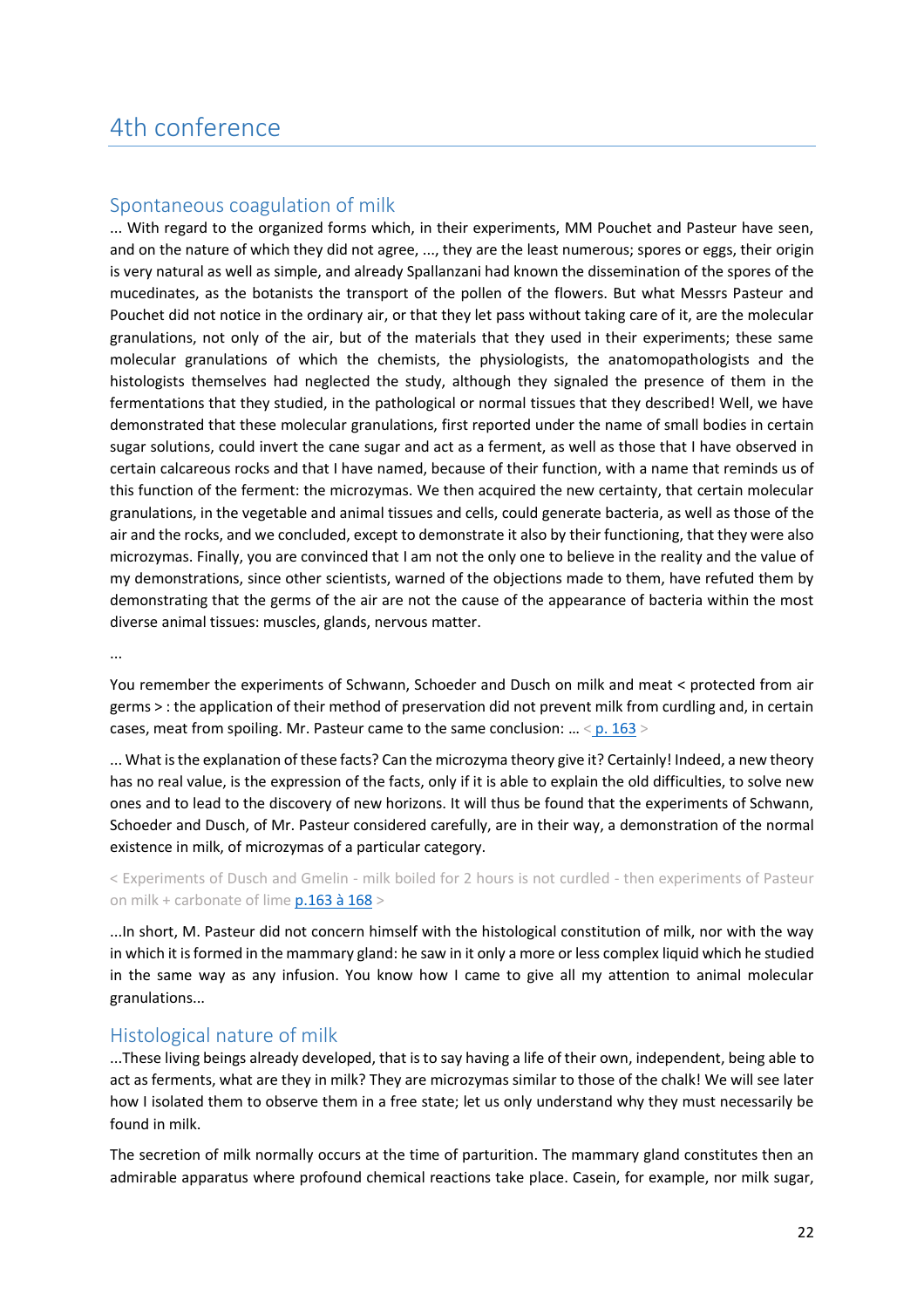nor certain fats, nor other products which we shall discuss, exist in the blood; they are formed in the cells of the gland, which become the seat of transformations which histologists have noted. At the beginning of lactation, the milk is called colostrum; this liquid, whose composition is quite different from milk, contains what are called colostrum corpuscles, namely granular cells which soon disappear; the colostrum may still contain mammary cells or their debris. The glandular cells (of the mammary gland) first become more voluminous, fill with fat and, destroying themselves by a true physiological resorption, dissolve, as it were, completely in the interior of the gland itself; then the fat globules of the milk and the microzymas become free and are found in the product of the milking.

... Finally, let us note that according to the research of M. Dumas, the fat globules are themselves provided with a membranous envelope.

At first I had some difficulty in demonstrating that the microzymas of milk are the sole and primary cause of its coagulation, before any appearance of vibrios or bacteria, so that the problem was not completely solved until 1873.

How I operated: < operating mod[e p.169 et 170](https://gallica.bnf.fr/ark:/12148/bpt6k65140517/f211.image.r=.langFR) >

The experiment was repeated several times, always with the same success. By the time coagulation is complete and the whey separated from the cheese and cream is clearly distinguishable, it is impossible to discover anything other than the original microzymas. In an experiment that lasted 15 days, there were isolated microzymas, articulated microzymas and bacteria.

You will notice under which conditions the experiment was performed**: it was in the absolute absence of oxygen**! I have insisted on this in another communication, the results of which I must make known to you, because they are the confirmation and generalization of the preceding experiment, and in general of certain facts concerning microzymas and the general theory of fermentation.

#### <span id="page-22-0"></span>Alcohol and acetic acid in milk

It is known ... that lactic acid exists in sour milk. ... It is also known that milk can, under certain circumstances, undergo a real alcoholic fermentation: mare's milk, for example, gives koumiss, whey that the Russians and the Tartars consume. But one has never looked for alcohol and acetic acid in milk when it has just coagulated, nor especially when the coagulation is accomplished away from oxygen or air. Now I have constantly found alcohol and acetic acid in significant quantities in my experiments, whether the microzymas have evolved into bacteria or not. But, as you now understand, if the microzymas, during the coagulation of milk, before they have formed bacteria, form alcohol, normal milk must contain it, since in the gland it already contains free microzymas. The assumption has become a reality.

< Experiences [p.171](https://gallica.bnf.fr/ark:/12148/bpt6k65140517/f219.image.r=.langFR) – 172 >

#### <span id="page-22-1"></span>Alteration of the meat and its products

... You will remember that in the experiment of meat heated in a water bath, without water, and then exposed to calcined air or filtered by cotton, the alteration occurs, without the authors having noted the presence of any infusoria. M. Pasteur also notes this alteration and also believes that it occurs without development of infusoria.

Relying on very well done experiments, but poorly studied and consequently misinterpreted, Mr. Pasteur claims to have proved that "the body of animals is closed in ordinary cases, to the introduction of the germs of inferior beings; from which it follows that "putrefaction will first establish itself on the surface (of the cadaver), then *it will gradually gain the interior of the solid mass*".

... Starting from this hypothesis, Mr. Pasteur  $\ldots$  [< p. 173 à 175](https://gallica.bnf.fr/ark:/12148/bpt6k65140517/f221.image.r=.langFR) >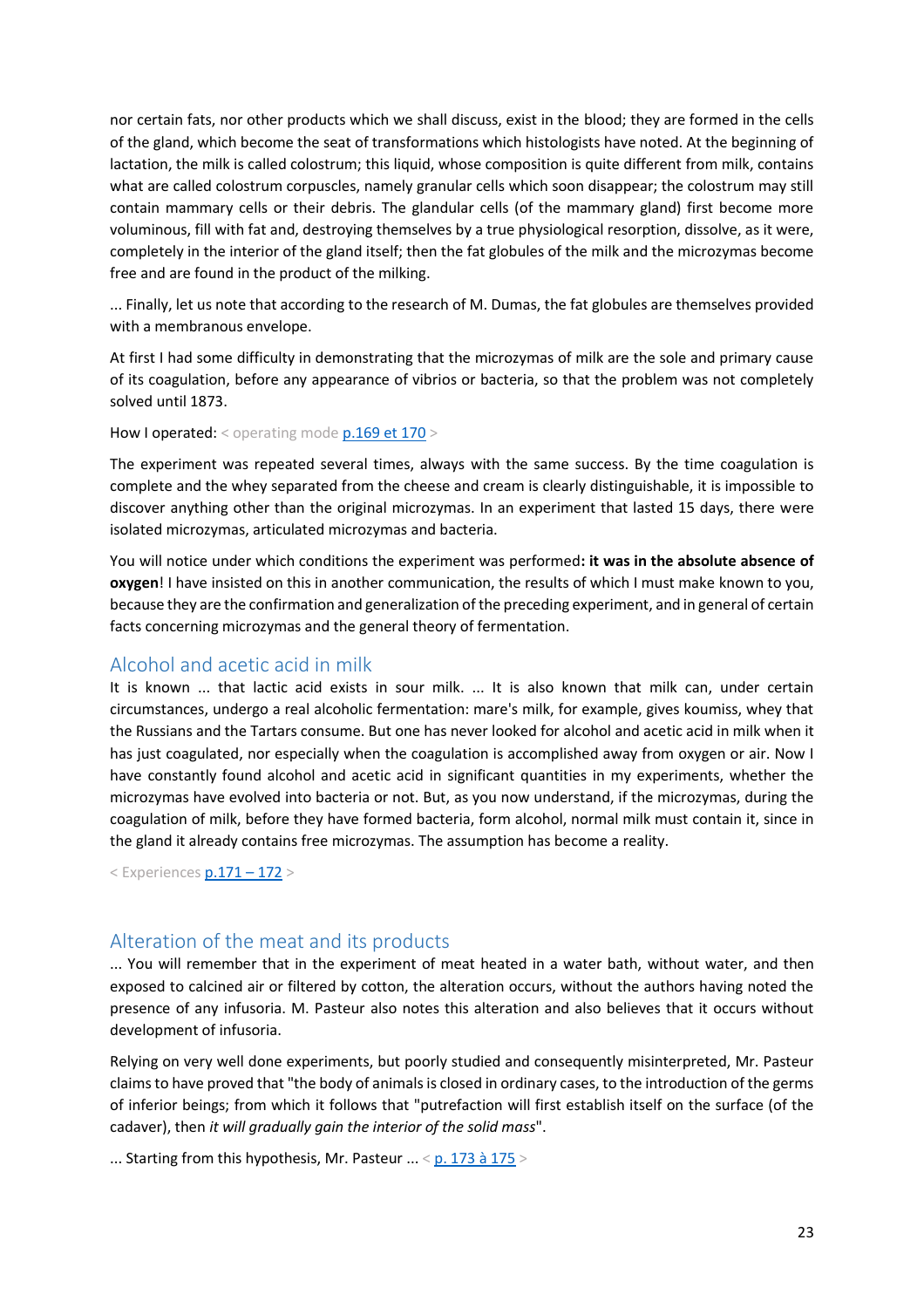... All this is pure imagination. Mr. Pasteur, having observed, like his predecessors, some transformation, and not being able to bring in his atmospheric germs, has imaginatively invented the "reaction of solids on liquids, the actions of contact, the actions of diastases" without knowing what the solids are in an organism and without knowing the liquids of which he speaks. And notice that it is a chemist who has been involved in research on fermentations who speaks of contact action in the same way as those who do not admit the physiological action of ferments...

...I affirm that if all the liquids and solids of the same organism were put together, but previously reduced to the state of immediate principles, they would not produce anything similar to what Mr. Pasteur calls *pheasant meat or meat reduced to the state of gangrene*.

...Be that as it may, the observation and the hesitations, the very explanations of M. Pasteur are of great importance; this scientist has observed, in short, that meat or a fruit, detached from the animal or the tree, undergoes some transformations, materially observable, which he could not attribute to the intervention of the germs of the air: the cause of this is entirely internal; the meat, the fruit, carry it in themselves. If therefore we demonstrate that the microzymas of the fruit or of the meat are the transforming agents, it will follow that Mr. Pasteur, in his own way, demonstrates the role of the microzymas...

We know that meat, as well as all tissues, contain microzymas that can evolve into bacteria or vibrios; that milk curdles by the influence of its own microzymas, producing alcohol and acetic acid, and then lactic acid...

I will soon tell you about the microzymas of the liver and the fermentations they determine there. The alteration of meat is a phenomenon of the same order as these; this is the result of the research of M. J. Béchamp which I will make known to you.

#### < Experiments: alcoholic fermentation of meat, method of J. Béchamp [p.177-178](https://gallica.bnf.fr/ark:/12148/bpt6k65140517/f225.image.r=.langFR) > …

Mr. J. Béchamp has drawn all the consequences that flowed from his research; he has made the most important toxicological applications of it, pointing out what a serious error would be made if one wanted to conclude from the alcohol of the liquids or tissues of the organism to a poisoning. ... I only add that the author has rightly pointed out that it is probable that in very advanced putrefaction no alcohol would be found: it would have been destroyed by the very microzymas that produced it. In fact, I have long noted that alcohol is perfectly fermentable and that the products of its fermentation are the acids of the formic series, etc. ...

All these facts lead to affirm, in the most certain way, that the animal tissues, to speak as some authors do, contain vibrionian germs. For us the significance is higher; **it is the proof of the existence of microzymas as organisms living with a life of their own, independent**.

#### <span id="page-23-0"></span>Microzymas and bacteria in living tissue

.... Some time later Mr. Estor published the Note ...[< p. 180](https://gallica.bnf.fr/ark:/12148/bpt6k65140517/f228.image.r=.langFR), for references >

"M. Béchamp and I," says M. Estor, "have addressed to the Academy a note on the evolution of microzymas or normal molecular granulations of animal cells. These microzymas, under the conditions we have specified, group themselves two by two or in greater numbers, then lengthen slightly, finally more, so as to form true bacteria. These facts result from a great number of experiments made on various animals. The following observation shows that **the same transformations can take place in man**. Three days ago, I removed a cyst from a large lip, filled with a greenish, semi-liquid material. An immediate examination, under the microscope, showed microzymas at all periods of their evolution: isolated granulations, others associated, others a little elongated, finally true bacteria."

Mr. Dr. Liouville, at the very time when we were publishing our first studies, demonstrated that the serosity of vesicles contains microzymas, and that these produce bacteria.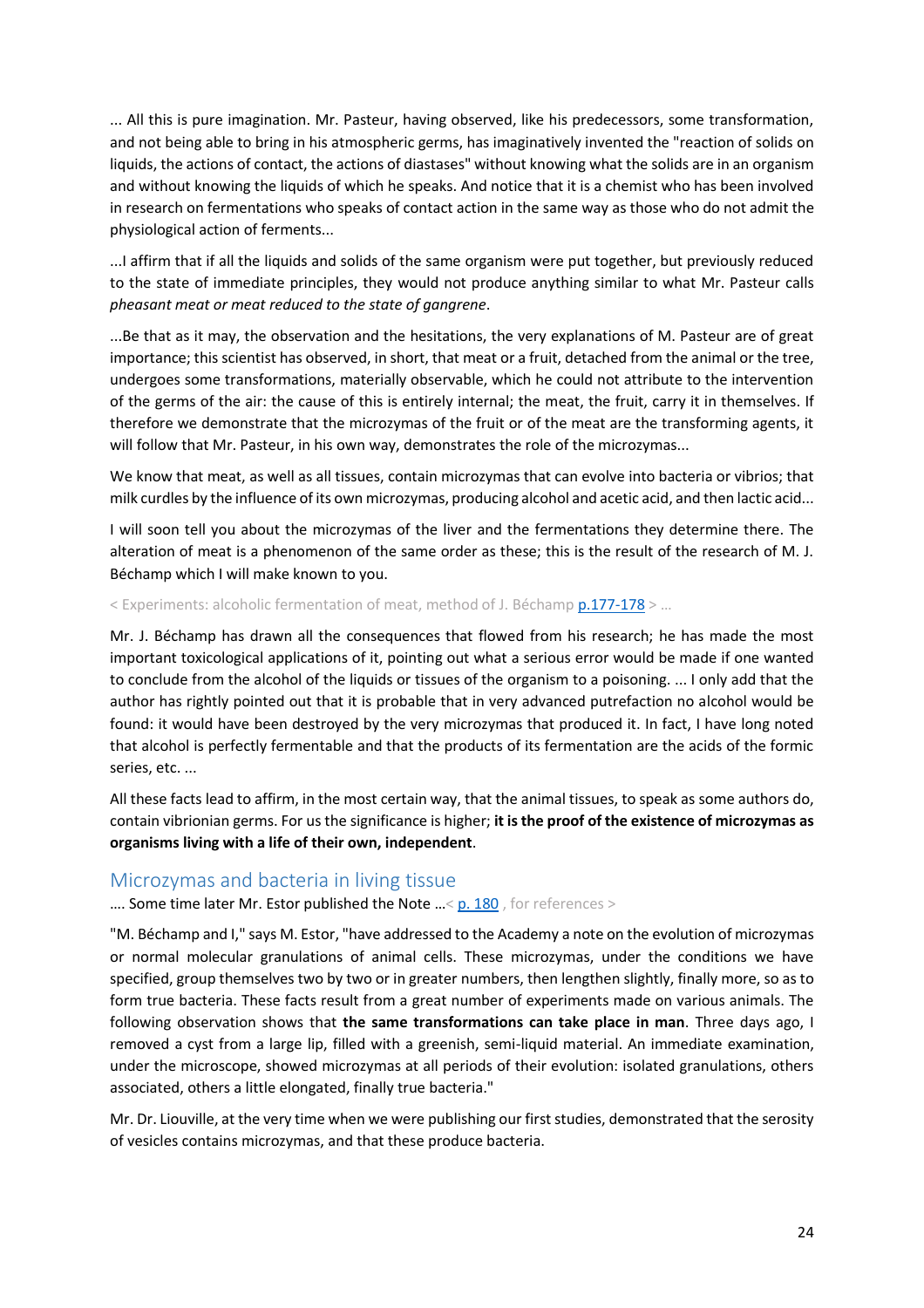Dr. Onimus, in an important work, also showed that vibrionians can appear in the serosa that penetrates the distilled water contained in an ampoule that is inserted under the skin of a living animal.

... You have just seen from what point of view Mr. Pasteur considers gangrene. Here is the cause of its production:

A patient had just had his arm amputated as the result of a severe traumatic injury; the removed part was immediately brought to the laboratory; the forearm presented a dry, black surface, the insensibility of which had been noted before the operation; all the symptoms of gangrene existed; microscopic examination shows us, not bacteria, but associated microzymas, strings. The accident had taken place so quickly that the bacteria had not had time to form, they were only in the process of forming; they are therefore not the cause of the gangrene  $\ldots$  < [p. 181](https://gallica.bnf.fr/ark:/12148/bpt6k65140517/f229.image.r=.langFR) >...

I will give you another example of the presence of evolving microzymas in the organism itself...We looked for evolving microzymas in the tubercular material of a phthisis lung...< observation and analysis [p. 182](https://gallica.bnf.fr/ark:/12148/bpt6k65140517/f230.image.r=.langFR) > ...

...It is thus possible to note, even on the living, in certain pathological states, the existence in the body, in the deep parts, of the various states of the evolution of the microzymas, until the state of bacterium.

#### <span id="page-24-0"></span>Impenetrability of membranes to vibrios

To many of these facts one can object, and Mr. Pasteur always objects, to the presence of the germs of the air, which one has not avoided. ... Therefore, it is necessary that I show you directly this very real impenetrability...< Chicken egg yolk experiment  $p.183$  >...

… Mr. Eustace and I have had occasion to study moldy eggs in this way: **we have never found the mycelium penetrating the yolk...**

We can therefore demonstrate the impenetrability of a membrane to atmospheric germs. But it is advisable to stop a moment on this consideration of the relation of the living beings with the atmosphere in which all are plunged....

#### <span id="page-24-1"></span>Relationship of airborne germs

...Mr. Dumas has shown that, in Paris, a man who takes 16 breaths per minute, lets nearly 8 cubic meters of air (8000 liters) enter his lungs per 24 hours.

Now, since M. Pasteur constantly objects, to those who refuse to believe in his multiple panspermia (normal and pathological), to the possible penetration of atmospheric germs and that he admits that they are retained by the infusions and other substances that are exposed to the contact of the air, I have asked for a long time why he does not admit that they are retained equally by the whole surface of the respiratory tract and of this vast humid sheet that the lung supposedly spread out on the surface represents, and do not penetrate there...

... But independently of the air which penetrates through the lungs, there is also that which envelops us, and it is quite certain that the whole surface of the body is covered with a myriad of organized microscopic corpuscles. There is also that which penetrates with the food and drink into the stomach; this air leaves there the greater part of these organized molecules. Finally, the eyes, whose surface is always wet, and other openings, natural or accidental, can be considered as places where microzymas could enter. In fact, Mr. Pasteur assures that the vibrios of the intestinal canal have for origin the germs of the air or the water; he does not see any other! As far as we are concerned, we mainly see vibrios coming from microzymas of our own tissues, of our food, of our drinks.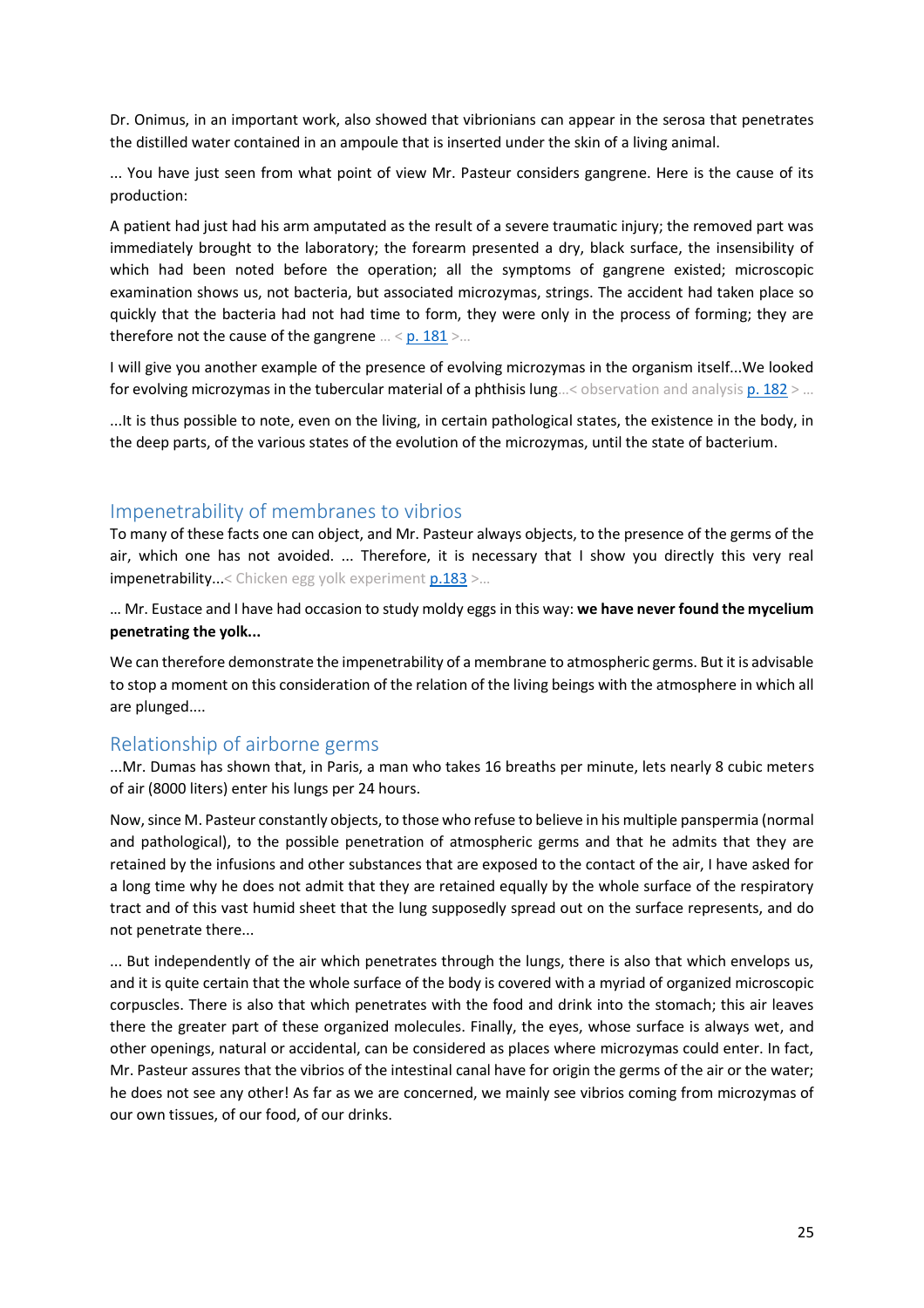You can see how complicated the problem is, and how difficult it is to affirm that this or that result must or must not be attributed to airborne germs. The easiest way to do this is to ignore these germs and reduce their influence to nothing....

The question is therefore not whether microzymas penetrate organisms, but whether the microzymas of these organisms currently possess properties that those of the atmosphere do not enjoy...

We already know that, by using phenic acid or creosote, we can prevent the evolution and multiplication of atmospheric germs and preserve unaltered the most alterable materials; we have seen moreover, by experiments on milk, as on molds, that if we can stop the evolution of microzymas, we do not suppress their activity.

... Let me report the experiments that demonstrate the following proposition:

*The influence of atmospheric microzymas on a putrescible material can be made as small as desired or reduced to zero.*

### <span id="page-25-0"></span>Suppression of the influence of atmospheric microzymas

< Chalk experiment [p.186](https://gallica.bnf.fr/ark:/12148/bpt6k65140517/f234.image.r=.langFR) – 187 > …

You can see that the microzymas in the atmosphere, which fell into the pure lime carbonate while it was being stirred in the air, and into the yeast broth while it was being mixed, not only did not act, but did not increase. On the contrary, the chalk, which contains a host of microzymas, increased in weight, because these microzymas swarmed and partially transformed! They have more than tripled! < Control experience  $p.187 - 188$  $p.187 - 188$  > ...

You can now see why Mr. Pasteur saw bacteria appear in the infusion of sweet yeast with chalk added. If he had used pure carbonate of lime, he would certainly not have been obliged to heat his mixture under pressure.

Thus, in the experiments in which Mr. Pasteur so easily sees vibrionians appear, creosote or phenic acid are absolutely opposed to their appearance when the substances put in experiment do not already contain the microzymas which produce them....

Having said that, let us compare the multiplication of microzymas of chalk in the sweet yeast broth with the multiplication of microzymas in the body.

...The liver is one of the glands where a very active proliferation of molecular granulations occurs. I find in the works of Cl. Bernard a precious information on this subject. The illustrious physiologist noted that in rabbits digesting carrots and bread, and in dogs digesting starchy foods, the cells of the liver are turgid, rounded and surrounded "by myriads of small molecules animated by an excessively rapid Brownian motion." On the contrary, in the fasting animal the cells are not surrounded by molecular granulations, the edges of these cells are very sharp, and they are as flattened in the fasting rabbit......[< p. 189,](https://gallica.bnf.fr/ark:/12148/bpt6k65140517/f237.image.r=.langFR) for references > … We will come back to this very interesting observation, when we will deal with the physiological and chemical functioning, even histological, of microzymas.

### <span id="page-25-1"></span>Physiological death of a bacterium or a cell

In the third lecture, I told you that shortly after an animal dies, the cells of the organs disappear. What happens to them? In their place we discover a multitude of molecular granulations! The destruction of a cell is obviously death, more than the death of that cell. In this respect, I wondered what the death of a cell could be, and also that of a bacterium or a vibrio. And we will see it later, this connection is not random, because we will demonstrate that **microzymas produce bacteria and vibrios by evolution, they produce**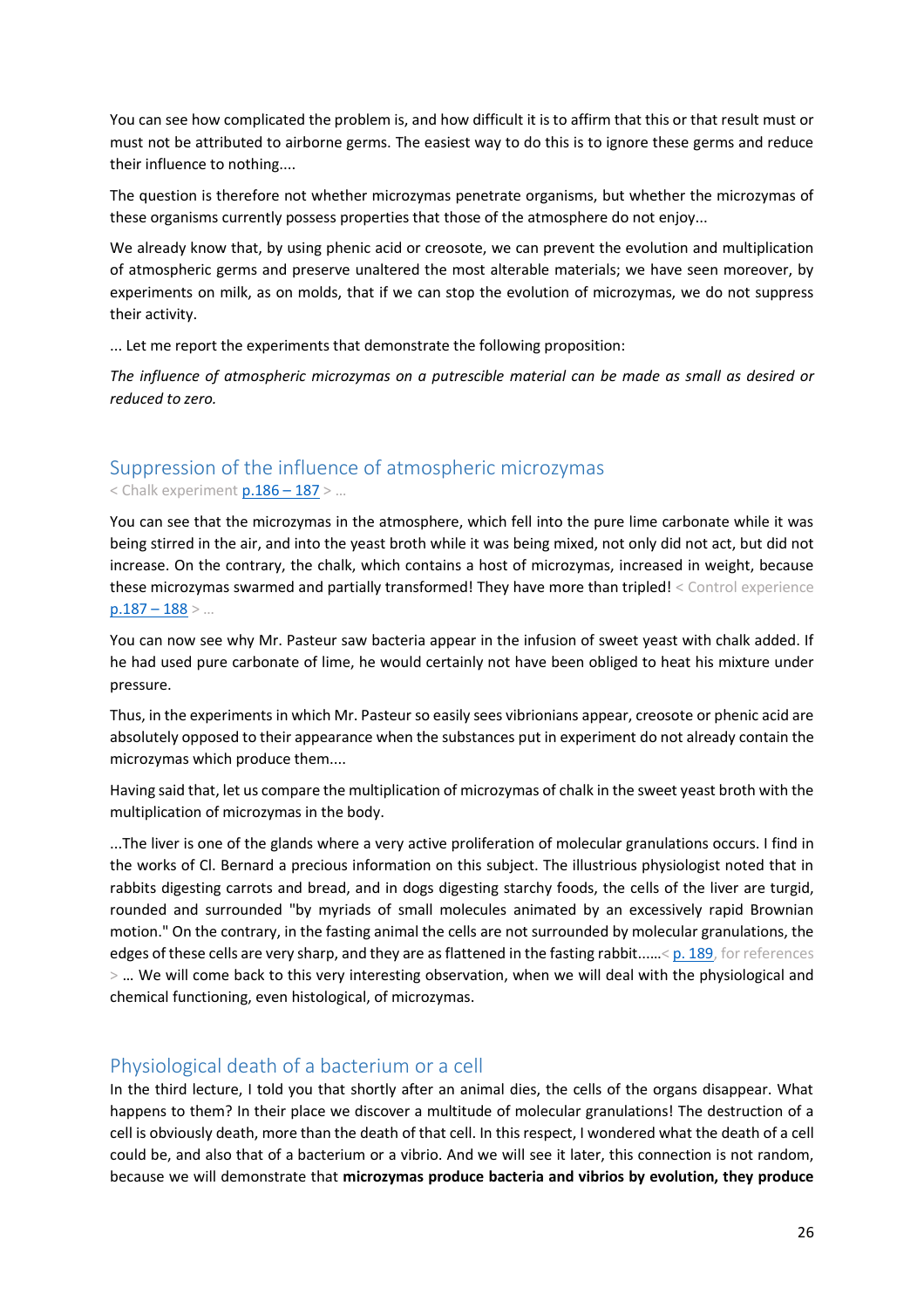**cells by construction**. Well, the physiological end of a cell is its dissolution, its regression, its return to the formative microzymas: when the cell is destroyed, the microzymas remain. It is the same for the bacteria: **when the bacteria disappear, the microzymas reappear**.

In the stomach of a digesting dog, there are bacteria that physiologically pass with the digested products into the small intestine; a little beyond the pylorus there are no more, there are only microzymas; but the bacteria reappear in the large intestine and even a little before ....

#### <span id="page-26-0"></span>Microzymas at different ages

Mr. J. Béchamp proposed to investigate if the microzymas were functionally the same at different ages of the same being, from the fetal state to the adult state; and what could be their chemical function at different ages in the same organic center.

...< Method on egg yolk microzyma[s p.191-192](https://gallica.bnf.fr/ark:/12148/bpt6k65140517/f239.image.r=.langFR) >...

At that time ... only the microzymas of the liver and pancreas were known to be functionally different ...

The author has operated on the muscles, lung, brain and glands, at various ages from the fetal state, of certain animals and man...

#### … < Sampling metho[d p.192-193](https://gallica.bnf.fr/ark:/12148/bpt6k65140517/f240.image.r=.langFR) > …

...when it comes to studying the chemical function of a tissue or an organ, there are 3 things to consider:

- 1. Their soluble albuminoid material without chemical function ;
- 2. Their zymases ;
- 3. Their insoluble part, in which it is still necessary to consider the anatomical element and the immediate organic principles which constitute it.

...< explanation of the technique on a muscle  $p.193 - 195$  > ...

We will return, in another lecture, to the chemical functions of the microzymas of the various tissues. We will deal mainly with their unequal ability to evolve into bacteria, either in starch or in sugar water.

< Results of the experiments >

...The germs in the air had absolutely no influence on the observed phenomena.

...Let us consider in each series successively the non-glandular tissues and the glands.

*Muscle.*

- In the starch, the bacteria always appear, but with more difficulty in the experiment where fetal muscle is used.
- In the cane sugar solution, the bacteria appear more slowly, and one can easily follow the various phases of their evolution; with the fetal muscle, it can happen that the appearance of bacteria is not observed and that the associated microzymas exist alone.

*Lung*.

- Things happen in much the same way as they do with muscle, in starch and in sugar water. It even seems that the bacteria appear more slowly.
- For the fetal calf lung in sugar water, the 3 and 4 month old lungs gave only associated microzymas without bacteria.

*Brain*.

The brain matter provided some very noteworthy results.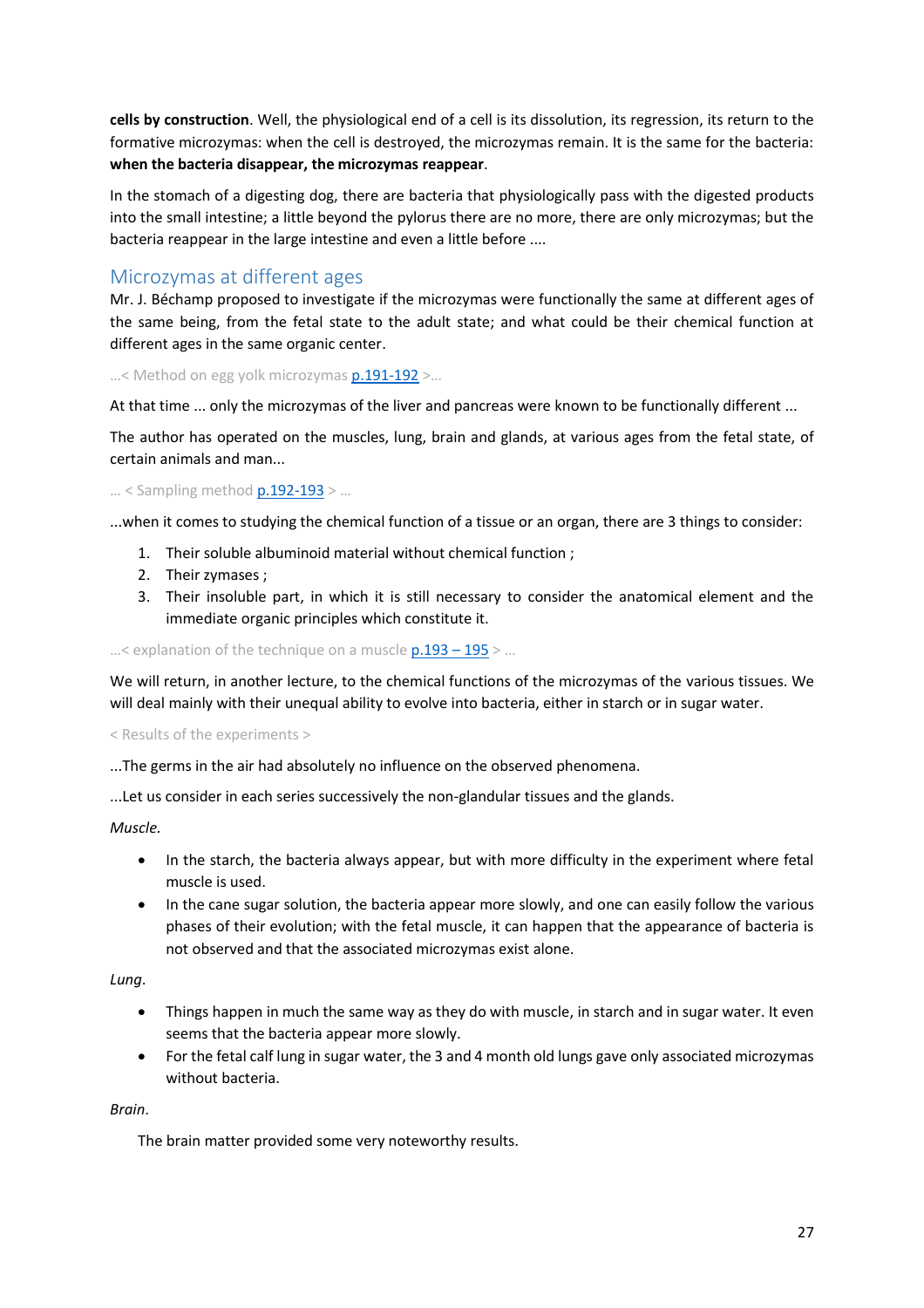- The adult one, in the starch, does not give bacteria, the evolution stops at the associated microzymas.
- The cerebral matter of the fetus of calf does not give either bacteria, but a little more easily of associated microzymas.

In these experiments as in the following ones, everything was similar as quantity of tissue..., temperature..., and the microscopic observations were made in the same time...

With the brain matter, although real putrefaction phenomena appeared, bacteria did not appear at any time...

On the other hand, is it not remarkable that the lung, whose contact with the air takes place over such a large surface, did not allow bacteria to appear more easily than the muscle, for example? I will try to explain this fact.

...All things being equal, the microzymas of glands evolve more easily into bacteria than those of nonglandular tissues.

#### *The liver*.

- The liver produces bacteria with the greatest facility, and it has been noted that evolution is slower in sugar water.
- Microzymas from the calf fetus, at 3 or 4 months, in sugar water, did not yield bacteria; evolution appeared to stop at the associated microzymas.

#### *The pancreas*.

The pancreas is about the same as the liver. It should be noted that bacteria there often acquire the length of leptothrix.

Salivary glands.

These glands presented this particularity to give easily birth to bacteridia (immobile bacteria) and leptothrix (very long immobile bacteria)

...Finally, all this, with a few nuances, is true with human tissues... You will notice that the human fetal brain produces bacteria in starch, more easily for the younger fetus. The ability to produce bacteria decreases with the age of the fetus, so that the brain matter, at the age of 6 months, produces only slightly elongated associated microzymas, without real bacteria, and that of adult produces only associated microzymas.

Concerning the bacterial evolution of microzymas, M. J. Béchamp noticed ... that it is incomparably easier in the starch than in any other medium .... That the transformation of microzymas into bacteria was more easily done in the tissues of adults, and, on this subject, he recalls that it is **the microzymas of the egg yolk which undergo this evolution with the greatest difficulty.**..

...I do not want to miss the opportunity to point out an important verification. We have seen that Mr. Estor found bacteria and the various phases of the evolution of microzymas in the material of a cyst, examined at the time of its opening.

It is, in the first place, the placenta of an abortion arrived at the fifth month of the pregnancy .... In short, the tissue of the placenta behaved like an adult tissue, coming very close to the way of being of the liver, which is in agreement with certain observations of Cl. Bernard, who, having found glucose in the placenta, brought it closer as regards this function, to the liver itself.

Secondly, it is a fetus from a 6-month-old abortion. It had remained, 12 days after its death in the uterus. It was in a state known as macerated; it showed no trace of putrefaction, exhaling only a bland odor; all its tissues were considerably congested and flaccid. At the time of starting the experiments, the histological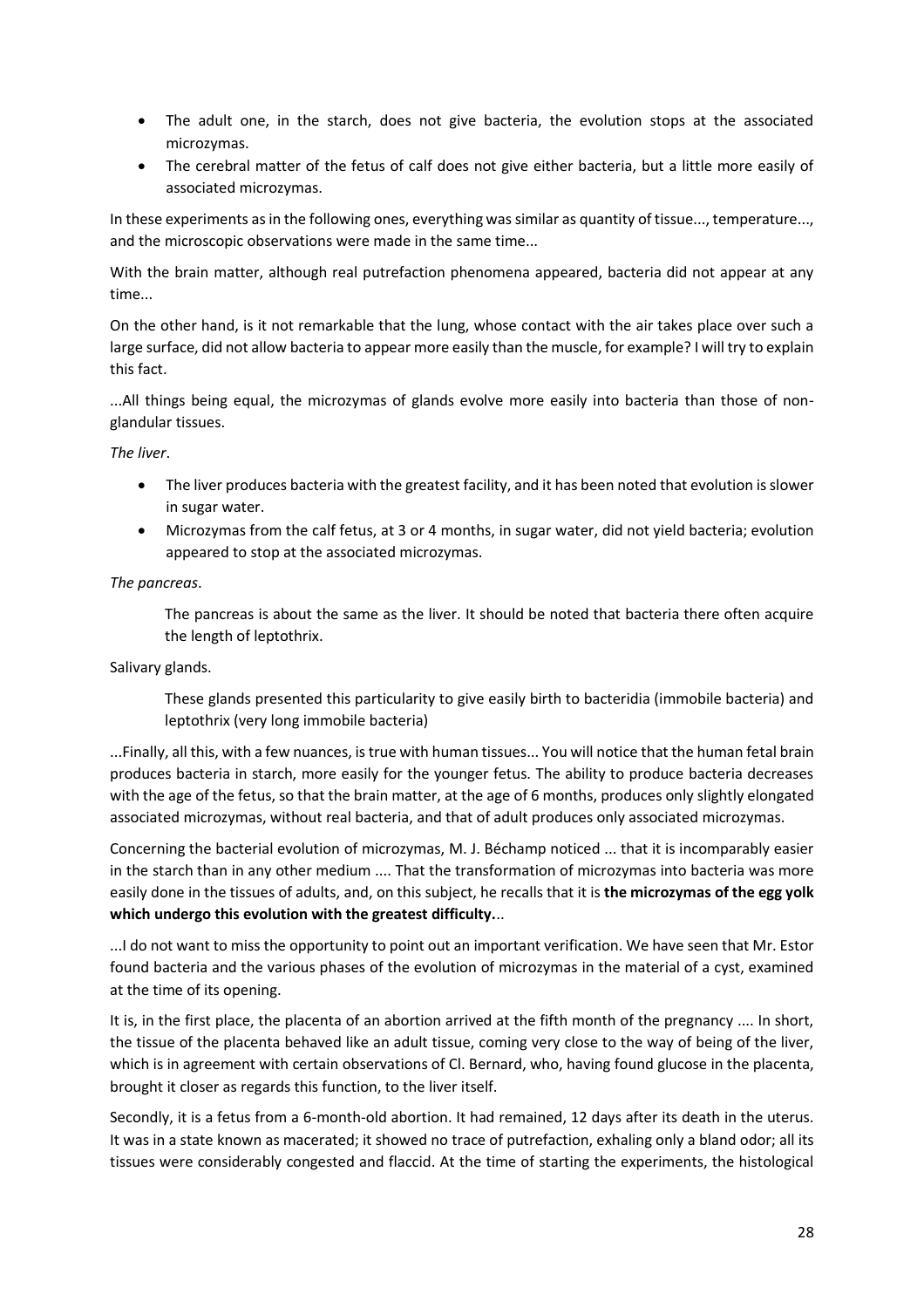state of the tissues is examined under the microscope, from the point of view of the conservation of the cells and the state of the microzymas.

*Muscle* (pectoralis major).

In the tissue, associated microzymas and rare small bacteria.

*Liver.* 

All clean cells have disappeared; only the nuclei, many free microzymas and a few small bacteria, including bacterium termo.

*Lung and heart*.

Nothing to note

*Pancréas.*

Associated microzymas and termo bacterium.

*Thymus.*

Rare associated microzymas.

*Spleen.*

Nothing to note

The tissues of this fetus contained bacteria although they had not had contact with the air.

We shall return in another lecture to another facet of M. J. Béchamp's studies, having to do especially with the purely chemical function of the molecular granulations of the adult or fetal tissues he examined. For an infinite number of secondary details, the thesis is to be consulted < Réf. p. 199 >. The author insists at every moment on the evidence establishing that the results he has recorded are absolutely independent of atmospheric germs. It is really so, and you see by all these accumulated facts, that **when the animal dies, something living**, in the chemical sense, **persists in the corpse: the microzyma**.

...< Heterogenist systems - ancient and modern - that of Buffon - of Pouchet ... [p. 200 à 217](https://gallica.bnf.fr/ark:/12148/bpt6k65140517/f248.image.r=.langFR) > ...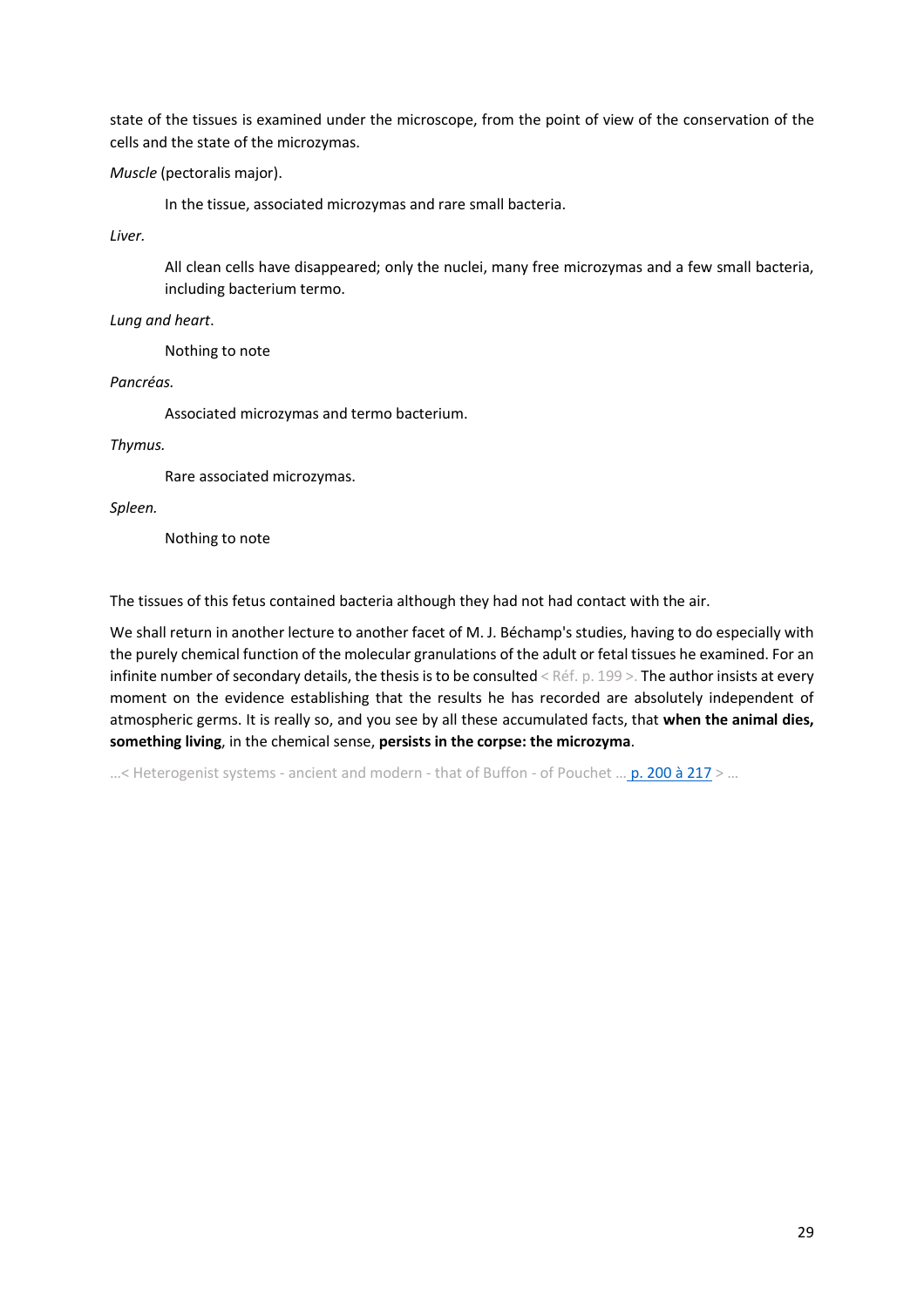## <span id="page-29-0"></span>5th conference

The tissues of all living beings, from the largest tree to the smallest mold, from man to the humblest animal, contain microzymas that can, by evolution, produce bacteria.

… < Conflict of interpretations between Pasteur (physicochemical reaction) and heterogenists (spontaneous generation), while all of them obtain the same experimental results without ever noticing or giving importance to granulations **p.219 à 222** > ...

… We will devote this session to demonstrate that microzymas of any origin are by themselves, ferments of the order of organized ferments.

… < Clarification on the use of phenic acid[, p.222 à 224](https://gallica.bnf.fr/ark:/12148/bpt6k65140517/f270.image.r=.langFR) > …

#### Atmospheric microzymas are not killed by creosote

Let's start with the microzymas and airborne germs. If creosote or phenic acid kills them, they will not have to transform the cane sugar and not ferment it.

… < experiment with sweetened and creosote-treated water through an air stream of 3000 l - result eight days after the air stream has stopped [p.224-225](https://gallica.bnf.fr/ark:/12148/bpt6k65140517/f272.image.r=.langFR) > ....

... Granulations of less than a thousandth of a millimeter could be seen. There was not a single bacterium ...

What happened to the sugar water? Its reaction was obviously acidic...

So creosote does not kill airborne germs: the beginning of fermentation puts this fact beyond doubt. And if in my first experiments the same agent prevented the reversal of the sugar cane, it was not for killing these germs, but for stopping their evolution and multiplication...

The experiments on chalk also lead to the conclusion that creosote is not lethal for microzymas, since chalk alone, in spite of its presence, can operate the alcoholic, acetic, lactic and butyric fermentation of cane sugar and starch; however, there too, the microzymas keep their shape, i.e. do not evolve, if the desired conditions are realized... so that the antiseptic agent does not hinder the fermentation, it is necessary that the quantity of this chalk, i.e. of the microzymas, is considerable, so that the phenomenon can be measured.

It has been claimed that the activity of the microzymatic chalk as a ferment is due to the atmospheric germs. But one wants to forget that chemically pure lime carbonate, used in the same conditions, remains absolutely inactive. Moreover, chalk itself becomes inactive as soon as it is subjected to the action of a sufficiently high temperature; finally, ..., all the limestones with microzymas do not possess the same properties as certain samples of chalk... we will come back to this when we investigate the origin of the microzymas of these limestones, as well as those of the atmosphere.

Besides, I did not conclude to the existence of geological microzymas only from the chemical activity of the rocks which contain them. I have isolated them.

...< technique to isolate microzymas  $p.226$  > ...

... it is enough to incinerate; the loss expresses the organic matter of the microzymas; finally the elementary analysis makes it possible to prove that this matter contains the carbon, the hydrogen and the nitrogen that any organized ferment must contain.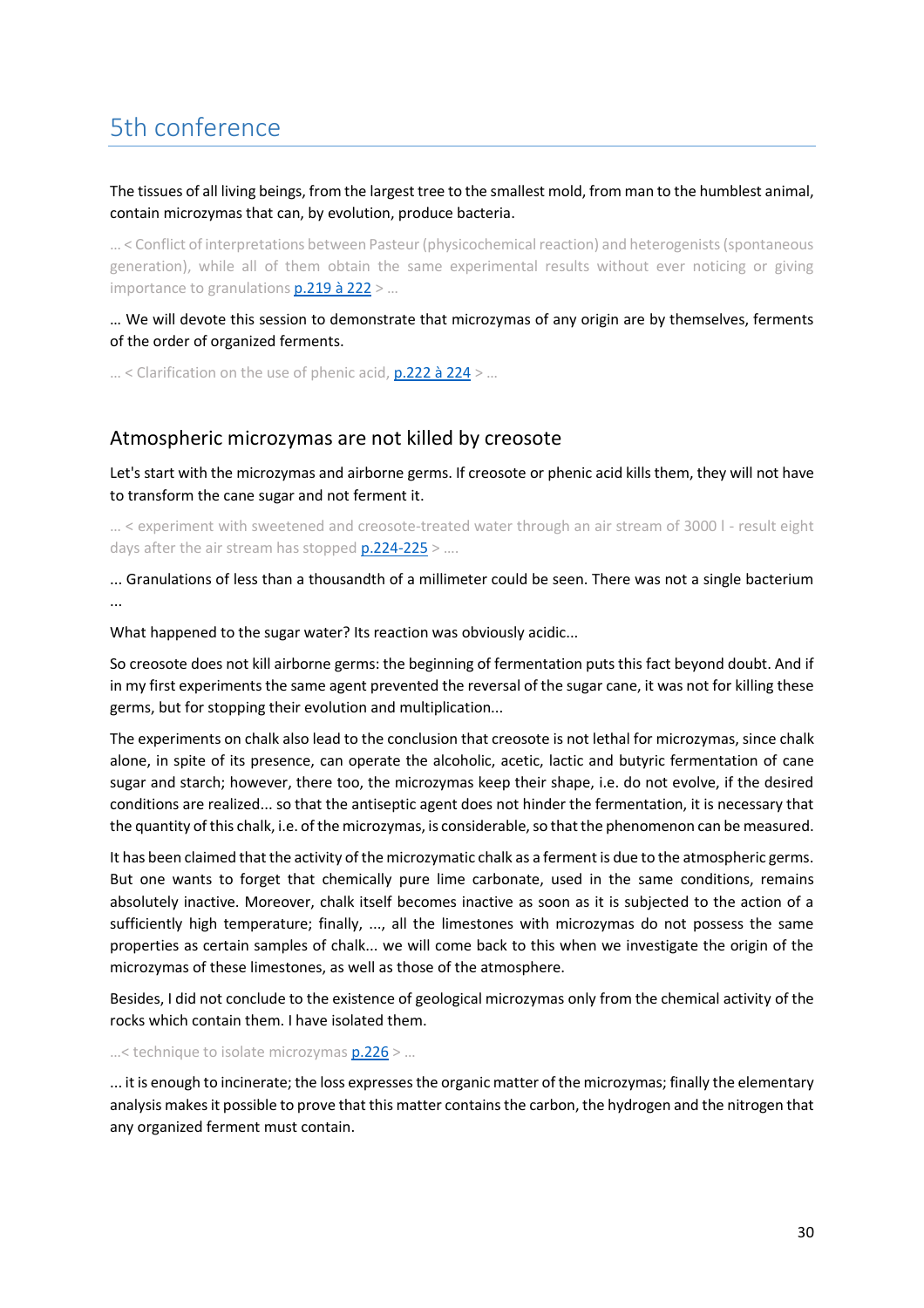... the microzymas of certain limestones can operate much more difficult fermentations, since in the presence of an animal matter which serves them as food, the musculin, for example, they are able to ferment alcohol itself. We will come back to all this.

... Creosote is lethal in coagulating doses, it is not lethal in non-coagulating doses; but it can be considered as a moderator of the double property of microzymas to produce bacteria and to be ferments.

Let us now see how it is possible to isolate microzymas from animals and plants in order to study them in their state of freedom, their properties, their composition and their functions.

#### The microzymas of the Liver

… I will tell you in some detail how to isolate the microzymas, and then we will apply the process to other glands.

…< technique to isolate liver microzymas [p.227-228](https://gallica.bnf.fr/ark:/12148/bpt6k65140517/f275.image.r=.langFR) > …

... After these long treatments, the microzymas were found unaltered; their shape and mobility had remained the same.

...I also separated the microzymas from the non-hydrotomized liver: they are apparently the same, at least morphologically; but the chemical composition seemed to me to be a little different, probably because in this case they can be contaminated by the microzymas of the blood which I will talk about later.

Isolated, ... **the liver microzymas are in the state in which they function in the gland itself**.

...< other preparation details  $p.229$  > ...

At the time when we first isolated animal molecular granulations to study them outside the tissues, we had to distinguish them from other granulations identical in form. The authors, we said, sometimes consider them as being fatty granulations; some, remaining silent on their nature, limit themselves to representing them as endowed with a Brownian motion. For us, we characterized them by saying that, to see them distinctly, as small spheres, it is necessary to have a magnification of nearly 600 diameters; that they are insoluble in acetic acid and in caustic potash to the tenth, as well as in ether, which excludes their greasy and albuminous nature; and we added: water does not alter them in any way; even after several contacts; **they are, in a way, rot-proof**. The movement of trepidation, called Brownian, belongs to them.

#### <span id="page-30-0"></span>The microzymas of the pancreas

The way to extract microzymas from the pancreas is basically the same, but it requires much more care because of their special activity. The operation is only successful at low temperatures...

...< precision on the technique to isolate microzymas from the pancreas  $p.230$  > ...

… The filtered liquids are used for the preparation of pancreazymase (Cl. Bernard's pancreatin).

...

...We end up collecting, on a filter, a mass, similar to the one you have in front of you, which has the appearance of beautiful blond yeast: it is formed of microzymas such as they exist in the gland. Under the microscope, it resolves itself into a host of small, rather large spheres, larger than the pure microzymas as we are about to obtain them. In this state, they already possess the chemical properties that we will recognize.

But as you see them, they are not pure, they are embedded in a layer of fatty substances, which forms a thick atmosphere for them: this is what made us believe that the molecular granulations of the pancreas were fatty granulations.

 $...$  < fine extraction technique  $p. 231$  > ...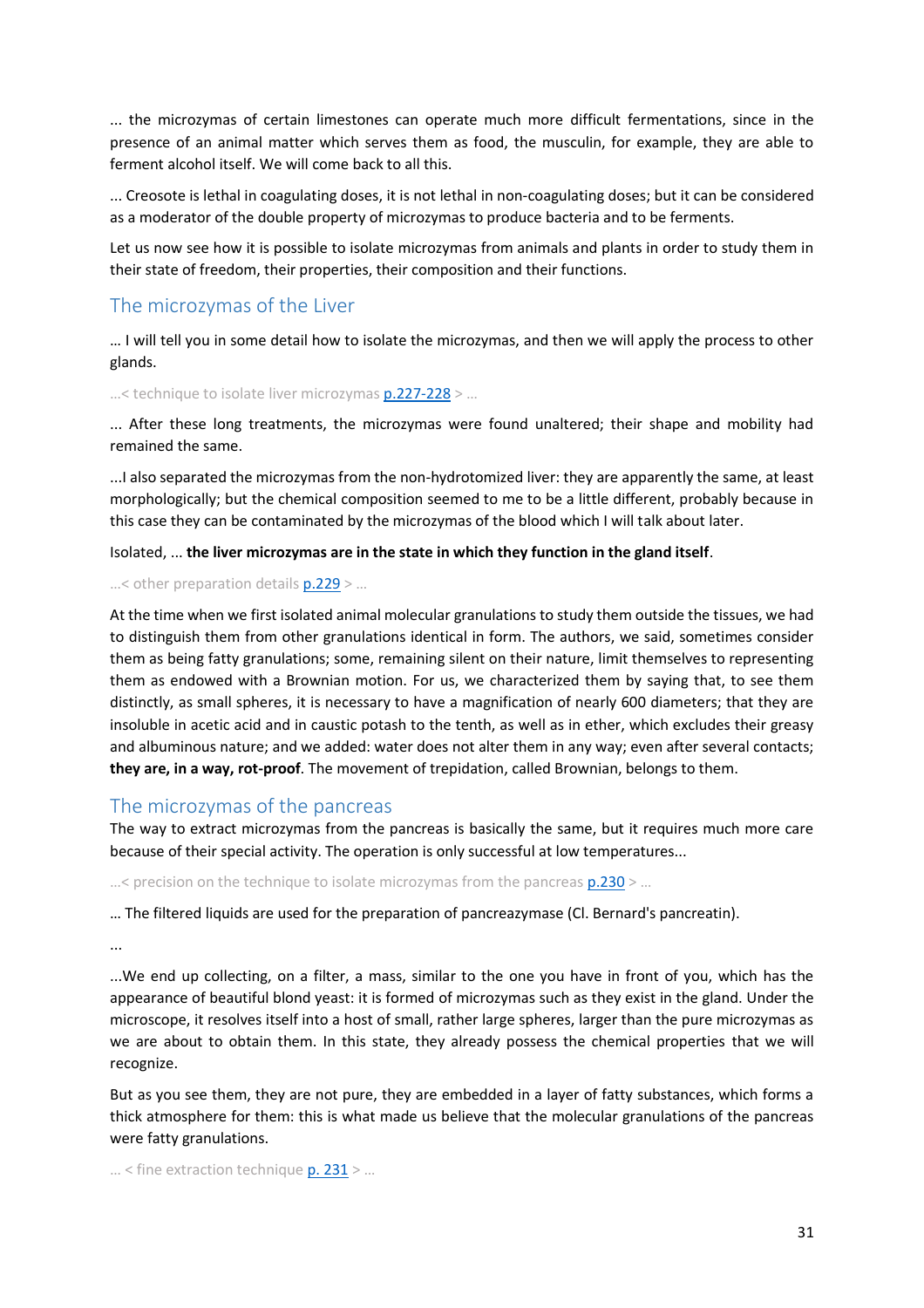... After another wash with water, which removes all traces of leucine, tyrosine, xanthine, hypoxanthine, etc., the microzymas can be considered pure. Under the microscope, **they appear much smaller than those of the liver**; they are certainly less than 0.0005 mm in diameter. In spite of the length of the treatment, no trace of bacteria and hardly any associated microzymas are found; it is however difficult to separate absolutely some debris of cell membranes and bodies of crystallized appearance.

These microzymas present this particular character, that in spite of the washing with ether, the most prolonged and the desiccation in the fastest vacuum, they always join together in a rather hard brown mass, and as horny. In mass and wet, their color is olive brown, grayish.

Twenty beef pancreases provide more than 130 grams of moist, well-drained microzymas, containing about 12% dry matter.

#### <span id="page-31-0"></span>Microzymas of various glands and organs

In this way, I extracted microzymas from the thymus, the spleen and the kidney.

The stomach microzymas, I first isolated from the mucus which flows at the same time as the gastric juice, from the stomach of a dog with gastric fistula and fasting. This mucus is formed by the debris of cells of the stomach glands and a host of microzymas...

… < extraction technique [p.232](https://gallica.bnf.fr/ark:/12148/bpt6k65140517/f280.image.r=.langFR) > …

… Gastric microzymas are very small. I will discuss later the extraction of microzymas from the stomach glands themselves.

A similar procedure can be applied to isolate microzymas from the intestinal canal, either fasting or while the animal is digesting.

And it also applies to the isolation of microzymas from barley, wheat, almonds, hazelnuts, etc.

#### <span id="page-31-1"></span>Microzymas of almonds or hazelnuts

...< technique for the isolation of microzymas from cotyledons and embryos (separately) of almonds **p.232** >…

… But the process is not applicable to all cases, for example to gastric gland microzymas and fibrin.

### Microzymas of fibrin and blood

It may seem strange to hear me talk about the microzymas of fibrin. This substance, which is extracted from blood, is considered to be a special albuminoid material, an immediate principle comparable to musculin. This is not the case. And as the matter is of importance as much from the point of view of the history of microzymas as from that of blood, it is necessary that I tell you how we arrived, Mr. Estor and I, to look at fibrin as a sort of false membrane containing microzymas of a particular species.

The demonstration involves several kinds of experiments - and to follow the order we have adopted, I will first prove to you that fibrin, like milk, meat, liver and other tissues or glands, can under certain conditions let bacteria appear.

The study we are about to undertake will have yet another object: the research and the cause which determines the formation of fibrin; this will lead us to the discovery of the microzymas of blood and their properties.

…< mise en œuvre – étude des microzymas de la fibrine (sang veineux et artériel d'un animal jeune) [p.233-](https://gallica.bnf.fr/ark:/12148/bpt6k65140517/f281.image.r=.langFR) [234](https://gallica.bnf.fr/ark:/12148/bpt6k65140517/f281.image.r=.langFR)>…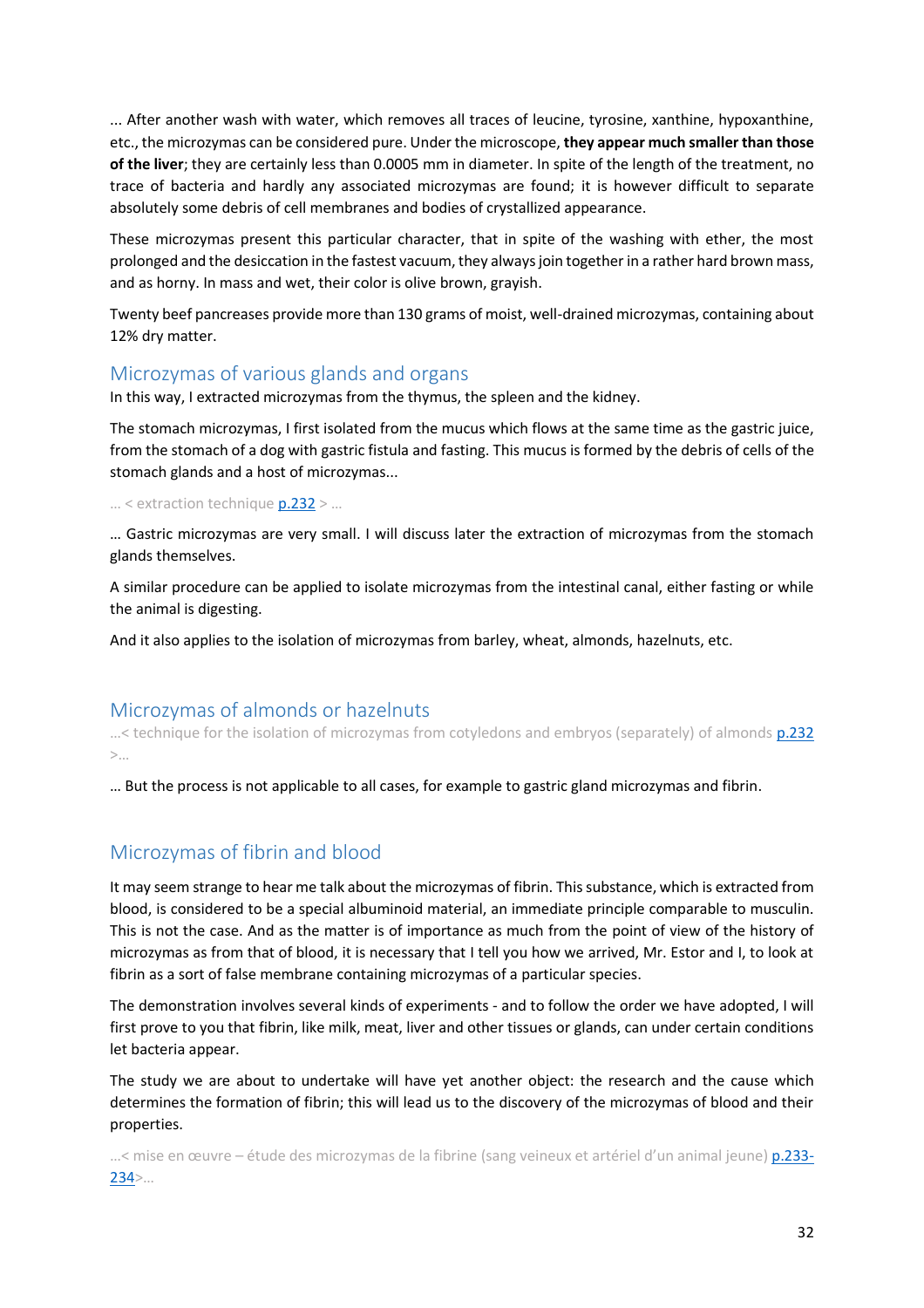… The starch is rapidly fluidized, often after five to six hours, twelve to twenty-four hours at most. And, notice it well, fluidization generally precedes any appearance of forms other than the microzymas; the fibrin disintegrates more and more: in its place we soon find all the intermediate states between the microzyma and the bacterium.

In sugar water, we find that the interversion follows the evolution of microzymas, ..., the evolution is slower than in the starch.

The presence of carbonate of lime has the effect of accelerating the fluidization of the starch and the bacterial evolution of the microzymas.

...

Physiologists have long recognized that fibrin is not identically endowed with the same properties depending on whether it comes from venous or arterial blood; from the blood of such and such a region of a very young animal or of an adult animal.

...

In most cases, especially when the fibrin is supplied by a very young animal, its disappearance is so rapid that it is difficult to follow the phases of transformation of the microzymas. We looked for a way to slow down the phenomenon, and **we found that the microzymas in fibrin may not be killed by heat at the temperature of boiling water**.

 $...$ < Experimental fibrin analysis of venous blood from a dog in starch  $p.235$  > ...

**… Fibrin allows the appearance of bacteria and the forms that precede them: it therefore contains microzymas;** and this experiment shows us that it is constituted in the manner of **a false membrane woven of microzymas joined together by a special albuminoid material...**

**...** We will see that the vegetable production called Mother of vinegar reminds, by its constitution, the fibrin; it is also a membrane with microzymas showing in the same circumstances similar phenomena. The glairine of Molitg is similarly a natural production whose whole organization resides in the microzymas.…< [p. 236-](https://gallica.bnf.fr/ark:/12148/bpt6k65140517/f284.image.r=.langFR)  $237$  > ...

… Fibrin was considered by chemists to be an immediately defined active principle, which was for a long time confused with muscle fibrin. However, muscle fibrin dissolves easily and instantaneously in hydrochloric acid to the thousandth. ... The same is not true of blood fibrin.

… < experience [p. 238](https://gallica.bnf.fr/ark:/12148/bpt6k65140517/f286.image.r=.langFR) > …

… These are the isolated fibrin microzymas. Let's prove that they are the direct cause of the fluidification of the starch.

… < experience [p. 238](https://gallica.bnf.fr/ark:/12148/bpt6k65140517/f286.image.r=.langFR) > …

Fibrin microzymas therefore reproduce 2 essential properties of this substance: that of fluidizing the starch and producing bacteria.

They reproduce a third one...

... Indeed, when these microzymas are introduced into hydrogen peroxide, ..., one immediately notices an abundant release of oxygen which seems to come out of the particles of the mass. When the microzymas have been well separated ... the decomposition of hydrogen peroxide is even more active than by fibrin itself under the same conditions.

 $...$  < study of microzymas and other fibrin compounds [p. 239-242](https://gallica.bnf.fr/ark:/12148/bpt6k65140517/f287.image.r=.langFR) > ...

... The conclusion is legitimate: **the fibrin of blood is a false membrane which contains microzymas, and these give it the properties that we know**.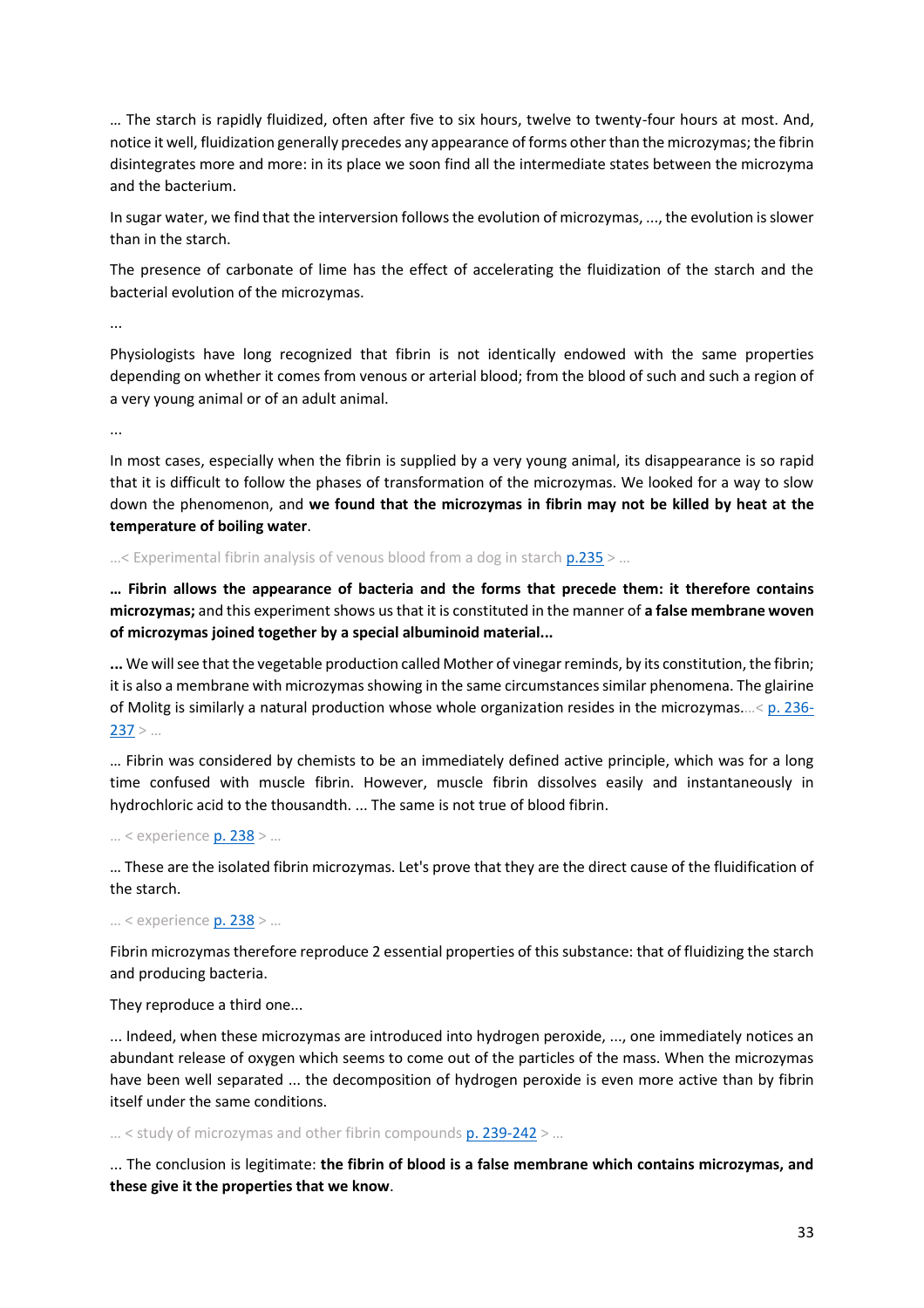We will explain later how microzymas intervene in the dissolution of fibrin by the very extensive hydrochloric acid. We will prove that this fluidization is a function of the activity of microzymas.

#### <span id="page-33-0"></span>Blood microzymas

… It could not be that the blood does not contain microzymas, since it is a liquid in which, necessarily, are always 2 cellular anatomical elements: red cells or hematies and white cells or leucocytes. There is, in fact, in the blood of all the animals we have examined ..., an innumerable number of mobile molecular granulations, having all the characteristics of microzymas...

But, you understand it well now: for the observation to be conclusive, it is necessary that it relates to the blood at the moment when it leaves the vessels, before the formation of the clot, i.e. before they were used to form the fibrin and especially on blood which one knows to give little of this substance; the blood of very young animals is in this case...

In the middle of the globules, we always see a lot of microzymas. **They are quite similar to those of the liver, but smaller and more transparent**. It is their tenuousness and transparency that has prevented histologists from seeing them. Moreover, because of their smallness, it is useful to use the immersion lens, n°7 of Nachet. ... In the blood defibrinated by the beating, almost all the microzymas have disappeared. They are difficult to see in blood mixed with water. But after their action on starch or sugar water and their evolution in strings of 2 to 20 grains, they are positively insoluble...

#### **The blood, contrary to what we thought, does not contain only two histological forms: the microzymas are the third organized element of the blood**.

But do blood cells contain microzymas? Mr. Estor and I answered in the affirmative.

… < decomposed or crushed globule experienc[e p.244](https://gallica.bnf.fr/ark:/12148/bpt6k65140517/f292.image.r=.langFR) > …

... the globules are torn apart, and the microzymas, now free, swim in the liquid with their own oscillatory movement.

But if it is easy to see the microzymas of the blood, it is very difficult to isolate and to study separately those of the globules, either that the water alters or deforms them.

In any case, **the microzymas of the blood cells are those which produce bacteria with difficulty**.

… < experiment on red blood cell microzymas [p.245](https://gallica.bnf.fr/ark:/12148/bpt6k65140517/f292.image.r=.langFR) > …

…

…, we do not take enough account of the action of the glands on the blood which passes through them. These glands, besides having their own structure, contain in their cells, or in a state of freedom, microzymas, whose functions we shall learn to know. Now, these microzymas necessarily exert a chemical action on one or the other of the materials that the blood brings there; the microzymas of the blood themselves, by undergoing, like the globules, the influence of the new environment, can acquire new functions which will be manifested, at the exit of the gland, by new properties of the blood which contains them; because do not forget it, **the microzymas summarize in themselves what there is of essential in the chemical operation of a given cell or mood**.

 $\ldots$  < blood microzymas before and after the liver  $p.247$  > ...

… the blood cells of the susepatic blood are significantly smaller than those of the portal blood.

... The leukocytes increase in the susepatic veins; ...

... You see there that the liver exerts a certain action on the incoming blood; ... but I cannot return to the observation already made concerning the influence of digestion on the increase of microzymas in the liver. You will recall the two figures by Cl. Bernard concerning the histological state of the liver in the state of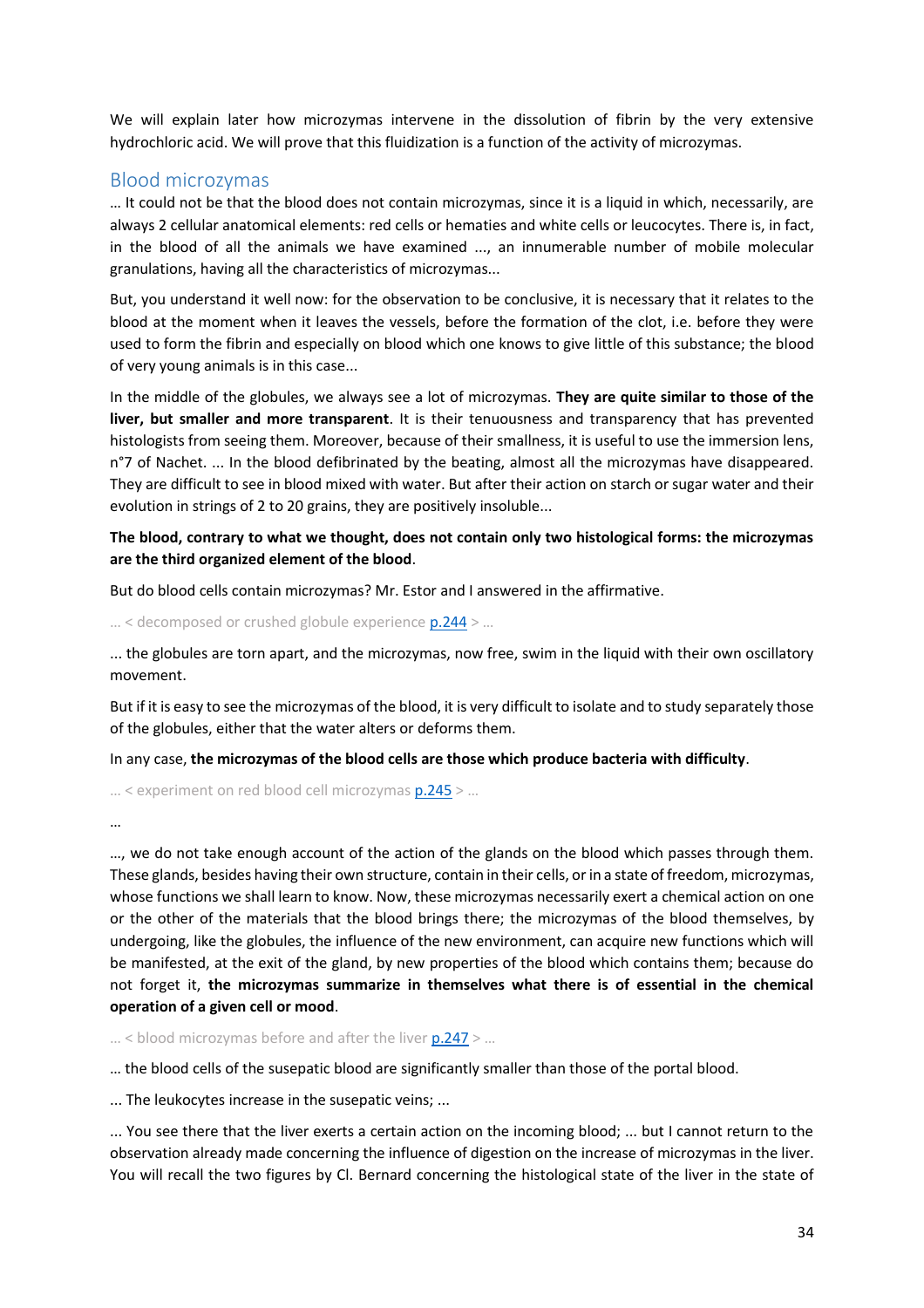abstinence and in the state of digestion of starchy foods. "When, he says, one examines under the microscope the liver of an animal digesting starchy substances, one sees in the hepatic cells an infinity of small globules of fat; around these cells are spread myriads of small molecules, which also offer the appearance of fatty matter, and which are animated by an excessively rapid Brownian motion". We know that these molecular granulations that Cl. Bernard took for fat, are the microzymas of the liver. However, in the state of abstinence, these microzymas are no longer found, or are found less. What happened to them? The authors are not concerned about this!

And the case of the liver is not isolated...

#### <span id="page-34-0"></span>Blood fibrin and its varieties … < [p.248 à 250](https://gallica.bnf.fr/ark:/12148/bpt6k65140517/f296.image.r=.langFR) > …

These considerations suggest that blood coagulation and fibrin formation are immediately dependent on microzymas. And here is an experiment which shows us a production more or less similar to fibrin forming only in a liquid where microzymas have been left...

 $... < p.251$  à 252 > ...

#### <span id="page-34-1"></span>New blood experiments

…< Pasteur's experiment, blood kept for eleven years, in open vases, without any bacteria being observed  $p.252 > ...$  $p.252 > ...$ 

… I answered that blood was one of the liquids where bacteria appear with the greatest difficulty and that the lung, the organ that is most directly in contact with the air, is, after death, the viscera that putrefies last; all forensic doctors know this...

I added this: "But how does the absence of bacteria and putrid odor in the experiment that Mr. Balard has put forward prove that there has been no change? Recently, M. Pasteur invoked again this famous experiment in his book on beer. We will examine it later, and you will judge with knowledge that this experiment verifies the theory of microzyma.

I have already spoken about the evolution of blood microzymas into bacteria. Here is a series of experiments that I did in Montpellier in September 1873. They are intended to demonstrate that **the environment has a considerable influence on the evolution of microzymas and on the more or less prolonged conservation of the red blood cell.**

 $...$ < a number of preparations are observed and studied every day  $p.253$  à  $260$  >

… I have not hesitated to give you all these details in order to convince you **that blood is one of the liquids or animal tissues in which bacteria appear with the greatest difficulty,** under any conditions, except in carbonic acid. All the experiments I have cited prove that the microzymas of blood are of a special kind. However, we have found differences depending on the animal and on the region of the vascular system from which the blood comes .... What we must remember from all this is that the air, whose contact was not avoided, whose intervention was even exaggerated in some experiments, has nothing to do with the observed phenomena, except a conservative influence...

What we must remember from these experiments is that blood is an extremely variable mixture, a product of the organism in which all the vicissitudes of nutrition and of the various conditions to which an organism may be subjected resound. And these considerations have a major importance in pathology: it can happen that the microzymas are placed, during life, in such conditions that they evolve to give bacteria in the vessels themselves, which undoubtedly coincides with a change of function..

... < Pasteur's blood "conservation" experiment  $p.261-262$  > ...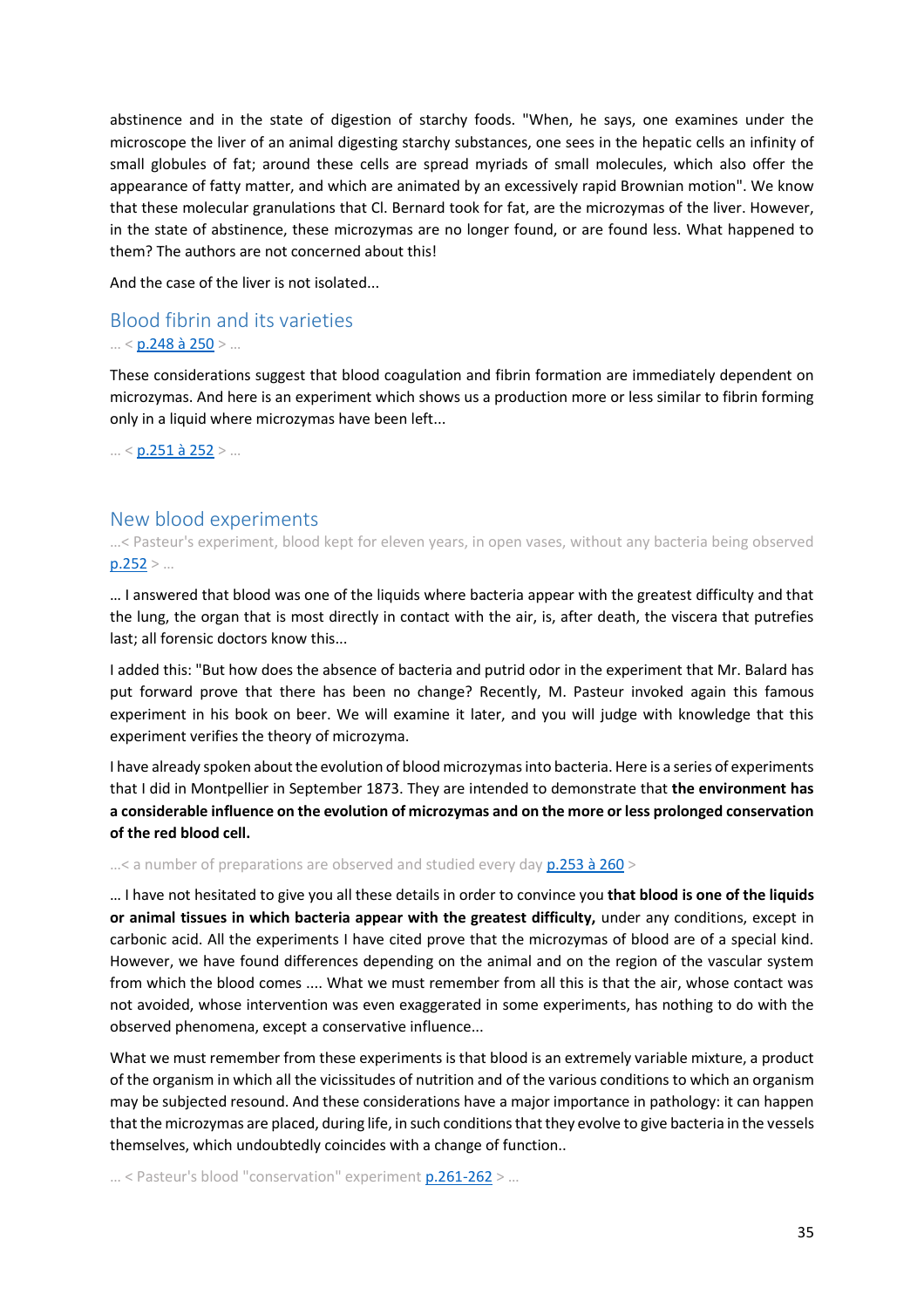...This is the result. I ask you, is this preserved blood? Without doubt, there is no smell of putrefaction properly speaking, that is to say the horrible smell of really putrefied blood, but it takes on an odor of lye; but it changes color, but crystals are produced; but the globules disappear, but there is oxidation. And undoubtedly, if Mr. Pasteur had pushed the analysis further, he would have found other products of fermentation. The author did not see any bacteria in it; but we know that he did not see any in the meat that was prepared, as he put it. I am willing that Mr. Pasteur did not see long bacteria, of those that everyone can distinguish; but he neglected, because he did not see them, or because he looked at them without meaning, the molecular granulations, isolated or coupled... ... **It is with lightness that Mr. Pasteur concludes in such a serious matter**: he acts exactly as in his studies on milk, on meat, and, we will have to come back to it, on urine.…

#### <span id="page-35-0"></span>The microzymas of the egg yolk

…< experiences and descriptions [p.263 à 266](https://gallica.bnf.fr/ark:/12148/bpt6k65140517/f311.image.r=.langFR) > …

There are therefore microzymas in the egg; they are rare in the white, innumerable in the yolk.

...The microzymas of the yolk, isolated, or in the presence of the materials which accompany them, put in creosote starch in non-coagulating doses, or in sugar water, do not produce bacteria, except accidentally; and when the phenomenon occurs, it is always possible to see that it is preceded by associated microzymas.

In short, the tissues and fluids of the organism all contain, without exception, molecular granulations of the order of microzymas; and these microzymas, with unequal abilities, are capable of producing vibrionians. So far we have studied only this side of their history and the art of isolating them. We will now study them from the point of view of their functioning as ferments and thus legitimize, better than we have done up to now, the name we have given them.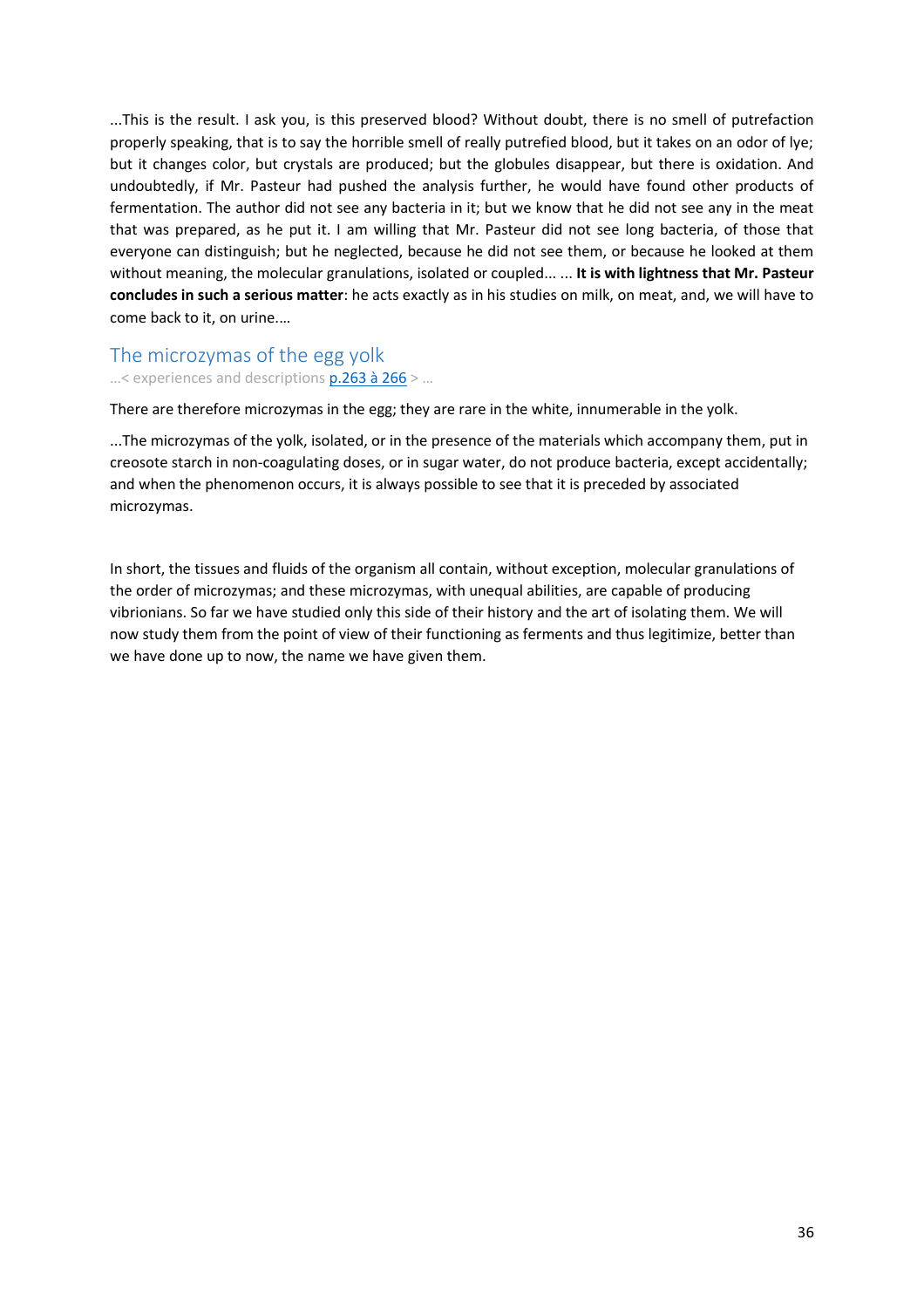# 6th conference

# Theory of fermentation

..." The microzyma is organized and alive like the germ that produces the embryo. But their vitality and organization are denied, maintaining that the bacteria which come from them are the fruit of spontaneous generation. This denial, as we shall see, is due to the state of science: **we do not know what living matter is.**

### **The study of microzymas will allow us to penetrate the mystery.**

... The term "germs" does not apply to microzymas, they are not like eggs, vibrio eggs or bacteria that need fertilization to multiply.

… < *History of science ...point of view in 1856 of M.Gerhard "...organized beings are never the determining causes of fermentations or putrefaction[s p. 269 à 275](https://gallica.bnf.fr/ark:/12148/bpt6k65140517/f317.image.r=.langFR) »*

…. It is in this state of mind of science ... that I undertook my experiments on the interversion of cane sugar in solutions exposed to air < 1st conference > I was demonstrating 3 things:

- 1. That interversion is produced by several species of molds and by the small bodies that I later named microzymas ;
- 2. That the interversion was consecutive to the development of the molds and that an acid was formed at the same time;
- 3. That the direct cause of the interversion was due to a soluble substance analogous to diastase, and I named it .... Zymase.

... These three points contain the entire physiological theory of fermentation, as I developed it later, and whose significance Mr. Pasteur has not yet understood, as I will show you ... Here is the statement of this theory: instead of saying that fermentation is an effect of the vegetation of yeast, as Cagniard-Latour and later Mr. Pasteur expressed it, I, inspired by the ideas and a luminous statement of Mr. Dumas, considered alcoholic fermentation as a phenomenon of nutrition. Instead of saying that fermentation is an effect of the vegetation of the yeast, as Cagniard-Latour and later M. Pasteur expressed it, and inspired by the ideas and a luminous statement of M. Dumas, I considered alcoholic fermentation as a **phenomenon of nutrition**, based on precise experiments. The yeast digests the cane sugar by means of zymase; it **assimilates** the glucose formed and **de-assimilates** alcohol, acetic acid, carbonic acid and the products found in the residue of the distillation of the fermented liquid, products among which M. Pasteur had the glory of discovering glycerine and, after a German chemist, succinic acid.

....

Mr. Pasteur, and I before him, started from the point of view that the germs of all ferments exist in the air; that all the phenomena of fermentation and putrefaction recognize these same germs.

Now, in 1863, ....

.... I asked myself if it was true, as I had taught until then, that a phenomenon as constant as the fermentation of wine, was left to the chance of the germs in the air. The difference in the fermented products obtained ... made me wonder if the grape would not carry the germs of the ferments that make wine.

...

...It was necessary to fight against two deep-rooted errors:

#### **- The error that attributes to air through its germs too great a generality of action**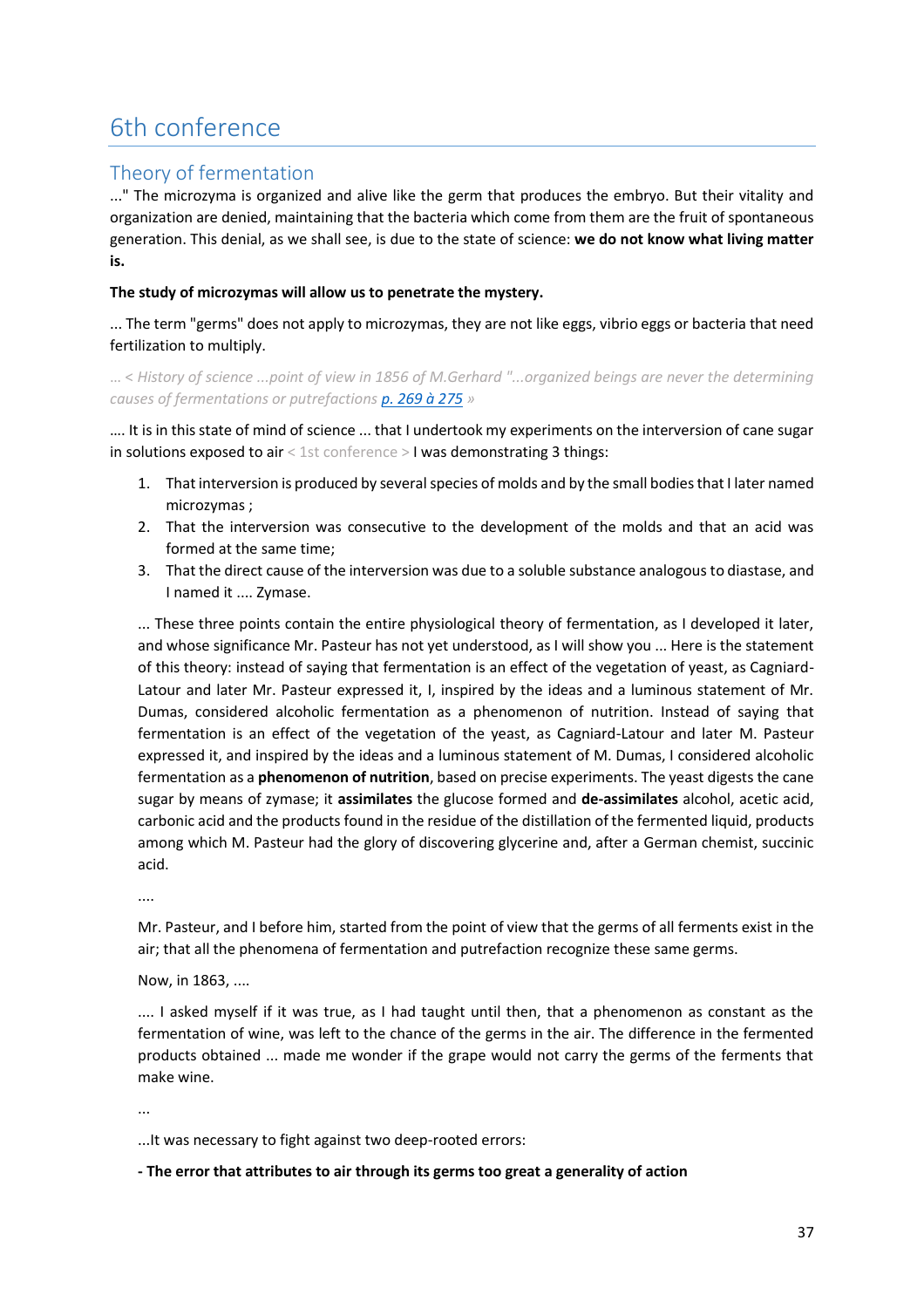#### **- And the error which attributes to oxygen the production of the ferment...**

… < Successive explanations of Pasteur's errors in the implementation of his experiments, repeated by others [p.277 à 283](https://gallica.bnf.fr/ark:/12148/bpt6k65140517/f325.image.r=.langFR) > …

#### … I am, in scientific matters, of the sentiment of Boileau in matters of poetry

*Make haste slowly; without losing courage,*

*Twenty times on the job put your work back,*

and I do not publish an experiment until I have remembered twenty times the precept of Lavoisier that I quoted to you < see foreword >.

… We will study microzymas from the point of view from which we consider brewer's yeast and other organized ferments, i.e. in themselves, as agents capable of carrying out chemical transformations. We will then see that, independently of this chemical function, they have another which can be considered as being of a physiological and histological nature.

Their chemical function in the isolated state or contained in the separate tissue of the animal, which is of the order of that of the organized ferments, will explain the role they play during life, in the tissues, in the glands or in the organism itself, whether they conserve their form or evolve into bacteria.

... Chemists call a ferment a nitrogenous organic matter of the albuminoid order capable of producing some chemical transformation in a given organic matter. They then distinguished two orders of ferments: insoluble and soluble ferments. Brewer's yeast was the type of the insoluble ones, diastase, of the soluble ones...

... Today everyone recognizes that the insoluble ferments are all organized.

But we persist in considering the activity of the one and the other from the same point of view.

.... The link of dependence exists so well that you can affirm this:

**Every soluble ferment presupposes an organized ferment** (yeast-like cells, bacteria, microzyma) that generates it.

I have all the more the obligation to demonstrate this proposition to you that it was explicitly contested, denied by Mr. Pasteur...

.... < Experiment p.286 and 287 yeast on cane sugar>...

There are thus 2 functions of yeast that are independent of each other, the interverting function is accomplished outside of the yeast, without its direct assistance, the other, the function of alcoholic fermentation imperiously requires its presence.

.... But maybe this is only true for yeast? Think again. Here are ferments of very different origin, since they are of animal origin, and even more, of human origin! On this filter we have filtered the oral saliva of a man. The filter has retained microzymas, bacteria, leptothrix and some epithelial or mucus cells ....

 $...$ <experience  $p.288$  human saliva - starch starch at the 25th >

… the phenomenon of fluidization and saccharification of the starch was followed by acid fermentation

.... **And all the organized ferments, without exception, up to the microzymas, have these 2 distinct and independent functions**.

....

The organized ferments have two functions*:*

• *A chemical function which is exerted outside by their zymase;*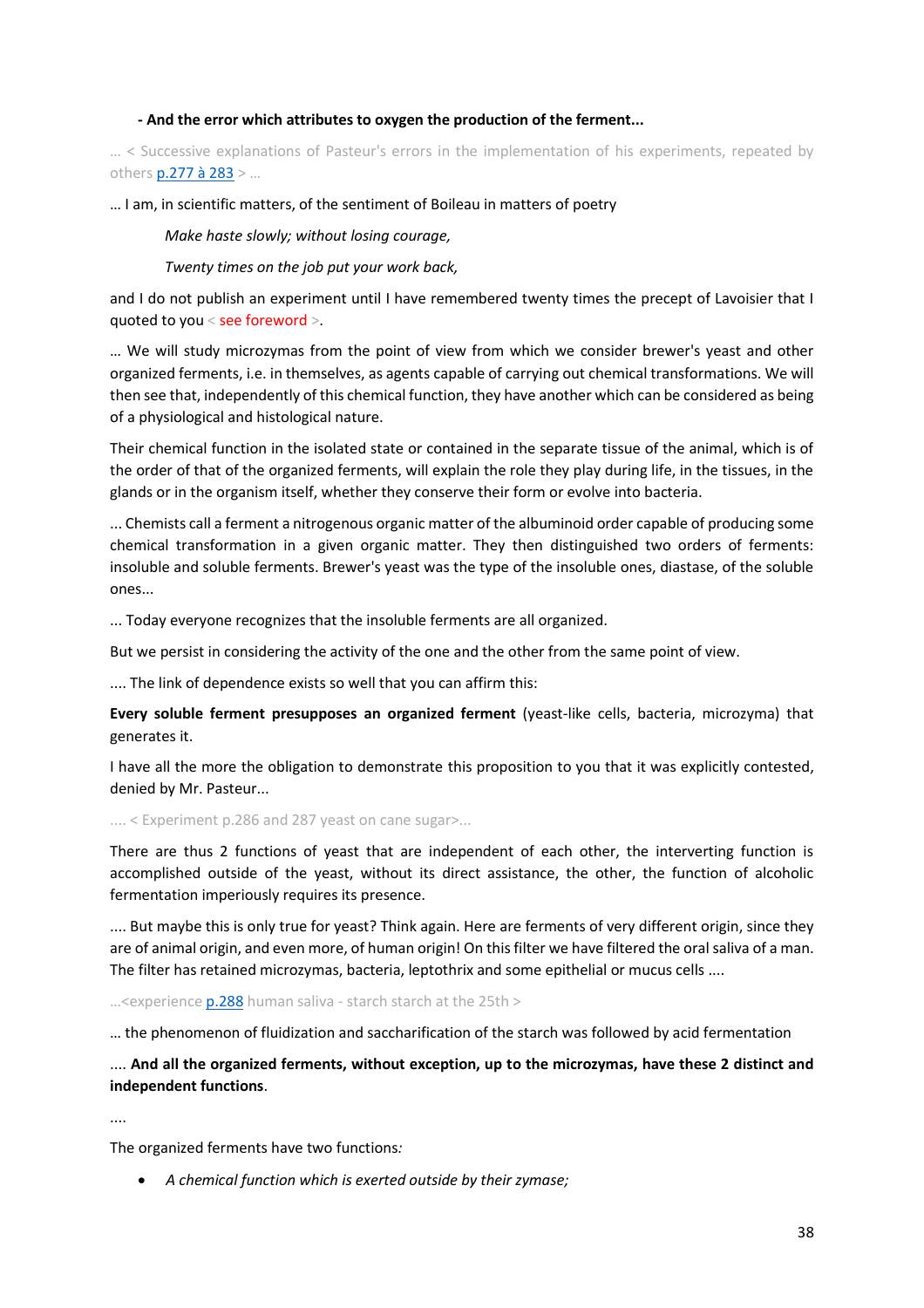## • *A nutritional function*

< Demonstration of the first function: action of zymases or soluble ferments (diastase) compared to chemical agent (sulfuric acid[\) p.289-290](https://gallica.bnf.fr/ark:/12148/bpt6k65140517/f337.image.r=.langFR) >

... It is clear that zymases are purely chemical agents, whose activity in certain circumstances, can be supplemented by those of acids and heat.

.... The other function, which I call the nutrition function, what does it consist of? What can be the function of nutrition in an organized ferment, in a being reduced to the most elementary state of a cell?

These are very important and delicate questions that touch the highest regions of physiology.

.... We know that the brewer who introduces the necessary quantity of yeast into the wort harvests 6 to 7 times more. Cagniard-Latour and Turpin said that the yeast thus sown was nourished in this environment favorable to its multiplication.

.... I have demonstrated .... That the yeast, diluted in pure water, gave off carbonic acid and formed alcohol and acetic acid, etc. But these products came from yeast, which was shown to be free of sugar ....

This is the physiological theory. It is necessary to distinguish two circumstances in the nutrition of a being: that in which all the food it needs for the regular accomplishment of this necessary act is supplied to it, and that in which one of these foods is denied to it.

.... The same is true of yeast, which, when given only sugar, does not multiply in number and weight, but decreases in weight. In order for it to multiply in number and weight, it must be given at the same time what it finds in the brewer's wort, that is, in addition to glucose, appropriate albuminoid and mineral matter.

...< follows a dispute between Pasteur and Béchamp, Pasteur defending the "contact" theory: it is the contact of the yeast that operates the decomposition, since sugar does not penetrate the yeast according to his disciples and himself >

.... In any case, I note a permanent activity in yeast: it lives, even when we do not feed it; just as an animal lives, more or less long when we deprive it of food. These are solidly established facts.

< This is followed by a demonstration of the penetration of food into the yeas[t p.297-299](https://gallica.bnf.fr/ark:/12148/bpt6k65140517/f345.image.r=.langFR) >

... < last remark on zymases >. And this is the marvelous harmony: the acids would have produced dreadful disorders where the zymases act with a physiological softness < generally at a temperature of 37 to 40°C> **worthy of the greatest attention and which provokes astonishment**.

## Chemical function of microzymas

... We will find, as for the other organized ferments, that they can have a zymasic function and a nutrition function...

….

The microzymas of the liver (dog or rabbit, fasting or digesting) are able to fluidify the starch starch, but without saccharifying it...

... Cl. Bernard had observed that a well hydrotomized liver, containing no more glucose, would contain glucose 24 hours later, if left to its own devices. And he concluded with reason, that the glucogenic material, after a certain time, reproduced the glucose that the washing removed.... If it is a zymase, who produces it?

… < experienc[e p.302-](https://gallica.bnf.fr/ark:/12148/bpt6k65140517/f350.image.r=.langFR) 303 > …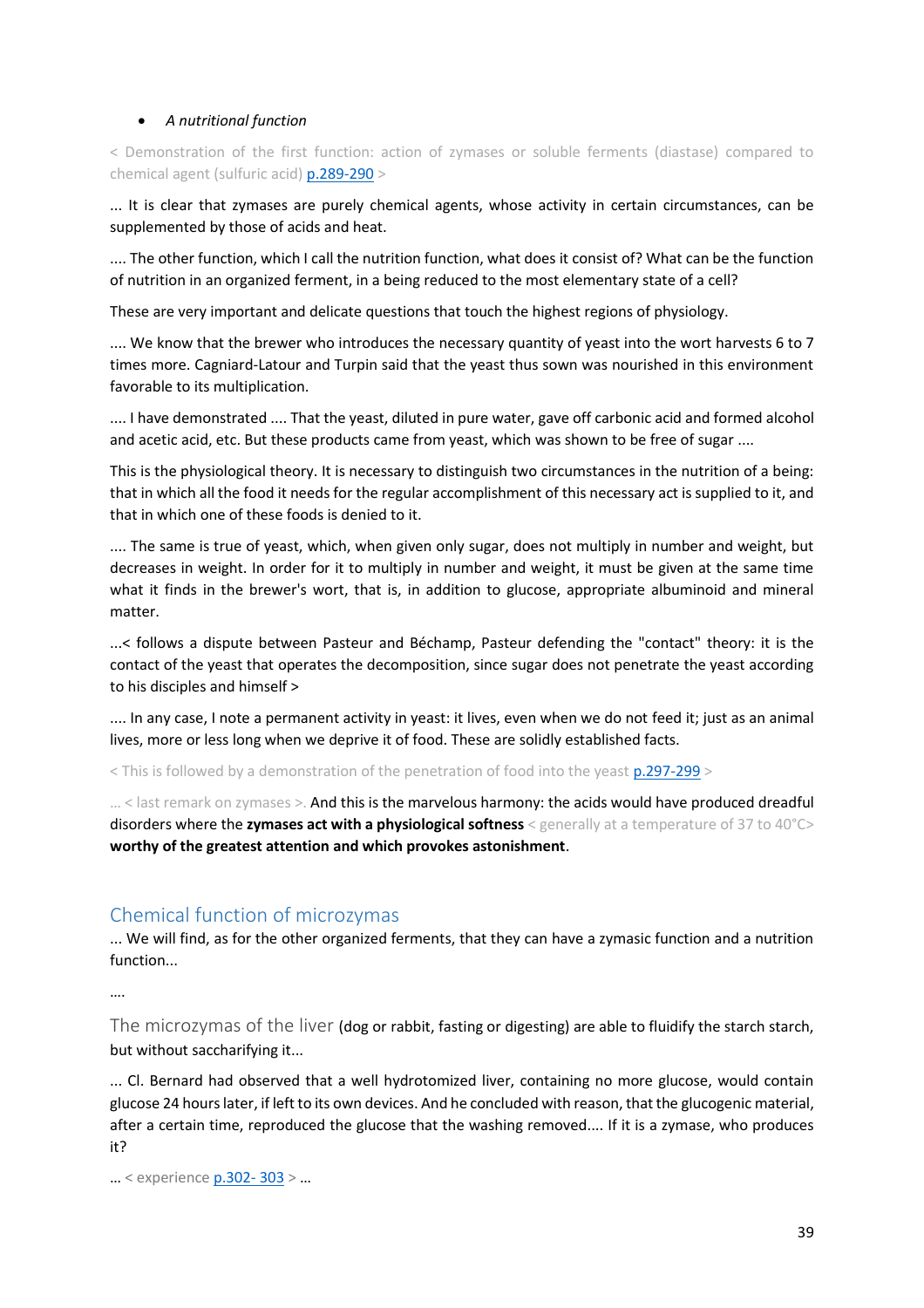## The microzymas of the pancreas

….

- - Operate the transformation of the starch by keeping their shape, it is only after a prolonged stay that they evolve into very small linear bacteria and strings of grains or 8 ...
- - ... are without action on the cane sugar ....
- Action on fats .... Eventually reddens the blue litmus paper <So acidic Still to be studied>
- Action on animal materials But the most remarkable property of these microzymas, is to dissolve and transform deeply the most diverse albuminoid materials <beef blood fibrin, fibrinin, musculin, casein ...> - ... among these substances, the insoluble ones are rapidly dissolved or, as we say, digested and transformed... The soluble ones are deeply modified and transformed too...
- Let us first insist on the fact of the dissolution of the insoluble albuminoid substances:< demonstration with fibrin [p.308>](https://gallica.bnf.fr/ark:/12148/bpt6k65140517/f356.image.r=.langFR)

… I throw it on a filter, a liquid flows out which contains all the transformed fibrin, minus its microzymas, which remain mixed with the pancreatic microzymas. I will tell you later about the subsequent influence of the fibrin microzymas on the mixture resulting from the reaction.

... You will recall that fibrin swells before dissolving in the very extensive hydrochloric acid. The phenomenon is quite different in the present case: the fibrin disintegrates and disappears without any swelling.….

## Gastric microzymas and stomach gland microzymas

We have just seen that the pancreatic microzymas operate the same transformations as the pancreatic juice and moreover, that the products of these digestions: albuminoses, fibrinoses..., **are not the same** as those obtained from albuminoid substances by the action of gastric juice.….

#### Action of gastric juice on cane sugar and starch….

The organic materials, pepsin and others, which the gastric juice contains are without action on the cane sugar. I add that they are incapable of saccharifying starch starch...

... Physiologically, it is the stomach glands that supply the hydrochloric acid necessary for pepsin to manifest its activity, in the normal gastric juice, on the albuminoid materials.

.... In a memoir on albuminoid materials, I demonstrated that these materials are complex amides and, like many amides and starchy compounds, they can contract combinations with acids...I showed that some of these substances could contain up to 14 percent hydrochloric acid which is not released by desiccation in a dry vacuum by quicklime; and these combinations resist even at temperatures of 100° and above.

...Now, the analysis of physiological gastric juice has allowed me to recognize, in addition to pepsin..., special albuminous substances which are equally capable of combining with hydrochloric acid; ....

.... So the gastric juice does not contain free hydrochloric acid, since this acid cannot be found in the presence of albuminoids without combining with them.

...

My intention is not to give you the history of digestion ...: suffice it to say that the zymase it contains, pepsin or gasterase, is accompanied by some other albuminoid substances: that this zymase and the other substances are incapable of interchanging cane sugar or of saccharifying starch; that pepsin alone is also impotent, all by itself, to digest insoluble substances, to modify those which are naturally soluble. For gasterase to act on albuminoid materials, it is necessary to have the presence of certain acids. This condition is physiologically fulfilled in the gastric juice,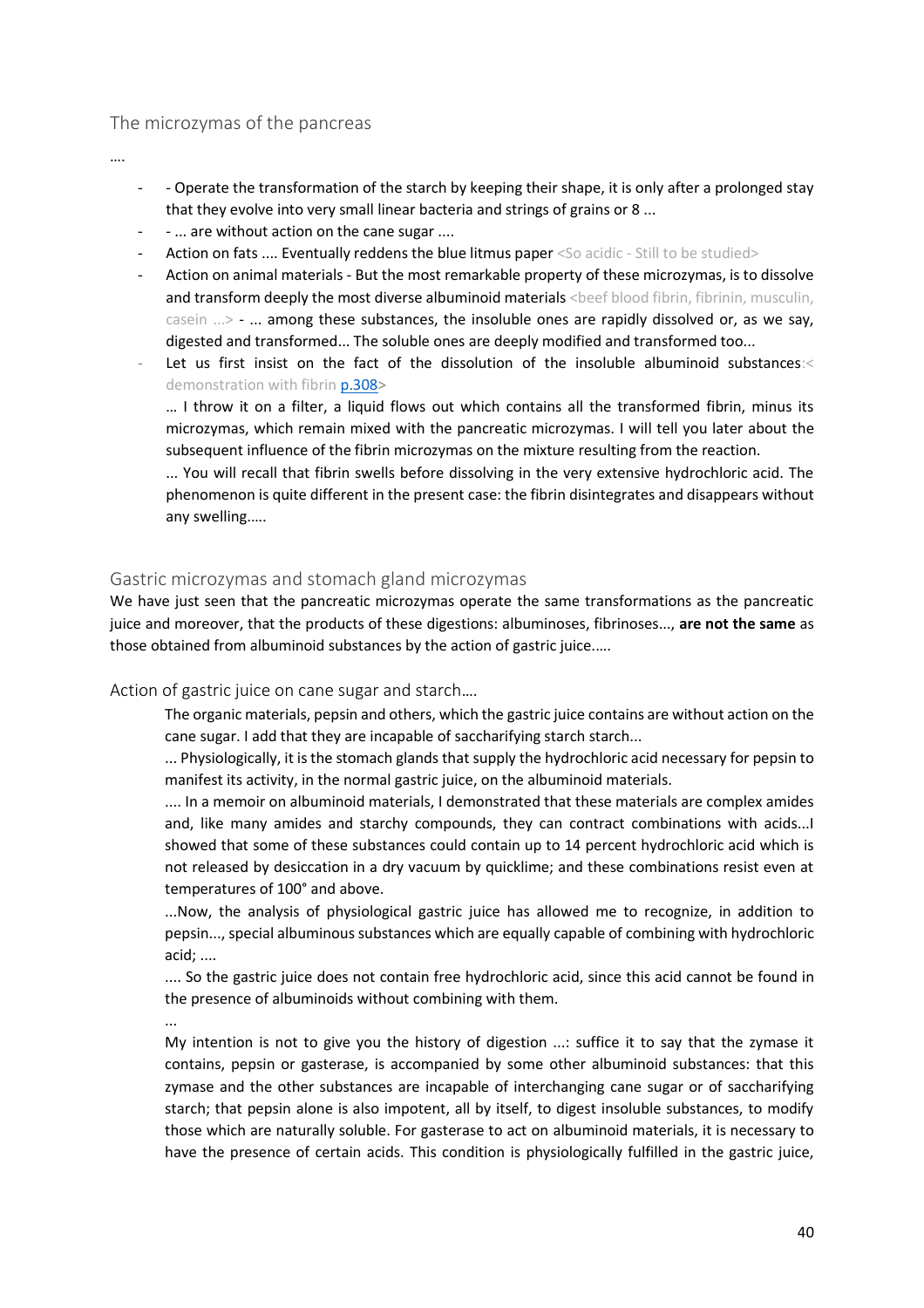which contains hydrochloric acid combined with either gastrase or with other albuminoid substances, or with both.

Now we can usefully begin the exposition of the experiments concerning the microzymas which accompany the gastric juice and those which I have at last learned to isolate from the glands proper of the stomach, we shall recognize that they sum up the properties of pepsin in the same way as the microzymas of the pancreas sum up those of the pancreatic juice and of pancreazymase. …..

Properties of gastric mycrozymas

< succession of experiences [p.317 à 323](https://gallica.bnf.fr/ark:/12148/bpt6k65140517/f365.image.r=.langFR) >

...It is very remarkable, that during their stay, often prolonged beyond 24 hours, in the liquid resulting from the digestion of a given albuminoid material, **the gastric microzymas or those of the pepsigenic glands preserve their form without evolving into bacteria**.

And these microzymas do not exhaust their activity by a first digestion; they can be used again and again, either to digest the same albuminoid material or to digest another one.

...These are the facts; they are important in themselves, as much as because of the comparisons that establish a **functional specificity of stomach microzymas**.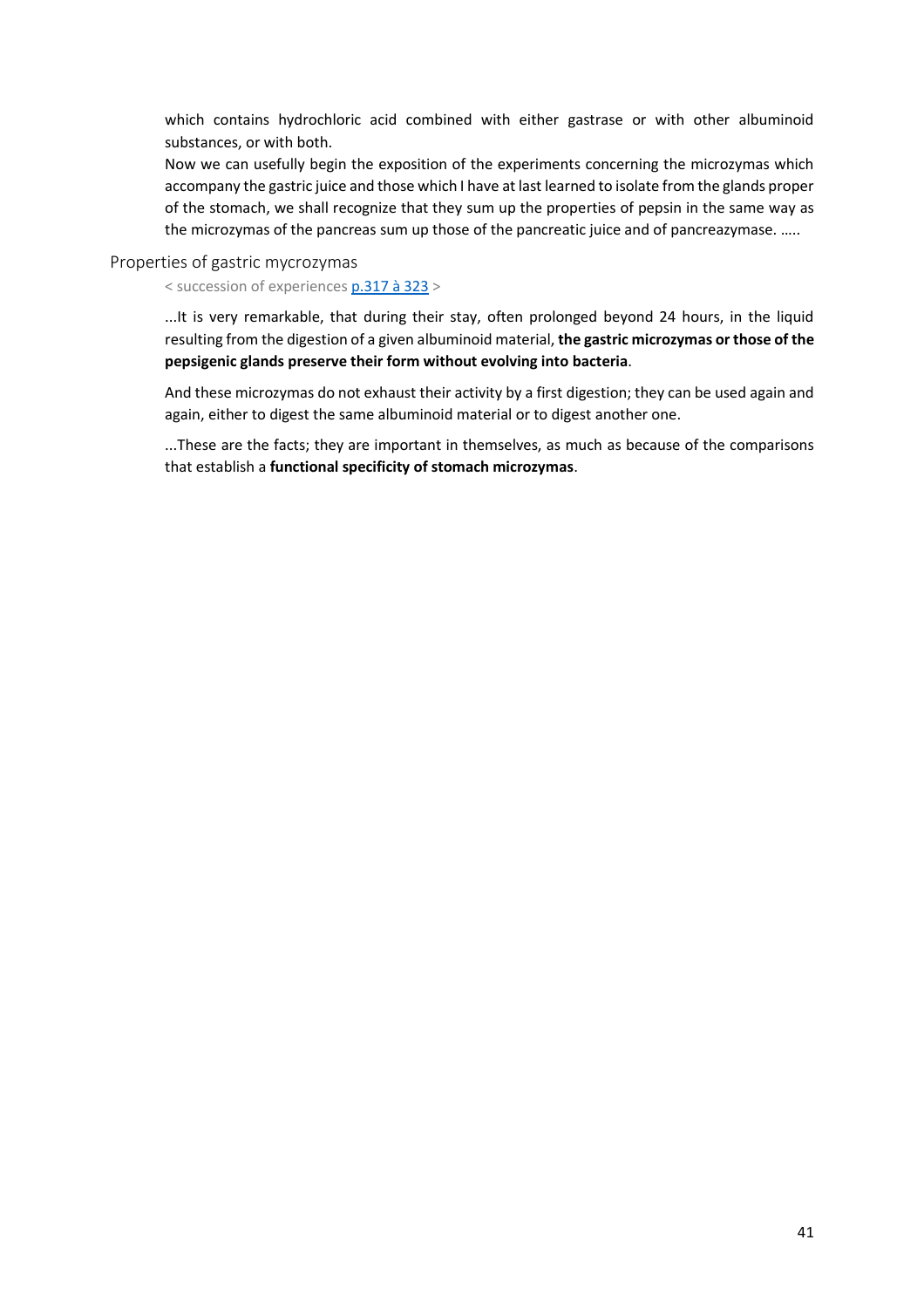# 7th conference

….

We have also explained how a double function can be observed in the organized ferments: a chemical function belonging to the zymase that the organized ferment secretes, and another function, chemical also by the generated products, but which is of physiological order if we consider it from a particular point of view...

...< reference to Liebig's doctrine of alteration  $p.332 >$ 

Zymases are not the result of the alteration of an albuminoid substance, but of the normal and physiological function of a living organism. An organism generates soluble ferments in order to use them. Thus the yeast contains and forms ceaselessly, ..., the substance which I have called zymase... This is an albuminoid substance... It is not ... a product of decomposition; it is formed by the yeast for its own use, that is to say, for the physiological purpose of transforming the cane sugar into glucose which it can consume...

... In my opinion, brewer's yeast and other organized ferments are beings reduced to the state of a cell, in which phenomena of the same order are accomplished as in an animal that digests and feeds itself...

# Microzymas in human oral saliva

**...Human oral saliva possesses to a very high degree the power to saccharify amylaceous matter: it can be argued that no liquid of the organism can be compared to it in this respect.**

…< history > …

It is known that the oral saliva comes from several glands: parotid, submaxillary, sublingual, buccallabial...the mixture of liquids secreted by these glands is called mixed saliva; it also contains the mucus proper to the mouth.

The mixed saliva is something very complex formed by soluble and insoluble materials.

....

## *Preliminary experiments on the parotid saliva of dogs and horses*

.... There is a notable difference between the parotid saliva of the horse and that of the dog; the latter contains a zymase capable of transforming the insoluble starch of the starch into soluble starch.

....

*Comparative action of filtered human saliva, oral organisms and their wash water*

.... The oral microzymas and bacteria thus operate the saccharification of the starch in the same way as the saliva itself.

….< analysis of the transformation products (successively soluble starch, dextrins, glucose) - rotatory power [p.352-353](https://gallica.bnf.fr/ark:/12148/bpt6k65140517/f400.image.r=.langFR)>…

#### **Oral microzymas, etc., therefore have the same function as the saliva that contains them.**

...The oral microzymas of dogs and horses are not functionally the same as those of the human mouth.

....

*Action of saliva and oral organisms on cane sugar*

…< experience [p.358](https://gallica.bnf.fr/ark:/12148/bpt6k65140517/f406.image.r=.langFR) >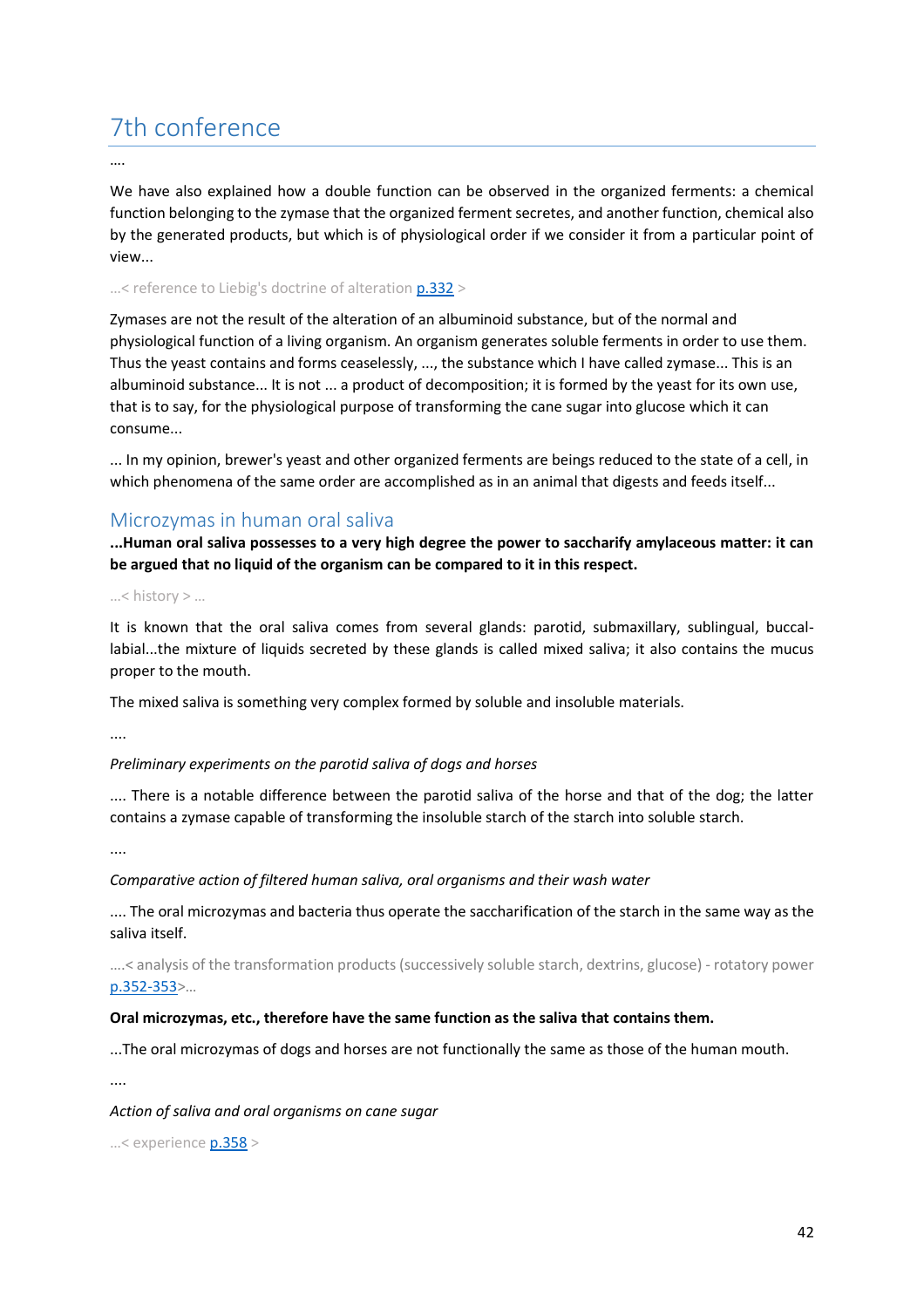It is therefore very remarkable..., to see organisms alone transform cane sugar so quickly and lose this property by their mixing with parotid saliva. This is explained by the fact that the oral organisms, feeding on parotid saliva, secrete a zymase which acts differently from the zymase they produce in the cane sugar solution.

....

The saliva of a clean mouth hardly contains anything but microzymas; there are undoubtedly **globules or cells of another form, but which are themselves carriers of microzymas and which by destroying themselves leave them free.**

# Functional variation of microzymas

...Now we have seen that the microzymas of the different organic centers do not all have the same way of acting on the starch. Those of the pancreas, for example, act very strongly to saccharify the starch; those of the liver limit themselves to fluidification, and it is the same for those of the thymus, of brewer's yeast or of almonds. We have also seen that the action on cane sugar is just as diverse. **All these facts should convince you that the germs in the air have nothing to do with the results**: if they were the cause of the phenomena observed, these phenomena, instead of varying with the origin of the microzyma, should be constantly identical.

...**Thus, it is a proven fact that the function of microzymas varies not only in the different organs of the same being; it also varies in the same organ of different beings and, ..., also with the age of that being**.

…< Experiments of different actions of different tissues of adults and embryos on starch >…

# Comparative action of zymases and organized ferments  $\ldots$  < [p.367-371](https://gallica.bnf.fr/ark:/12148/bpt6k65140517/f415.image.r=.langFR) >

# Composition of microzymas….

…< comparative tabl[e p.372>](https://gallica.bnf.fr/ark:/12148/bpt6k65140517/f420.image.r=.langFR)

... The comparison of ash <mineral matter> deserves some attention. That of the pancreas contains much iron...

... The great abundance of ash in the tonsil microzymas has struck me greatly...

... The relations of composition between these various organisms is of great simplicity and reminds one of the composition of albuminoid matter, and every living cell, animal or vegetable, has more or less the same composition, with the exception of certain utricles or vegetable fibers.

Wouldn't this analogy of composition explain the analogy of function?

…

# Spontaneous fermentation of the ostrich egg?

….

It is very singular that events have led me to study the function, as organized ferments, of the microzymas of the egg yolk. M. Donné, the scientist to whom micrography owes so many useful observations, did not share the opinions of M. Pasteur on the universal influence of atmospheric germs in determining alterations and putrefactions. And so that these germs could not be invoked, he tried to determine the putrefaction of eggs without opening them.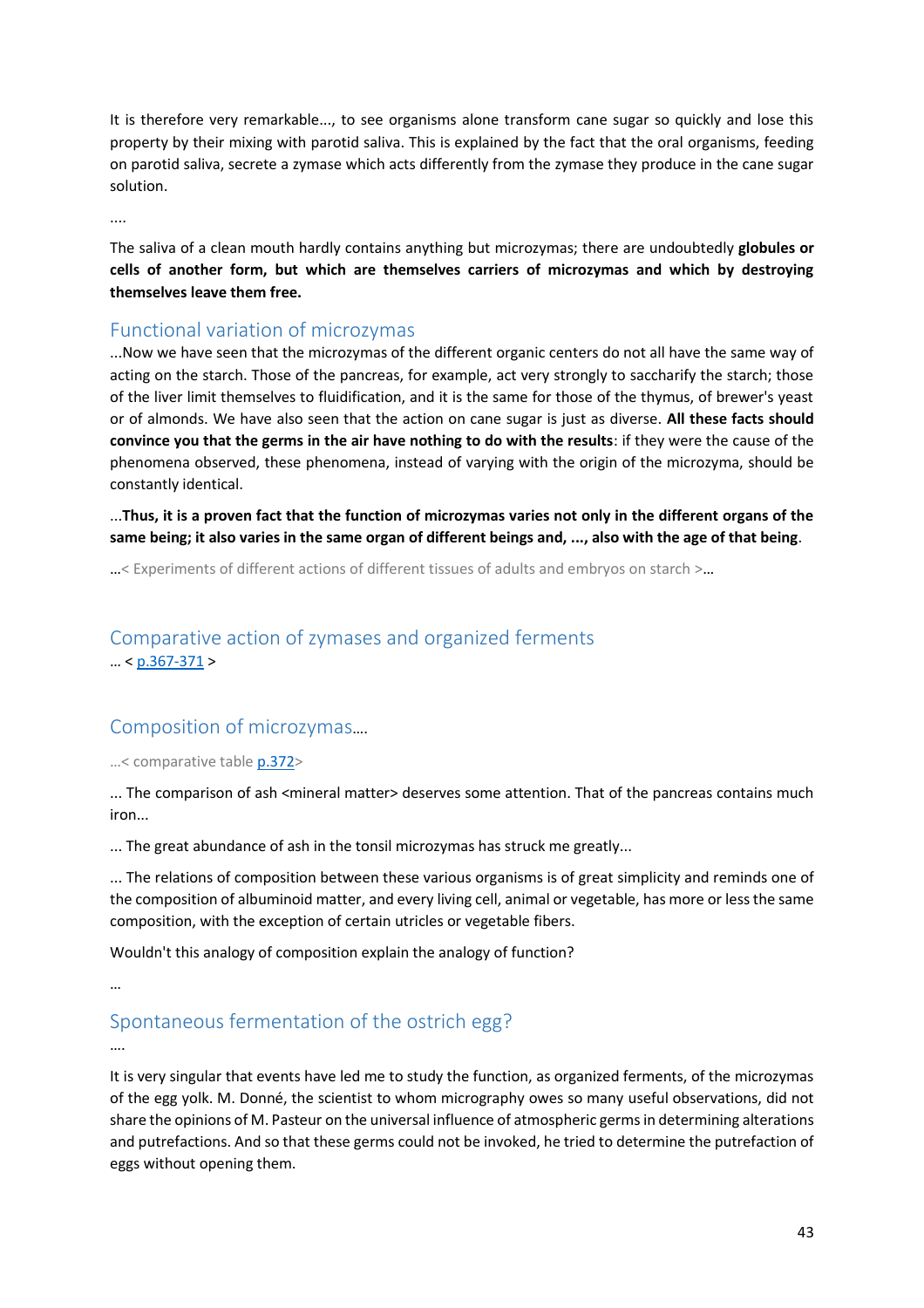...

The ostrich egg, which Mr. Donné had brought to me on July 24, 1865, was in the state of a shaken egg; the white and the yolk were exactly mixed together; it was fermenting, that is to say, giving off gas.

.... The foamy matter, examined under the microscope by M. Donné, showed nothing foreign to the usual contents of eggs in these conditions: there were only microzymas. As for the reaction of this matter, it was frankly acidic...

The gases were released, by the abductor tube applied to the egg as to a fermentation apparatus, immediately I could collect ....

…< experimentation spread over several days [p.378>](https://gallica.bnf.fr/ark:/12148/bpt6k65140517/f426.image.r=.langFR)

....What substance in the egg was used to form this alcohol and acids?

You know that the egg white and yolk contain sugar (glucose). Well! The sugar had disappeared, and even the most careful search could not find it...

.... As for the microzymas, they were found mixed with the fat and the lecithin retained on the filter.

....

We have in these experiments all the characteristics of the alcoholic fermentation and the butyric fermentation...

The egg microzymas have thus destroyed glucose in the same way as the brewer's yeast and the microzymas of chalk or the bacteria of butyric fermentation...

...

As for the microzymas ..., they remained without transformation....

The egg itself normally carries the cause of this fermentation and it is mainly in the yolk that this cause resides...

....

Ah! certainly the egg is organized, skilfully organized. And what precautions are taken so that nothing comes to disturb naturally the admirable order which reigns there. How many precautions are taken to isolate it from the accidents of outside. The shell, the membrane which lines it and which by its folds forms towards the end the air chamber. The yolk or vitellus is there as suspended by the chalazes in the white, formed itself of 2 concentric layers of unequal fluidity. In the yolk there is a reserved part, the cumulus proligere, the cicatricule, this white spot where the embryo will develop. The yolk itself, during its stay in the vesicle of Graaf, as it is protected before arriving in the oviduct, where it is at once enveloped by the albumen which is secreted by special glands.

The embryologists have admirably described all these parts ....

...But after having noted these marvelous arrangements, **have they looked for what is endowed with transforming activity in the egg, what is really alive, what weaves the cells, the tissues of the being which will come from it? And if they looked for it, did they recognize it?** While waiting for me to answer these questions, let's ask ourselves what happens when we scramble everything in the egg with strong shocks?

It happens that what in the divine plan constituted a premeditated arrangement, something structured, built for a certain purpose, has been destroyed; so that things which in the edifice were intended to remain separate, have been confused; what was acidic has been mixed with what was alkaline; subsequently the desired result is no longer achieved, although the necessary matter is still present! So what has changed? The conditions: apparently little, but in reality the essential, without which the material will remain sterile!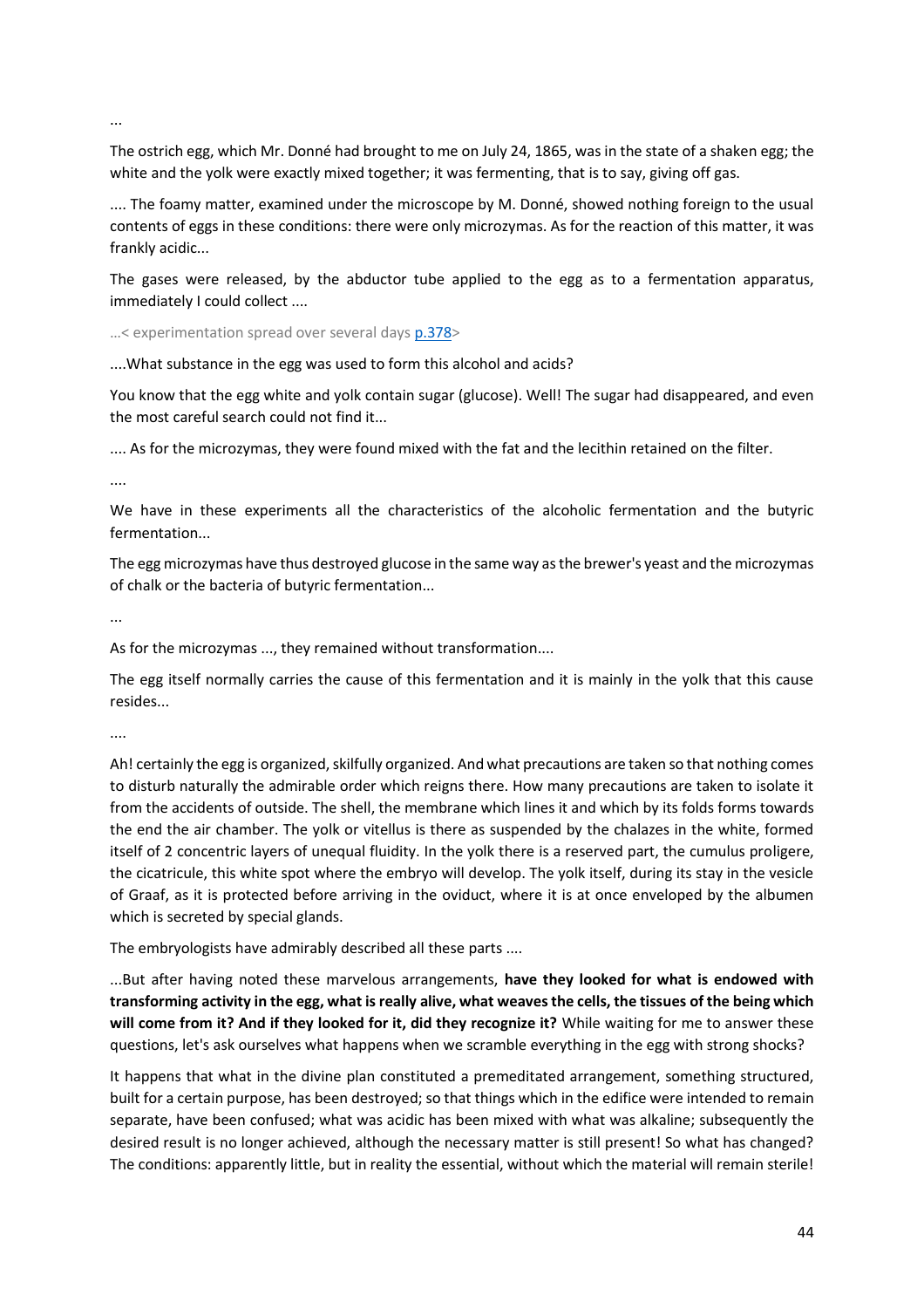However, what was able to produce a chicken before, with its future, is it absolutely destroyed by the fact of having shaken the egg? No doubt it is a corpse of an egg, to speak like Mr. Donné; but in the chemical sense is it a corpse? No, since an activity is manifested. However, Mr. Donné and Mr. Pasteur refuse to see anything organized in it, and even more so nothing living!

....

Let us return to the function of the microzymas of the egg yolk.

.... Microzymas and yolk globules are the 2 essential anatomical elements of the egg yolk. But, as we shall see, the yolk globules are transient; the microzymas alone are permanent and never lacking....

< Demonstration of the action of microzymas on starch [p.383 à 385>](https://gallica.bnf.fr/ark:/12148/bpt6k65140517/f431.image.r=.langFR)

< Fermentation of starch and sugar by isolated yolk microzymas [p.386>](https://gallica.bnf.fr/ark:/12148/bpt6k65140517/f434.image.r=.langFR)…

Yolk microzymas are therefore alcohol and acetic acid producing ferments, as well when they act on the whole egg substance, but they are slow ferments. If, instead of leaving them to act for 5 or 6 months, we had stopped the experiment after a few days, the alcohol and acetic acid would not have been seen and we would have legitimately concluded that they do not possess the second function of organized ferments. You can see from this that one should not rush to conclusions. The second function can manifest itself very slowly.

And do not forget that thanks to creosote or phenic acid, we have the right to affirm that **the germs of the air are for nothing in the result of these experiments**, because by putting starch and sugar water in the same conditions, in the presence of pure albuminoid materials, free of microzymas, one obtains neither alcohol, nor acetic acid, however long the duration.

< other experiments of fermentation by oral organisms, liver microzymas, etc[. p.389 à 396>](https://gallica.bnf.fr/ark:/12148/bpt6k65140517/f437.image.r=.langFR)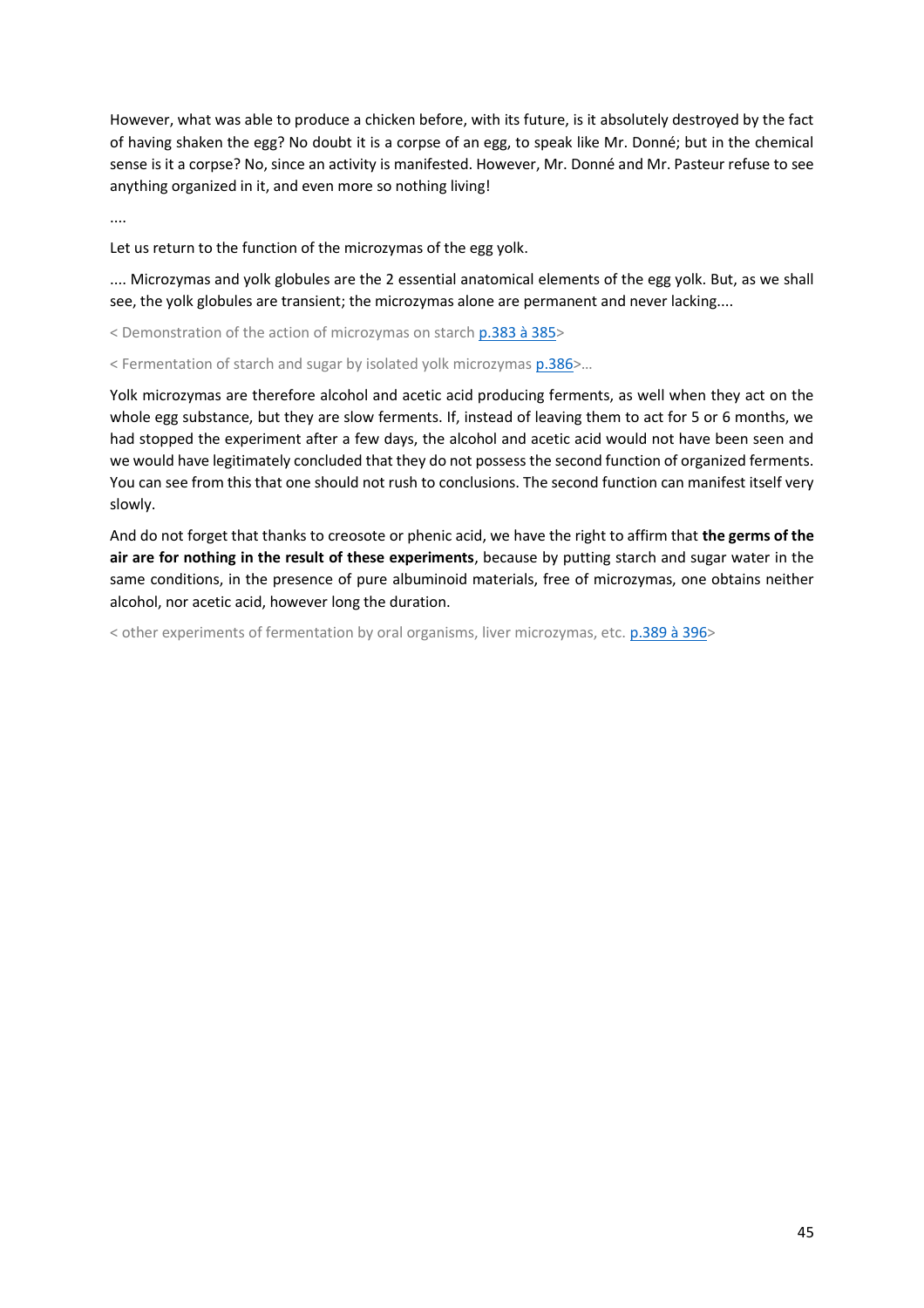# 8th conference

….

The new work of M. Donné on eggs, concluded to the spontaneous generation of molds and animalcules in the egg material placed, it is true, in other conditions.

...

The matter of the egg according to Mr. Pasteur, is a natural substance that the life elaborates, endowed with virtues of transformation that the boiling destroys...

If the egg is nothing but that, there is nothing astonishing that Mr. Pasteur saw in a corpse only matter where there is nothing more living and which needs the germs of the air to putrefy!

.... You know what to think of this opinion because **you know that the liver, the muscle, the brain, the milk and the eggs, coming from living animals, or taken from the corpse, contain microzymas which do not die, but which, placed in new conditions, operate chemical transformations similar or identical to those they operated in the living being, either they evolve, within the tissues, to become bacteria, or they do not change.**

Mr. Pasteur studied the putrefaction of meat, but preoccupied with making his system of panspermia triumph, he explained everything by the germs of the air...

...; that according to him, if during life the body of animals is closed to the introduction of the germs of lower beings, it is not the same after death! Once again, you know where you stand: Mr. Pasteur did not see well; for having denied the existence of microzymas, he did not see the bacteria in the center of the pieces of meat he was examining.

...

In 1869, during the scientific congress of Montpellier, M. Estor and I made a communication in which the microzymas of higher organisms were considered even from the point of view of pathology. Here is the conclusion of this work:

"After death - here we leave the field of pathology to enter that of the physiology of the species - the matter must return to its primitive state, for it has been lent only for a time to the living organized being. In recent times, an excessive role has been given to the germs brought by the air; the air can indeed bring them, but they are not necessary. The microzymas in the state of bacteria are sufficient to ensure, through putrefaction, the circular movement of matter... The living being, filled with microzymas, thus carries within itself, the essential elements of life, disease, death and destruction. Gentlemen, let this diversity in the results not surprise us too much, the processes are the same; our cells, it is a fact of observation of all the moments, destroy themselves unceasingly, as a result of fermentations very similar to those which follow death; by entering the intimacy of the phenomena, one could really say, were it not for the shocking character of the expression, that we putrefy ourselves unceasingly."

...

It is important that you should become more and more convinced of the activity of microzymas in those parts of organisms which are removed from the life of the whole, and that the phenomena of fermentation are of those which characterize the regular life of the highest beings in organization.

...

The seed, during all the time of its germination, functions like an animal organism. A zymase is born in it, which digests the starch or the materials which take its place; ...I speak here only of the phenomenon of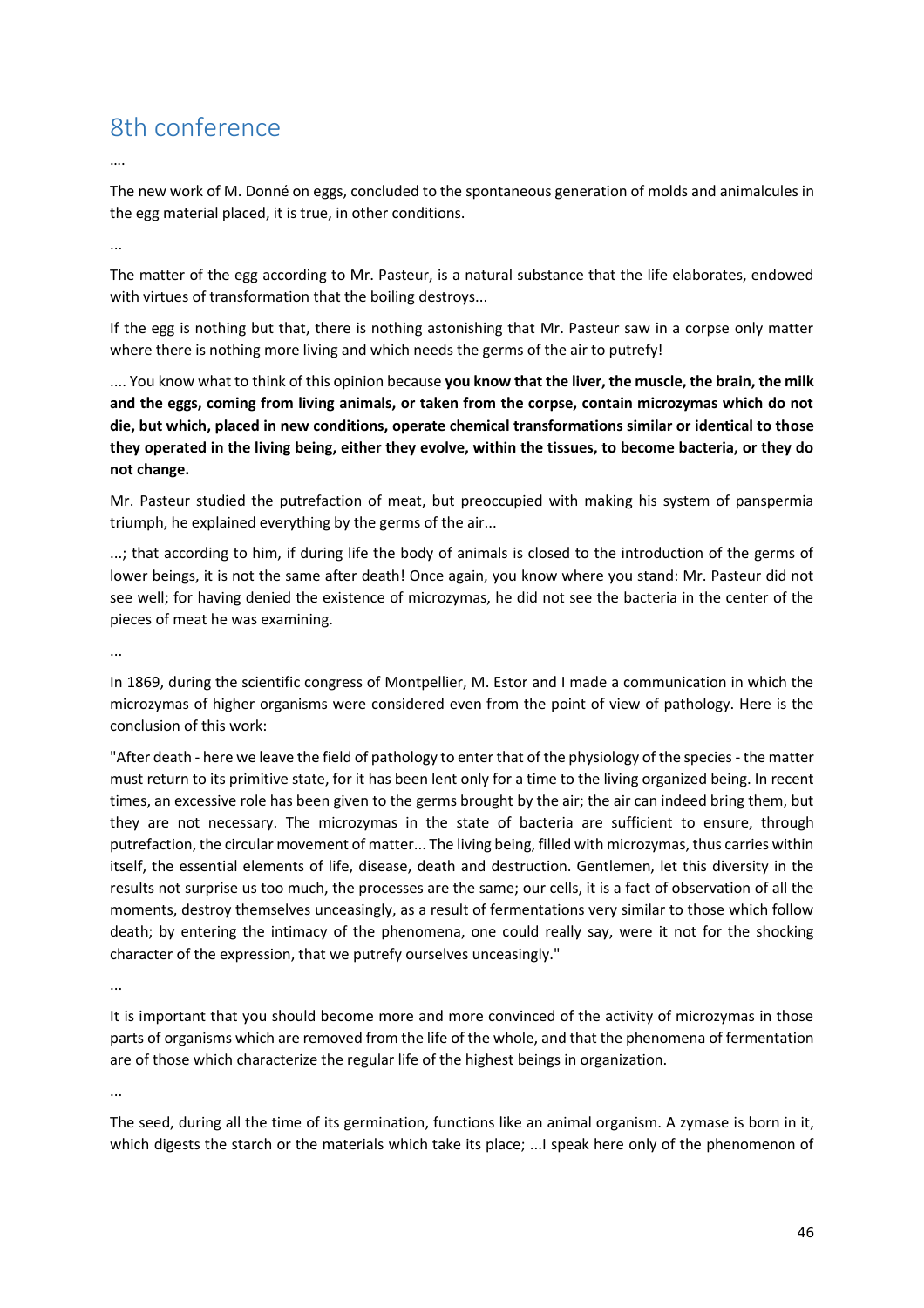digestion in the germinating seed. But the analogy with what happens in fermentations goes further...I was able to isolate enough alcohol to ignite it, by distilling barley that I had made germinate...

# The spontaneous fermentation of fruits

… I came to distill pears, apples and peaches ripened in the air and to note with certainty the presence of alcohol. But it is by studying what happens to the sorbs that hurt that I was able to demonstrate that **the phenomenon is really accomplished in the cells of the fruit**.

### …<[p.403 à 406>](https://gallica.bnf.fr/ark:/12148/bpt6k65140517/f451.image.r=.langFR)

… In short, Mr. Berard has established that the fruit separated from the tree is the seat of profound chemical transformations. This is a capital fact. It is certain that a fruit can be apparently unaltered, that nothing has penetrated it from the outside, and yet chemical transformations are accomplished. If Berard had distilled the fruits he had subjected to his various experiments, he would have found in them what I have discovered in milk, in urine, in scrambled eggs, that is, **alcohol** and **acetic acid**.

#### < experience hurt sorbs and medlars >

… The sorbs absorb oxygen and form no less alcohol; some of this oxygen is, no doubt, employed in the formation of carbonic acid, but much of this gas is evidently formed by the fruit itself, such as we have seen appear in the fermentation of eggs, and such as is produced in alcoholic fermentation in the complete shelter of oxygen. But you also see that alcohol and acetic acid are much more abundant in sorbs that have been placed in a limited atmosphere where carbonic acid accumulates.

< sorb and medlar wounding experience continued >

… You will not fail to observe that oxygen can intervene in the functioning of cells, **but as an auxiliary**; not as acting directly...

….< inconsistencies of Pasteur presenting his "new" ideas on fermentation, taken up by A. Béchamp but without going as far as admitting the presence of ferment in the organized being [p.409 à 414>](https://gallica.bnf.fr/ark:/12148/bpt6k65140517/f457.image.r=.langFR)

….

... I was the first to highlight these two essential points, namely :

1. That organized and living ferments can be born in media devoid of albuminoid matter;

2. That the phenomena of fermentation by figured ferments, considered from the point of view that M. Dumas had formulated in 1844, are essentially phenomena of nutrition.

... **The cell is an aggregate of an infinite number of small beings**, having an independent life, a history of its own... We have seen the microzymas of animal cells associate 2 by 2, or in greater numbers, lengthen until they become bacteria or even bacteriids. We have seen very long bacteria (a kind of mycelium), a little wider, and, in the tubes they represented, granulations which were only waiting for a favorable environment to renew the series of observed phenomena.

...

... It is thus that the truth imposes itself. Mr. Pasteur, in order to write what we have been obliged to answer, has come a long way. He has been obliged to deny all his early work on putrefaction, since he comes to seek the origin of putrid gases, of putrefaction and gangrene, outside the germs of the air (he says "outside the organized ferments")

... You now know where the question stood in 1872: death, even for Mr. Pasteur, does not kill everything in an organism that ceases to live; fermentation phenomena can and necessarily do manifest themselves there.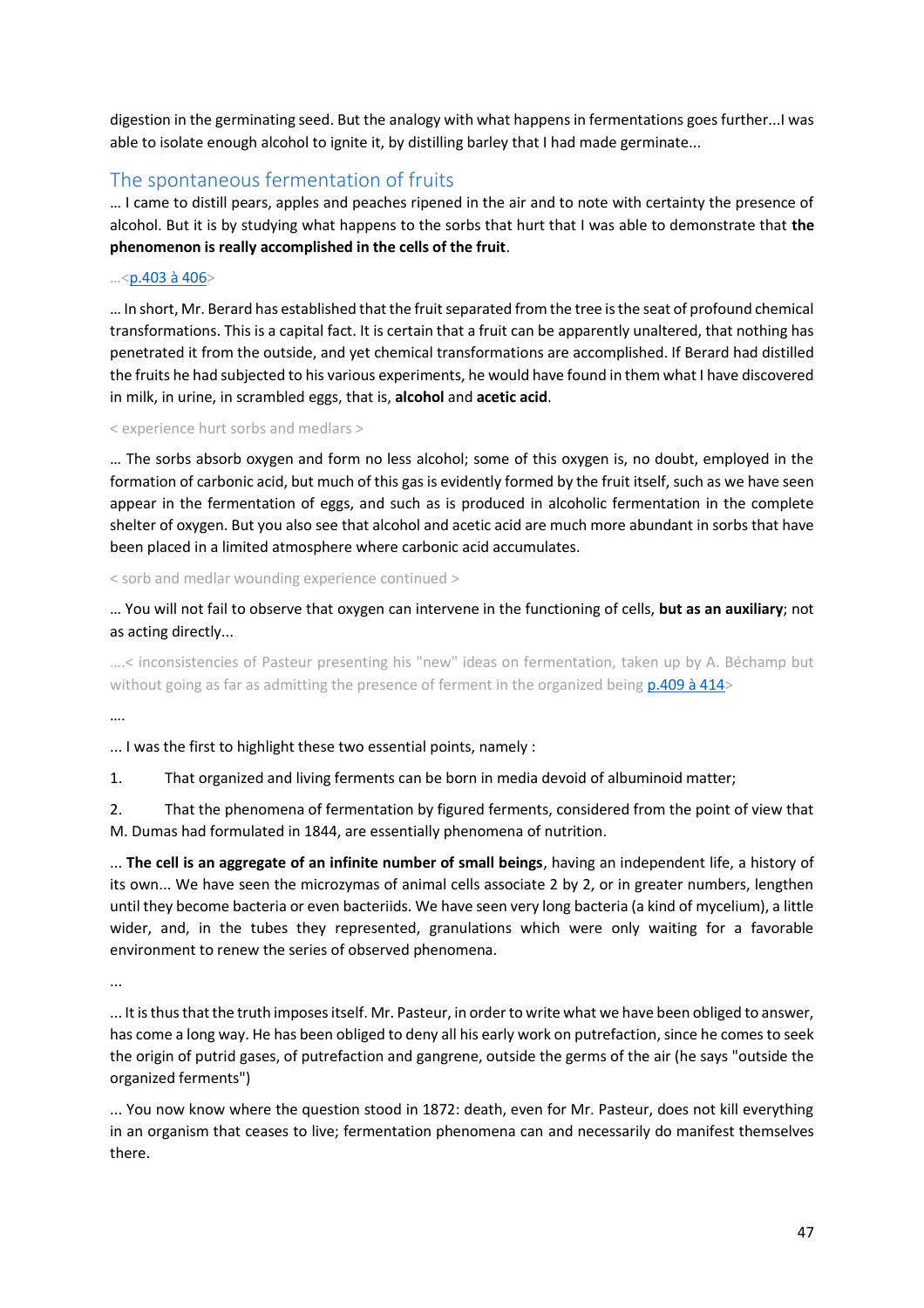... A remark about Mr. Pasteur's hypothesis, that an organized being, a cell, etc. act as ferments, produce alcohol when they are deprived of free oxygen. ... Remember that milk coming out of the mammary gland, brain and liver, taken from animals when they have just been sacrificed and still hot, sorbs, ripe apples, contain alcohol. All the tissues are charged with oxygen...Mr. Pasteur's hypothesis is belied by the facts.

...When Penicillum vegetates in the air, it is in the situation of any plant; when it is immersed in sugar, it produces alcohol, because the microzymas change their function.

... The second error is to believe that the cells are the agents that, after death, produce the phenomenon of fermentation, as you can see for yourselves, since you know that animal cells perish very quickly and disappear, leaving no other trace of their existence than the microzymas... I will show you later on what is the mechanism of the destruction of the cells and the physiological release of the microzymas. And finally, remember that isolated microzymas, which have become free in a tissue after death, can evolve to produce bacteria, and that artificially isolated, they can act on starch to produce alcohol and acetic acid.

...And now you will easily understand that the *transforming virtues that boiling destroys*, as Mr. Pasteur expressed them, are none other than the microzymas. In any organism, the microzymas alone are endowed with a life of their own in the chemical sense; it is in them that the virtue of transformation resides, and many other virtues that Mr. Pasteur does not yet suspect: their perenniality for example.

## Effect of temperature on microzymas

And *these transforming virtues*, this chemical activity is not annihilated, for all microzymas at the same temperature. While air microzymas lose, not only their chemical activity, but their ability to produce bacteria after a few minutes of boiling, in neutral, slightly alkaline or slightly acidic solutions, there are microzymas that lose it only after several hours of boiling or by a temperature higher than 100° ... it may depend on the circumstances and the particular conditions where these microzymas are placed. Finally, there are very inferior organisms that resist to a temperature close to boiling, others to a much lower temperature: brewer's yeast is entirely inactive before 60°.

 $\ldots$  [< p.418](https://gallica.bnf.fr/ark:/12148/bpt6k65140517/f466.image.r=.langFR) >  $\ldots$ 

## Function of the glands

.... Let's go back to microzymas ...and show by 2 topical examples, that they act by themselves in the cells of the glands that contain them.

## The pancreas

This gland contains a highly developed vascular network which brings blood to it and a network of capillary collecting ducts, which lead to large ducts where the products elaborated by the gland are collected to be poured into the intestine. The glandular vesicles contain the cells specific to the pancreas, all of which are immersed in a mass of connective tissue. Such is the constitution of the gland and you will have a clear idea if you add that the cells are more or less abundantly provided with microzymas. It is in this apparatus that the pancreatic juice is produced to be poured into the duodenum.

Notice first that the gland receives nothing but blood. Now, the blood, Cl Bernard has already remarked, does not contain the active principle of the pancreas.

...Or, independently of the zymases, the pancreatic juice contains several crystallizable compounds: leucine, tyrosine, xanthine, hypoxanthine or sarcine and other products that are not well known or that vary according to the nature of the animal.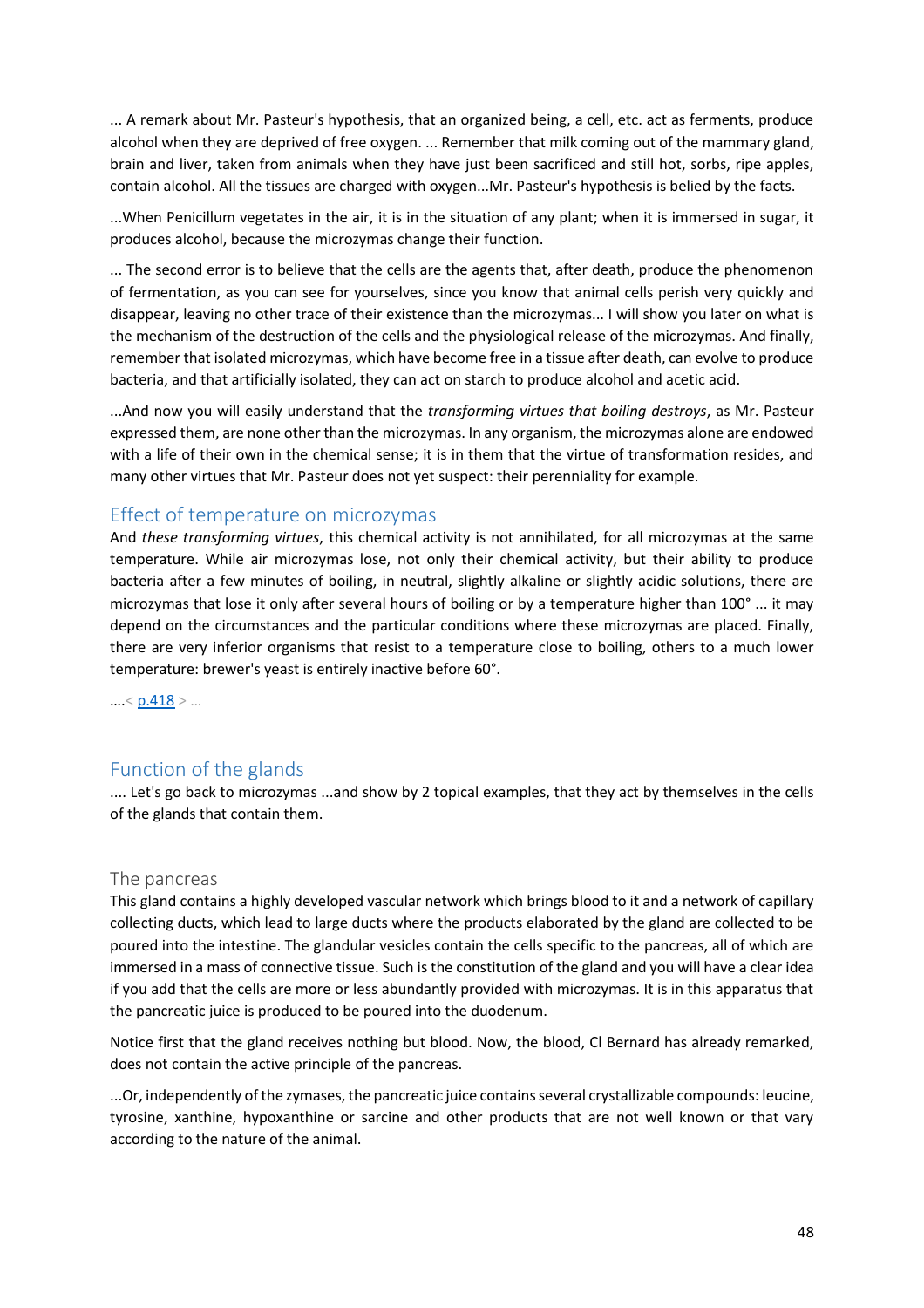Having said this, note that pancreatic microzymas possess the property of fluidizing and saccharifying starch starch, like pancreatic juice; of dissolving and deeply transforming albuminoid materials with as much energy as pancreatic juice itself and pancreazymase. But, in addition, these microzymas, which do not contain leucine, tyrosine, etc., produce them together with other crystallizable compounds in their action on these albuminoid materials.

I have found that when the tissue of the pancreas has been carefully crushed and washed free of all microzymas, this tissue, although absolutely unaltered chemically, no longer acts on the starch starch. In short, all the activity of the gland tissue is concentrated in the microzymas.

#### ….< suite [p.420](https://gallica.bnf.fr/ark:/12148/bpt6k65140517/f468.image.r=.langFR) – 422 >…

It is only after the second month of birth that the liquefying action on the starch begins to manifest itself. Unfortunately, there is still no information about the time when the pancreatic microzymas act on the albuminoid material.

The function of the pancreas, as seen in the adult, is therefore established only gradually, and the proper activity of the microzymas in the gland, as in the other organic centers, is the result of a kind of maturation, of functional evolution which testifies to the spontaneity of the organism at the same time as to the change in function of its fundamental histological elements: the microzymas...

## The stomach: secretion of gastric juice

... If the structure of the pancreas is already quite remarkable, it is quite different for the stomach glands. These glands are surrounded by an abundant capillary network and filled with a large quantity of cells, which, on an empty stomach, are pale and transparent, while the tubes or glandular sacs which contain them are collapsed and shriveled. Some time after the meal, on the contrary, the cells are swollen, increased in volume, and their contents are clouded by fine granulations. At the end of digestion, all the cells decrease in volume again, but are still granular...

... Let's see what happens when the food arrives in the stomach.

On an empty stomach, the entire stomach mucosa is pale and covered with a sticky coating, with a weakly acid, neutral or even alkaline reaction, secreted by the glands.

As soon as food passes the stomach, or the mucous membrane is excited by chemical agents, the circulation becomes very active; the blood flowing into the capillary network of the mucous membrane, the veins dilate, the blood they contain takes on a lighter hue, the whole surface of the organ takes on a pinkish hue, and the gastric juice flows through the glandular orifices.

….< comparison of gastric juices with blood, the influx of which determines the functioning of the glandular cells [p.423](https://gallica.bnf.fr/ark:/12148/bpt6k65140517/f471.image.r=.langFR) – 424 >…

The gastric juice, variable in the amount of organic matter and salts it contains, is constantly energetically acidic in reaction,... it contains high proportions of sodium, potassium, calcium and ammonium chloride, with a small amount of phosphate of lime, magnesia and iron. The amount of organic matter in the gastric juice is always very small. I have never found more than 2% and usually less in dog gastric juice. The gastric juice of sheep and humans contains even less.

The acidity of gastric juice is thought to be due to free hydrochloric acid. My own research has led me to a different opinion. **There is no free hydrochloric acid in the gastric juice, but a hydrochloride of albuminoid matter.**

…< gastric juice analysis after administration of a bone fragment to a dog [p.425](https://gallica.bnf.fr/ark:/12148/bpt6k65140517/f473.image.r=.langFR) >…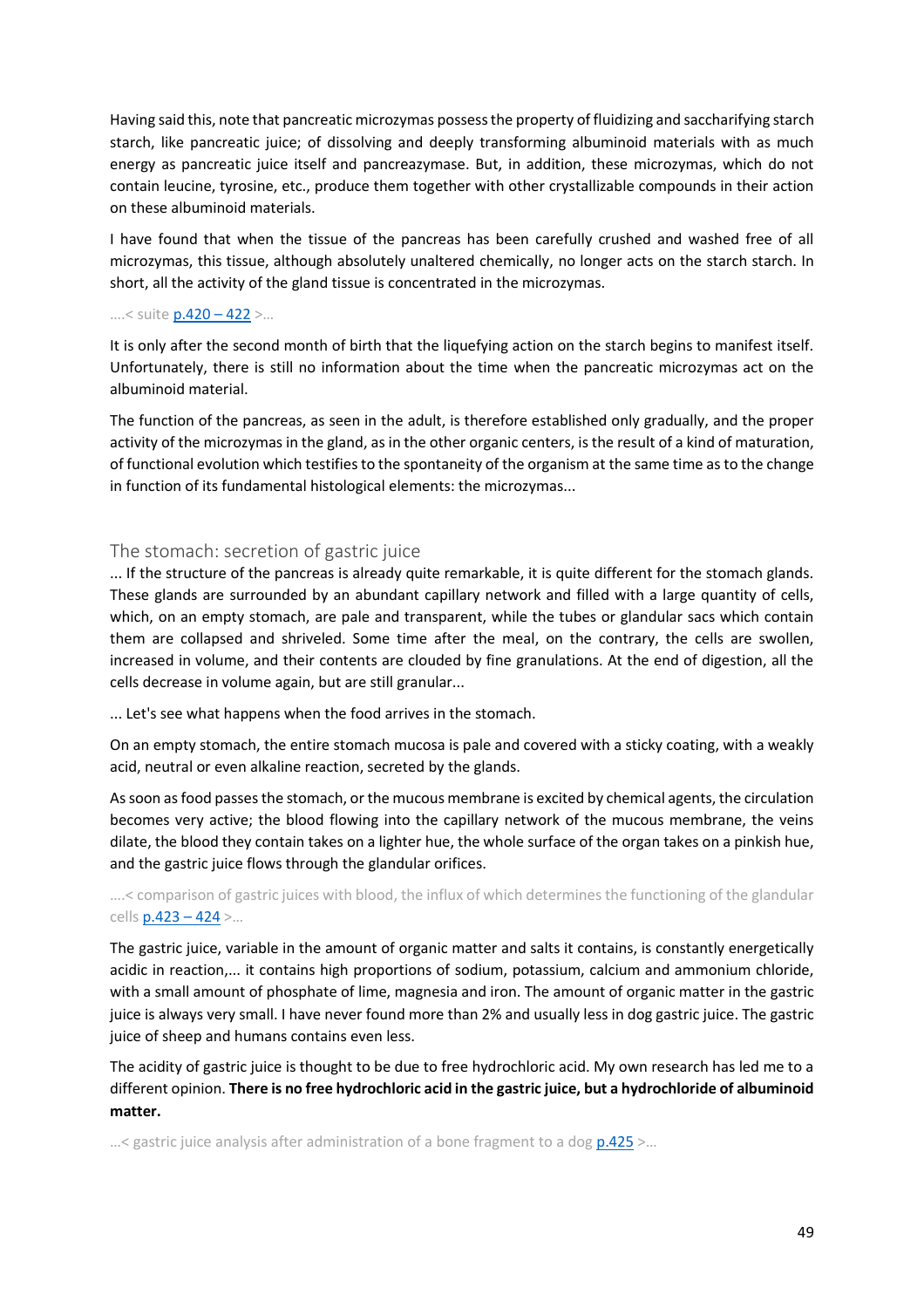...But we can conclude, considering the activity of the isolated gastric microzymas, that they are the ones who, in the cells, act on the ambient materials, in order to produce, with the help of these materials, not only the gastric zymase but also the hydrochloric acid which remains united to the albuminoid matter of the gastric juice.

…< fonction des glandes et des tissus en général p. [426 à 429](https://gallica.bnf.fr/ark:/12148/bpt6k65140517/f473.image.r=.langFR) >…

All these facts lead to believe, as to a demonstration, that each tissue as well as each gland, each special cell, are so many centers of transforming activities which act unceasingly on the environment within which they are plunged, while they themselves undergo interior modifications, of a chemical order and physiological order. And this remark brings me back to the **particular study of the microzymas considered as the cause of the mentioned transformations and then as builders of the cells and tissues.**

Up to now I have considered microzymas from 3 points of view:

- they are generators of bacteria by evolution ;
- they have a chemical function through the zymase that they can secrete
- and a nutritional function by virtue of which they operate profound transformations of the fermentable matter from which alcohol, acetic acid and, in certain circumstances, lactic acid, butyric acid and other more or less numerous products are produced. This alcohol, these acids, etc., are said to be products of fermentation: in reality, they are products of de-assimilation....

# Microzymas as cell factors

They have a fourth: a physiological function of a much higher order. **They are factors of cells and, from one to another, they are responsible for building the organized being that we call an animal or a vegetable**.

The difficulty of demonstrating this point of their history is much greater than when it is a question of establishing their other functions ....

...fortunately, there are organisms, possessing all the attributes of organization and life, which are reduced to the state of cells, thanks to them it is possible to proceed to fruitful observations on the mechanism of the construction of the cells in the raised organisms...

…< cellulogenesis by the microzymas of the Vinegar Mother  $\rightarrow$  [p. 430 à 435](https://gallica.bnf.fr/ark:/12148/bpt6k65140517/f478.image.r=.langFR) >...

...< Vinegar mother and bacteria.  $\rightarrow$  [p. 441](https://gallica.bnf.fr/ark:/12148/bpt6k65140517/f489.image.r=.langFR) >...

 $\ldots$  Molitg glairine regresses cells into microzymas.  $\rightarrow$  [p. 445](https://gallica.bnf.fr/ark:/12148/bpt6k65140517/f493.image.r=.langFR) >...

...< Yeast cell regression in microzymas.  $\rightarrow$  [p. 453](https://gallica.bnf.fr/ark:/12148/bpt6k65140517/f501.image.r=.langFR) >...

...< Mechanical destruction of the yeast.  $\dots \rightarrow p.454$ .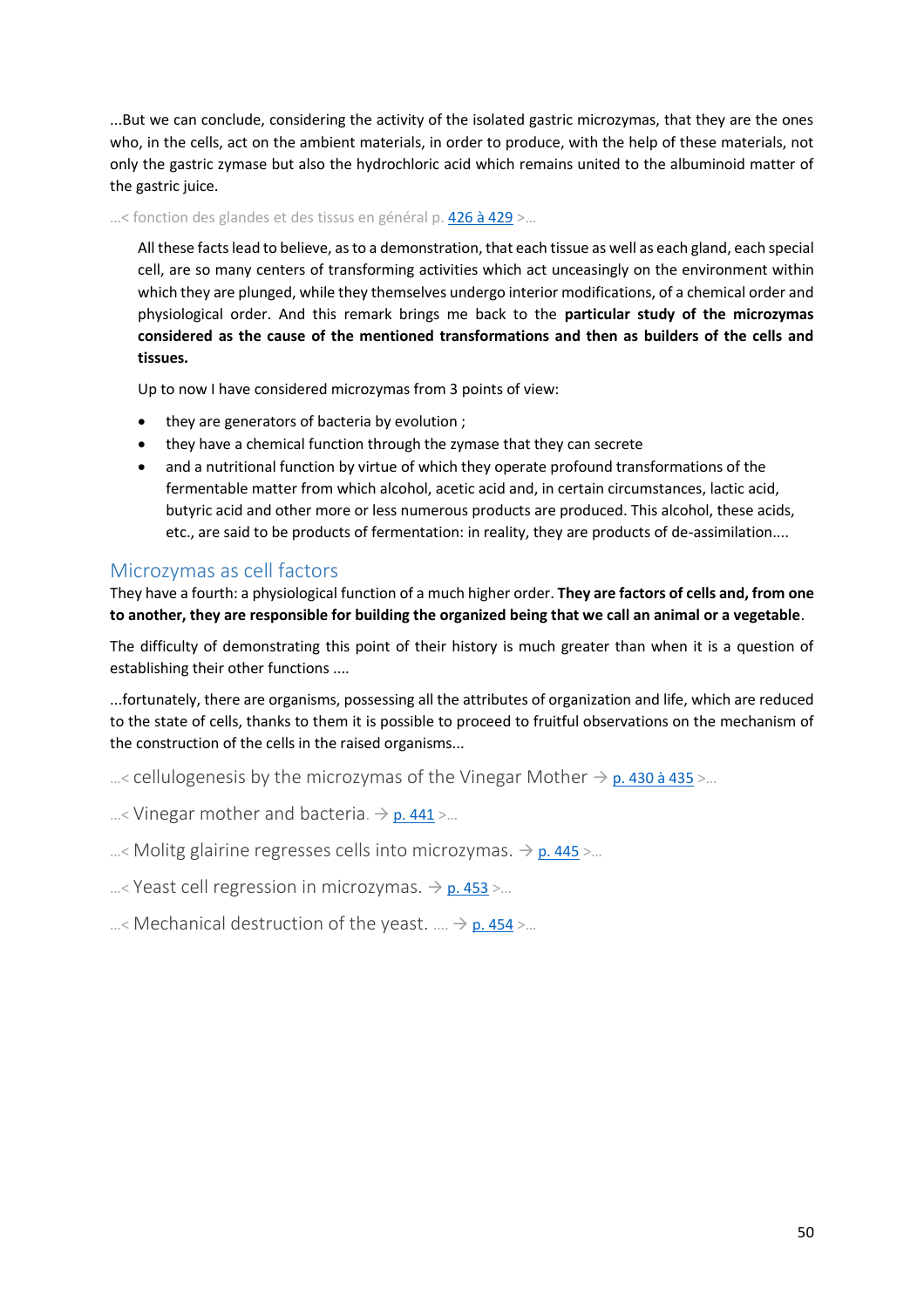# 9th conference

# Origin of the cell

Nothing is more controversial among physiologists than the origin of the organized cell.

#### …< [p.464](https://gallica.bnf.fr/ark:/12148/bpt6k65140517/f512.image.r=.langFR) – 465 >…

I profess the opinion that it is an error to believe that there can exist living substances, protoplasma or blastema, anhistory, not morphologically defined. All the experiments of these lectures prove that there is life only in a substance complex by its chemical composition and structured: **the microzyma is the last histological element of any living form**! But is it true that a cell always proceeds from another cell? Is there not another mode of cellular genesis?

It is of great interest to answer these 2 questions and to have an exact idea of what we should understand by these words: living matter!

We have seen that a cell can be produced without the help of another cell.

The examples of those formed by the microzymas of the mother of vinegar, by those of the glairine of Molitg and of the crushed yeast, are of the simplest, but refer only to beings which live under the preserved cellular form. Here are equally simple examples of the formation of a higher order animal cell.

# Formation of leukocytes.

…< experiments of leukocyte genesis by M.Onimus; bladders, parchment, bladder... filled with different liquids and slipped under the skin of animals …[p.467 à 469](https://gallica.bnf.fr/ark:/12148/bpt6k65140517/f515.image.r=.langFR) >

Mr. Onimus has not paid attention to the molecular granulations; like everyone else, he believes them to be without any physiological and histological activity. There is no spontaneous generation of leukocytes, which are real cells, but the meeting of conditions where microzymas, as in the experiments on the Vinegar Mother, are able to come together to form cells; and the proof that this is so is that when these conditions are not all met, the microzymas evolve to produce vibrios or bacteria

...In short, leukocytes appear only in those circumstances where microzymas have been found in the conditions where they form leukocytes in the organism.

...Secondly, the microzymas, in certain liquids endowed with viscosity, pass through the tightest filters and membranes like the bladder and the swim bladder. In the experiments of M. Onimus, the microzymas of the liquids of the wound pass with the liquids in the ampoule; you will conceive it all the more easily, if the fact of the birth of bacteria were not enough for you, by noticing, that there are microzymas so small that they are visible only with the aid of the immersion objectives of Nachet; so small that it is necessary to know how to look for them in order to find them.

... In cases where the author did not see leukocytes or bacteria, he does not tell us that there were no molecular granulations...

...In short, the facts observed by Mr. Ominus have their explanation in those I have made known to you about the Vinegar Mother...

Thus, the microzymas of the Vinegar Mother, those of the animal tissues in the experiments of Mr. Onimus, according to the media, sometimes do not change, sometimes give bacteria, sometimes cells.

….

Mechanism of the generation of bacteria ….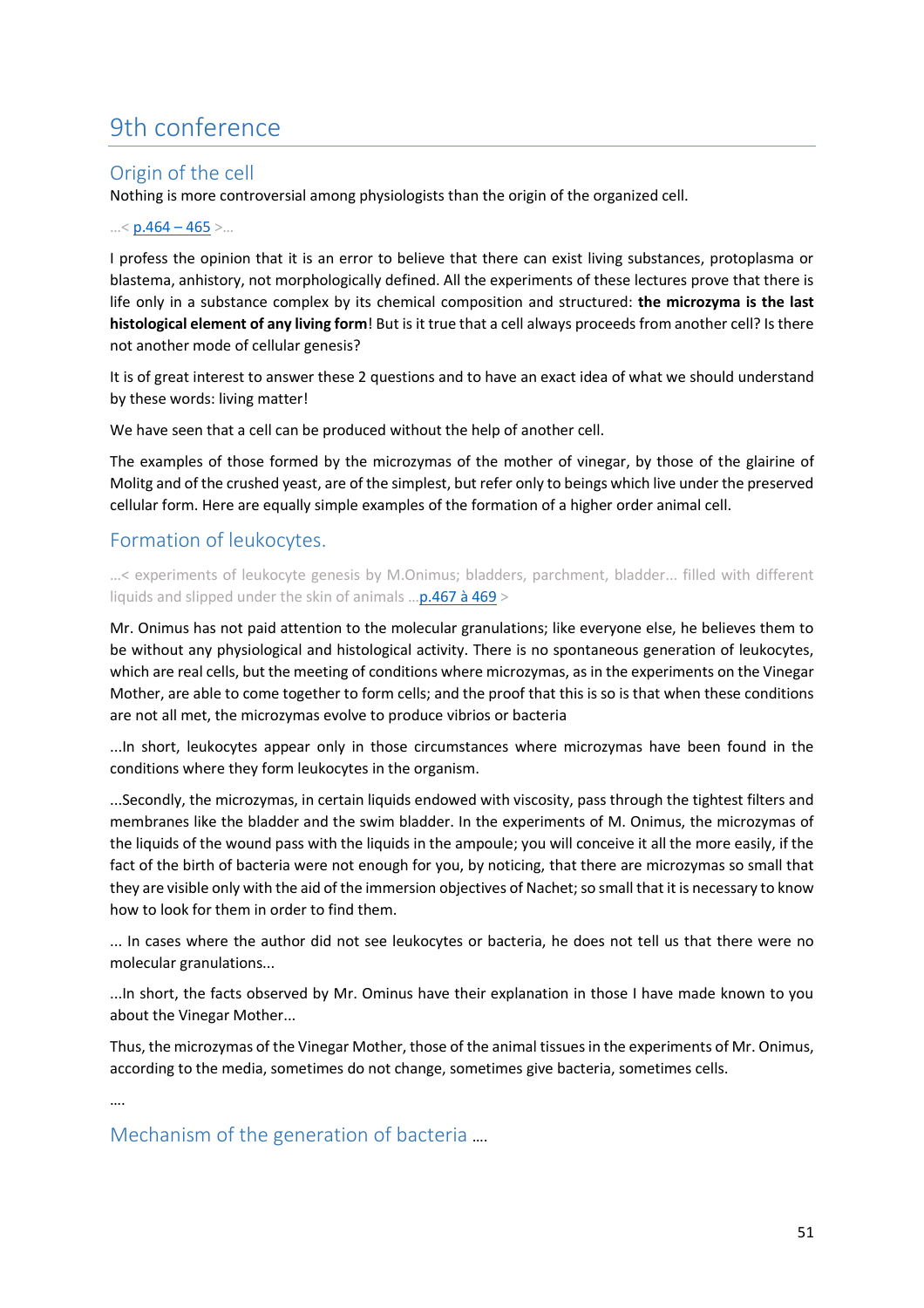...I have limited myself to what patient observation has revealed to me as positive in the experimentation reduced to its simplest terms.

... Let us see how in the vinegar mother the bacterium proceeds from the microzyma; we will then see how the cell is born. In the circumstances in which we see the birth of bacteria, here is what we notice: this little organism does not appear all of a piece...; no, but the microzymas that were isolated actually proliferate; then we see some that are as if clumped together in 2, in 8 of a number, then in straight strings, of three, of four and more grains...; then the grains of the strings of the microzymas seem to lengthen, **the bacteria itself appears as the fusion, as it were, of all these grains that we have compared to a stick**. [<Planche 1](https://gallica.bnf.fr/ark:/12148/bpt6k65140517/f1042.image.r=.langFR) at the end of the book fig.1, 2, 3 - explanations [page suivante>](https://gallica.bnf.fr/ark:/12148/bpt6k65140517/f1043.image.r=.langFR). At the same time as these transformations take place, the membrane disintegrates, ..., and its tissue soon appears to be formed only of bacteria.

## Cell formation

[< Planche 1](https://gallica.bnf.fr/ark:/12148/bpt6k65140517/f1042.image.r=.langFR) fg 5 after the table of contents p.993 >

Let's see what happens when the conditions are such that cells are formed.

...The Vinegar Mother is membranous ...the microzymas are joined together by a unifying, hyaline material. As the cells appear, things happen as if the microzymas consumed at the same time both the food supplied to them by the sweet broth and the hyaline matter which unites them, and, agglomerating, secreted the matter which forms the envelope, the walls of the cell. In fact, while the cells are being formed, the fermentation movement, which produces the alcohol, begins. The fact is that the cells are not born in the whole mass of the vinegar mother at once, but first on the surface and then gradually in the depth, so that in the end we have a thin membrane formed by an agglomeration of loosely joined cells, which can be easily detached by the slightest rubbing. And if one observes carefully, one sees microzymas on the edges of the flaps, separated microzymas, released from the membrane, which are reunited, and cells are born in the surrounding medium, by the same mechanism.

And it is necessary to note the independence of the 2 phenomena: **the appearance of the bacteria excludes the formation of the cells themselves, and vice versa**... It is also what Mr. Onimus saw: when the leukocytes are formed, he does not note vibrionians, and when these appear, there are no leukocytes.

…< clarification of an attack by Pasteur and inconsistency of his experimental conclusions, Pasteur confuses the so-called Mycoderma aceti (which does not contain microzymas) with the Vinegar Mother [p.473 à 477](https://gallica.bnf.fr/ark:/12148/bpt6k65140517/f521.image.r=.langFR)  $>$ …

## Polymorphism

Polymorphism is the quality of a being or a body that presents itself to us in several forms or states. Phosphorus, sulfur, are simple polymorphic bodies. A given animal species has its own normal polymorphism which can manifest itself in several ways. The tadpole and the frog are the same species; the caterpillar, the chrysalis, and the butterfly are various forms of a lepidoptera. The normal microzyma of a given tissue, of a given cell, is, likewise, like an earlier state of the bacterium, and it becomes this completed form by passing through the intermediate forms I have shown you. ...

...the yeast does not become bacterium; a cell neither; but by destroying itself the cell puts its microzymas in freedom and only then they can become vibrionian if the conditions allow it…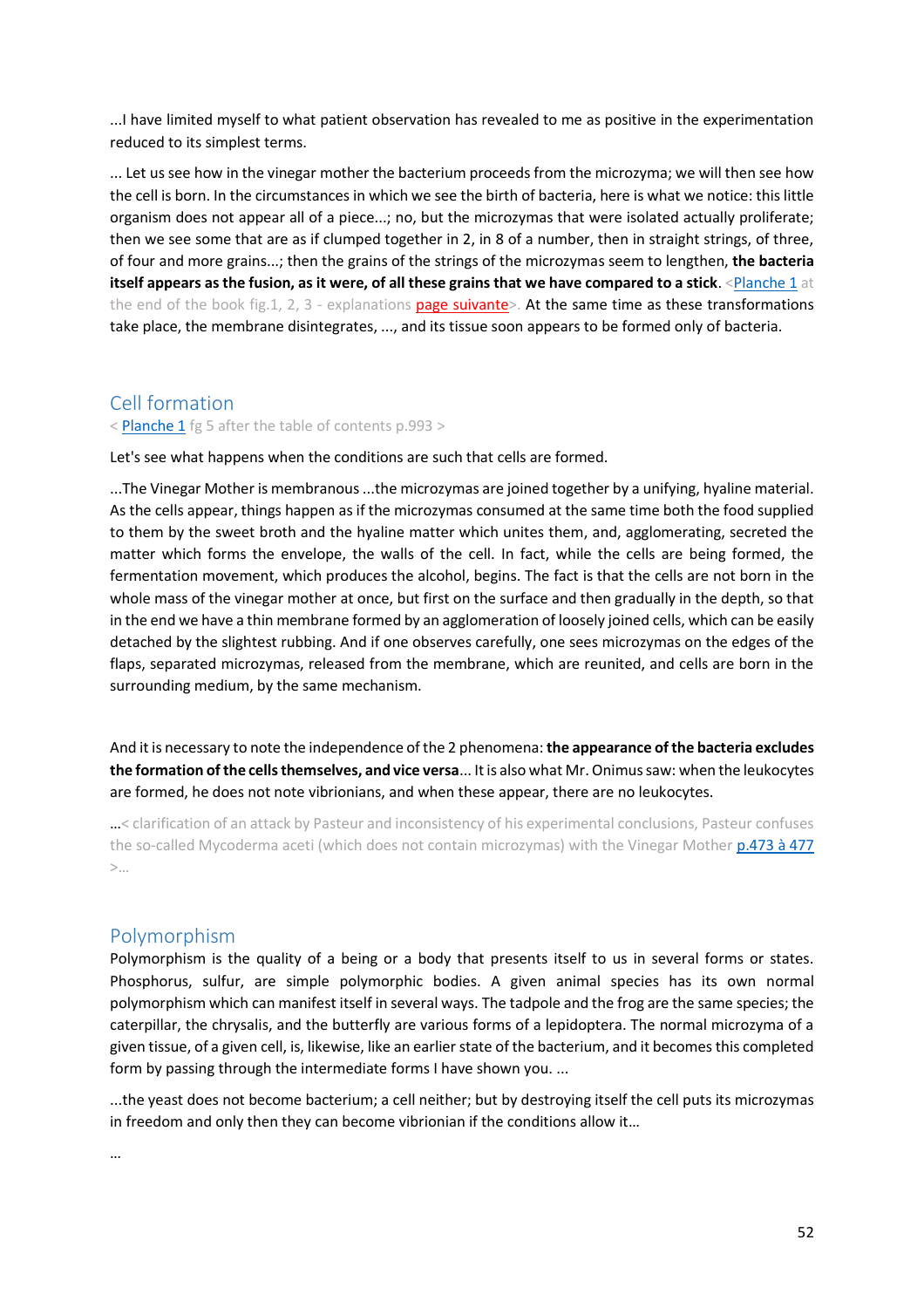# Role of the cell envelope

... the cell is a closed space enclosing a content that can itself be organized.

The envelope of the cell is a membrane that is essentially insoluble in the medium in which the cell is intended to live and function. Most often, because of the insolubility of the envelope, the cell is also insoluble in water, so that, more often than not, it is possible to observe it outside the medium from which it has been separated.

I said to you that the dimensions of the cells were of microscopic order: they have always less than 1 mm of diameter, there are some which have less than 1/100 mm, there are some which hardly reach the 1/1000 mm....

... Most of the time, the still young cells appear under the microscope as a homogeneous mass in which nothing figurative can be distinguished. But in almost all of them, there comes a time when it is easy to distinguish a fine granular content which has been noted by all observers. Does this prove that these cells are devoid of microzymas? No, this is simply an optical phenomenon; if the refractive power of the microzymas contained is approximately the same as that of the substance in which they are immersed in the cell, they will not be observable; this is how the lens, which is only formed of tubes and figurative elements, is absolutely transparent. - Generally, when a cell has a nucleus and no granulations are visible, **it is in the nucleus that the granulations first appear**. But when the nucleus itself is not seen, there comes a moment when, in the cell, a work is done which makes a nucleus appear, and it is in what can be considered as such that the granulations are first seen, and then the nucleus becomes granular: whatever form the cell takes, whatever deformations or expansions emanate from it, this is what we will always see.

In the experiments that I have quoted on yeast put in the poison or subjected to autophagy, if it is young, if the contents are homogeneous, this appearance is exaggerated at first, then the contents contract, and one distinguishes clearly the limited and distinct contents of the envelope: a little later, this mass becomes granular, and one can see the granulations moving in it and overtaking the outline; finally all the interior becomes granular, and the granulations gather together and fall against the walls of the cell. This is what happens to every kind of cell in the process of regression; finally the cell itself vanishes, and only the molecular granulations remain of it as figurative objects. And this is not the fruit of my personal observations only, it is that of all observers.

…< comparative fermentation experiment, intact yeast (alcoholic fermentation) and crushed yeast (lactic fermentation) ...

... then other experiments of endosmosis and diffusion  $p.481$  à  $485$  > ...

...The limiting membrane of the cell can thus let penetrate, by osmotic diffusion, into the cell cavity, certain substances destined to be transformed there for the needs of the cell; reciprocally, the same membrane lets out of its cell cavity, by an inverse osmotic action, the materials which have been transformed there. Through the cell membrane, while the cell is functioning, there must be a double current, from outside to inside, and another from inside to outside. It is difficult to observe this double current directly, but it is easy to realize it by observing carefully what happens to the brewer's yeast during the alcoholic fermentation of sugar cane.

For the materials which compose the liquid medium which surrounds the cell to penetrate it, they must first possess the necessary diffusibility, and we know that it is not enough for a substance to be soluble to be diffusible through all the membranes.

Cane sugar, although very soluble, does not undergo alcoholic fermentation directly. As soon as we put yeast in the solution of this body, as I proved to you, the zythozymase comes out of the yeast by osmotic diffusion and will transform the cane sugar into glucose or invert sugar. Then the alcoholic fermentation starts, because the glucose can enter the cell, the cavity of each yeast cell, and is transformed there.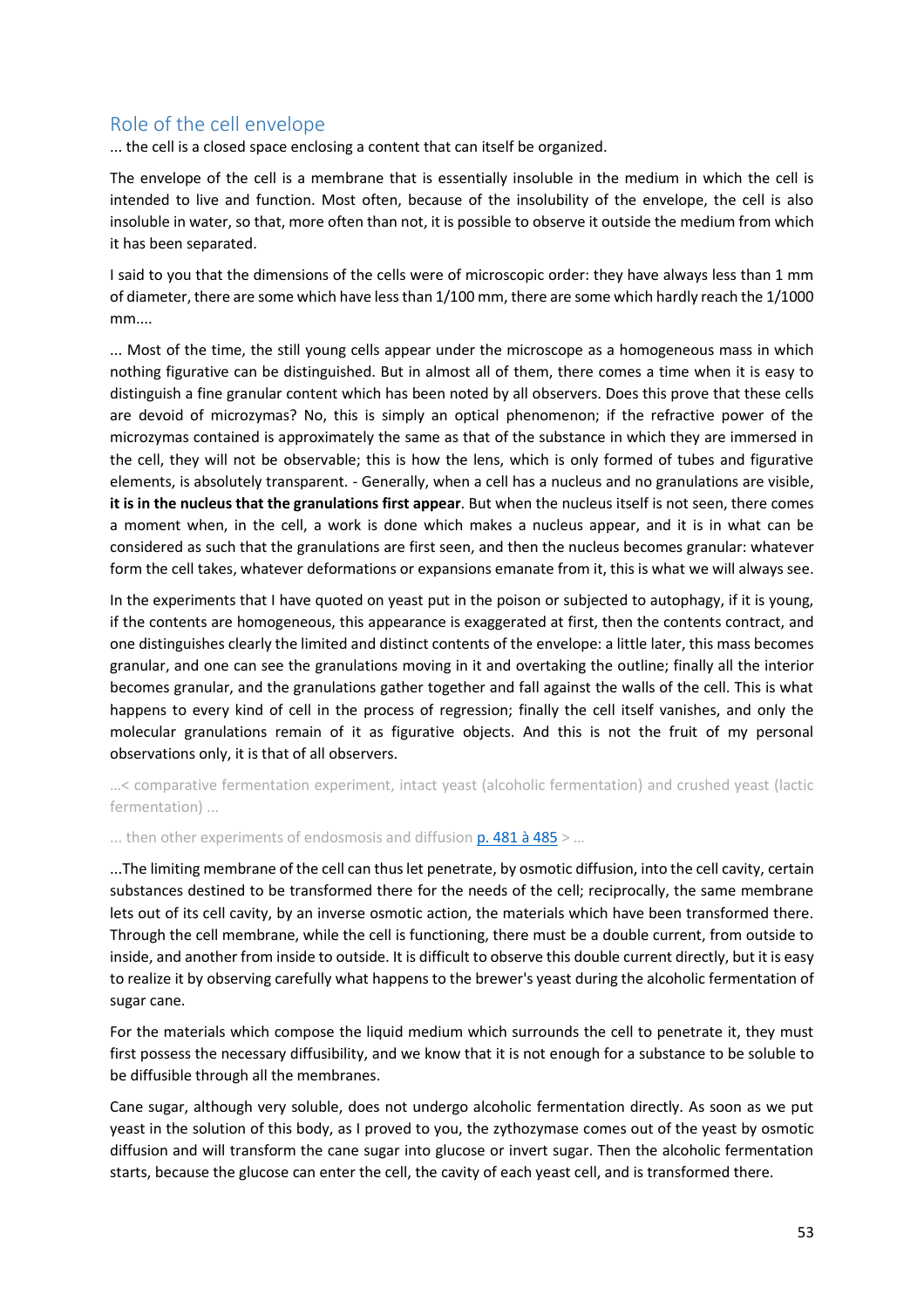In short, the yeast, in order to feed on cane sugar, first converts it into glucose. And when, after this digestion (this is a digestion in the same way as the digestion of starch by saliva) the glucose formed has diffused into the cell cavity, that it has been assimilated, that it has become a momentary integral part of the yeast, that in this new state it has been decomposed, then the products of its decomposition diffuse in the opposite direction into the surrounding environment, together with some of the cell's own and transformed materials : and it is in this that the de-assimilation which follows absorption and assimilation consists. The de-assimilated products, it is conceivable, do not enter the cell, and it is thus that the constancy of the phenomenon and the harmony of the function are preserved. This is, in my opinion, the role of the enveloping membrane of the cell; it puts the microzymas in constant conditions of environment: **the conditions do not vary**, they do not change either in form or in function.

And this applies to free cells of a specificity, as is the brewer's yeast, as well as to cells that can only live and function in the place where they are born, in the complex organism that constitutes an animal or a plant...

... And now you understand how it happens that the brewer's yeast cell is destroyed in the starch. It is because the microzymas are placed in an abnormal situation: since nothing can penetrate the cell, since no glucose can be formed, and neither dextrin nor starch are osmotic for its membrane, they <the microzymas> transform the very contents of the globules; the globules are thus gradually resorbed, and everything is resolved into soluble products and microzymas which become free. And this is what happens in the organism itself, when after death, the cells are in a state of starvation; they are devoured by their microzymas to which the circulation no longer brings anything to transform.

But independently of their chemical role ..., the cells play a purely histological role: they serve from one to another, and in each organic center, to constitute the tissues where they are joined together by a unifying intercellular substance. **The genesis of cells in the organism is incessant as well as their destruction**; we will draw the conclusion that it is for this reason that in the normal physiological state, microzymas are not very abundant in the liquids of the organism.

# Genesis of cells in higher organisms

Constitution and formation of the egg …< egg seen by Milne Edwards [p.488-489](https://gallica.bnf.fr/ark:/12148/bpt6k65140517/f536.image.r=.langFR) >…

... The cell which will be the egg is, from the beginning, isolated, possessing its individuality. In all the strength of the term, the egg is the fruit of a new formation, I would say a creation if we did not know the agents that build it.

I have tried to understand the formation of the primordial ovum; before explaining it to you, we must know more exactly the constitution of the egg when it has reached maturity, that is to say, when it is ready for the evolution which successively produces the embryo and the new complete being. I have studied more especially the egg of birds. **The part of this egg which corresponds to the mammalian egg is the yolk, the vitellus.**

... It is important that you have an exact knowledge of the anatomical constitution of the yolk of the hen's egg... a central cavity (latebra) is found hollowed out of the mass, containing a material which is lighter than the rest; it is provided with a canal which communicates with the germinal vesicle and the cutricle. There is thus a certain anatomical structure in the yolk. The cavity of the latebra contains, like a hiding-place, a matter which undoubtedly possesses a different composition from that of the yolk which surrounds it, for in the egg hardened by heat, it is the matter of the latebra which coagulates last. But the cells or vitelline globules which we discover there are of the same appearance as those of the yolk...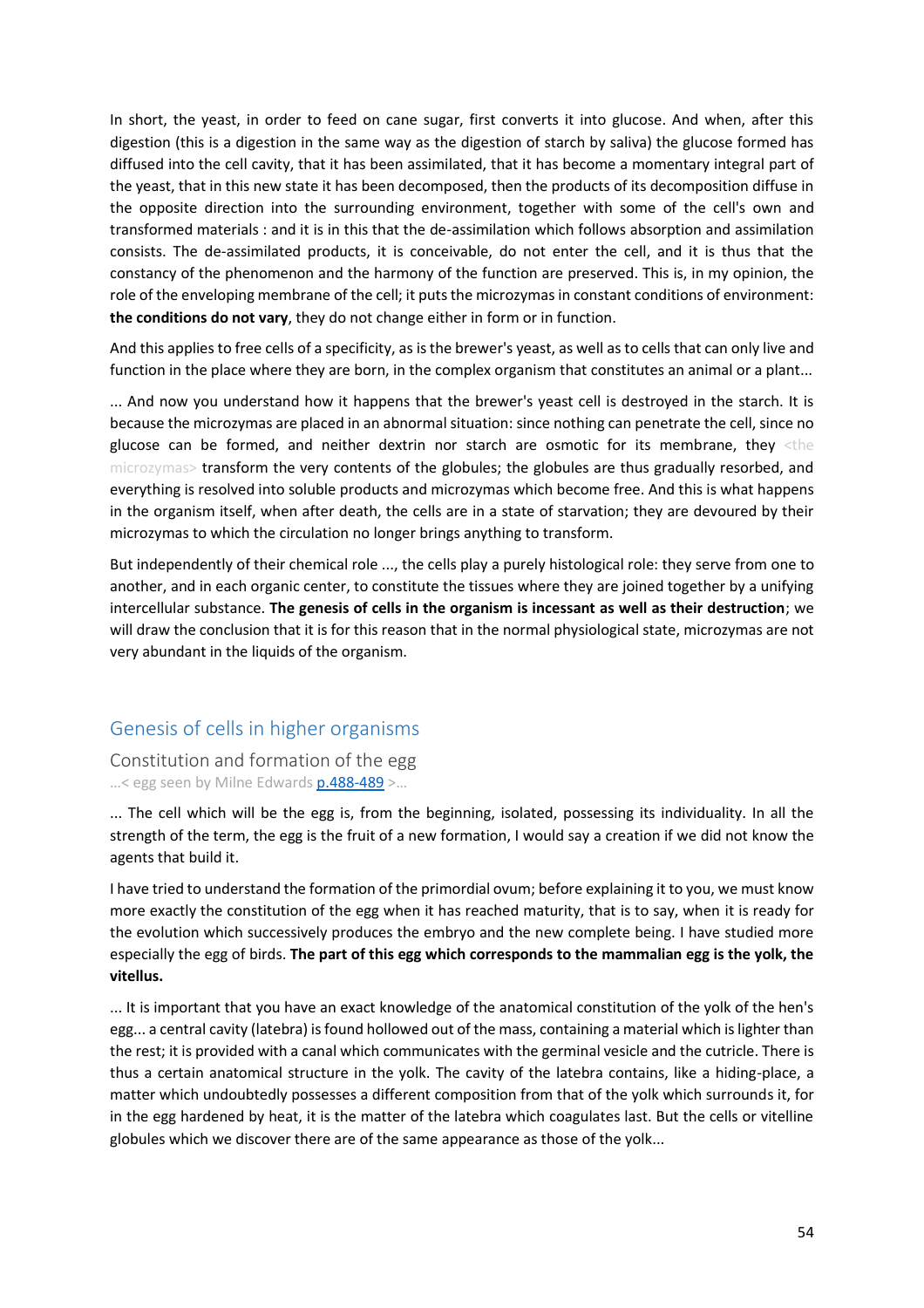... To see them, it is only necessary to use a weak magnification. But to distinguish clearly all the particularities which I observed, it is necessary to use the combination objective 5 oc. 1 of Nachet and sometimes the objective 7. It is also necessary not to dilute the matter of the yellow in a too great quantity of water, and it is better to observe it directly in very thin layer.

I have looked for the yolk globules in the yolk, still contained in the ovary of a hen, at the various periods of its development, while it is still contained in the stroma of the ovary which it makes bumpy, and when, having become more voluminous, the calyx is clearly detached and suspended from the ovary by its stalk. The ovule being detached is washed under a net of water, wiped on blotting paper, and broken on the object holder to collect all the contents, if it is small enough.

Here is what I have observed on a series of ovules, from when they are one mm in diameter, until they reach more than 3 cm:

#### ...< observations  $p.492 - 493$  $p.492 - 493$  and representation [planche II](https://gallica.bnf.fr/ark:/12148/bpt6k65140517/f540.image.r=.langFR) at the end of the book >...

... When the ovum has not yet reached 2 cm in diameter, it is possible to discover states of this ovum where there are only molecular granulations; these are the extremes. When the microzymas decrease, the yolk globules increase and vice versa: this is the middle state. What is the significance of these facts? This is what must be examined in the light of the experiments which led me to affirm that the microzymas are cell factors in certain favorable circumstances.

#### …

#### Yolk microzymas

Let us first posit, as absolute evidence, that there is a greater abundance of matter in a 30 mm yolk than in a 1 mm yolk, and as, in both circumstances, a catch of the matter it contains appears under the microscope as uniformly granular. It must be concluded that the microzymas, or, if you like, the molecular granulations, have increased proportionally. Now, from the beginning, it is often impossible to discover anything else than microzymas; on the other hand, as the vessels which feed the ovary, blood and lymphatic vessels, do not penetrate into the ovum and do not go beyond the capsule which forms the vesicle of Graaf, it is clear that nothing figurative penetrates through the vitelline membrane into the cavity of the vitellus; only what is sufficiently osmotic can penetrate there; the histological elements cannot therefore multiply except by the mechanism which I have tried to discover, using the nutrition materials which penetrate there by endosmosis. The microzymas of the yolk of the hen's egg, I have shown you, are organized; they are alive; they contain several species of albuminoid matter, one of which is evidently a zymase; their elementary composition is not the same in the ovum taken from the ovary and in the yolk of the completed egg; while they are multiplying, they evidently act, in order to assimilate it, on the unorganized nutritive matter which endosmosis brings to them. But where does this multiplication take place? They do not multiply, while they are free since in the ovules of the same dimension one can find, in some, only isolated granulations, in others vitelline globules all alone, without surrounding granulations; then in more voluminous cells, again, nothing but microzymas, and then nothing but globules, and so on until the vitellus has become relatively voluminous! In short, the experiment shows that **there is an alternative formation and destruction of yolk globules**. Since these globules form and then disappear, it is undoubtedly because they are not essential to the evolution of the future embryo. They must however have a purpose! What is it?

## **It is here that the theory of cell formation by microzymas finds its first application to the development of the animal organism and to organisms in general.**

### **... there is no spontaneous generation, because nothing is made without anything. The conclusion is forced: it is the living microzymas of the yolk that make the cells,** ...

But what is the purpose of this formation of cells? As I explained earlier, it is to place the microzymas themselves in a medium that does not vary. In other words, the microzymas imprison themselves to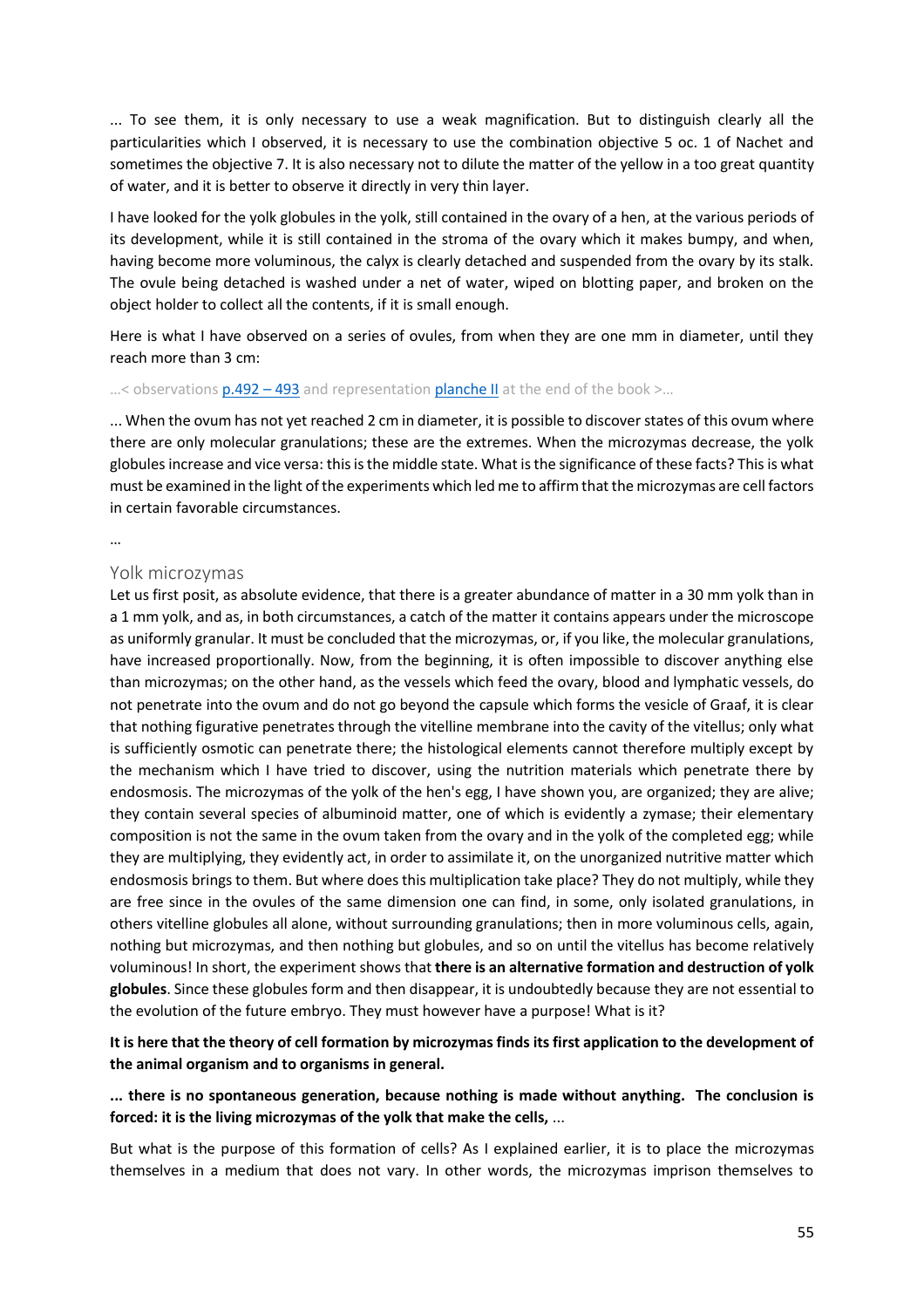mature. In fact, a considerable amount of work is done in these cells, made manifest by the changes that we have observed. They grow, and a nucleus appears; this nucleus divides and the cell ends up containing several of them, and these nuclei become granular, and then the whole cell becomes granular in its turn. It may also happen that, the nuclei having grown, the cell resorbs to set them free, and we can see as in fig. 2, one of these nuclei dividing, one half being already granular and the other becoming so; finally, all the cells of the yolk having completed their career, they resorb, and the whole yolk contains only microzymas and oily globules.... < observations of Schwann and Reichert [p.496](https://gallica.bnf.fr/ark:/12148/bpt6k65140517/f544.image.r=.langFR) – 497 > ...

... I have noted other particularities which prove that even when the globules in question are homogeneous, that is to say, when they appear to be of a uniform texture, without interior granulations, these granulations exist nonetheless, but endowed with the same refractive power as the medium in which they are immersed, one does not see them.

One of the means of studying vitelline globules consists in the use of Muller's liquid (solution of potassium dichromate and sodium sulfate in water). Thus the homogeneous vitelline globules of the drawings concerning the ovules still contained in the calyx, become mostly granular when this liquid is added to the preparation; the nuclei which were not visible are then seen if there are any; generally the globules become much larger, they sometimes double in volume, break, and one sees the granulations escaping like a cloud.

#### …  $\leq p.498$  >…

Only one thing seems constant, it is that the latebra always contains vitelline globules until the moment when the phenomena of incubation begin which give birth to the embryo...

... In the yolk of the egg, one discovers... , almost never cells with nuclei, neither in the mass of the vitellus nor in the latebra; but we have seen that they are constantly observed, at a given moment in the ovule. Finally, I have never seen this nucleus appear either, by means of Muller's liquid, in the globules of the vitellus which have reached maturity in the complete egg.

It seemed to me that the yolk with its microzymas was an admirably arranged apparatus to verify, directly, the consequences which followed from the experiments on the formation of cells by the microzymas.

## ... < it should be noted that more than one hundred chicken egg yolks were examined at various times  $p.499$  $>$   $\dots$

I have already spoken of the impenetrability of the vitelline membrane to external germs, even to bacteria and vibrios, and also of the difficulty with which vitelline microzymas evolve to give bacteria. Before showing you these same microzymas as cell factors, let me, as a last verification of this fact, report to you yet another experiment of the same kind which will show you at the same time that in certain media the vitelline globules can be preserved intact.

#### … < experience[s p.499 à 505](https://gallica.bnf.fr/ark:/12148/bpt6k65140517/f547.image.r=.langFR) > …

These experiments were repeated: It is a general fact that the yolk of the egg put in sugar water is preserved without apparent alteration, and that the yolk globules multiply there while becoming more voluminous...

...

And now there are several consequences to be drawn from these various experiments.

- 1. Yolk microzymas do not easily evolve into bacteria, either outside the yolk or within the yolk itself.
- 2. Alcohol and acetic acid are the constant products of the stay of the egg, or the yolk, or the isolated microzymas in sugar water...
- 3. Yolk globules are preserved indefinitely in a suitably concentrated sugar solution.
- 4. Yolk globules are formed in the sugar medium, so the microzymas can disappear completely in the yolk.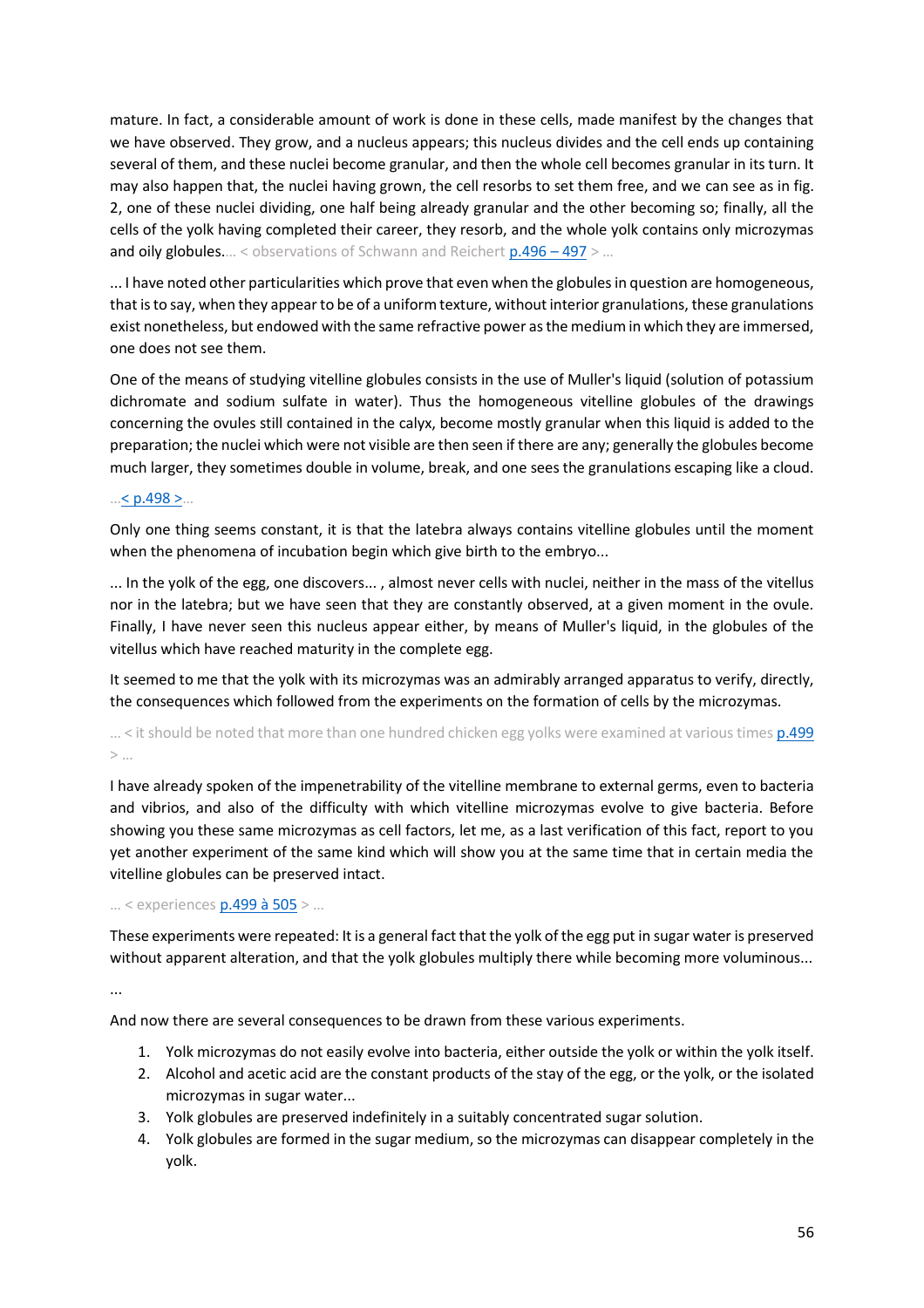- 5. In the sugar medium the globules formed do not regress, probably because under the conditions of the experiment the medium does not change fast enough.
- 6. The yolk globules are not identical in the eggs of different birds.
- 7. The mechanism of formation of these globules is the same, physiologically in the egg and in the egg; extra-physiologically in the egg, or in the isolated yolk which is placed in sugar water.
- 8. It is probable that it is in the vitelline globule that the microzymas operate the chemical transformations of the materials which the circulation brings to the ovum; transformations which result in the production of lecithin, of the fatty bodies, of the albuminoids proper to the vitellus which do not exist in the blood; of the coloring matters and of the glucose, materials some of which serve for the multiplication of the microzymas themselves in the cells which grow. Hence the more general consequence, that the vitelline globules fill in the ovum, during its development, the same role as the cells in the glands and in the other tissues.

Thus I firmly believe that it is demonstrated, on the one hand, that vitelline microzymas are the factors of vitelline globules and, on the other hand, that these microzymas multiply, mature in this globule and become free again by its destruction...

...

…

Here is the hen's egg constituted; what will become of the organized elements that we have observed there, when the egg is incubated either by the hen or in an artificial incubator? Mr. Estor and I have researched this in a work that goes back to 1870 and that we published in 1872.

# Microzymas during embryonic development

After recalling the facts of cellulogenesis with which you are familiar, we announce that we propose to examine the role of microzymas during the development of tissues, and we demonstrate their presence in all anatomical elements during the first periods of the embryonic life of the chicken.

You will remember that at one time only microzymas are found in the yolk, as figurative elements, and that these microzymas disappear or are dissolved under the influence of acetic acid and potash to the tenth in aqueous solution. There is some change in this respect during incubation; the microzymas which are not in the sphere of development of the embryo still disappear by acetic acid and by potash; but in the embryo they are generally resistant to acetic acid, and, at one time, in some centers, also to potash. During the whole embryonic period, according to the experiments I have reported, we should be able to follow them during the development of each tissue. And, indeed, we have seen them and followed them in the connective tissue, the blood corpuscles, the muscles, the nerve centers, the glands, etc.

## ... < observations at different stages of developmen[t p. 508 à 512](https://gallica.bnf.fr/ark:/12148/bpt6k65140517/f556.image.r=.langFR) >...

...And there is no need to hesitate, because in all this work we find the microzymas behaving as we have seen them behave in the vitellus to form the vitelline globules, in the sweet yeast broth when those of the crushed yeast or those of the Mother of vinegar generate the cells of the alcoholic ferment! They come together, pack themselves in the form of a sphere and, thus united, they secrete an envelope, and the cell is constituted! I repeat, this is the immediate result of observation, not the result of a preconceived system. **Microzymas are cell factors**; and they are also capable of producing vibrionians!

...

My task would be finished here, since I have led you, starting from the study of atmospheric microzyma and chalk, to that of the microzymas of plants and animals which I have shown you evolving into bacteria and accomplishing their highest function, which is to constitute the tissues of the bird, and subsequently of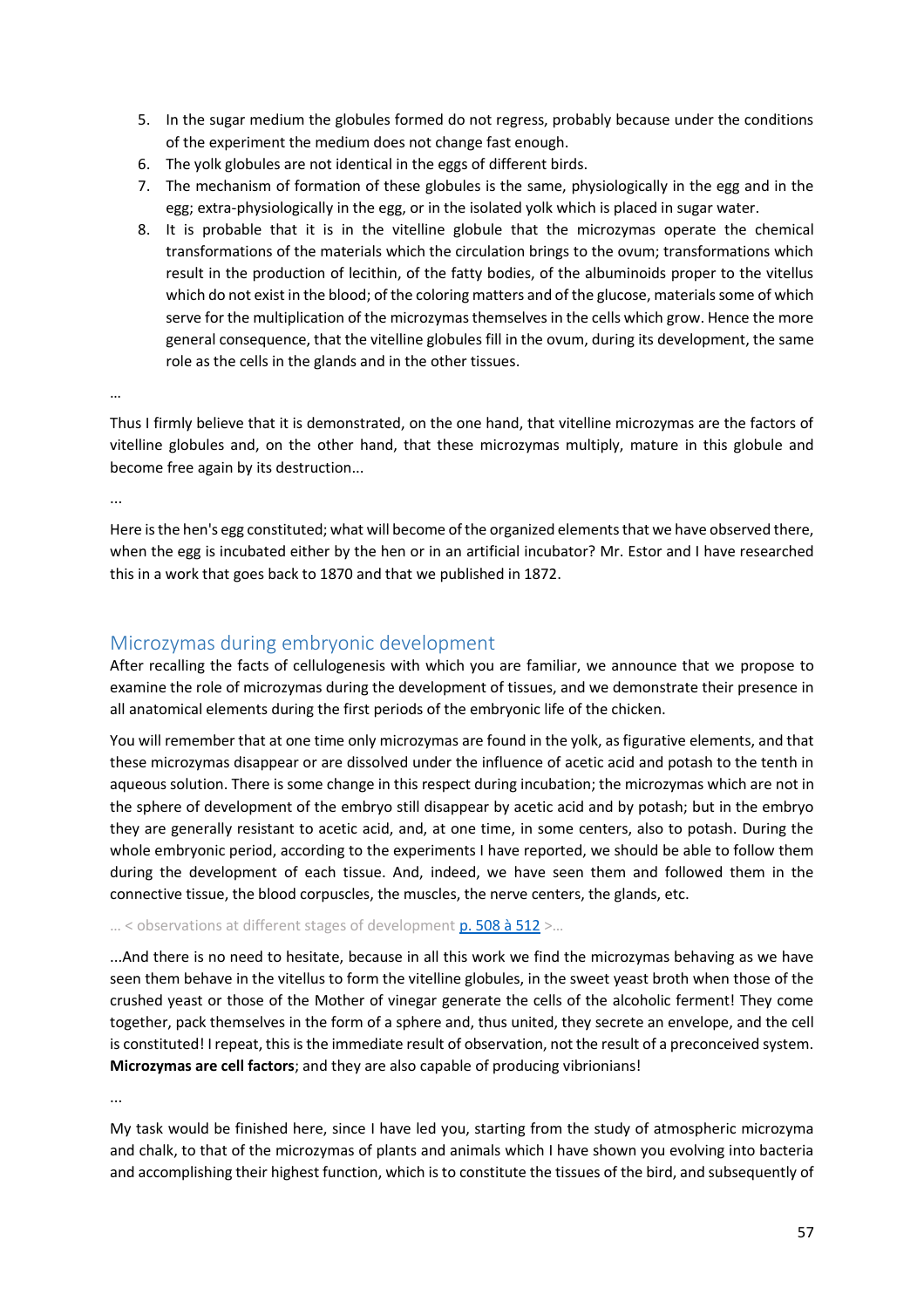every animal and of man! But it is necessary to insist, in order to make you see that the new theory of cellulogenesis agrees with a certain number of previous observations which they explain, and in order to warn you against what some people may tell you that this theory is not new.

Anatomy reveals us...

...Pushing further the anatomical analysis, Bichat distinguished, in these organized systems, simpler parts, which he considered as the elements of the organization: these elements are 21 in number in his classification. The impulse given to the scientific movement by Bichat was immense. It is from him that the truly scientific history of tissues dates. But there is something simpler in Bichat's tissue, which the microscope alone has made it possible to discover, it is the cellular element, what has been called the element of formation, the last organic unit, beyond which there would be nothing more organized. You know that we stopped too early...

It is not however, as you know, that histologists have not seen the microzymas; under the name of molecular granulations, they have described and drawn them in the tissues, in and around the cells. They have even been made to play a role in cellulogenesis, but a purely mechanical role, not as endowed with life and organized.

Nothing is stranger than the attempts made to explain the birth of the cell. ...

...< overview of theories **p.514 à 519** >...

...< Experiment: observation of dead fetus [p. 519 à 520](https://gallica.bnf.fr/ark:/12148/bpt6k65140517/f567.image.r=.langFR) >...

It has been said that the vital action should not, in the last analysis, be rejected beyond the cell: this was to pronounce prematurely. **The cell is not the permanent histogenic element**: its existence being transitory, it cannot be considered the vital unit. Beyond the cell, there is the microzyma; this one forms the cell, and it remains when it is destroyed. The microzyma is immanent when compared to the cell; it is the support of the vital action, of life; it is the primordial organized element.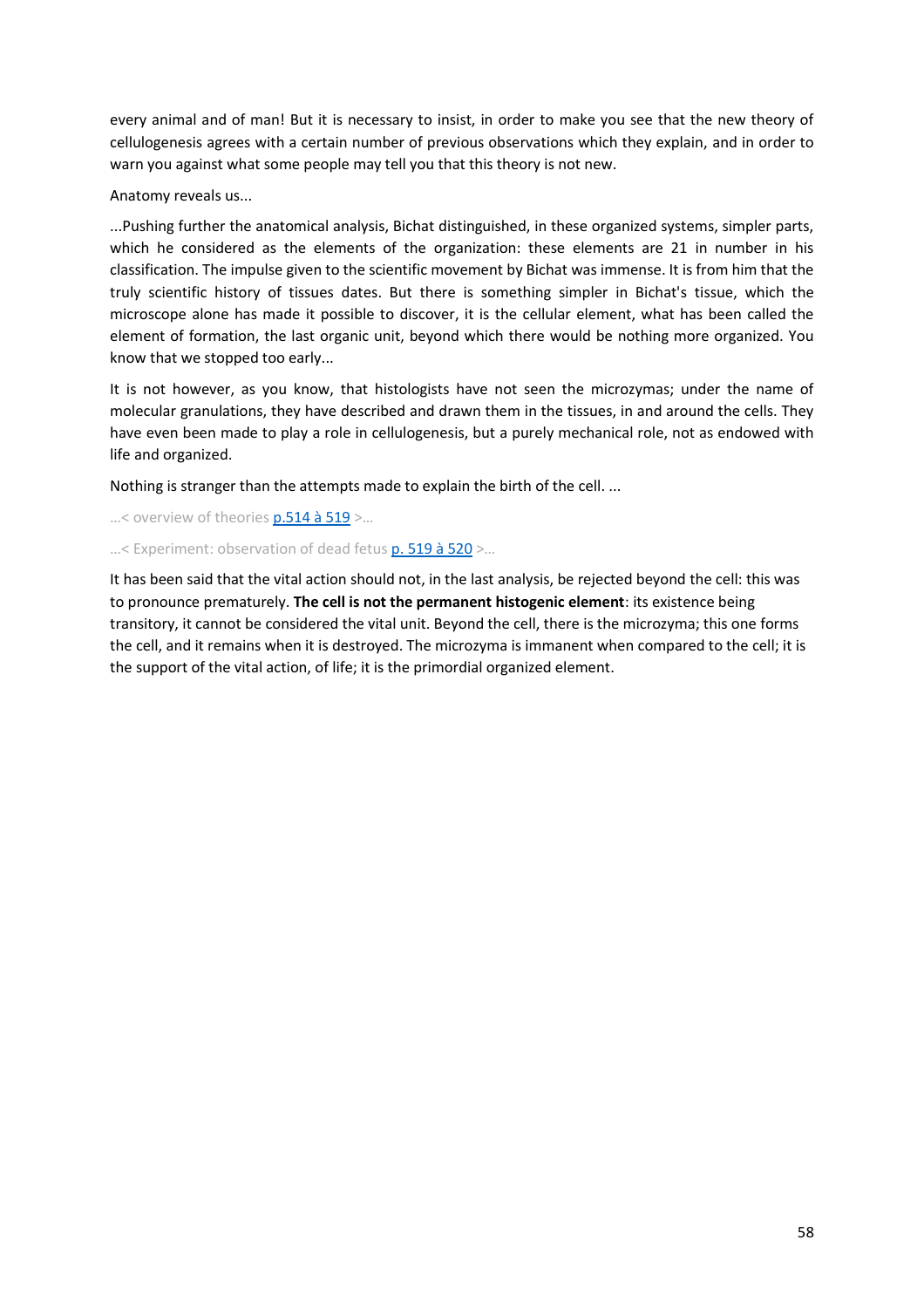# 10th conference

The considerations with which I ended the preceding lecture were like the summary of the doctrine which I have been expounding since the beginning... It is necessary to insist more, in order to penetrate you well of the truth which so many facts bring out, namely: that **the microzyma is the only permanent anatomical element of the organism**, the one in which is concentrated all the physiological and chemical activity, and, to say it all in a word, the vital activity of this organism. And, if this is so, I can pose the following postulate, which so many demonstrated theorems make legitimate, namely:

## **Microzymas are at the beginning and at the end of any organization. They are what makes an organism, a cell, a tissue, alive. Even more generally: any organism is reducible to the microzyma**.

In order to make this postulate admitted as necessary and demonstrated, and to be able to deduce from it all the consequences, not only those which have to do with general and particular physiology, but above all with pathology, it is necessary to fight the prejudices which two famous theories have penetrated into people's minds: the cellular theory and the theory of the blastemas and protoplasmas, which are at present in a position to answer the two questions which follow:

"What is, for a living being, to be organized?

"What is living matter?….

# The cellular theory and its insufficiency.

...According to Küss and M. Virchow, the cell is "the organic element per se (in itself)" "the vital action emanates from this element". The cell "is the final morphological element of all vital phenomena; and vital action must not, in the last analysis, be rejected beyond the cell... The living element is active only so long as it presents itself to us as a complete whole, enjoying a particular existence."

...In pathology, he says < R. Virchow >, we can lay down this great law: There is no new creation, it does not exist any more for complete organisms than for particular elements.... Similarly in physiological and pathological histology, we deny the possibility of the formation of a cell by a non-cellular substance. The cell presupposes the existence of a cell (omnis cellula a cellula),...

... Yes, affirm with Mr. Virchow that spontaneous generation is a chimera and that all that is organized proceeds from what is already organized. Only, we are going to investigate if the cell is indeed the primordial organized element and if the vital action emanates only from the cell....

### …< Virchow's theory suite [p.524](https://gallica.bnf.fr/ark:/12148/bpt6k65140517/f572.image.r=.langFR) – 529 >…

On the one hand, the cell is represented by the membrane and the nucleus; but this nucleus and this membrane are, according to Virchow, not endowed with any activity, and the properties of such cells are related to those of the contents, which are variable. On the other hand, it is difficult to understand how the cell can owe any of its properties to the substance outside it. However, this nucleus, which is supposed to be devoid of activity, would nevertheless be the starting point of the alterations which occur in the cell. Moreover, Virchow recognizes that there are transient cells, those which can lose their nucleus! It is difficult to understand how an autonomous element can be transient, and how the nucleus, which is one of the characteristics without which the cell does not exist, can be lost. And there are other cells which are as transient as the blood cell: I have shown you this. The whole book of Mr. Virchow is there to show us how much the cell can vary, and we can deal with treatises of histology which have a chapter devoted to the destruction of the cell. And I do not intend to give here the whole history of the vicissitudes of the cellular theory: cells without envelope formed only by a nucleus surrounded by a protoplasm; cells represented only by the nucleus, etc.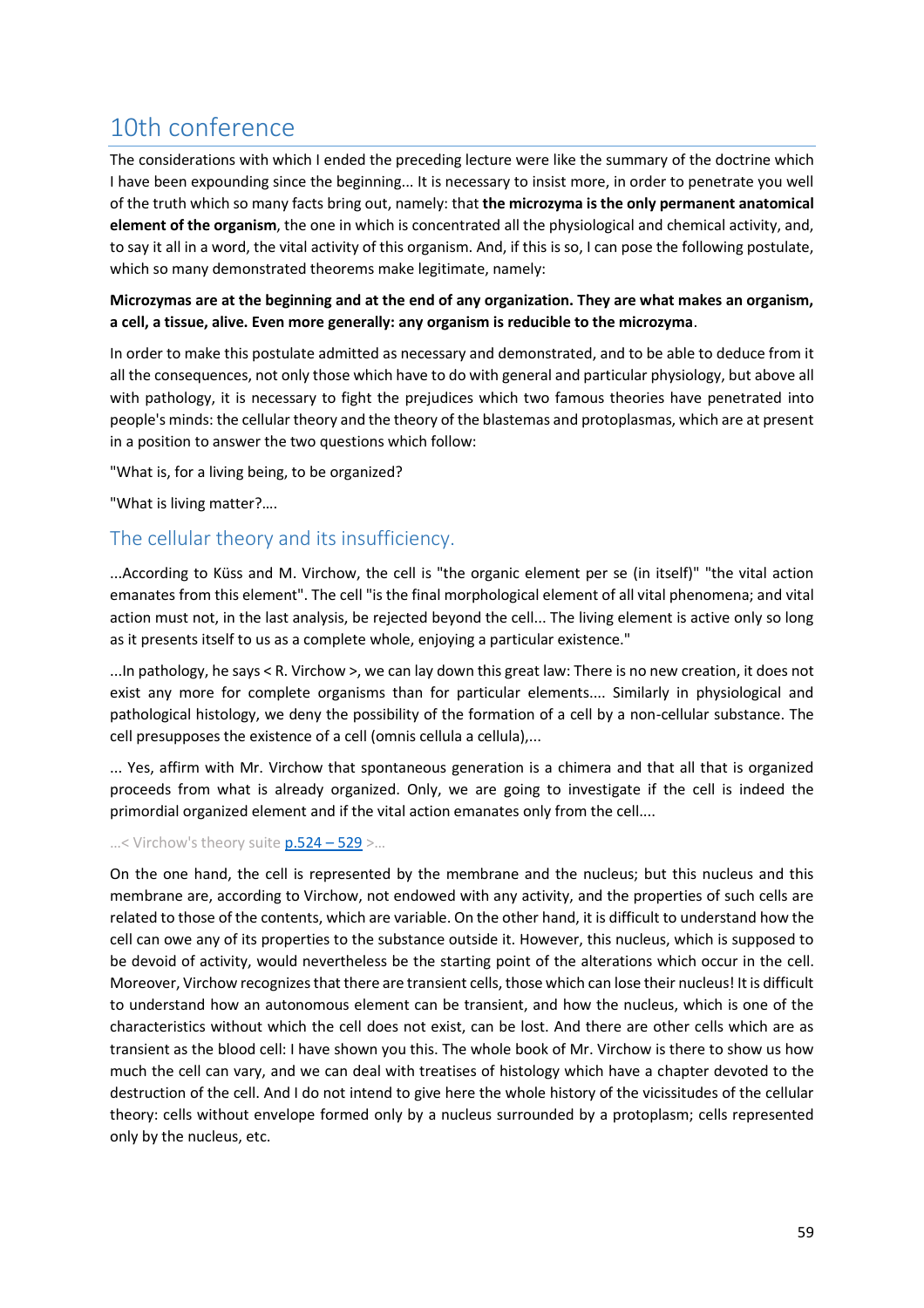The cell is therefore not the essential anatomical element, primitive of tissues, which physiology and chemistry need equally, and the omnis cellula a cellula is not the statement of an experimental truth; **it is a hypothesis which has not been verified to its full extent**.

...< Schwann system: Blastatic formation of the cell [p. 531](https://gallica.bnf.fr/ark:/12148/bpt6k65140517/f579.image.r=.langFR) > ...

## Organic atoms

**Henle** had protested against Schwann's system, according to which the cell is the result of crystallization; and to convince you that **Henle regarded the granulations as organized**, I will read you his refutation of Schwann:

"...Things happen in quite another way in many cases: the nucleus develops at the expense of the granulations, the latter become confused or fluidized, and the operation is thus precisely the reverse of that which takes place in crystallization, in which dissolved bodies pass into the solid state. If one were now to admit that the cell and the nucleus are secondary forms, and if one were to consider the elementary granulations as organic crystals, one would have to object that these granulations themselves are already composed of two substances united, not chemically, but only in a mechanical way, the albuminous envelope and the included fat droplet. The analogy between cells and crystals is thus reduced to the fact that both are bodies of a determined figure, which are deposited from a liquid; ..."

...

"We have arrived at this result," he says, "that the organism is composed of a certain number of elementary parts, monads or organic atoms, which, dominated and held together by a power subtracted from our means of investigation, arrange and develop themselves in accordance with a type...These monads are endowed with particular forces, for it is sufficient to have a common source, the yolk or blood, to form and nourish all the cells, each according to its kind. < [p.533](https://gallica.bnf.fr/ark:/12148/bpt6k65140517/f581.image.r=.langFR) réf(1) >. » ...

"General anatomy, in order to be the science of the effective elementary parts of the body, should therefore today start from these monads, begin by studying their structure, formation, forces, chemical and physical properties, and then give rise to the tissues, which are nothing other than aggregates of a multitude of homogeneous elementary particles."

Certainly the organic atoms of Henle are nothing other than the molecular granulations of the authors...

#### ...< the cell according to Küss  $p. 534 - 535$  > ...

… But Küss, while being one of the creators of the cell theory, ..., taught us that it is a transitory organism, constantly forming and destroying itself, **without explaining otherwise the cause of its destruction**.

...Küss never spoke to us about the theory of blastema except to fight it; he did not want to hear about the mechanical theories of cellulogenesis. In short, Küss must be considered as the precursor of M. Virchow; it is from his doctrine that I was nourished during the whole course of my medical studies.

## The cell and microzymas

I was therefore ill-prepared for the construction of a different theory, to discover the primitive organized element, the one from which the cell proceeds. So it is little by little, by deduction, that the new doctrine that I continue to develop before you has developed. It is not necessary, however, that everything is inaccurate in the cellular theory**. I do not dispute the considerable role of the cell, but I say that this role is secondary; the cell is only by the microzyma, is only governed by the microzyma**. But from the fact that the microzyma forms the cell, primitively, it does not follow that this one cannot reproduce itself.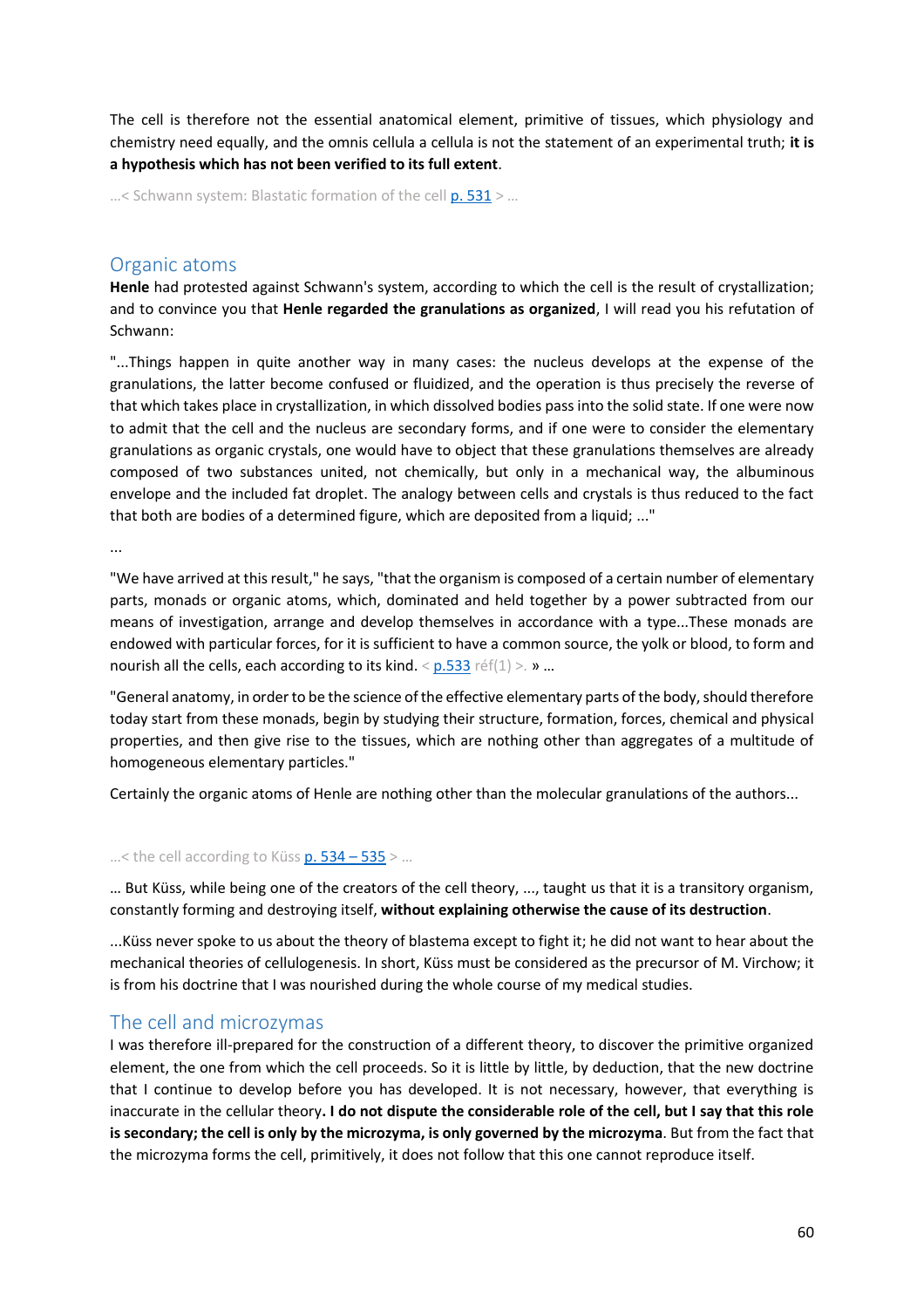**Certainly a cell can come from another cell, it is a fact**; moreover, the cell alone can constitute an organism; there are beings which are reduced to the cell and which live and reproduce in the unicellular state. When I spoke to you about transitional cells according to Küss, I was referring to those that function in higher organisms, of which they are necessary secondary elements; necessary both as structural elements and as apparatuses with a double function: chemical and physiological. These kinds of cells can only develop, live, function regularly, in the place and the environment which sees them being born or transformed; some of them, when the function is accomplished, destroy themselves and disappear without return: they do not reproduce; the ovum, the spermatic cell for example, or the spermatozoids which are born there: we will come back to these particularities later.

Brewer's yeast and other analogues are unicellular organisms. How different they are from the cells of higher beings, plants or animals!

Brewer's yeast is a living cell which, in the fermentable medium capable of supplying it with all the elements of nutrition it needs, can organize others which, having become independent, in their turn, become the mothers of a numerous filiation. However, morphologically, yeast cells do not differ essentially from the cells found in more complicated organisms. And is it not noteworthy that in multiplying in this way they retain, along with the form, the function of the mother cell? There are protozoa which are in the same case: special authors have described the various modes of multiplication. The superior organisms contain cells which can reproduce themselves according to one or the other of these modes. There are thus organized beings whose structure is very simple and which live without vessels and without nervous system.

Some animal tissues, even those of the highest organization, have neither capillaries nor nerves, and over great distances they have no cells; these tissues are in some way isolated in the organism of which they are a part, and are united to neighboring tissues only by contiguity: they are alive, however! What is the organized element capable of preserving for them their faculty of living?

But all the cells of the organism and each one in particular, in each center of organization, have their individuality, their existence and their distinct and proper functioning; none of them communicates directly either with the capillaries of the vascular system, or with the nerves. In short, each one has its own autonomy: the hematite in the blood, the hepatic cell in the liver, the pancreatic cell in the pancreas, the gastric cell in the stomach glands, etc., just like the brewer's yeast in the brewer's brew or the microzyma or the bacterium in the medium that can feed them. And each of these cells, in its center or in the appropriate medium, lives, that is to say, acts physiologically and chemically as an apparatus in which the materials of the medium are transformed. Yes, certainly, the cell is an important element of the organization! But, once again, it is a transitory organism, which does not fulfill the conditions of the essential organized element, autonomous, having the life in itself by primitive destination, that the philosophy seeks.

I repeat, this essential element is the microzyma.

The microzymas represent those elementary parts, monads or organic atoms which Henle sought without finding them; they are those primordial elements which, "dominated and held together by a power removed from our means of investigation, arrange themselves and develop themselves in accordance with a type." When I distinguished microzyma as a figurative ferment, I knew nothing of Henle's works, any more than I knew of Buffon's organic molecules or the authors' molecular granulations. Even after my medical studies, for a long time I regarded them as vulgar ferments, and with M. Estor I first looked upon them as the germs of bacteria; this was only part of the truth. Only later did I understand the high significance of their role, their physiological and pathological meaning...

Have confidence, and be reassured that many, led by Mr. Pasteur, reject microzyma only to mislead the opinion of the indifferent and to appropriate the ideas and the facts; they already call microzymas by various names; they impose them on those who do not go back to the sources. This would be a denial of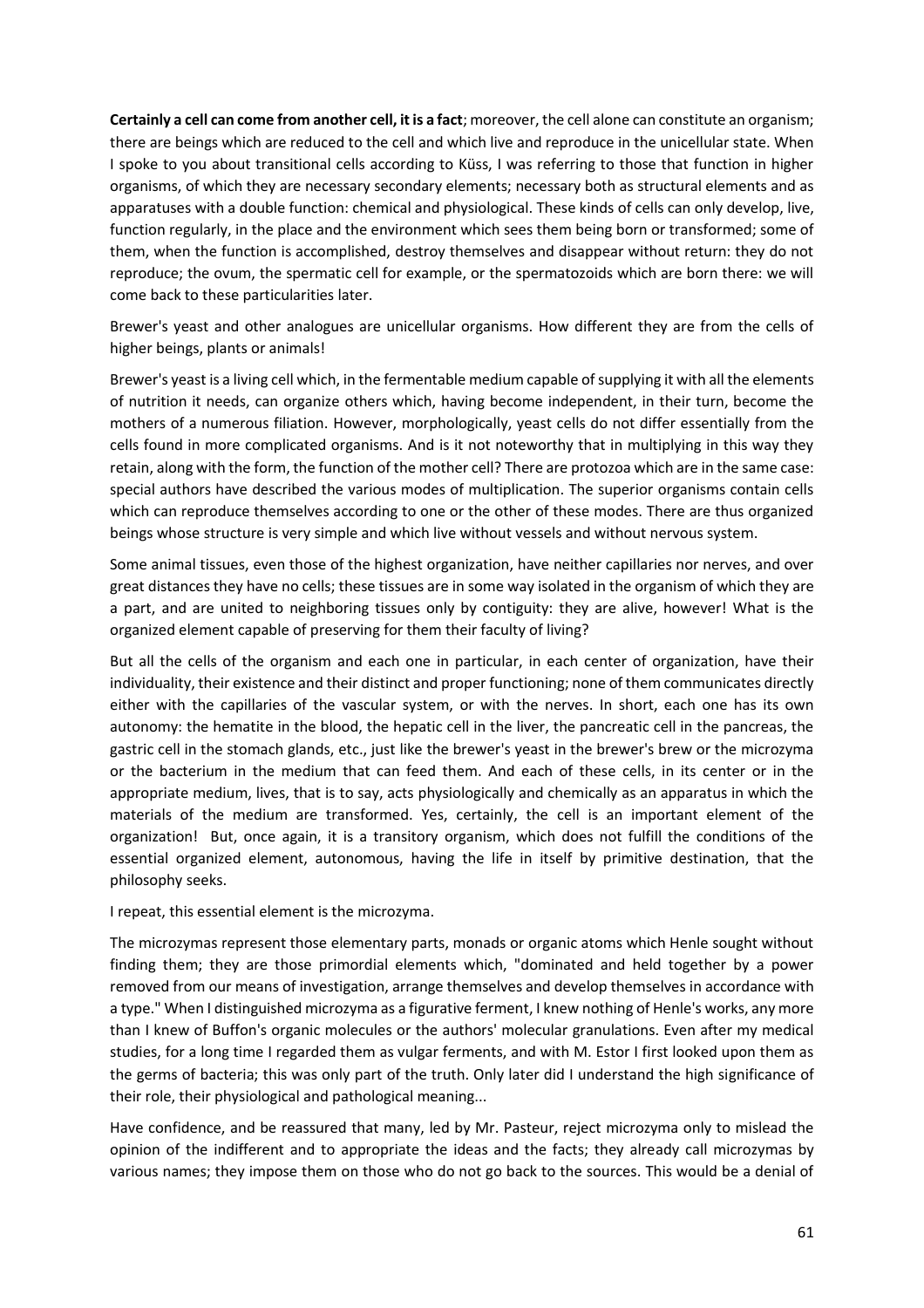justice if they did not mix in serious and dreadful errors. In spite of everything, these attempts constitute a proof of the reality of the theory. Yes, trust me, the doctrine that stems from the discovery of microzymas is the doctrine of the future; what am I saying, it is already the doctrine of the present! Let's try to prove it.

# The egg and the cellular system

... let us penetrate more deeply into this idea, that the cell destined to become the egg is an individuality already distinct from the stem individual and that it has no other factors than microzymas having acquired the necessary aptitude.

And first of all this cell is quite different from all other cells, in the way it is able to fulfill its function. It is constituted and developed in a special organ which, itself, is constituted slowly and which its special function made called the ovary; when this cell has traversed all the phases of its development, without encumbrance, that it arrived at maturity and formed the ovum, all is not finished; it is necessary that this one is fertilized, i.e. that it is necessary the assistance of another organism which brings a new contingent of organic matter to it. In a word, to become the egg capable of reproducing a being similar to its parents, the ovum needs the agreement, the consensus of the 2 activities. Yes, the egg is a cell, but by this summary table, you see that one cannot say that this cell proceeds from another cell by continuity.

...

...the animal comes from 2 cells. And this is a law that applies to all higher beings.

## …< different theories [p.539](https://gallica.bnf.fr/ark:/12148/bpt6k65140517/f587.image.r=.langFR) > …

… Let us consider the ovum already formed in the ovary of the hen. We have seen, in the last lecture, that the vitelline microzymas multiply, mature in the vitelline globules, by a sort of incubation. The vitellus, before becoming the seat of the transformations that fertilization and embryonic development bring, is thus an apparatus where a formation of cells takes place unceasingly, then their melting to put the microzymas in freedom, etc. At a given moment the ovum contains absolutely only molecular granulations. If, therefore, in the ovum a cell was produced which would be the origin of the future ovum, this cell would already be, as all the cells, the product of the activity of these molecular granulations or microzymas. This conclusion would certainly be legitimate. But this cell does not exist in the ovum, even fertilized, as we have seen, since 24 hours after the beginning of the incubation, one discovers only molecular granulations in the mass of the vitellus and in the nascent tissues of the chicken.

Undoubtedly, the works of the modern embryologists have taught us that it is already in the developed egg and become the fetus that the cell destined to become the ovum appears; but this appearance is late, it is preceded by the formation of the apparatus in the tissue of which it must be born, and this formation is itself preceded by particular organs, destined to disappear after having given birth to it.

#### ...< following formation of the ovary  $p.541 - 542$  >...

Küss, in his lessons, taught us that the essence of cellular life is, in addition to the rapid proliferation, the no less rapid destruction or death in the living being itself, whose structural unity remains despite these incessant changes. However, **let us not cease to remind it, that which is transitory, that which disappears to reproduce itself, cannot be the vital unity**. And then how to make the cellular theory intervene in the genesis of tissues where we have never seen cells: such as the vitelline membrane, the anterior and posterior elastic blades of the cornea, the capsule of the lens.

#### …< blast theory [p.543 à 545](https://gallica.bnf.fr/ark:/12148/bpt6k65140517/f591.image.r=.langFR) > …

It is < talking about the theory of blasts > the absolute negation of the cellular theory, it is the same of the protoplasma theory...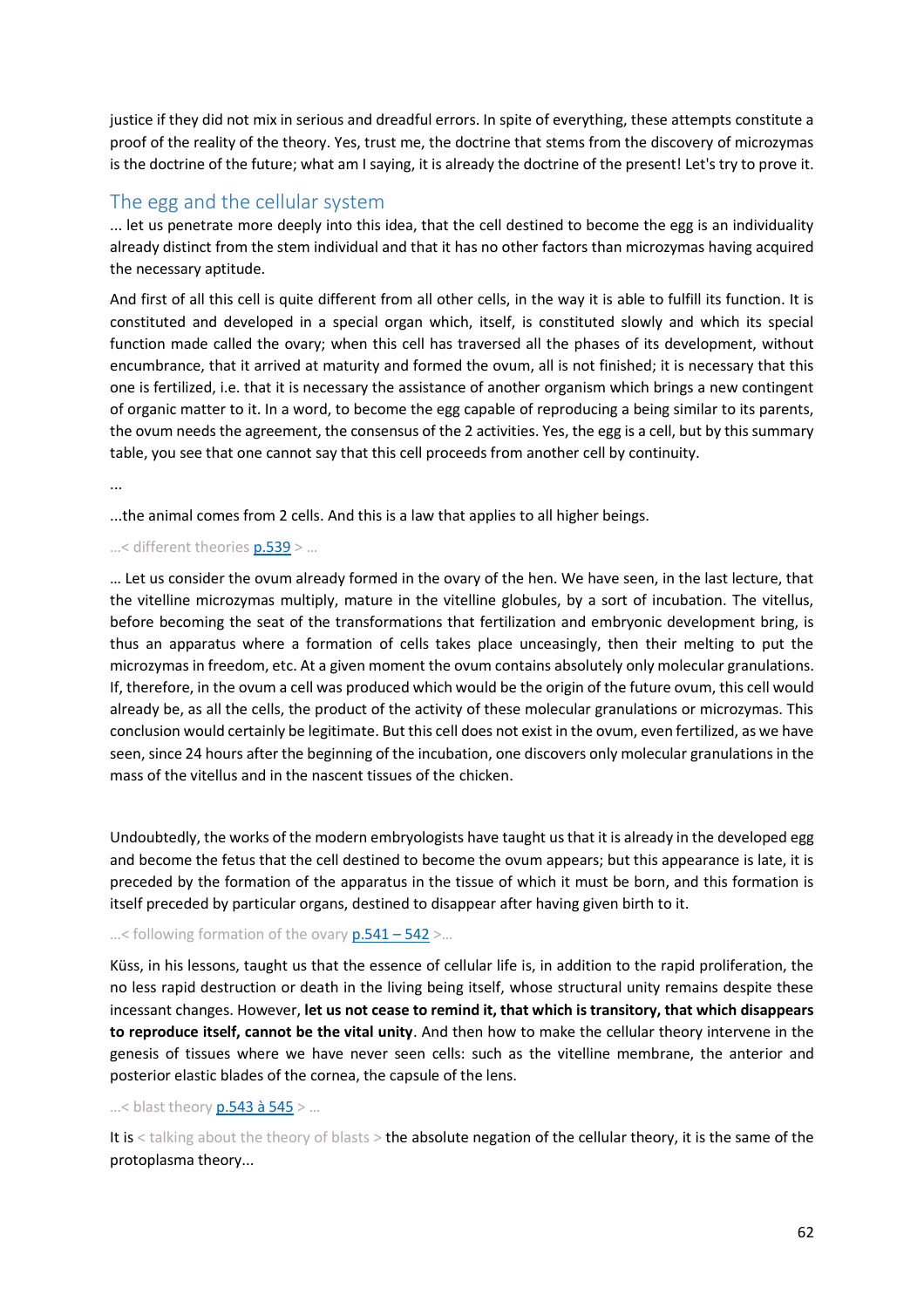#### …< protoplasma theory [p.546 à 555](https://gallica.bnf.fr/ark:/12148/bpt6k65140517/f594.image.r=.langFR) > …

… The theory of microzyma is capable of completing the definition of the blastema and protoplasm and of bringing the demands of reason and the facts into agreement. The facts of anatomical generation without the immediate intervention of pre-existing cells are too indisputable for the blastema not to contain what prevents us from maintaining that these elements, cells and others, are the fruit of spontaneous generation. The blastema and the protoplasm contain, as I have already maintained several times, something organized, structured, living, which is the microzyma; it is it which is, according to the mechanism that I have explained, the producer of the cells and of the tissues without cells; and these microzymas, we have recognized them in all the tissues, ab ovo, endowed with chemical and physiological activity. They are the cause of the "continuous transformations" invoked by M. Van Tieghem and in whom reside the "transforming virtues" admitted by M. Pasteur; they are also the histogenic factors of the tissues; it is not only I who maintain this, you will be convinced.

## Applications of the microzyma theory prior to its discovery

Liégeois, in his treatise on physiology, applied the histogenic ideas of M. Robin. M. Grasset, at present professor at the faculty of medicine of Montpellier, has sought facts to prove that the microzyma is indeed the initial organized element which produces the egg.

"To demonstrate this proposition," says M. Grasset, "I will invoke the descriptions of authors who did not know the microzyma and its role, who simply described things as they saw them, without taking sides.

According to M. Robin, one sees at first a granular cluster; in this cluster the granulations condense and form a nucleus. "The nucleus (I quote verbatim from Liégeois, Traité de physiologie, p. 229) is surrounded by granulations united by amorphous matter (vitellus). Soon this mass is surrounded by an envelope which is at first excessively thin (vitelline membrane); then the nucleus becomes granular, then vesicular (germinal spot and germinal vesicle)."

It couldn't be clearer: at first, microzymas and nothing but microzymas. They come together, pack themselves, secrete an envelope, etc.

Shouldn't we say, from all this, that the first embryonic state of man is the microzyma?"

But so that the ovule thus formed becomes the egg, it is necessary the microzymas of 2 origins there. It is not enough that the egg is formed, it is necessary that it is fertilized.

The organized element which must complete the egg by fertilizing it, the spermatozoon, is also born in a particular glandular apparatus, which is like the ovary, and which one names testicle, gland of very complicated structure and richly vascular which also takes origin in the body of Wolff, etc. The testis contains a multitude of tubes, called seminiferous canaliculi, which are filled with cells, many of which are destined to produce the fertilizing element, the spermatozoon (zoosperms, spermatozoa, spermatic animalcules, zooplasts).

The cells in which the spermatozoa are born, like the egg, do not come from a pre-existing cell. In young subjects, these cells contain only fine granular material, mixed, in adults, with fatty granulations. Spermatozoa appear in these cells after a long period of time, which varies according to the species of animal, because sperm cells produce them only after a certain time. The authors have investigated the mechanism by which this happens. All agree on one point: it is that the spermatozoon is born in a cell where previously there was only a content, a blastema, a finely granular protoplasma, and that one cell, at least in certain animals, can produce several of them. I now give the floor again to M. Grasset:

"And, he says, "the origin is exactly the same, if, instead of considering the ovum, we take the spermatozoon as our starting point. There is, at the [page 195](https://archive.org/details/traitdephysiolo01ligoog/page/n213) of the Traité de physiologie de Liégeois, a figure which represents, according to Godard, the development of spermatozoa. It really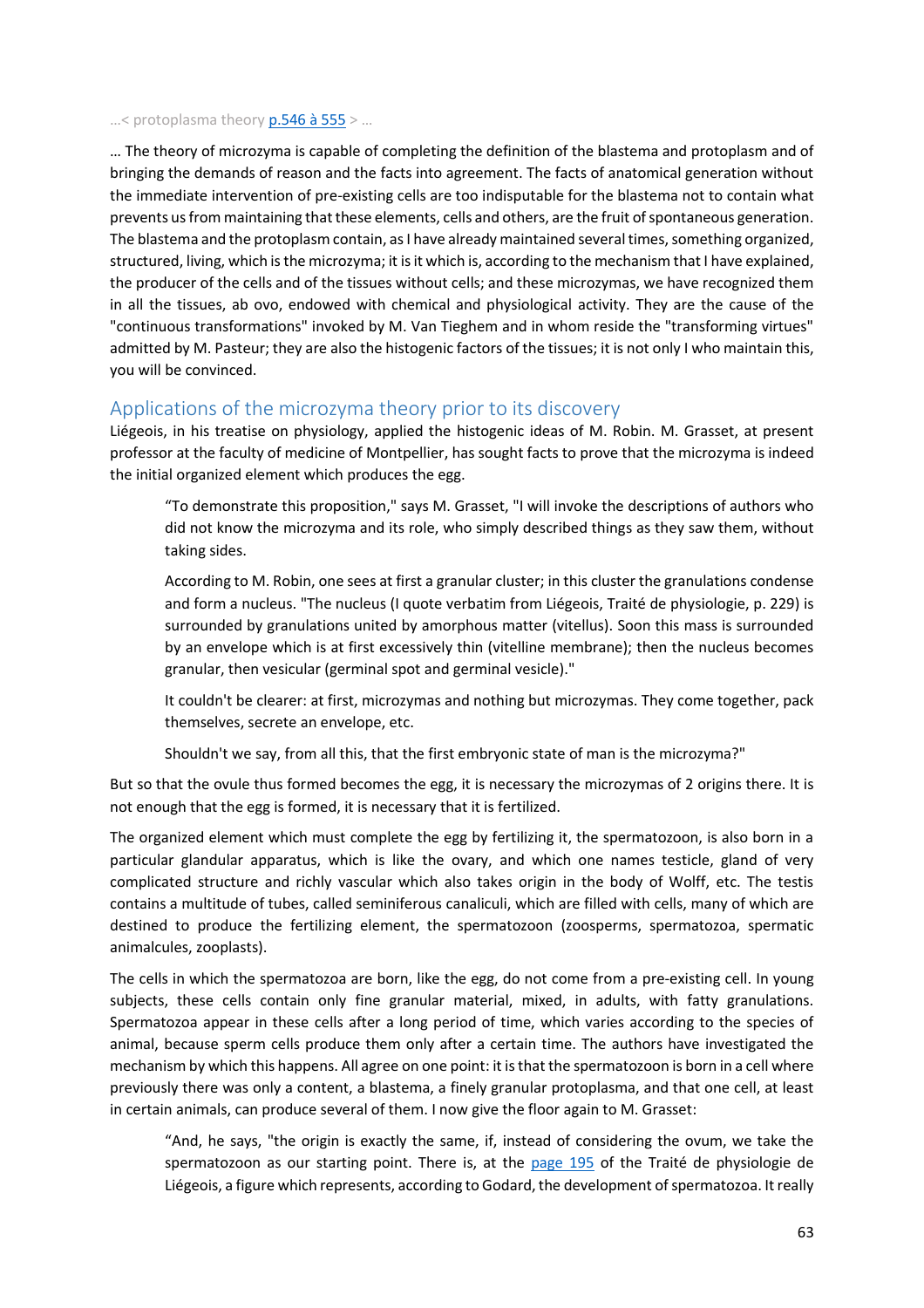seems that the author wanted to represent the ideal type of tissue development by microzymas. And certainly neither Godard nor Liégeois can be suspected, when it comes to the theory of microzyma, of having seen only what they wanted to see. They show admirably first isolated granulations, then these granulations agglomerated without envelope; then with an envelope; then packing inside, they form the head of spermatozoon, etc. Liégeois admirably saw and depicted in the frog the tail forming little by little in a string, then in a stick, always by the addition of granulations. "He says, "we see moniliform filaments **due to the juxtaposition of these granulations**.

And he concludes by saying: "Our observations have led us to admit, like Godard, that the spermatozoa, in the whole animal series, are formed by the aggregation of a certain number of granulations."

### **One cannot better put it in other words, that man, and in general every animal, comes out of the microzyma**.

The microzyma is thus truly the vital unit, since it is at the same time the last anatomical element of our tissues, the first term of the animal series and the embryonic principle of any organism.

It is therefore with the greatest reason that the microzyma must become the basis of a complete and new theory for normal histology and, consequently, for pathological histology.»

I add that it is impossible, when considering carefully the figures which in the book of Liégeois, represent the spermatozoids of the frog, not to think of the bacterial evolution of microzymas. In making this remark and this connection, I assure you that I am not violating in any way the author's thought. Listen to:

"The frogs present this particularity which, we believe, is exceptional, it is that one finds in their testicles spermatozoids at all times of the year. Only, their development, their form, are essentially different in winter and in summer.

In winter, we find, in the testicular sperm, rounded cells, always containing a very distinct nucleus, in addition to numerous granulations distributed in the interior of these cells. It is at the expense of these granulations that the spermatozoon is formed; in certain preparations, in fact, one can observe in the cell the presence of moniliform filaments, due to the juxtaposition of these granulations [\(p. 196-199\)](https://archive.org/details/traitdephysiolo01ligoog/page/n215).

In other cells, much more numerous than the former, there are straight and coiled bundles of spermatozoa, and these cells have only a very limited number of granulations. In all cases, the nucleus of the cell remains intact, and therefore does not contribute to the production of spermatozoa. At some point, the cell ruptures and the bundle of spermatozoa that it contains escapes. While this bundle has left the cell, the spermatozoa remain united by one of their ends with the granules that were not used to form them. These granulations are, moreover, animated by extremely rapid movements which tend to dissociate the filaments; it is they which, without doubt, have been taken by the authors for the heads of the spermatozoa. But the spermatic filaments of the frog are without heads, they are in the form of filaments tapering at both ends, more tapered on one side than on the other, on the side which corresponds to the direction of the movement...

It thus results that in batrachians, spermatozoids develop in winter in the interior of the spermatic cells; in summer, in the interior of the nuclei; **but that in all the cases, their development is done by the union between them of the granulations contained in the cells or in the nuclei**. These granulations are, therefore, the most essential elements for the formation of spermatozoa; they acquire an even greater degree of importance, when we consider the phenomena they present, when, not having served for the origin of spermatozoa, they have come out of the cells and nuclei.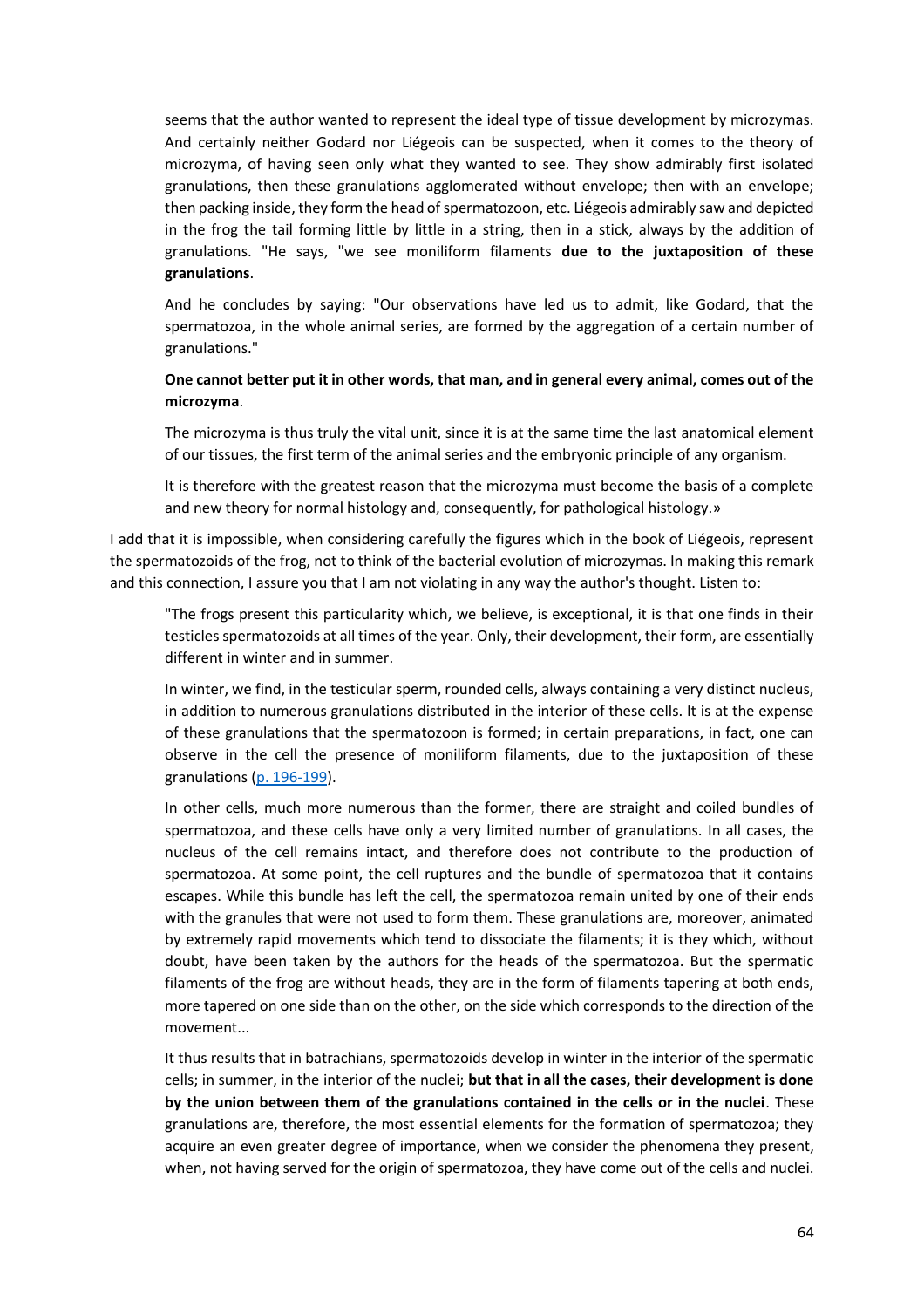These granulations, which are capable of taking on a certain development, while remaining more or less rounded, move with extraordinary rapidity, just like the spermatozoa. If they are still in connection with the heads of filaments condensed into bundles, they seem to make an effort to dissociate them from each other; if they are completely free, they execute the most bizarre and singular movements in all directions indiscriminately, movements quite different from Brownian movements. Finally, it may be observed often in the sperm of the frog, observed in summer, that the nuclei do not always result in the formation of spermatozoa; large granulations replace them, and these granulations escape from the nucleus, carrying with them a part of the substance of the latter, preserving, as it were, the movement which the spermatozoon should have possessed, if it had been formed at their expense (PI III fig. 4 et 5). »

…The spermatozoon is the product of microzyma: just like a bacterium, a vibrio, a cell. Liégeois still provides me the demonstration of it.

...In short, the male organism produces the fertilizing matter by a mechanism comparable to that by which the female organism forms the ovum; and so that the fertilizing egg is constituted, it is necessary that a certain quantity of fertilizing matter unites with the matter of the ovum; ...

... suffice it to say that this penetration has been directly observed and, moreover, that the spermatozoa, having reached the vitelline substance, disappear there so well that no trace of them can be found. I have tried to demonstrate directly this resolution of the spermatozoa into microzymas in the vitelline matter; but there are great difficulties there which do not allow me yet to pronounce myself definitively.

... In short, **for the egg to be constituted, it is necessary that there are microzymas of the 2 origins, those of the ovum and those of the spermatic cells of the same animal species**. And this point of view will explain us many things in the physiological order and in the pathological order.

...< other examples where microzymas in action are described  $p.563$  > ...

… But that is enough; with what I have told you in the third lecture, you now have the elements of the reasoned conviction that none of the systems successively invoked or adopted by the scientists: mechanical theory, cellular theory, theory of the blastema or of the protoplasm, is in a position to account for the physiological facts concerning the genesis of the cells and to explain the mystery of the generation.

The theory of the microzyma, on the contrary, leads to a great unity. The microzymas are structured and alive; they can multiply and communicate to the matter which serves for their multiplication the property which is in them, the chemical and physiological activity which characterizes them, because they transform this matter into their own substance and it becomes what they are. In the organism, the cells, all the cells, are first of all the fruit of their activity, and these cells, in their turn, being constituted, I repeat, are apparatuses in which the microzymas acquire new aptitudes, undergoing there a kind of incubation, while they multiply: Thus, vitelline microzymas become microzymas of the liver, microzymas of the pancreas, microzymas of the peptic cells, nervous microzymas, microzymas which, at a given moment, will acquire the fertilizing property in the spermatozoon, etc.

These are not gratuitous assertions, but established facts ....

Let's affirm now that the theories which are current in science, have been impotent when they pretended to answer the 2 questions:

"What is, for a living being, to be organized?

"What is living matter?

We are going to try to give the answer, based on the whole of the facts concerning the history of the microzymas and in accordance with the demonstrated propositions which legitimize my postulatum.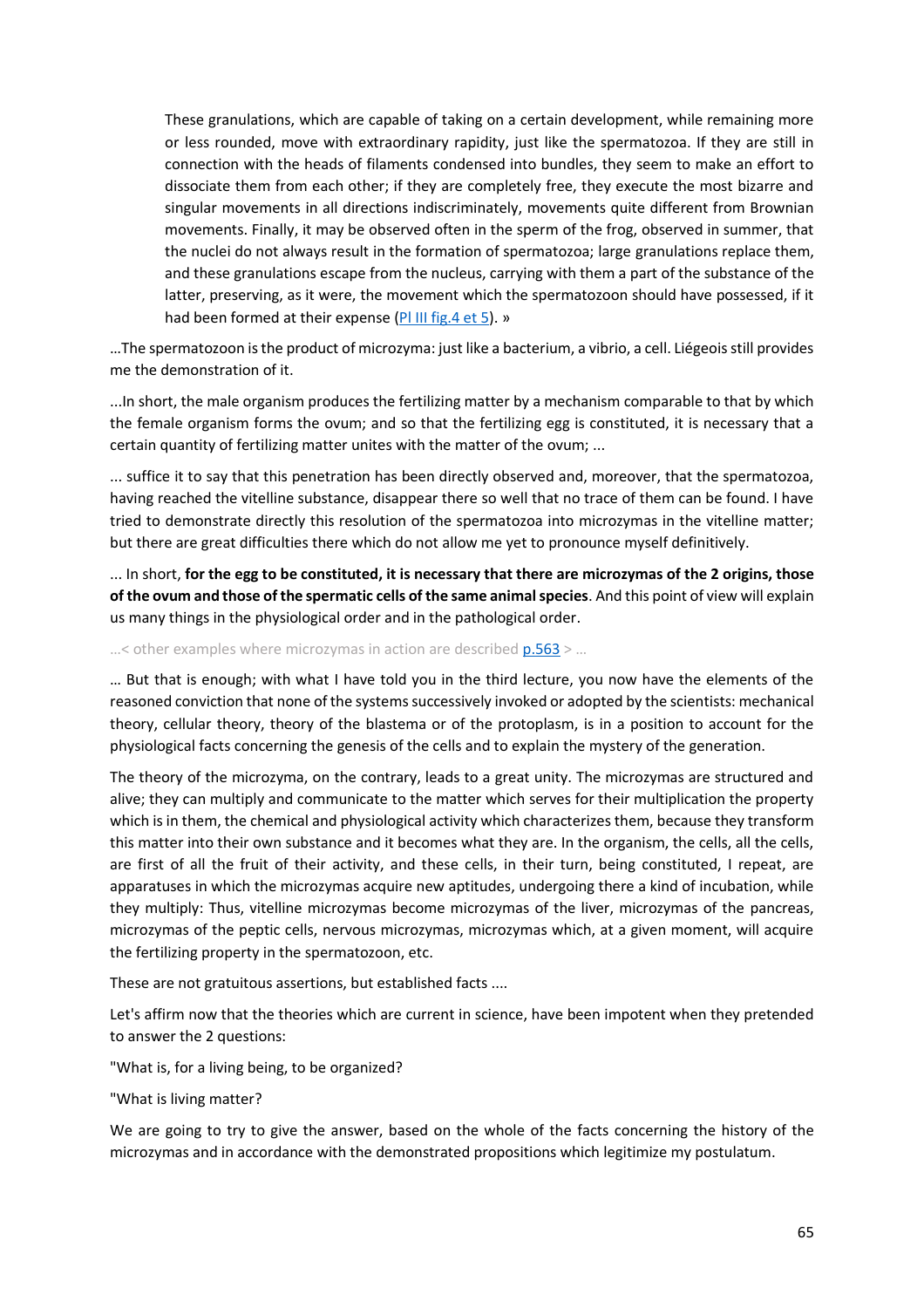# Of living matter and organization

In all the courses of these lectures, I have reasoned in the hypothesis that microzymas are organized, structured; and this pleonasm is necessary, since it is admitted that there can be organization and life in the unstructured matter called blastema or protoplasma, that is to say in an assembly of purely chemical principles.

However, scientists, considering protoplasmas and blastèmes as living substances, although formed only of water and a greater or lesser number of various chemical compounds, are very much embarrassed, so much so that the notion of life seems to them to require something more than the purely chemical properties in the matter they consider as living. This is why everyone, seeking the cause which makes living matter differ so profoundly from purely chemical matter, adds something extrinsic to the latter. This is how :

**Mr. Robin** supposes that the chemical components of the blastema are united molecule to molecule, by special combination and reciprocal dissolution. ...

C**l. Bernard**, after having said that the protoplasm is a chemically defined body, as if embarrassed by the enormity of the assertion, recovers and adds: "or at least, by its physico-chemical constitution". He had moreover expressed his way of seeing more explicitly: "Wherever matter exists, this matter is subject to the general laws of physics and chemistry; but in living beings, the action of these laws is closely linked to a host of other influences that cannot be denied < ref[. p. 565](https://gallica.bnf.fr/ark:/12148/bpt6k65140517/f613.image.r=.langFR) >. »

**M. Pasteur** assumes that the purely chemical matter of protoplasma is endowed with transforming virtues which heat destroys. And his disciple, M. Van Tieghem, recognizes in it a way of continuous transformation.

As you can see, when they look closely at it, the physician, the physiologist, the chemist, recognize that there is life only in what is different from purely chemical compounds.

It is necessary to maintain, as a proven fact, that there is only life in what is organized; that living matter is organized matter. This is what I will demonstrate. But first, to avoid any amphibology, let us see what is the meaning of the words "living matter" in biology...

#### ...< definition of "organize" and derivatives [p. 566](https://gallica.bnf.fr/ark:/12148/bpt6k65140517/f614.image.r=.langFR) > ...

This is what the dictionaries say. To organize matter to make it fit to live, to be animated, is to shape it and arrange it into organs as the artist shapes and arranges the organs, the cogs of a machine .... And the organization, it is the learned arrangement of the parts towards a determined goal.

Organization and ability to live are for the matter correlative things. **The conditions of the manifested life are the organization and the appropriate environment from which the organism borrows the elements of its nutrition.**

Organization presupposes parts, organs, and consequently structure; and you have just seen that the dictionaries call organic matter that is organized.

I must call your attention to the amphibology to which the word organic lends itself.

## …< [p. 567](https://gallica.bnf.fr/ark:/12148/bpt6k65140517/f615.image.r=.langFR) >…

Now you know that, since Lavoisier, organic matter is no longer considered to be of special essence. It is mineral by its components. The immediate principles of animal or vegetable origin are combinations of carbon, hydrogen, oxygen, nitrogen, united 2 to 2, 3 to 3, 4 to 4, the carbon always present. They are called organic matter because of their origin, and they are studied, in that part of science called organic chemistry, by the processes and methods of mineral chemistry. The immediate principles can be acids, bases, alkaloids, amides, salts.... Far from defining them by their origin, they should be called not organic compounds but combinations of carbon, because this simple body is the constant and necessary element of the composition of any immediate principle.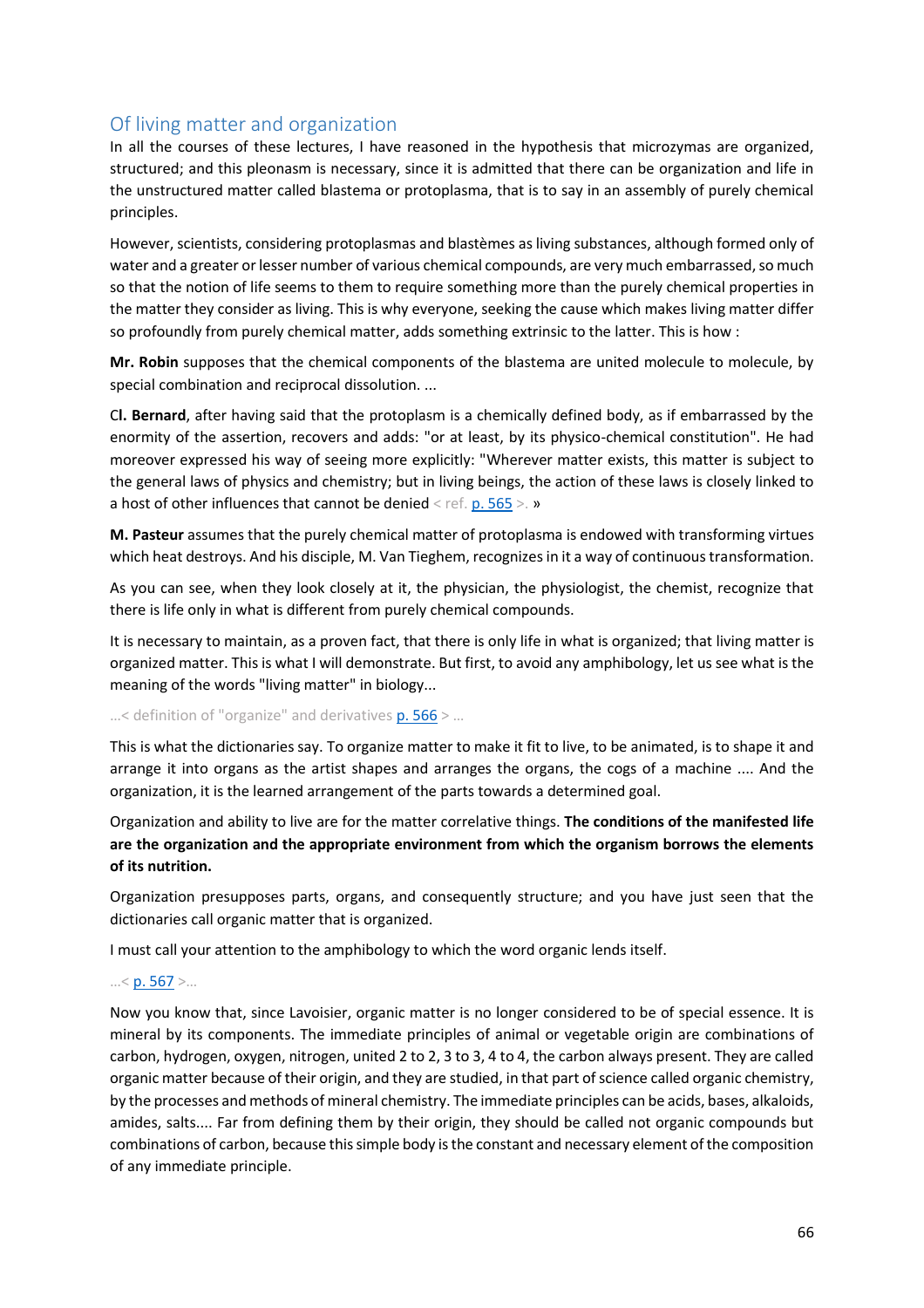There is therefore no organic matter by essence: all matter is mineral by its components....

...Undoubtedly, the matter of organized beings, as a whole, contains several of these immediate principles, but associated with purely mineral immediate principles: a lot of water,…

#### …< quotes from J. Muller and Liégeoi[s p.569-570](https://gallica.bnf.fr/ark:/12148/bpt6k65140517/f617.image.r=.langFR) > …

Thus, the organization, that is to say the state of an organized body, results from the concurrence of immediate organic principles, I mean more or less complex combinations of carbon, and immediate mineral principles. This is the matter which can live, which lives and which, without the help of any other factor, will generate an epithelial cell, a fiber, an anatomical element of any kind and, consequently, an ovum, a sperm cell, a spermatozoon, an egg, a man! For, weigh well the terms used by J. Muller and Liégeois, and you will recognize that the consequence is inescapable.

Is it true, is it experimental? Can organic matter, conceived according to these systems that I have just quoted, and with the scientific notion of the exact nature of what is called the immediate principle, be considered a living substance? No, certainly not, since each of the terms of which it is composed is mineral in essence and it is not said that there is living mineral matter. Let us make it obvious ...

... Let's take again the experiment of Mr. Pasteur on blood...

Blood is one of the most complex mixtures of immediate carbonaceous principles and mineral compounds that the organism provides. By the disposition of his experiment, Mr. Pasteur did not destroy the virtues of transformation that by hypothesis it concealed, because he did not apply heat to it, and he put it in the presence of pure air, that is to say in the most favorable conditions to the life of the blood .... Well, this mixture left at physiological temperature, what happened to it? ... it died, in the sense that the red and white blood cells disappeared and nothing replaced them. In short, Mr. Pasteur's experiment goes straight against the hypothesis that protoplasma generates the anatomical elements. I have explained to you that the microzymas of the globules and those which exist primitively in the blood have destroyed these globules and produced the observed transformations. I add, having carried out the experiment, that if one takes care to dilute the blood in water and that by a careful filtration one removes all the microzymas, after a sufficient addition of creosote or phenic acid, one preserves indefinitely the blood materials.

A second example is the material of the hen's egg.

The fertilized hen's egg certainly contains all that is necessary to produce not only a chicken, but at least the cells and other anatomical elements of that bird; provided that it is supplied with a sufficient quantity of pure air and a determined and substantially invariable degree of heat, the bird will be born!

If one comes, by strong enough shaking, to mix everything in this egg and that one then subjects it to incubation, what will happen? No chicken will ever come out of it, and the most skilful man will not be able to give it its first texture. ... Even less than that is needed: if the incubator lets the unscrambled egg cool down a little, it is finished, there will be no bird. All the necessary material is there however. What happens in the scrambled egg that is submitted to incubation? **Has what was alive in it been killed? No, but it has acted under other conditions**: instead of forming tissues and determining the chemical reactions necessary for the formation of the substances which must take place during the further development of the animal, it has acted for its own sake, selfishly: it has fed, multiplied, and other combinations have been generated. In short, the microzymas of the egg yolk acted as ferments do, and as we have seen, the alcohol, acetic acid, carbonic acid, and hydrogen released or formed were at the expense of the glucogenic materials and the glucose of the egg; the albuminoid materials are found substantially intact.

…< suite [p. 572 à 574](https://gallica.bnf.fr/ark:/12148/bpt6k65140517/f620.image.r=.langFR) >…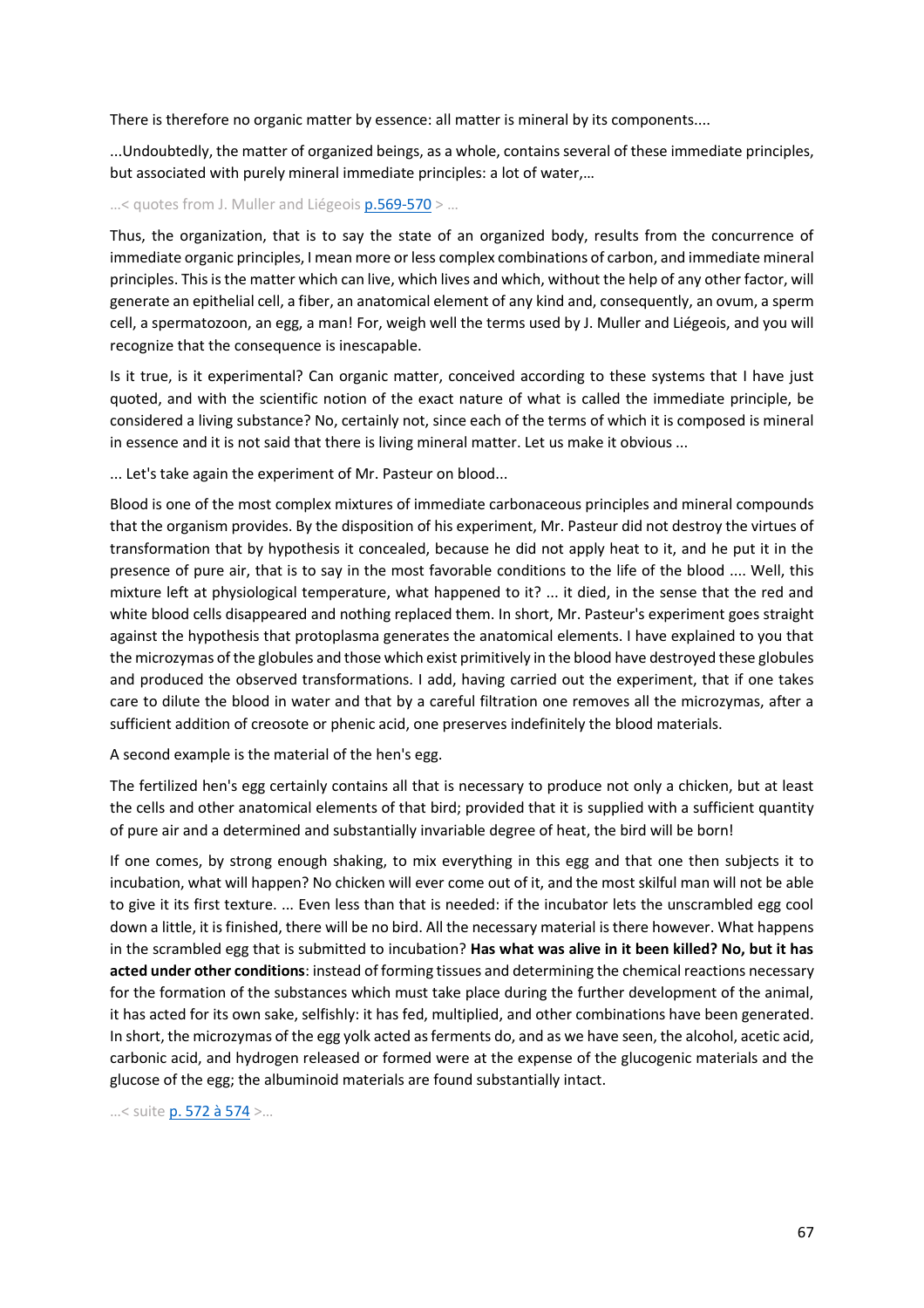# Composition of microzymas

The microzyma is organized, structured; it is morphologically defined, to speak as Cl. Bernard; it is endowed with multiple activities: chemical, physiological and histological. In the 7th conference, I made known to you their elementary composition...

... the elementary composition of microzyma in the egg, in the liver, in the pancreas is more or less close to that of brewer's yeast and albuminoid substances. Immediate analysis reveals fats and minerals. And the more detailed analysis of the microzymas of the hen's egg yolk has revealed several albuminoid substances, one of which is a zymase...

... The composition of microzymas in their physiological state admits 80% of water in their tissue. They thus satisfy by their composition all the conditions of life.

Nencki and Schaffer have cultivated pancreatic microzymas in half-fine gelatin, i.e. impure and containing salts. They multiplied and partially transformed into bacteria...

…. < analysi[s p.577](https://gallica.bnf.fr/ark:/12148/bpt6k65140517/f625.image.r=.langFR)> …

…. < suite -> [p.590](https://gallica.bnf.fr/ark:/12148/bpt6k65140517/f638.image.r=.langFR) > …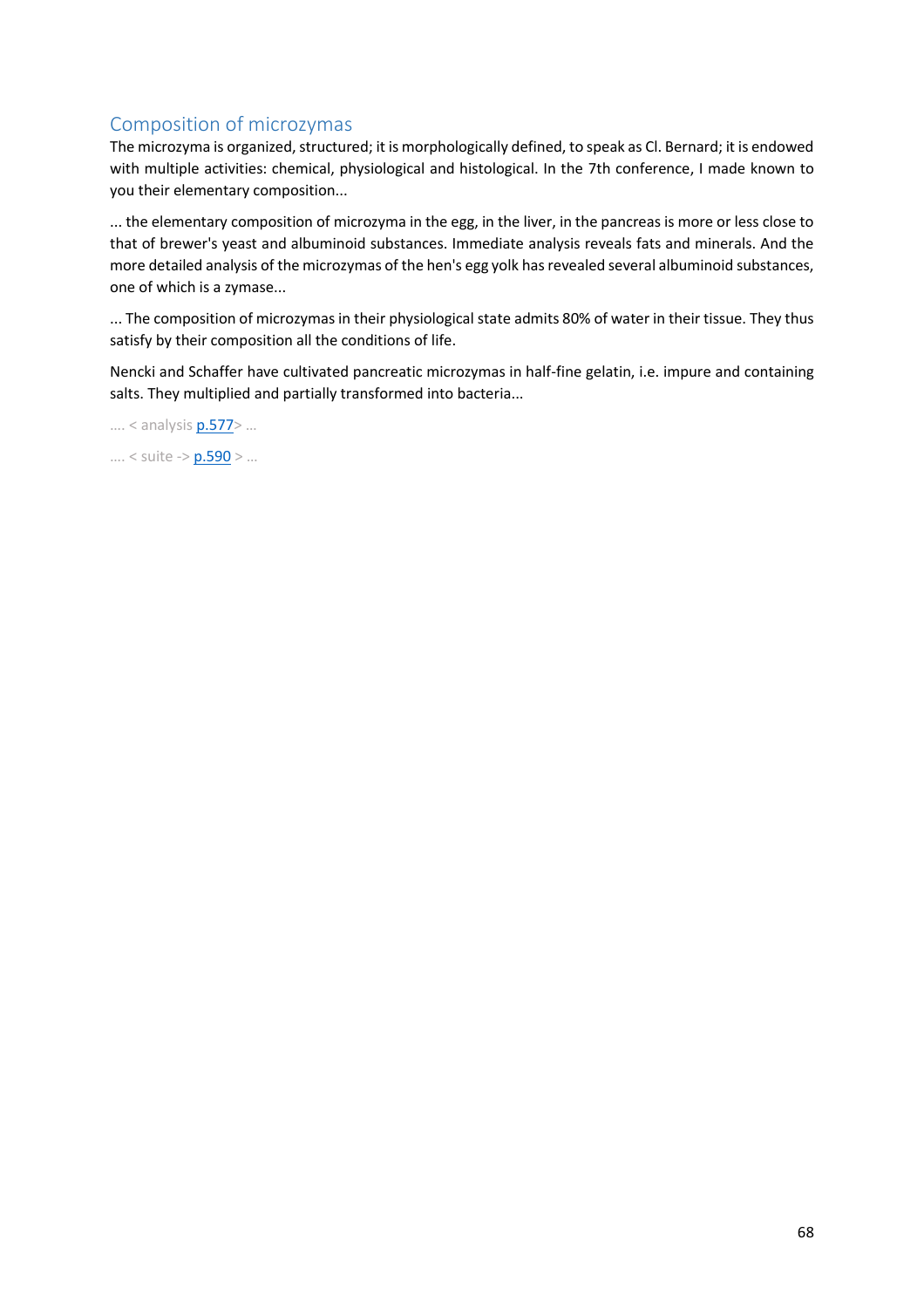# 11th conference

A microzyma, if it could speak, parodying the poet, would write: I am organized and I am alive; nothing that is organization and life can be foreign to me! Indeed, you must be convinced, the microzyma is really organized; and it is alive from three points of view: chemical, physiological and histogenic; in it are summarized all the notions that we possess concerning matter. The protoplasma, the blastme, considered as essential living matter, are alive only by the microzymas which they contain; the cell itself, constituted in the state of an organ or independent organism, is the fruit of the life and energies of the microzymas which have formed it: it is transitory and, when it is destroyed, or when it destroys itself, its microzymas reappear with the ability to reproduce or to evolve into bacteria, according to the conditions in which they are placed; and these free microzymas summarize certain activities of the cell. The postulate that I formulated at the beginning of the tenth conference is demonstrated by a series of decisive experiments, which have been verified by several scientists, even those whose minds, imbued with common scientific prejudices, were most reluctant to accept the evidence!...

 $\ldots$  < following considerations on the organization according to the different theorie[s p. 592](https://gallica.bnf.fr/ark:/12148/bpt6k65140517/f640.image.r=.langFR) – 593 >  $\ldots$ 

… The virtues of transformation which are not linked to the morphologically defined organization, are nothing, and M. Pasteur may defend himself, but he is as well as M. Joly and M. Pouchet, a spontépariste without knowing it!

... It is no longer a question of the rather vague questions that Needham and, closer to us, Pouchet, were agitating! It is the spontaneous birth of the microzyma that one must demonstrate. It is at this precise point that my researches have reduced the problem of the genesis of the tissues of superior beings as well as of infusoria, ciliated and non-ciliated, and of microphytes. **Without microzymas, there is no organization, and without structured organization, there is no life**: this is what we must admit today as the expression of the absolute truth..

### … < another fermentation experiment by Méhay, taken up by J. Béchamp showing the activity of air microzymas [p.596](https://gallica.bnf.fr/ark:/12148/bpt6k65140517/f644.image.r=.langFR) > …

Yes, the atmospheric microzymas fell into the almost mineral environment of Mr. Mehay and adapted to it and, if I may say so, with the help of the materials they had at hand, they synthesized the cellulose and nitrogenous matter, etc., which they needed to multiply and to evolve into vibrios, then into bacteria...

**Yes, this marvelous virtue of adaptation to environments, of microzymas, their vital resistance, their perennity, I would say willingly, explains how and why they are imputrescible**, as they are found in chalk, in many limestones and other rocks, in several mineral waters, in the soil and even, as demonstrated by M. Le Ricque de Monchy, in commercial bicarbonate of soda.

Here we are brought back to the solution of the problem of the origin of microzymas, since this experiment, like so many others, shows them possessing an independent existence with a powerful physiological activity.

And about this question of origin, I do not want to raise a metaphysical discussion. I will remain in the field of observation and experience by searching with you where the atmospheric microzymas come from.

These are proven, verified, controlled facts: Yes, there are atmospheric microzymas, and there are geological microzymas: ...; and all living beings contain them, not accidentally in this or that point of their organism, but necessarily since they are the agents of the chemical actions which are accomplished there, the factors of cells, the builders of their anatomical elements and of all their tissues. And these microzymas, which were confused under the name of molecular granulations, amorphous matter supposed to be without structure and without life...; which the scientists were only concerned with to declare their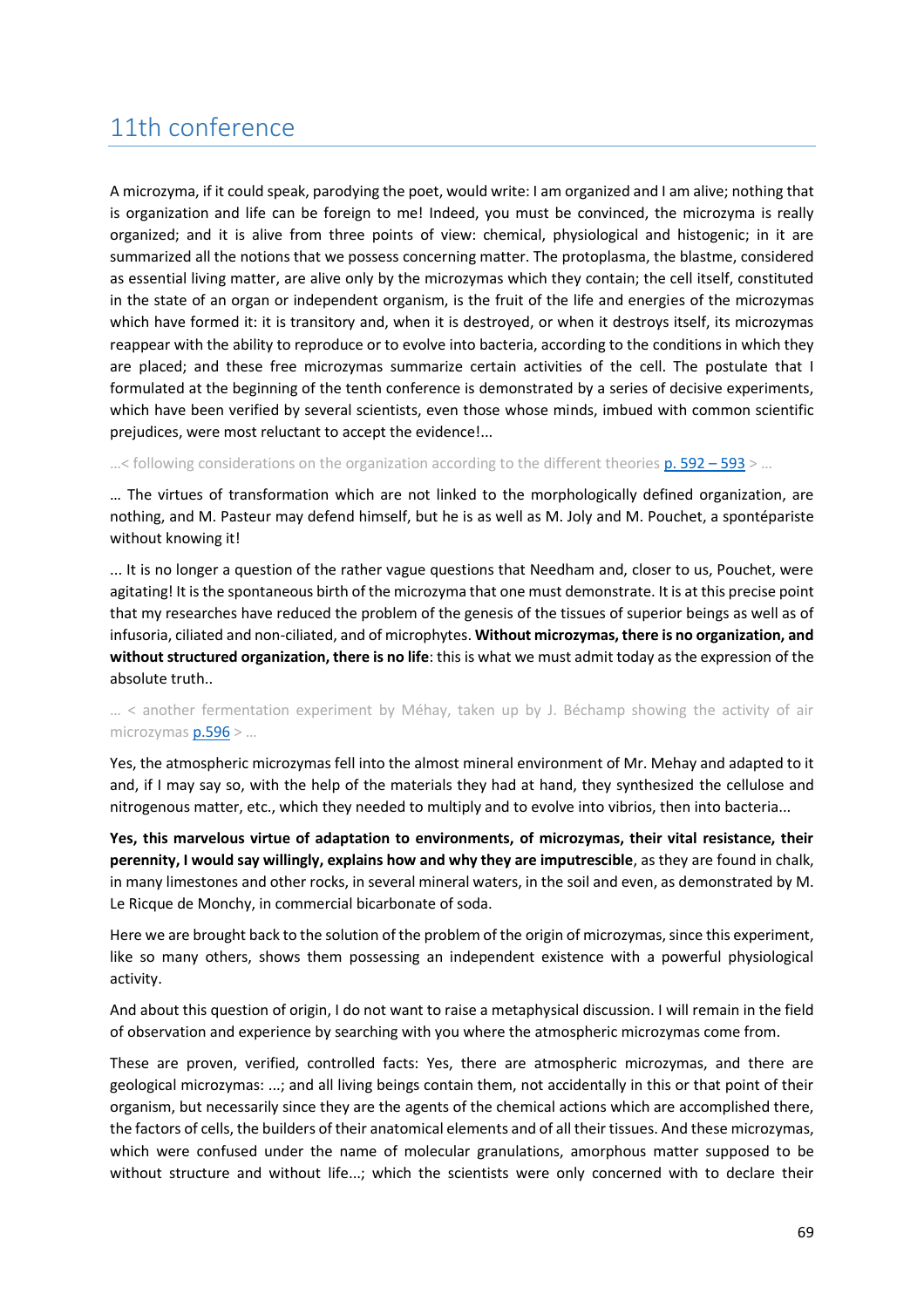insignificance; which did not hold any place in their doctrinal theory; Yes, these microzymas have today their place, a very great place, in the sun of science! They impose themselves even to those whose preconceived systems they disturb!

And all these microzymas of so diverse origin, endowed with variable chemical activity, have a common aptitude: that of evolving to appear in the form of bacteria and of all the morphological states, vibrios, amylobacters, which precede the bacterial form. Finally, it is thanks to these microzymas that I was able to explain the experiments of the spontéparistes, which Mr. Pasteur left without explanation…

… < long presentation concerning Pasteur's misleading speeches on microzymas in order to ridicule A. Béchamp's theory [p. 598 à 605](https://gallica.bnf.fr/ark:/12148/bpt6k65140517/f646.image.r=.langFR) > …

## Origin of atmospheric microzymas

It is very important to know if those of the atmosphere are of particular species made on purpose and unrelated to the microzymas of organized beings, plants and animals of all kinds?

 $.... < p. 607 > ...$  $.... < p. 607 > ...$  $.... < p. 607 > ...$ 

By researching the origin of atmospheric microzymas, I may be able to clear up the misunderstanding that is in the minds of many scientists who, unlike Mr. Pasteur, seek the truth without bias.

… < explanations on the confusions of the researchers between the microzymas and the miccrococcus of Hallier [p. 608 à 613](https://gallica.bnf.fr/ark:/12148/bpt6k65140517/f656.image.r=.langFR) > ...

The micrococcus are ultimately only vegetable productions which, far from being the necessary anatomical elements of the animal organization, are only accidental hosts and harmful hosts: indeed in his Parasitological Researches (Parasitologische untersuchungen), M. Hallier claims to find them in smallpox, vaccinia, scarlet fever, cholera, typhus, etc.

 $...$  < [p. 613 à 616](https://gallica.bnf.fr/ark:/12148/bpt6k65140517/f661.image.r=.langFR) > ...

## Synthesis of organic matter

Thanks to the immortal statements of Lavoisier and especially to the work of M. Dumas, who made them known to us and who demonstrated their experimental reality, we know that, in the general system of the living world, the plants are, thanks to a marvelous activity, the place where mineral matter becomes organic and is organized. Animals feed immediately or mediately on the organic and organized matter of plants, assimilate it after having made it undergo some modifications by digestion and constitute their tissues by appropriating it. **The function of plants is therefore to synthesize the organic matter that animals consume. The plants are thus the synthesis devices which, during a phase of their life, feed on mineral matter which they draw from the air, water and earth**.

During their lives, animals constantly return to the atmosphere the organic matter they have borrowed from plants: carbon in the form of carbonic acid, hydrogen in the form of water vapor, nitrogen free or combined with hydrogen, or with hydrogen and oxygen in the form of ammonia or its derivatives, etc.; to the soil, purely mineral matter, in the form of sulfates, chlorides, fluorides, phosphates, carbonates, and silicates of the various metals of the organization.

Without animals, vegetable matter would accumulate continuously, and the plants would sooner or later perish for lack of food, through congestion or otherwise. But without plants, the animals would soon all perish from a dreadful dearth; organic nature itself would disappear entirely in a few seasons.

For the harmony of the organized world, it is therefore necessary that all organic matter become mineral again.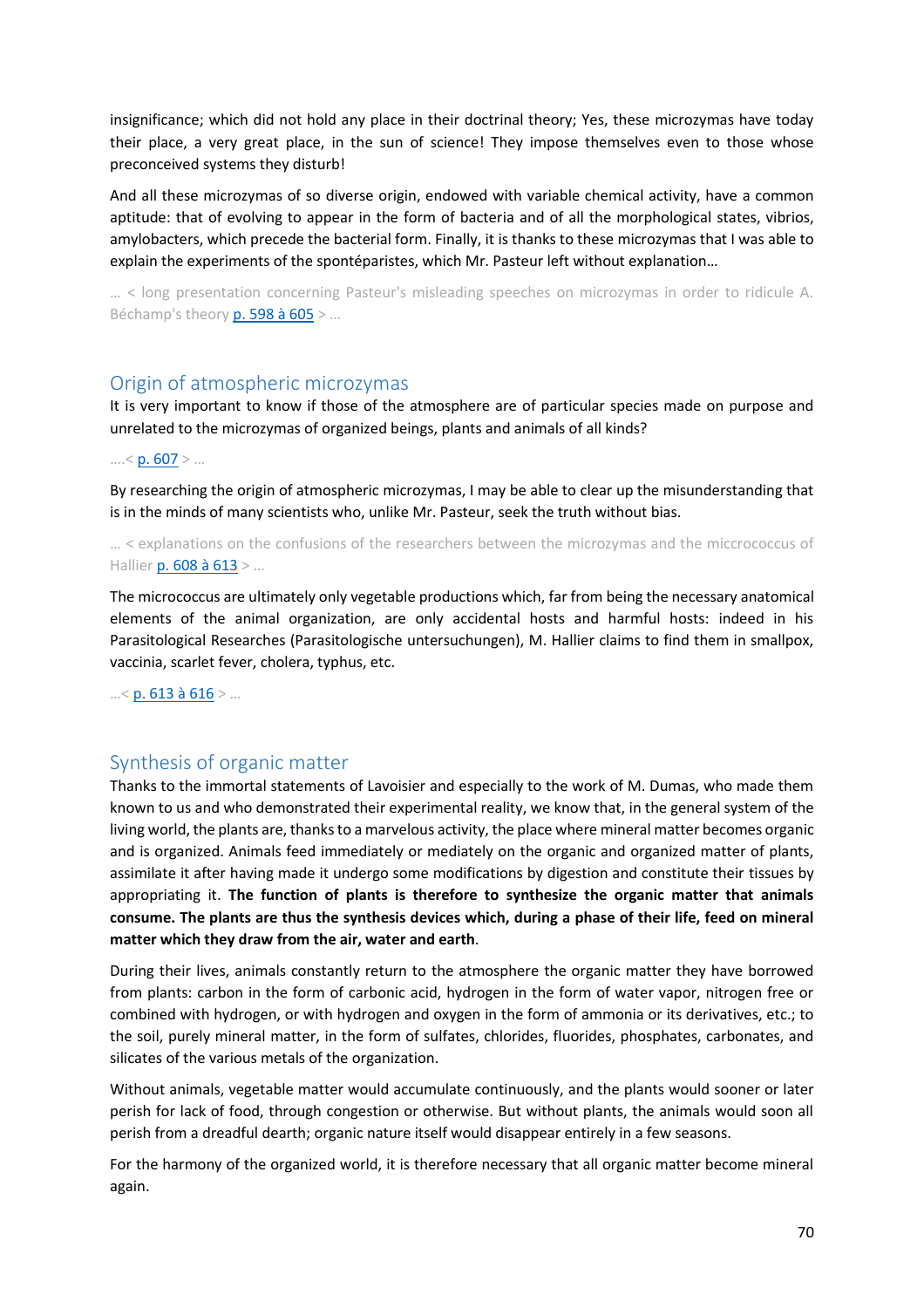## **Animals burn a great part of the organic matter by a physiological phenomenon. They operate as if they were analytical apparatus: precisely the opposite of plants.**

But it is necessary that after death; the animal matter, in its turn, disappears and returns to the atmosphere and to the earth. What is the agent of this necessary and total destruction?

## Destruction of organic matter

During life, the agents of respiratory combustions are the anatomical elements of the organization and in vertebrates especially the blood cell. Thanks to their help, the oxygen burns continuously the organic matter of the tissues and liquids of the organism. But, after death, what is the agent capable of communicating to oxygen, without the help of a high temperature, its oxidizing properties and, thanks to its help, of giving back to the elements the organic and mineral matter of the animals, which, without this, in its turn, would accumulate and make life impossible?

Lavoisier assumed that fermentation was responsible for bringing about, in part, the return of organic matter to the mineral state, and, in speaking to you of the physiological alterations of urine and the fermentation of urea, I will tell you that **M. Dumas admitted in a very clear way that it was a ferment supplied by the organism itself!**

# The total destruction of living beings

You know that 2 opinions are present about the ferment or ferments that operate the total destruction.

- One, that of M. Pasteur, is that after death, there is no longer anything living in the organism. The cause of the return of organic matter to the mineral state is external to the animal and, moreover, he recognizes that this cause is discontinuous; it is to deliver a phenomenon as necessary to the chance of panspermia!
- The other, mine, you know: **the animal, like any organized being, carries with it the initial cause of organization, of life, in the physiological and chemical sense, of disease and of total destruction after death**. It recognizes that the creator has left nothing to chance in the admirable system of the circulation of matter in the living world.

It is by studying the transformations, histological and chemical, which are accomplished in a tissue removed from the germs of the air, that I was able to definitively demonstrate this great law and to discover the microzymas which remain after the total destruction of an organism. I will briefly summarize what is scattered in these lectures; we will then discover that the atmospheric microzymas are nothing other than the microzymas of the destroyed organisms.

... Fermentation < airborne germs removed > of eggs and liver is accompanied by a release of gas: it is a mixture of carbonic acid and hydrogen; the law of this release is as follows: carbonic acid predominates at first, then becomes approximately equal, in volume, to hydrogen, then predominates again, with hydrogen going down.

The eggs and liver provide alcohol and acetic acid, and the phenomenon, for the eggs at least, being prolonged, a little butyric acid. In the fermentation of the liver there is also lactic acid.

Glucose and organic matter disappear.

Albuminoids and fats remain apparently unaltered or little changed.

The cause of the fermentation for the eggs was none other than the normal microzymas, found unprocessed. For liver, there were no other organized forms than microzymas, strings of microzymas and bacteria resulting from their evolution.

For meat, things happen in the same way; ...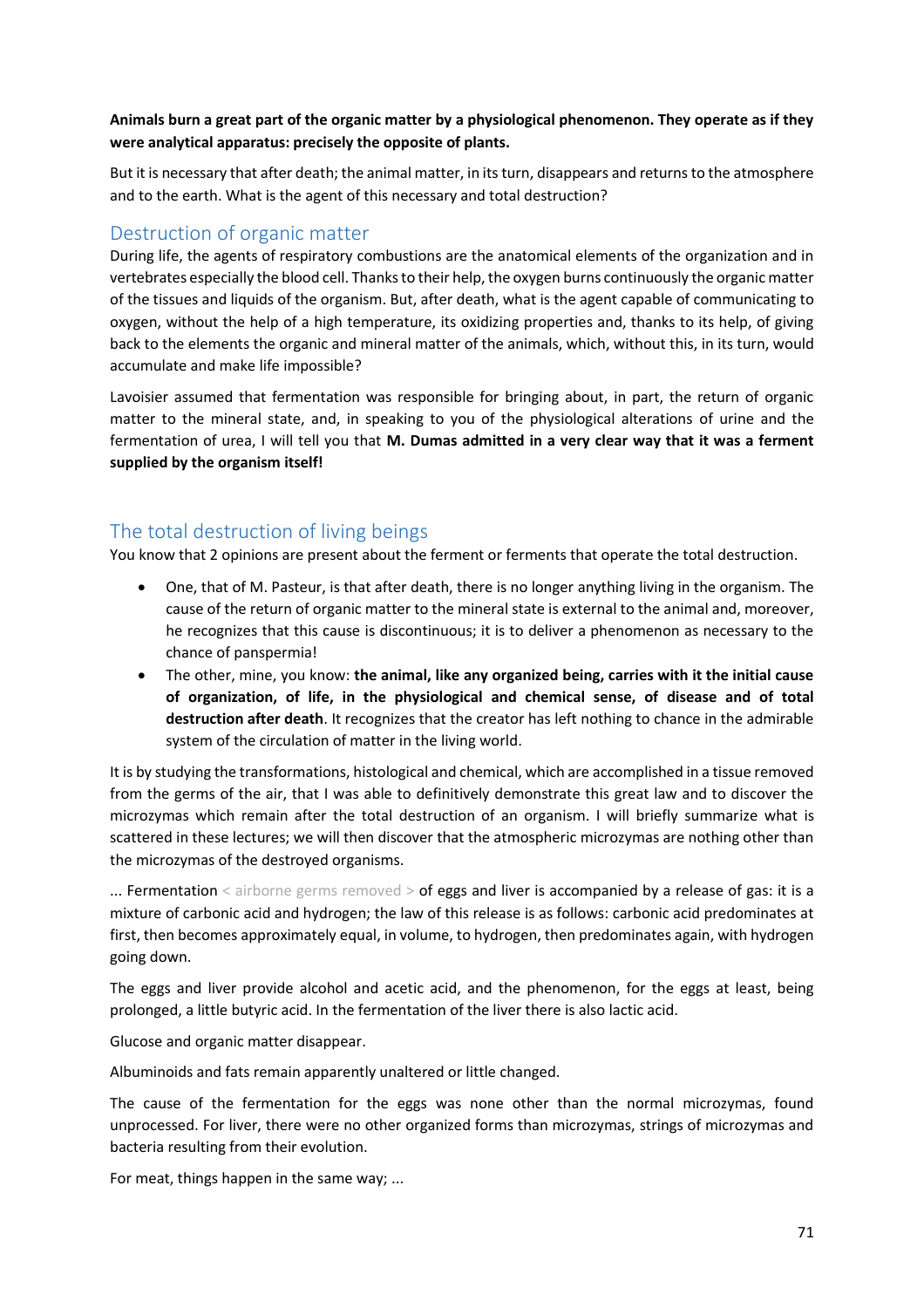These facts have been confirmed in every respect by Messrs. A. Gautier and A. Etard. These chemists operating on several hundred kg of horse and beef meat ...

... After this first phase coinciding with a release of nitrogen, other products appear, characterizing the putrid fermentation. Then all gassing stops, the work of decomposition ceases, the muscle retains some of its coloring and shape, and seems to have passed into a rot-proof state.

## I add that **Messrs. Gautier and Etard have noticed that the large bacteria of the beginning disappear then replaced by very small bacteria, often tremulous, and with refractive heads, straight or sinuous, mixed with punctiform ferments** (microzymas).

So the liver and the muscle separated from the mass of the animal to which they belonged, are not, therefore, carried over in the order of dead substances, since bacteria appear there, which are living organisms; their essence is not completely changed, since the microzymas which produced alcohol there during life, produce the same alcohol and acetic acid there still for some time. But why do these microzymas become bacteria under these conditions, while they are not found in the same organs and in any tissue of a healthy organism? And why do the bacteria of the first phase disappear to be replaced by new ones and by punctiform ferments (microzymas)? This question will be examined later. Before doing so, it is necessary to mention another experiment of Messrs. Gautier and Etard. They also studied the fermentation of fish flesh. The phenomenon is a little different.

The learned chemists, operating on 60 kg of scomber scrombus flesh, noticed that the mass became alkaline from the beginning; that only very little hydrogen was released, 4 to 5%, and 96 to 95% carbonic acid; then on the 16th day, almost pure carbonic acid: and the muscle mass continued to be transformed more and more.

It is regrettable that the authors of these important observations have said nothing about the organisms involved in the fermentation of fish flesh; **but we must be grateful to them for recognizing that the transformations ... are due to a ferment of its own**. This is how the truth will gradually emerge, and how people will no longer believe in spontaneous transformations, in the doctrine of alteration, and in the indispensable necessity of germs in the air to explain the putrefaction of meat, etc.

#### $... < p. 621$  $... < p. 621$  > ...

It is necessary to understand that in the conditions of my experiments, as in those of Messrs. Gautier and Etard, the complete return to mineral matter is impossible. Consider the alcoholic fermentation in a closed vessel, not admitting the intervention of air germs...

#### …< explanation of chemical reaction[s p. 622](https://gallica.bnf.fr/ark:/12148/bpt6k65140517/f670.image.r=.langFR) – 623 >…

Thus, the organic matter needs, to return definitively to the mineral state, several successive fermentations, as Mr. Dumas had so clearly expressed it, and I add that it needs the intervention of several fermentations, under various conditions. The animal matter after death destroys itself, thanks to the microzymas of its tissues, put violently in a new situation. But **this destruction, which annihilates the organization**, results at first only in the transformation of a small quantity of its carbon and hydrogen, into carbonic acid, water and free hydrogen, coming from the glucogenic matter or from the substances called carbohydrates. At the same time, other still organic combinations are born, which remain with the albuminoid materials, which were said by Liebig to be so changeable, and which are then more or less transformed themselves, without changing in their essence, by the microzymas that have become bacteria. In order for the albuminoid substances to be burned in their turn, they will undergo new transformations by other ferments, but in sum, as in alcoholic fermentation, the new substances and the ferments would remain in the state they have reached if a new influence did not intervene: what is this influence? It is none other than oxygen, as I have just told you about the destruction of acetic acid!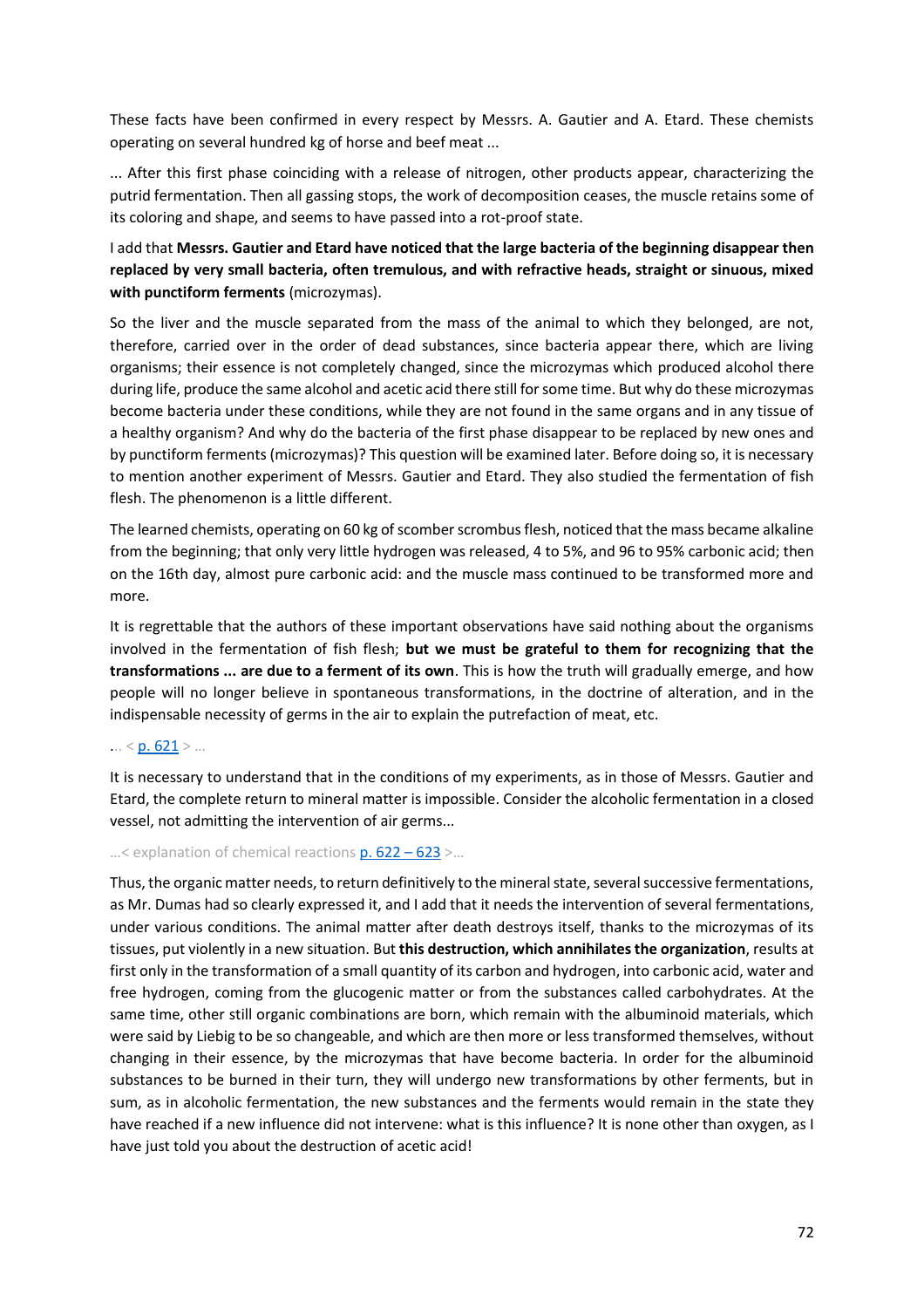Everyone knows that a corpse buried in the ground is usually nothing more than dust: ... even the coffin itself is soon gone! And what resists the longest are the bones, the organs less rich in microzymas, or those whose microzymas are endowed with the least activity!

But if the corpse has been embalmed or kept at a very low temperature, the microzymas are rendered mute, and the organic matter is preserved, as it were, indefinitely.

Let us therefore deal only with the case where the destruction has really taken place and let us note what remains of the matter of the corpse. This will enable us to show you that **the microzyma is the only element of the organization whose life persists after the death of the individual it served to build**, and also to discover the source of the atmospheric microzymas.

… < experiments "burial of animal and extracted organs" in carbonate lime, remains analyzed after several years [p. 624 à 628](https://gallica.bnf.fr/ark:/12148/bpt6k65140517/f672.image.r=.langFR) > …

Let us conclude all these facts so well linked:

- 1. That the only non-transitory anatomical elements of the organism that persist after death and evolve to form bacteria are microzymas.
- 2. That in the organism of all living beings, at some time, in some part, even in man: alcohol, acetic acid and other compounds are produced which are the normal products of the activity of what are called organized ferments, and that to this production there is no other natural cause than the normal microzymas of that organism. And this presence of alcohol, acetic acid, etc. in the tissues, reveals to us one of the causes, independent of the phenomenon of oxidation, of the disappearance of sugar in the organism, of glucogenic matter and of what M. Dumas has so rightly called respiratory food.
- 3. That, spontaneously, that is, without the aid of any external influence other than a suitable degree of heat, a part removed from an animal: eggs, milk, liver, muscle, urine; or from a vegetable: a seed that germinates, a fruit that ripens being detached from the tree, etc., ferments. The fermentable matter that disappears first in an organ after death is glucose, glucogenous matter or some other compound called carbohydrate, i.e. a respiratory food! And the new compounds that appear are the same ones that occur in alcoholic, lactic, butyric fermentations, in the laboratory or during life ... I have shown that brewer's yeast, while it destroys itself by autophagy, produces leucine, tyrosine, etc. Now, Messrs. Gautier and Etard have proved that analogous products are formed during the spontaneous putrefaction of meat, which demonstrates the functional analogy, at a given moment, of the microzymas of yeast and of the animal microzymas evolved into bacteria, etc.
- 4. That it is thus demonstrated once again that the cause of decomposition after death is, in the organism, the same one that acts in other conditions during life: Namely: the microzymas capable of becoming bacteria by evolution.
- 5. That the microzymas, before or after their bacterial evolution, only attack the albuminoid or gelatinogenic materials after the destruction of the so-called carbohydrate materials.
- 6. That the microzymas and the bacteria having operated the transformations we have spoken of, in closed apparatuses, in the absence of oxygen, do not die; they return to rest, like the brewer's yeast in the products of the decomposition of sugar that it has operated.
- 7. That it is only under certain conditions, and thanks to the intervention of oxygen, as in the experiments of the little cat buried in the carbonate of lime, or under other conditions, following new fermentations, that the microzymas or bacteria operate the definitive destruction of the vegetable or animal matter, reducing it to carbonic acid, water, nitrogen or very simple nitrogenous compounds, or even to nitric acid, that is to say, to nitrates!
- 8. That it is thus that the necessary destruction of the organic matter of an organism is not left to the chance of causes foreign to this organism and that, when everything has disappeared, the bacteria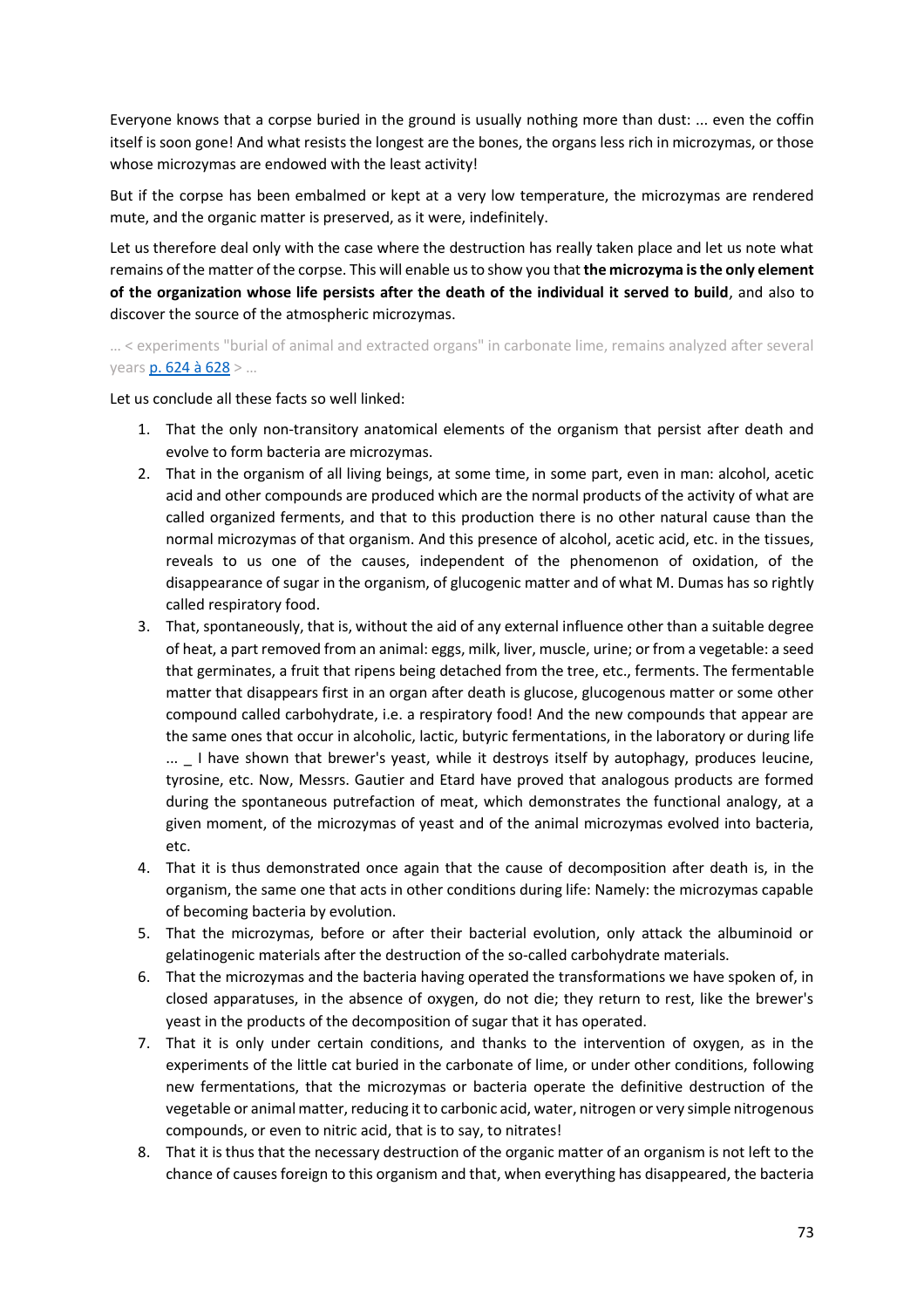and finally the microzymas result from their regression, remain as witnesses that there was nothing primitively alive but them in the destroyed organism. And these microzymas which appear to us as residues of what has lived, certainly still possess something of the activity, of the kind of specificity, which they possessed during the life of the destroyed being: it is thus that the microzymas and bacteria residues of the corpse of the little cat, were not absolutely identical to those of the liver or of the heart, of the lung or of the kidney.

And in order that this theory may not take on the appearance of a preconceived system in your eyes, let me assure you that I do not mean to say that, in the destructions effected in the open air, on the surface of the ground, other causes do not concur in hastening them. I have not denied that what are called germs in the air or other causes are active; I only say that these causes have not been made on purpose for that purpose; what are called germs in the atmospheric dusts are nothing else than the microzymas coming from organisms destroyed by the mechanism that I have just exposed and whose destructive influence is added to the one of the microzymas proper of the disappearing being! But there are not only microzymas in the atmospheric dusts; the spores of all the microscopic flora can intervene, as well as all the moulds which can be born from these spores; and it is not all: M. Dumas traced the following striking picture of the thousand causes which disperse and destroy the organic matter: … < [p. 630](https://gallica.bnf.fr/ark:/12148/bpt6k65140517/f678.image.r=.langFR) > …

… < Pasteur's theory, putrefaction: only cause the germs of the air, then he affirms that it starts with the vibrios of the intestinal canal  $p.632-633$  > ...

It is clear that M. Pasteur has not made any medical studies, nor has he performed an autopsy, otherwise he would not have written something so obviously inaccurate... M. Ch. Robin has no difficulty either in showing M. Pasteur's error: he expresses himself as follows:

"... for if after death, gases begin to develop, as in the living, as a result of the continuation of the chemical modifications of the intestinal contents, it is quite certain that the presence of bile prevents the putrefaction of these contents and of their container. The blood in the vessels, the spleen, the stomach, the liver, and sometimes even the lung and heart putrefy before the intestine itself, both in the case of death by disease and by submersion...  $\leq p.634 \geq ... \geq p$ .

It is therefore exactly the opposite of what Mr. Pasteur thinks that is true. Moreover, it is wrong for Mr. Pasteur to attribute exclusively to air germs the presence of infusoria in the intestine; we know that, if there are any of this origin, the greatest number comes from the microzymas of the buccal mucosa, of the stomach and of the intestine itself, as will be more amply demonstrated when we deal with the microzymas in the diseases.

…

## Oxidation phenomena

… I was led to ask myself why oxygen acquired such great oxidizing energy in the human organism, or in red-blooded animals.

It is known that the red blood cell absorbs oxygen, condenses it; I have admitted that oxygen thus condensed acquires the oxidizing property in the cell, in the same manner as it acquires it through the sponge or the platinum black. So that the blood cell is the necessary apparatus of the respiratory function.

... < Pasteur's hypotheses refuted by M. Berthelot [p. 636](https://gallica.bnf.fr/ark:/12148/bpt6k65140517/f684.image.r=.langFR) - 637 > ...

Mr. Berthelot's assertion that fermentation by brewer's yeast is accomplished very well in the presence of free oxygen was the result of a work in which I had proved that fermentation, all things being equal, lasts longer when, from the beginning, one eliminates the air from the apparatus by a stream of carbonic acid, and that the quantity of acetic acid decreases in contact with the air and increases, on the contrary, when, from the beginning, one suppresses the air. And to make the demonstration indisputable, I operated fermentations, while, by a current of the pile, I decomposed the water in the presence of sugar and yeast.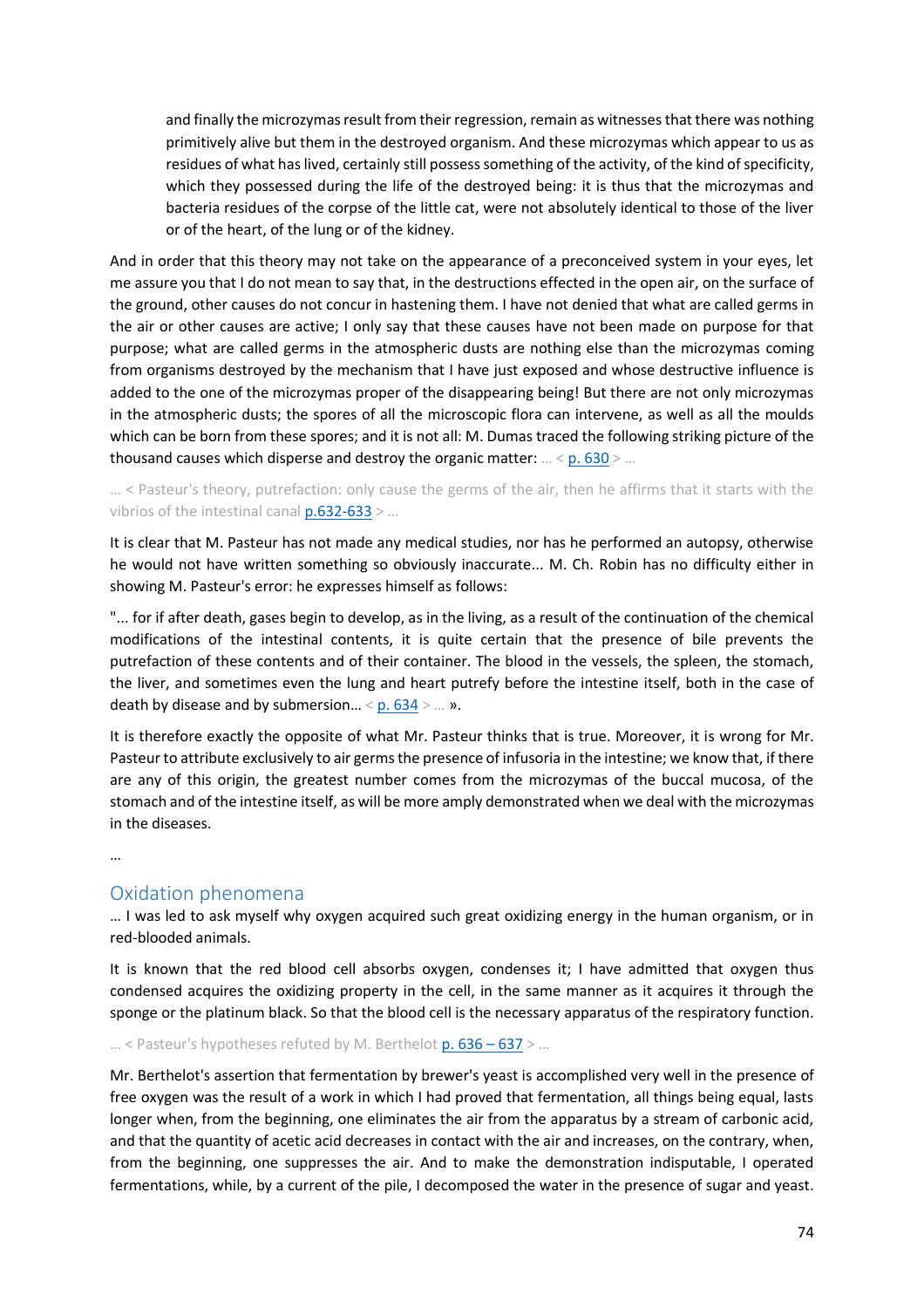The oxygen of the decomposed water was absorbed and the carbonic acid was released mixed with hydrogen. And I proved that sugar water absorbed oxygen as well as yeast.

But the higher organisms are all so made, that all the functions of their tissues are accomplished within liquids impregnated with oxygen: there is oxygen in the milk, there is oxygen in the liver, in the muscular fluid and even in the urine. The cells, the microzymas of all these parts are therefore, to use Mr. Pasteur's expression, aerobic: in spite of this, there is alcohol in the milk, in the liver, in the meat, in the brain and even in the urine, and alcohol is indeed a product of fermentation. But after death, while putrefaction is going on, in closed vessels, oxygen disappears, hydrogen is released with carbonic acid, a little hydrogen sulphide is formed, and combinations are formed which can directly, like the latter, absorb the oxygen which could have remained there: it is therefore the aerobic microzymas which have started the fermentation!

... Let us go to the bottom of things.

What Mr. Pasteur does not see yet, are these admirable harmonies of which an attentive study of the phenomena reveals to us each day the astonishing reality; the learned chemist always appears to me as an indiscriminate finalist, when he persists in considering the organisms, such as the brewer's yeast, the bacteria, the microzymas that he calls microbes or micrococcus, as beings created for a determined end, forming a category apart among the living beings! Possessed as he is by his system, he cannot imagine that any organized being exists first of all for itself. ...

We have considered in the beings that are improperly called ferments,

- The chemical function by the zymase which it can secrete, and which is used to prepare its environment;
- And the function of nutrition which is the condition of formation of this zymase as well as of the conservation of its being, of the individual which it constitutes.

… In beings reduced to the state of a cell ... as well as in the cells of more complicated organisms, where the division of work reaches its last limits, as in man, we can consider 2 superior functions: the function of conservation and the function of multiplication, which are laws. These functions are of a purely physiological order... of all beings without exception.

…

# The conservation function

But in the functions of conservation and multiplication, the function of nutrition is included, as a means, and it is here that chemistry can help physiology.

The spirit of the system admits of a special ferment for each species of fermentation: there would be an alcoholic ferment, a lactic ferment ... and I mean here only the organized ferments; what would it be if I wanted to add to them the non-organized ferments or zymases, which were thought to be independent of these?

The first time I spoke out against the system of specific ferments was in a letter to M. Dumas of December 2, 1867, on the occasion of the fermentation of alcohol by the microzymas of chalk .... In this action these microzymas had not changed aspect ... they formed caproic acid and acetic acid! Now the ferments, resulting from one of these operations, having been put with a solution of cane sugar, ... formed in 3 months 340 gr of lime lactate, a little butyrate and acetate; and the ferments coming out of this operation operated just as easily the fermentation of the starch starch, producing butyric acid and acetic acid!...

… < example in which Pasteur could have made this observation [p.640](https://gallica.bnf.fr/ark:/12148/bpt6k65140517/f688.image.r=.langFR) > …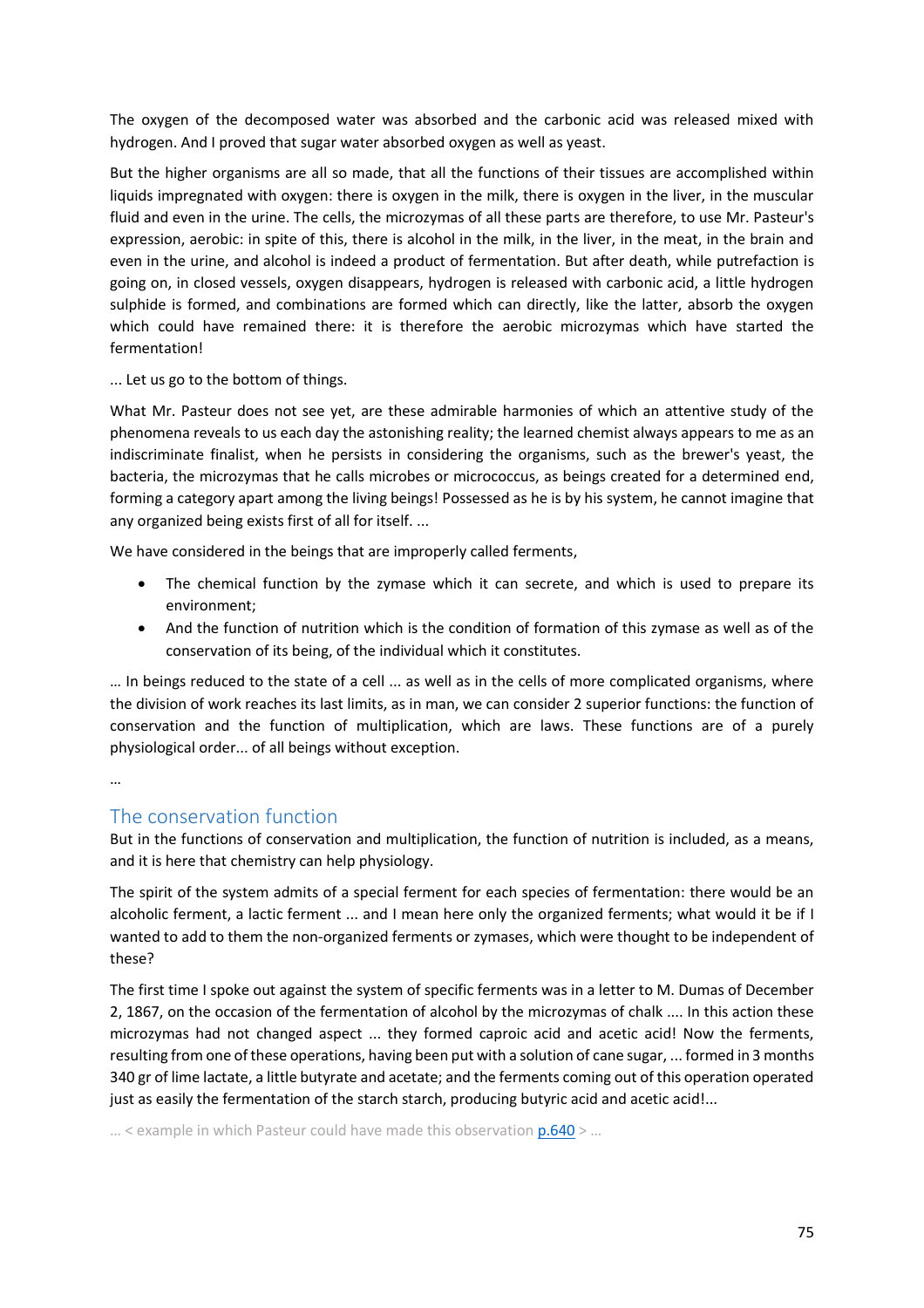It is thus very rightly that I could write : "We have the proof that the microzymas of the chalk are not specific ferments ; in general, there are none ; what there is, they are organisms which provoke or operate transformations depending on the food which one provides them.

In short, **an organized ferment is a living apparatus, whose chemical function can change correlatively to the species of fermentable matter that it is forced to consume, and to the conditions of the environment where it is forced to act**.

… < examples of adaptation to conditions [p.641-642](https://gallica.bnf.fr/ark:/12148/bpt6k65140517/f689.image.r=.langFR) > …

# Vital Resistance

But the faculty to adapt to the environments is all the more accentuated, that the organism is of lower order, simpler in its organization, closer to the microzyma, so that there are some which are not even killed by the desiccation.

 $...$  < examples desiccation - high temperature - extreme cold  $p.643-645$  > ...

Let us conclude from all these facts that the lower beings have a very great aptitude to adapt themselves to the environments; that those who are at the bottom of the scale can dry out, undergo very extensive variations of temperature without perishing, that is to say without losing the faculty of manifesting again all the attributes of life. This explains very simply why microzymas are found alive in chalk, in street dust and in the air.

I have spoken to you mainly about the total destruction of an animal organism; but this theory is applicable to plants, since these are also formed by microzymas that can evolve into bacteria, which are able to act as ferments: there is no exception. **And we must not imagine that the return of bacteria to microzymas can only be done thanks to the help of oxygen**. There are other conditions for this regression. I have more than once ascertained that the best characterized bacteria, even the leptothrix, developed in a given medium, with the apparatus remaining closed, after a few weeks or months, were reduced to microzymas. But we shall return to these facts from the pathological point of view.

... Animal and vegetable microzymas have other properties in common.

# Action of organic and organized matter on oxygenated water …< [p. 646 à 656](https://gallica.bnf.fr/ark:/12148/bpt6k65140517/f694.image.r=.langFR) > …

A careful study of these interesting phenomena has allowed us to recognize:

- 1. That all organized matter does not give off oxygen from hydrogen peroxide;
- 2. That the organized matter which possesses this property owes it to its microzymas, which at the same time undergo some alteration in their substance;
- 3. That the organized matter or the microzymas lose the property of releasing oxygen from hydrogen dioxide by the action of a sufficiently high temperature and, perhaps, by the influence of certain agents, of hydrocyanic acid, for example;
- 4. That the cause of the release is not the same in a microzyma or an organized substance, and in a metal or certain oxides;
- 5. That organic matter, which is an immediate principle, causes the release of hydrogen, even when it has been heated to a temperature capable of effecting some modification, as happens with hemoglobin, which coagulates and becomes insoluble;
- 6. That among the characteristics of certain organized substances and of certain microzymas, we must count their property of releasing oxygen from oxygenated water.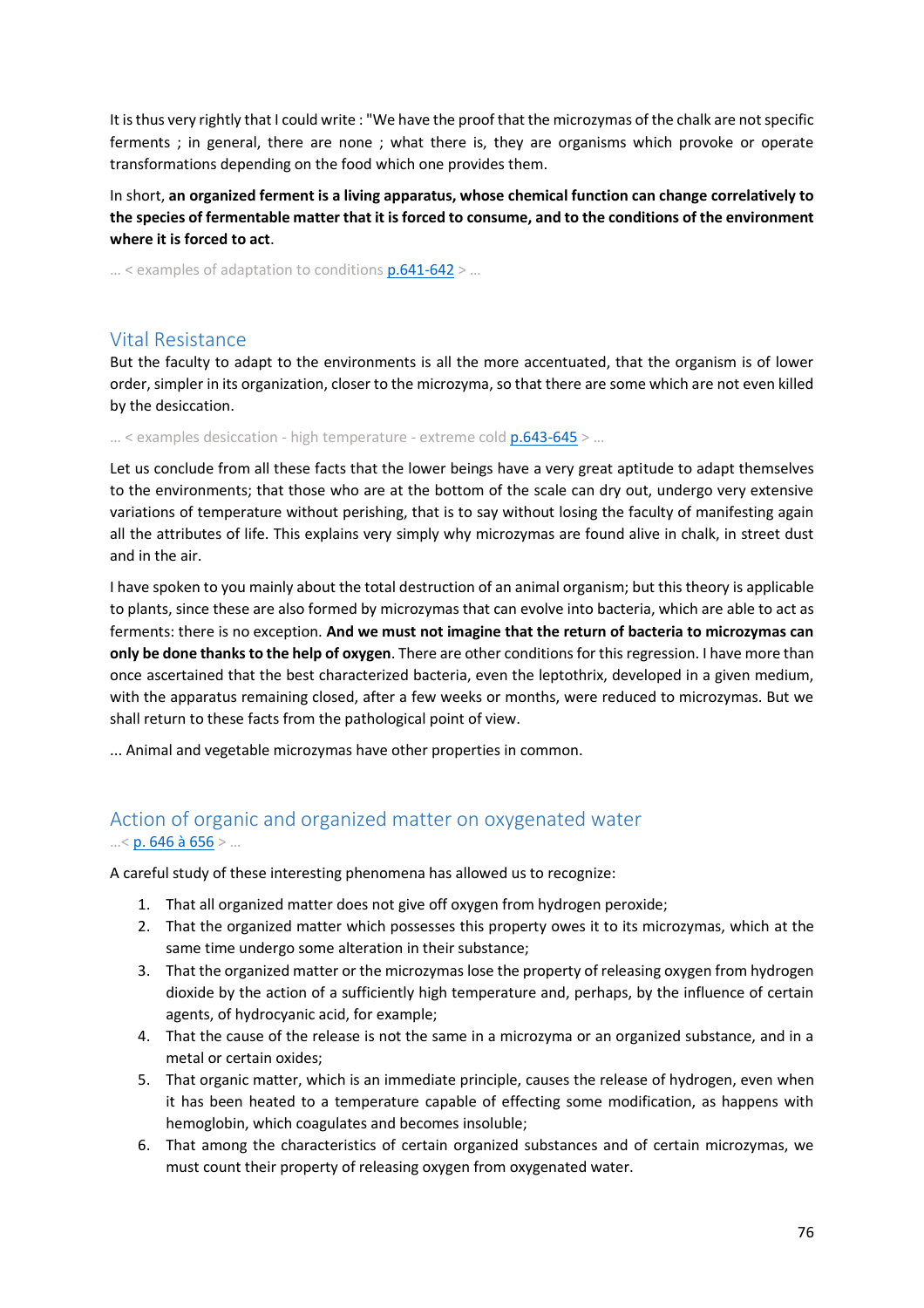Fibrin and its microzymas, after having exhausted their decomposing activity, no longer fluidify the starch and no longer produce bacteria. Could it be because the microzyma has been killed, that the zymase, which in the microzyma fluidizes the starch, has been destroyed? One should not hasten to conclude.

Indeed, I have ascertained that sialozymase and saliva, mixed with hydrogen peroxide, saccharify the starchy material with as much intensity as without this addition, and that the oral organisms, well washed with a great excess of the same hydrogen peroxide, are almost as active as before this treatment.

On the other hand, the yeast which has undergone the action of hydrogen peroxide interacts with the cane sugar.

… < experienc[e p.657](https://gallica.bnf.fr/ark:/12148/bpt6k65140517/f705.image.r=.langFR) > …

As you can see, the yeast is not killed, and we have here a new proof that alcoholic fermentation is not life without air. Yeast is neither aerobic nor anaerobic, since it can live with and without oxygen.

…

# What is the origin of atmospheric microzymas?

**It has been demonstrated that all organs of all currently known living beings, plants or animals, without exception, including those designated as ferments, bacteria and others, are, by regression, reducible to microzymas.**

Since I discovered the microzymas: in my experiments on the reversal, which was believed to be spontaneous, of sugar water; in the air, in the molecular granulations of fermentations and various natural liquids, such as wine, milk, urine, etc.; in the tissues and organs of animals and plants; I have searched for them wherever it was rational to do so as a consequence of the theory, namely: in other rocks than chalk, in cultivated earth, in the soil, in the water, in the soil, in the soil, in the soil, in the soil, in the soil. In the tissues and organs of animals and plants; I looked for them wherever it was rational to do so as a consequence of the theory, namely: in other rocks than chalk, in cultivated soil and loam, in the virgin soil of the garrigues of the department of Herault, in the mud of marshes, in the dust of the streets of our cities! I found them in several mineral waters, either in an isolated state or gathered in masses that were believed to be anhistory, as in the glairine of Molitg; and I am convinced that if one searched well, one would discover them in the waters and muds of geysers and salzes or muddy volcanoes: the nature and the origin of the glairine guarantees me the validity of this opinion.

In the rocks of the quaternary, tertiary, secondary and transitional terrains included in the periods of formation called homozoic, neozoic and paleozoic, they represent the living remains, of the various beings that lived in these remote epochs. I have even come across real living bacteria in some fairly modern freshwater and marine limestones!

In the cultivated soil and in the compost studied on the spot in the mountains surrounding St Pons in the Hérault, where it is not rare to discover bacteria with microzymas, they come from fertilizers, from the detritus of the plants which develop and perish there each year.

In the mud of the marshes, they are, in the same way, the result of the decomposition of the vegetable and animal matters of the plants and animals which live and die there. And in these marshes, they operate fermentations from which marsh gas or methyl hydride, alcohol and acetic acid result, which I have extracted by distillation.

In the dust of the streets, they come from animal and vegetable detritus of all kinds spread everywhere, but especially from the droppings of horses and other cattle that roam them! In the streets of Montpellier, especially in those boulevards tarmacked with calcareous rocks, and in the roads that lead to them, microzymas are so abundant that this calcareous dust constitutes one of the best lactic and butyric ferments; when diluted in water, these dusts ferment directly and provide alcohol, etc.!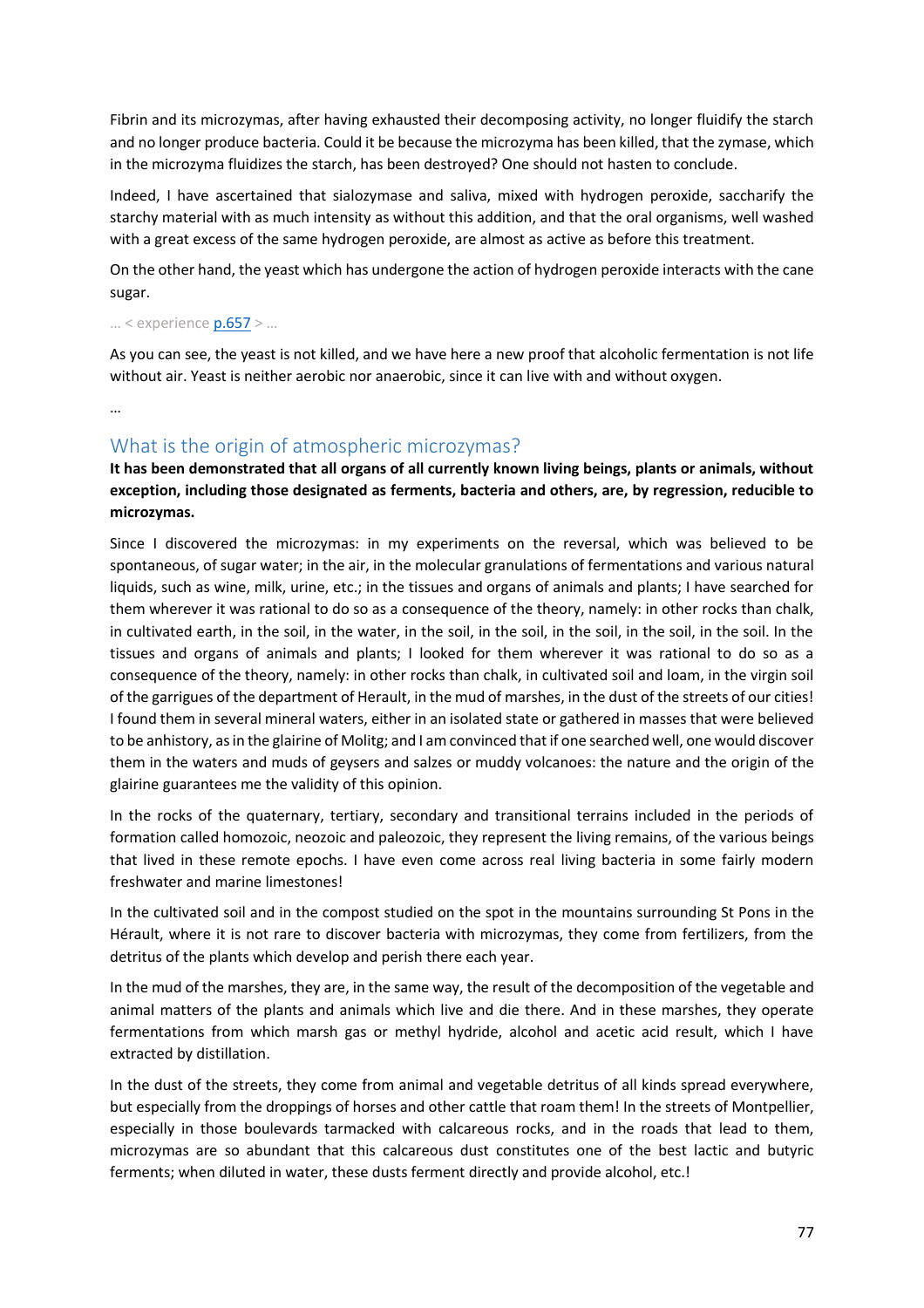To the microzymas of the present total destruction, we must add the microzymas of the total destruction of the geological ages which come, today, from the natural and incessant degradation of certain rocks in the depths of the earth, which are brought back to the surface by the spring waters; as well as those made free by the trituration of these rocks in their applications to art, industry, agriculture.

Finally, we must not neglect the microzymas that are set free during the incessant desquamation that takes place on the surface of the bodies of all living beings!

### **These are the microzymas of all these so diverse origins that the wind disseminates, by billions, at every moment, on the surface of the earth and in the air that surrounds us!**

Associated with these microzymas are the spores of the microscopic flora: algae, fungi, etc., and the microzymas that can come from them. But, as I have already pointed out, the number of these spores is negligible compared to that of the microzymas; as for the eggs of the ciliated infusoria, there is not even any need to worry about them.

It is not without interest to point out to you, from now on, that among these microzymas are necessarily those of all the beings which died of the most diverse pathologies!

The free microzymas of the atmosphere, of the waters, of the earth, are thus coming from animals and plants of all kinds, healthy and sick, dead or alive; coming from the various organic centers of these beings; having already passed to the state of bacteria or not; one conceives after that that there are some of several chemical functions and of unequally apt to evolve into bacteria or to produce cells under varied conditions. **But all of them possess the characteristics of physiological indestructibility, of adaptation to environments, of vital resistance that we have recognized in the most inferior organisms**.

Undoubtedly the microzymas, by passing by various intermediate forms can evolve into bacteria; but it is still necessary to remember that this singular property, the microzymas of the various organic centers, at the various ages, do not possess it to the same degree; what will lead us to recognize that the microzymas, morphologically similar, differentiate themselves with time, by changing function or by acquiring new ones in the various organic centers.…

## Are microzymas plants or animals?

… I have always answered by saying that "Microzymas are plants in plants; animals in animals; since they constitute what is primitively alive in both, … »

#### … < reflections of Pasteur, Robin, Dumas, Bicha[t p. 661 à 669](https://gallica.bnf.fr/ark:/12148/bpt6k65140517/f709.image.r=.langFR) > …

Certainly M. Bichat was right. And this is so, because in animals, as well as in plants, microzymas are, ab ovo, the living units per se, without which the chemical, physiological, histological functions that are manifested in them, would not be. We have recognized it, there are in the animals and in the plants, irreducible organic centers as for the function; now, as many organic centers as many distinct microzymas, not morphologically, but functionally! **In short, the microzymas constitute the links of the two kingdoms. Certainly there is unity of plan and functional differentiation by the microzyma. Theoretically, there is only one living kingdom: and, as in an organized being a new function manifests itself, a new apparatus is constituted by microzymas which acquire new properties**: consideration on which I will insist in the next conference by developing the notion of the change of function in the microzymas, notion of which I have already made you feel the importance.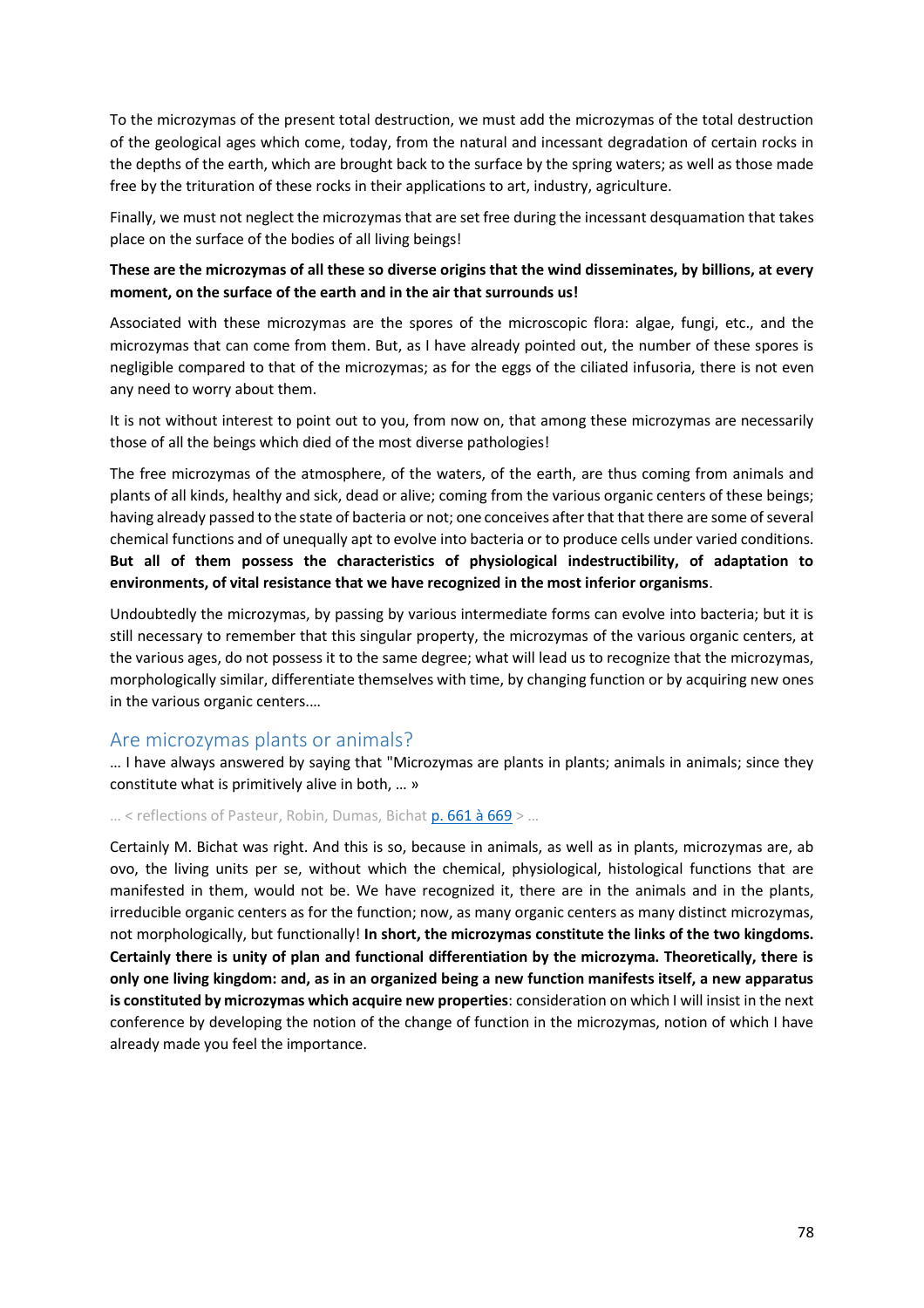# 12th conference

Everyone has an idea of what a living being is. But few people have the idea of what the organization is in its essence. We have a vague notion of the thing, without being able to specify which are, in the living organism, the parts "from which the vital action starts", as Mr. Virchow expresses himself. In the same way, we have the idea of health or disease, without being able to define exactly what the one and the other consist in.

...< doctrines of solidism and humorism etc. on the disease **p.670 à 677** >...

... We must conclude that it is in something which is not simply chemical matter, but which is organized, living, that we must look for what can become sick, that is to say, what can undergo some modification in its way of being and its function.

Yes, if we were formed only of purely chemical matter, we would be imperishable as well as any matter, because in nature, materially, nothing is created nothing is lost: the substance of a crystal which is destroyed is not annihilated, it can always reform the crystal, identically, individually what it was before. What disappears when the destruction seizes us, it is more than matter, which of indestructible essence, will never reproduce identically the same individual, to whose organism it had been only lent. It is as organized and living individuals that we are the prey of disease and death. But, to be the prey of death, is it not physiologically to be still the prey of life ? since the total destruction, naturally, is only possible thanks to the contribution of what is physiologically and chemically alive in us and which persists after death ! Yes, every organized being is destined to be the prey of life!

…< [p. 677 à 679](https://gallica.bnf.fr/ark:/12148/bpt6k65140517/f725.image.r=.langFR) >…

# Change of function of microzymas

I have insisted on the fact that in the egg the microzymas are endowed with certain determined properties and that they acquire new ones during the embryonic development itself, while they build the cells which proceed to the construction of the principal systems of organization... From this set of facts obviously results the notion of change of function of the microzymas, a notion to which I now want to call your attention in a very special way, because it will make us understand, which is of capital importance in pathology, that the microzyma can become morbid, capable of acting morbidly, of communicating the morbid state which is in it and, what is more serious, of preserving it more or less long.

... in the healthy and living organism, one never notices the bacterial evolution of the microzyma; I say in the organism, that is, in the intimacy of its tissues. ... in the pathological state, we can grasp all the phases of the bacterial evolution of the microzyma.

We already have the experimental notion of the fact of the conservation of the function; we have already acquired it by observing that the microzymas of the pancreas, of the stomach, etc., act, in the free state, exactly in the same way as in the gland. Finally, the oral microzymas that have evolved into bacteria act on starch as they did before evolution! But the function can also be exhausted and lost, without the bacteria or microzyma ceasing to live and manifesting some activity in another sense.

...

But doesn't the whole history of microzymas, such as it results from these conferences, lead us to consider as demonstrated 2 propositions that we can formulate as follows, namely :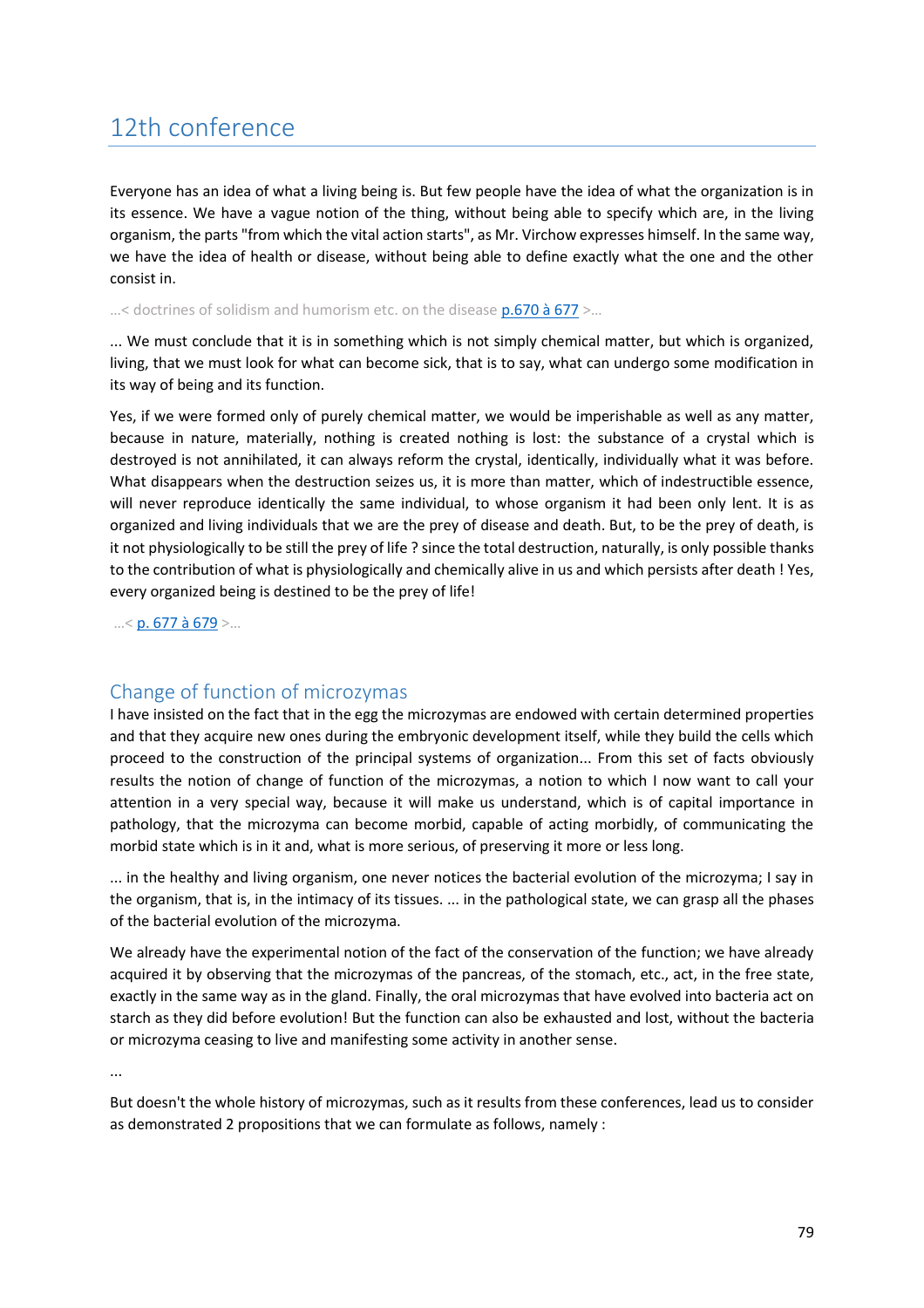"The microzymas, morphologically identical and personally organized ferments, have, in each natural group of beings and for the same organism in each center of activity, something specific that is characterized by the function."

"Since in the organized being everything proceeds from the egg from the point of view of the histological elements, it seems obvious that, in parallel to the anatomical evolution, there is a functional evolution which leads for the pancreas, for example, to the very remarkable properties of these microzymas in the adult."

These 2 propositions should be seen as fundamental; to make them obvious, we will go back for a moment.

It is obvious that the egg and the seed can be studied as the starting point of the organization …

…< reminder of the development of the embryo from microzymas alone (if the development conditions are respected)  $p.681 - 682$  > ...

These are the first facts which show us the microzymas changing at first in property and even in function. And as these changes are accomplished in them, the organic centers become more and more constituted, and the new being, from the embryonic state, passes into the fetal state and later little by little becomes adult while all the organic centers acquire the fullness of their function and activity; so that, the functions being all definitely established, the new apparatus will in its turn produce an ovum and an egg which will reproduce the same phenomena under the same conditions and in the same order, so that the circle of organic development is perfect!

Now compare the microzymas of the various centers of organic activity with each other and with those of the egg. The microzymas of the vitellus release oxygen only with extreme slowness; those of the lung, the blood, the liver possess this property to the maximum; it is less in those of the pancreas; less still in those of the nervous glands; nil in those of the gastric glands, of the bone, the periosteum, the cartilage, etc. I will point out some others.

The microzymas of the pancreas are among those which most firmly establish the notion of change of function.

These microzymas do not acquire the fullness of their properties and functions until quite late. Now, since they are in the pancreas from the fetal state and do not possess the activity that they will have later, we can say that there are fetal pancreatic microzymas and that there are adult ones. It is these that I want to talk to you about to complete their history.

Their elementary composition is more or less the same as that of the liver microzymas, only a little less rich in carbon; but while these are white or slightly colored, their centers containing only traces of iron, the pancreatic microzymas are brown, and leave strongly ferruginous ashes at incineration. That this difference in elemental composition explains the differences in properties is possible, but it does not contradict the notion of change of function, since both have the same origin as those of the yolk!

The microzymas of the liver differ from those of the pancreas, functionally, in their action both on starch and on albuminoid materials. This is their least difference; the greatest difference is due to a physiological phenomenon of great importance: the pancreatic microzymas, introduced into the circulatory stream, exert a harmful influence that those of the liver do not possess.

# Microzymas in intravenous injections

Messrs. E. Baltus and J. Béchamp injected dogs with pure pancreatic microzymas, of those which had been used in my experiments; they had been washed with ether to rid them of all traces of fatty matter and again with water, and enjoyed all their digestive power with regard to albuminoid matter. From 5 very concordant experiments, it resulted that death occurs almost immediately when the proportion of microzymas reaches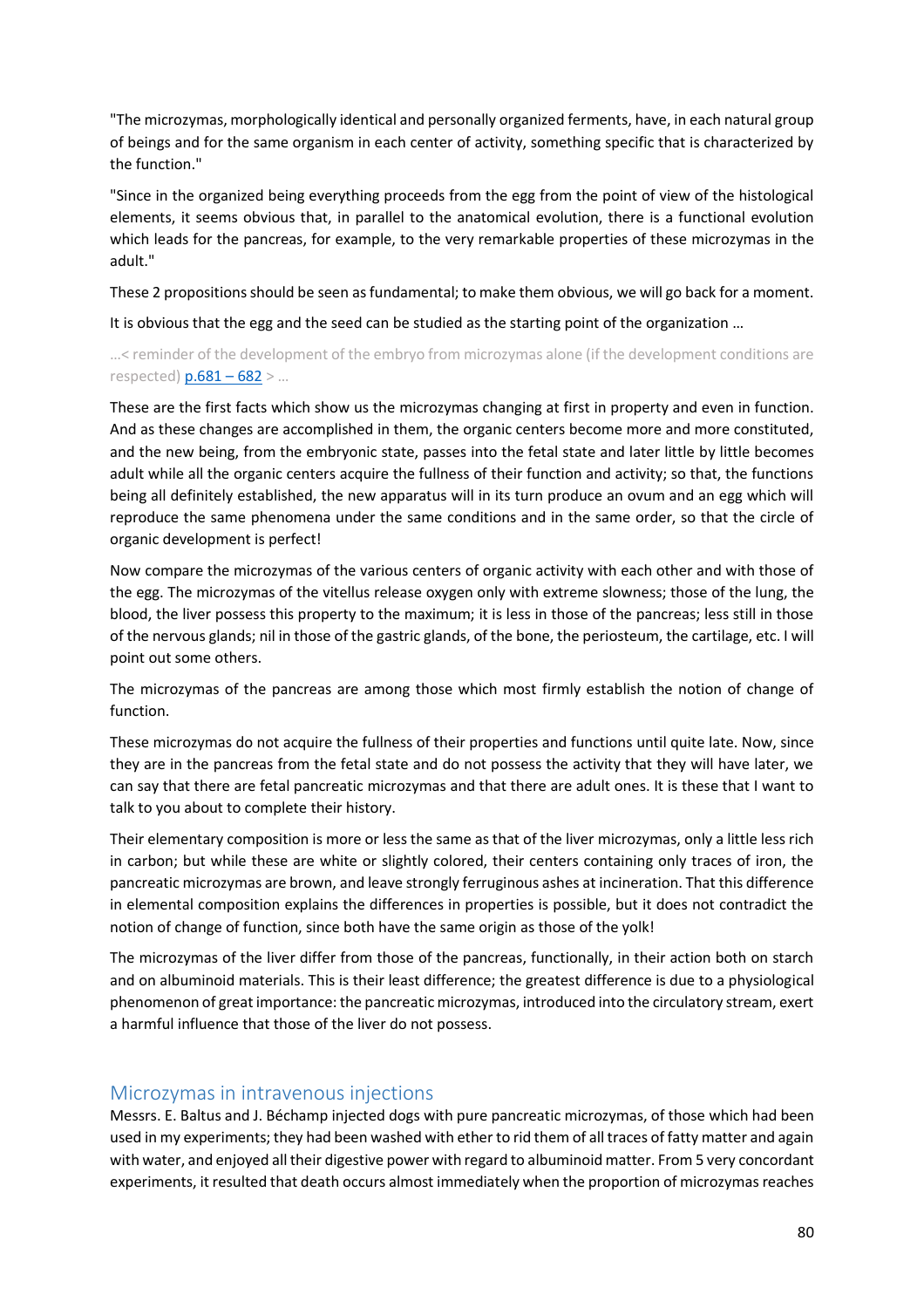1 mg per kg of animal. The only lesions observed were congestion of the digestive mucosa mainly, congestion that could go, in some cases, to blood suffusion. One could object that death had occurred, as it happens when purulent bodies are injected into the veins: the cells, leukocytes, etc., by clumping, can produce capillary embolisms in the lung, brain, etc. Therefore, death, instead of being the result of the own influence of pancreatic microzymas, would be due to mechanical effects only.

...

In order to establish that the action of pancreatic microzymas is personal, they performed the same operations under the same conditions, with liver microzymas. These had been isolated in the same way as those of the pancreas, .... However, at the same dose and even a little higher, their injection was perfectly harmless!

Here then are the microzymas of two neighboring glands which, in this new respect, differ prodigiously.

They have however a common origin, since they were primitively in the same egg. However, there they show themselves absolutely formidable, here absolutely harmless.

But here is a counter-test extremely worthy of attention; the pancreatic microzymas, of such a great harmful power, are able to lose it in a very remarkable circumstance.

# Influence of bacterial evolution of pancreatic microzymas on their harmful action in intravenous injections

The pure pancreatic microzymas having digested a certain amount of fibrin, the mixture was left in the oven until nutritive fermentation developed; hydrogen sulphide was given off, products of putrefaction appeared, and the microzymas of the fibrin as well as those of the pancreas evolved into bacteria. The microzymas and bacteria, having been separated and washed, were found to be deprived of their normal transforming power with respect to the albuminoid material. However, this mixture of microzymas and bacteria, injected into the veins, in equal or even higher doses, did not produce any incident.

The hypothesis of a mechanical action to explain the death by normal microzymas must therefore be ruled out. It was not as a foreign body that they were harmful and killed. But, since after the phenomenon of fermentation they ceased both to operate in the digestion of the albuminoid materials and to be harmful, may we not suppose that they acted, in the normal state, precisely in virtue of the force which is in them to produce pancreazymase with the materials of the blood. Let us try to understand this.

# Intravenous injections of albuminoids, gelatin, diastase and pancréazymase …< expériences [p.686 à 688](https://gallica.bnf.fr/ark:/12148/bpt6k65140517/f734.image.r=.langFR) > …

I said that the intravenous injections of normal albuminous materials were harmless: yes, within the limits of the quantities used in the experiments by the authors. But if the dose exceeds a certain ratio per kg of animal, death can result from the injection, both with blood serum, casein, and with milk, because, in short, these substances constitute for the animal, foreign matters to its blood which bring about a certain dyscrasia which can only be tolerated within certain limits. The excess of foreign matter that cannot be assimilated is eliminated, and the animal succumbs. Gelatin itself, which is not eliminated through the urine, may not lead to death, when the dose is not too much higher than 0.55g / kg of dog; there is malaise, vomiting, diarrheic stools, but the animal recovers. This is because the animal has a certain power of resistance, of tolerance as the doctors say, which allows its microzymas to adapt, for a while at least, to the environments in which they are found.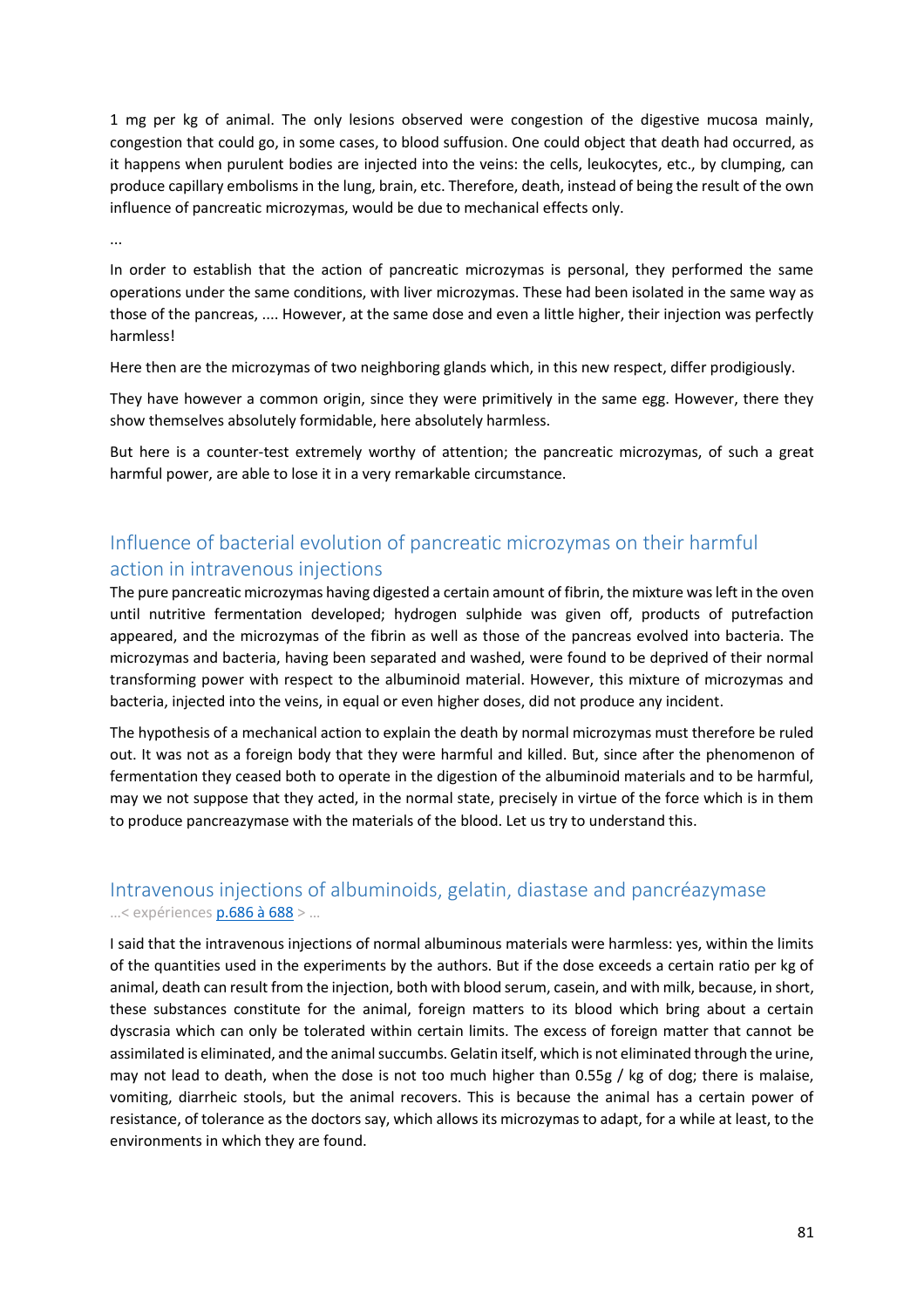Certainly, one must be reserved in the interpretation of the results obtained by experiments of this kind; but the harmful activity, at such a small dose, of diastase and pancreazymase, is certainly due to their particular nature and not to a mechanical cause. Is it not apparent that the morbid and chemical functions, except for intensity, are the same in the pancreatic microzyma, and in the pancreazymase which it secretes, so that it is difficult to distinguish what belongs to the producing agent and what to the product? For my part, I am struck with astonishment when I see 1 mg of pancreatic microzymas per kg of dog bring death, when it takes 15 centigrams, i.e. 150 times more pancreazymase, to produce the same fatal result! Why this difference? Is it not because the microzymas, acting on blood materials, have exerted the activity they manifest in the original gland on the same materials, thus producing a sufficient amount of pancreazymase to bring death?

...

In the meantime, these facts oblige us to recognize that the most serious disorders, even mortal, can be provoked by living organisms, pre-existing in the living organism, where, normally, they accomplish necessary and beneficial chemical and physiological acts, but which introduced in the blood, in a medium which is not intended for them, provoke the dreadful manifestations of the most serious morbid phenomena.

It has now been demonstrated that microzymas can acquire new properties and perform new functions in the very organism that originally contained them, in the egg from which they originated. It is thus understood that microzymas are morphologically identical and functionally different, and that it is possible that microzymas from a given center of activity cannot be introduced with impunity into a living environment that is not intended for them.

And it is also demonstrated that a harmful microzyma can become harmless under certain conditions by changing its function ... And we will have the opportunity to show that it is so in other circumstances, for other microzymas. ...

... And in order to proceed from the known to the unknown, from the simple to the compound, we are going to study a subject which I have already indicated to you by speaking to you, in connection with the formation of zymases, of the ammoniacal fermentation of urea and urine. (See 7th lecture[, p.333\)](https://gallica.bnf.fr/ark:/12148/bpt6k65140517/f381.image.r=.langFR)

# On the ferments and fermentations of the urine, in the physiological state and in the pathological state

… I will only deal with human urine. The history of urine presupposes an exact knowledge of the entire urinary system, from the renal veins and arteries, the kidneys, the ureters, the bladder, to the urethra and its meatus, as well as that of the function itself....

But from the point of view of the microzyma theory, it is necessary that you have a clear idea of what urine is.

According to all the facts I have cited to you in the course of these lectures, and the doctrine which connects them, the human organism is constituted by an aggregate of anatomical elements arranged in centers of more or less complex activity, in which each group, each cell, each microzyma, lives, feeds, develops, or separates and wears itself out in a particular way. Each group, each cell, each microzyma constitutes as many apparatuses where matter is transformed by a phenomenon comparable to a fermentation. **Each cell, each microzyma, in the general aggregate, has an independent existence, and its own environment. It is in this medium that each cell draws the elements of its nutrition after having prepared them by means of its zymase, as if it were making its own medium with the help of the materials that the blood brings to it**. But the elements that each cell or microzyma absorbs, after having been used, are returned, transformed, to the surrounding environment. But these transformed materials would accumulate around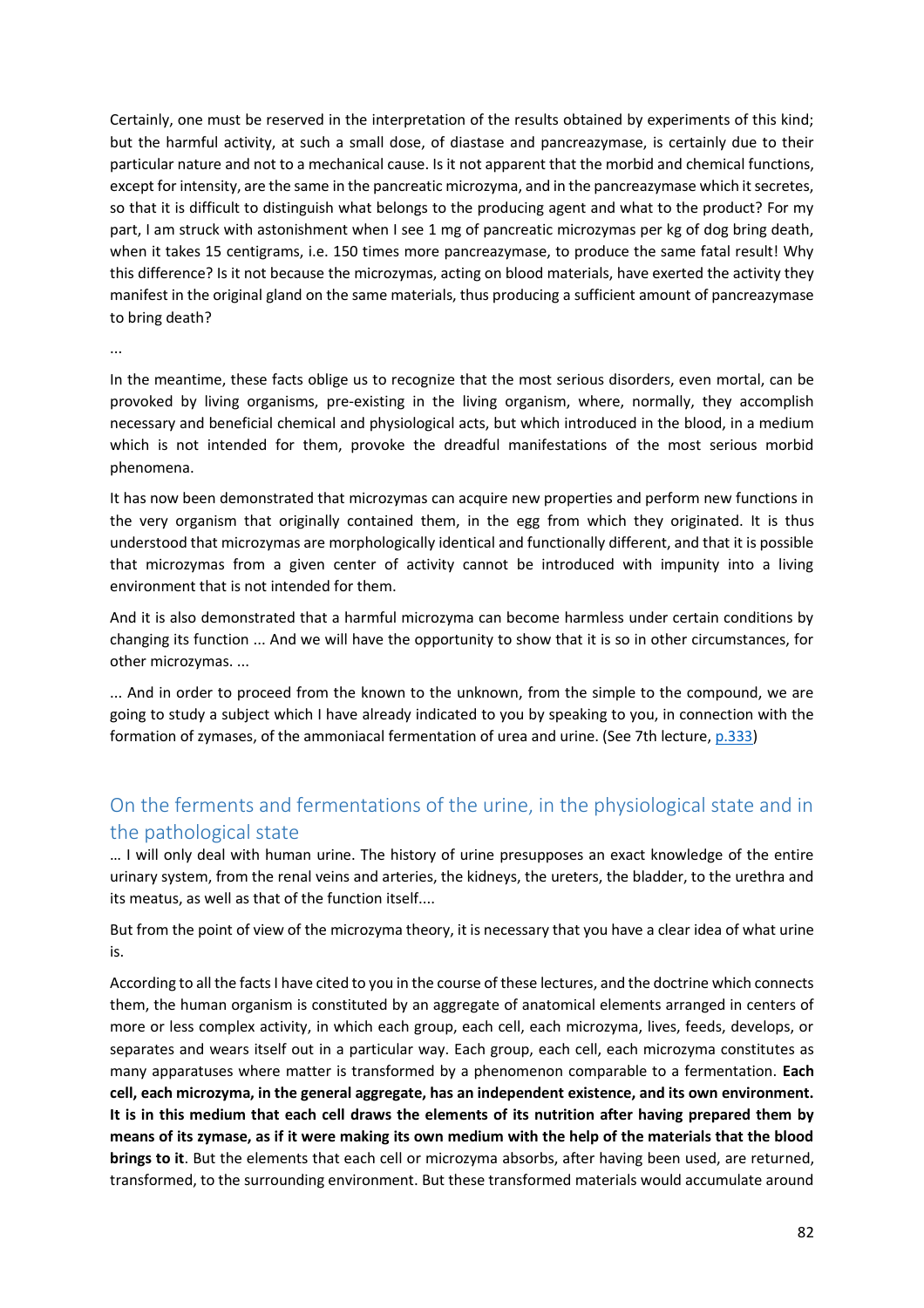these cells and microzymas and would hinder their normal functioning, things would happen as for the brewer's yeast in the alcoholic fermentation: at the beginning of such a fermentation, the phenomenon is accomplished with intensity; but alcohol, carbonic acid, etc. accumulating in the mixture, it slows down, although the quantity of glucose to be consumed is always abundant! If we could remove the alcohol and carbonic acid, etc. as they occur, and offer air to the yeast, its operation would be more regular! Well, what we cannot do for yeast, admirable arrangements accomplish in the animal aggregate: the spent products are at once removed, while the blood brings, with new materials to be transformed, the oxygen necessary for the regularity of the function! It is in fact in a constantly oxygenated environment that the cells and the microzymas take the complex organic materials that the blood brings them, and they break them down suddenly or little by little and bring them back, splitting them up or oxidizing them into simpler compounds or even into the state of carbonic acid, water, urea, etc.; that is to say, more and more, into the mineral state.

This is how the chemical acts which are accomplished in the intimacy of the being are reduced to the phenomena of fermentation! That is why the glucogenic substances and the glucose can disappear from the organism otherwise than by a phenomenon of oxidation... As for the albuminoid substances... they undergo there duplications as a result of oxidation which give rise to a crowd of compounds less and less rich in carbon and more and more oxygenated...

#### ...< table of products in carbon equivalent [p. 693](https://gallica.bnf.fr/ark:/12148/bpt6k65140517/f741.image.r=.langFR) >...

… at the same time ... a part of the mineral matter is set free. Whatever the explanation, this is the general phenomenon of de-assimilation. But the de-assimilated products, in a given center of activity, obviously no longer being able to serve as food for the cells and microzymas of the center, or to be transformed by them ..., are taken up by the blood, which carries them to other centers where the simplification is accomplished more and more .... This is how the bile acids, after having undergone a first splitting during the intestinal digestion, are reabsorbed to be used for new reactions, and to be reduced in simpler compounds, less carbonated. It is after all these simplifications that the blood carries away the products definitively unsuitable for the maintenance of any of the anatomical elements of the organism, towards an admirable apparatus which, by an elective filtration, leads them into a reservoir which collects them to reject them outside.

#### $\ldots$  < description in 4 steps of the urination function defined by Ch. Robin [p. 694](https://gallica.bnf.fr/ark:/12148/bpt6k65140517/f742.image.r=.langFR) >  $\ldots$

Urine is necessarily a very complex mixture, .... Urine also contains the products of the proper function of the kidneys, the adrenal capsules, the bladder mucosa, the prostate, and the urethral canal. Among these products there is one that cannot be considered, strictly speaking, as a product of de-assimilation; it is nefrozymase, which does not exist in the blood and which is probably a product of secretion of the microzymas of the kidneys. Finally, there is the bladder mucus, on which we will dwell.

Of the very complex composition of urine and its history, I want to tell you only what is necessary to explain the causes of its ammoniacal fermentation in the bladder. This will give us the opportunity to show that this internal fermentation is linked to the change of function of the microzymas of the urinary tract, and this will lead us to the study of microzymas that have become morbid.

... The characteristic and most abundant immediate organic principle of urine is urea.

#### … < history [p.696](https://gallica.bnf.fr/ark:/12148/bpt6k65140517/f744.image.r=.langFR) > …

But the origin of urea in the organism was not explained, and consequently the theory of respiration was missing something. Following a lesson by Küss in which this learned professor showed us the shortcomings of this theory with regard to the fermentation of urea, I undertook the research which led to the solution of the problem. The result was that the albuminoid and gelatinogenous materials, that is, all the plastic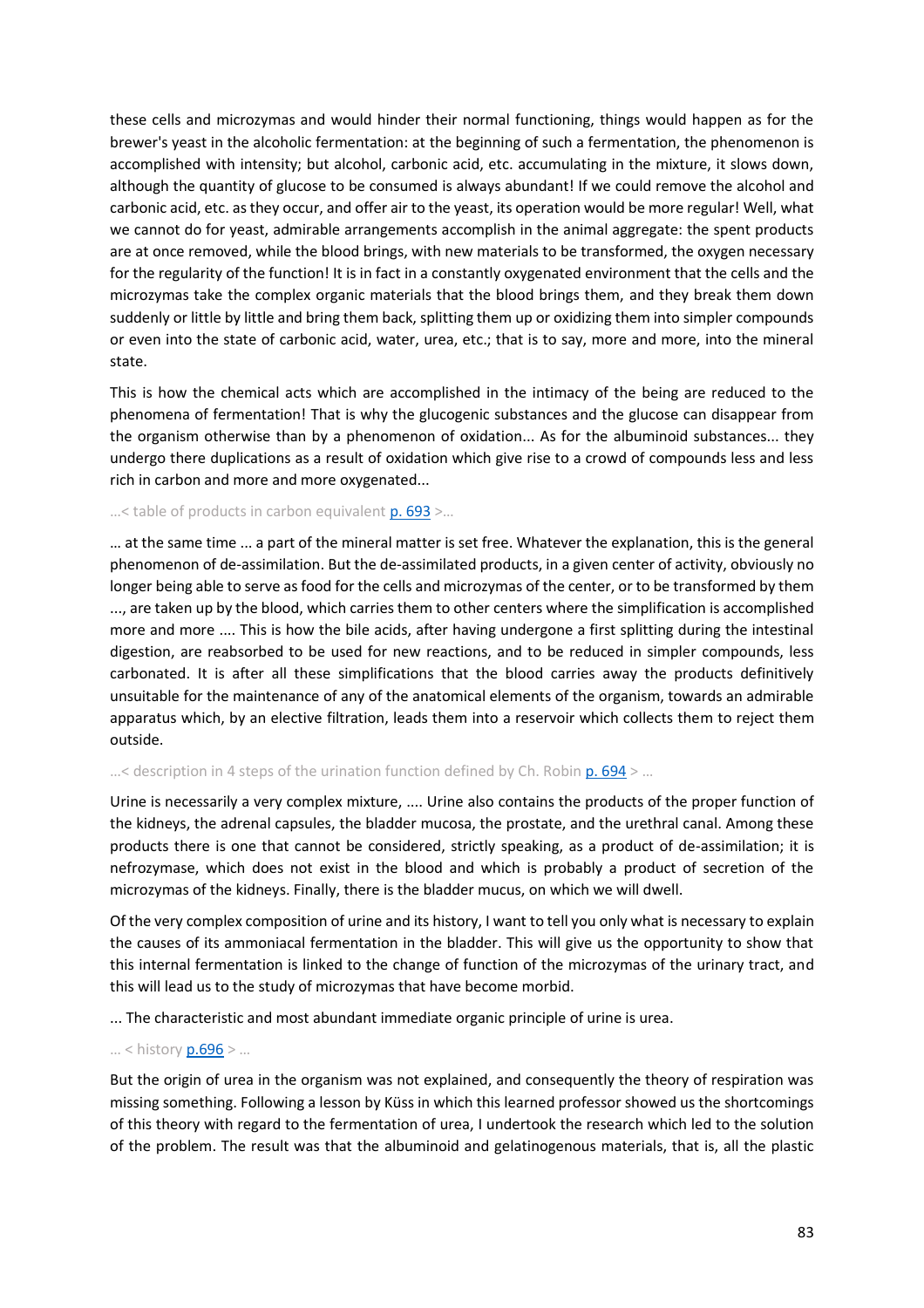nitrogenous materials of the organism, produce urea when oxidized under the influence of hypermanganate of potash…

… < experience [p. 697](https://gallica.bnf.fr/ark:/12148/bpt6k65140517/f745.image.r=.langFR) > …

When an albuminoid substance is left, as I have done, even for a very long time, in contact with oxygen or air, it does not oxidize appreciably, i.e. very little oxygen is absorbed. It is therefore not oxygen, in its ordinary state, that is the agent of oxidation. In the organism, it is thanks to the special anatomical elements, i.e. the microzymas, that oxygen becomes capable of acting like that of potassium hypermanganate.

...< urea in the chemical sense  $p.698 - 699$  > ...

Human urine, in its physiological state, has an acidic reaction...; its odor is special, becoming repulsive, ammoniacal, urine-like only when it is altered.

Urea is the most abundant nitrogenous compound of urine..., to the other numerous nitrogenous bodies that it contains, it is necessary to specify the hippuric acid and the coloring matters.

#### $...$  < [p. 700](https://gallica.bnf.fr/ark:/12148/bpt6k65140517/f748.image.r=.langFR) – 701 > ...

For a long time, authors have believed that urine contains some albuminous material only in the pathological state; this is an error which has been the cause of much confusion. But I have shown that the most normal physiological urine, at all ages, contains an albuminoid substance which is of the order of zymases.

Indeed, human urine fluidizes the starch and saccharifies the starchy material; and if filtered urine, well separated from its mucus, is precipitated by a sufficient quantity of concentrated alcohol, it forms a precipitate which, washed with alcohol and wrung out, dissolves to a great extent in water. The aqueous solution contains the active matter, for although neutral, it acts on the poison like urine itself; this matter I have named nefrozymase, because various considerations, now irrelevant, as I will tell you, have made me admit that it is formed in the kidney. The blood of a general bleeding, venous and arterial blood, consequently, does not contain zymase capable of saccharifying the poison. It is thus while crossing the kidney that the urine is charged with nefrozymase.…

 $\ldots$ < Control: dog urine taken from the ureter [p. 701](https://gallica.bnf.fr/ark:/12148/bpt6k65140517/f749.image.r=.langFR) >...

… Nefrozymase does not invert cane sugar.

Nefrozymase has the general properties of albuminoid materials...

The amount of nefrozymase varies greatly even in the most normal physiological state;

#### $...$  < physiological variations  $p. 702$  > ...

But it is in the pathological state that its variations are the most significant. Pregnancy, all things being equal, has the effect of increasing the dose.

...

Independently of the nefrozymase and the materials that accompany it, it contains what is called urine mucus…

#### …< study by Berzelius [p.703](https://gallica.bnf.fr/ark:/12148/bpt6k65140517/f751.image.r=.langFR) > …

In the mucus of normal urine, the presence of debris from the bladder mucosa has been noted, and that is all; we shall see that there is more.

But before telling you about the microzymas found there, it is necessary to tell you what was known about the cause of ammonia fermentation in urine!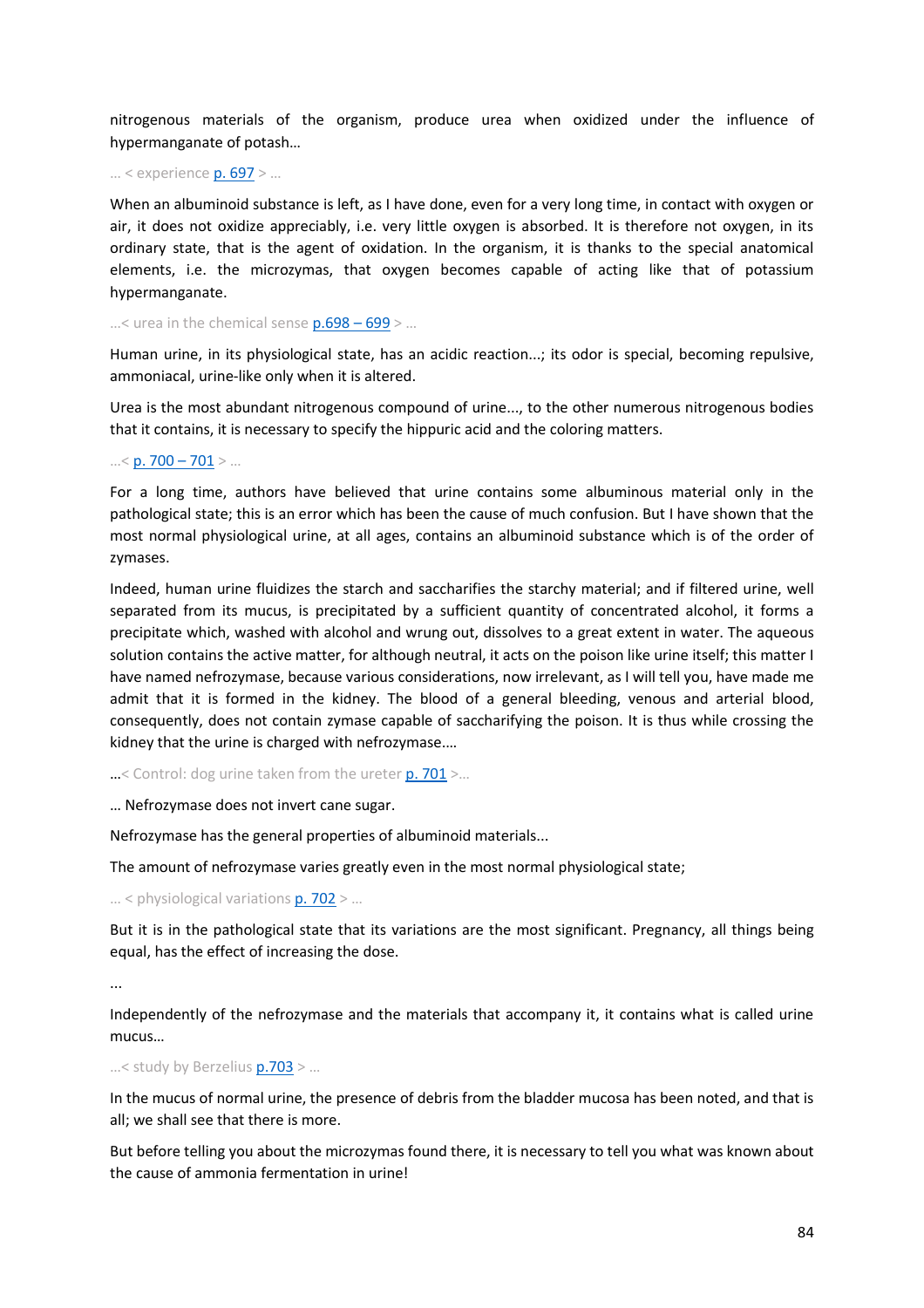### On ammonia fermentation of urine

From time immemorial it was known that urine putrefies, and Fourcroy had seen that urea was transformed into ammonia carbonate. As for fermentation, it was unknown;

...

Pure urea, dissolved in pure water, is no more spontaneously alterable than the aqueous solution of cane sugar.

The fact that the transformation of urea into ammonia carbonate is due to **the action of a special ferment proceeding from the urine itself**, was demonstrated by M. Jacquemart in the laboratory of M. Dumas, following the views that the illustrious chemist had communicated to him.

#### … < experienc[e p.704](https://gallica.bnf.fr/ark:/12148/bpt6k65140517/f752.image.r=.langFR) > …

The notion that mucus converts to ferment has been retained in science, but with the vague notion of spontaneous alteration.

 $...$ < this theory has been replaced by the theory of atmospheric germs  $p. 705$  >...

...< Pasteur's research on putrefaction attributed to airborne germs  $p.706$  à  $708$  > ...

Yes, the germs in the air can have their part in the phenomena of putrefaction of the urine, but they are not necessary!

Mr. Pasteur neglected "of course" the mucous deposit of the urine, did not pay attention that the composition of the liquid of miction, necessarily, is extremely variable...

I have observed several times that urine of the same sex or of different sexes, collected under the same conditions, exposed to the air under the same circumstances, on the same day, undergoes the one ammoniacal fermentation, while the other remains acidic and, in appearance at least, has not been altered. With the benefit of this general observation, I will tell you what happens when we study the alterations of urine in the physiological and in the pathological state. …

### Mucus and microzymas in the urine ...< implementation **p. 708** > ...

For the examination of the still wet mucus, it is necessary to use the microscope armed with the combination obj. 7, ocul.1 of Nachet. In the normal and healthy state, whether it is male or female urine, more or less large mucus cells, bladder epithelium or urethra, and sometimes isolated granular nuclei and molecular granulations are found, of which only a few mobile ones can be seen, because they are hampered by the viscosity of the mucus. The amount of this mass of mucus and organized elements is very small .... The quantity normally increases after a certain time, because outside the bladder, i.e. in new conditions, the urine, thanks to the nefrozymase, constitutes an excellent nutritive medium, or as we say, of culture, for the microzymas!

When one wants to study with fruit what happens to the microzymas in the urine, one must proceed as we have always done up to now: urine slightly creosoted or phenicised, at one or two drops per 200 cc, at the exit of the urethra, is examined at 1 or 2 days interval, or more often. One sees then the microzymas appearing under the aspect of 2 spheres joined together, appearing in 8 of figure; then the number of grains increases, and one has straight or sinuous strings of 3, 4 and a greater number of grains: the torulacea of Mr. Pasteur and Mr. Van tieghem; rarely under these conditions, one sees the bacterium appearing. If the urine has not been phenicized, it is necessary to observe more often. The same evolutionary phenomena can be observed: the microzymas gather, while multiplying, under the aspect of a string of grains; then they lengthen, and the bacterium appears. Sometimes it is a kind of small vibrio which precedes the bacteria. I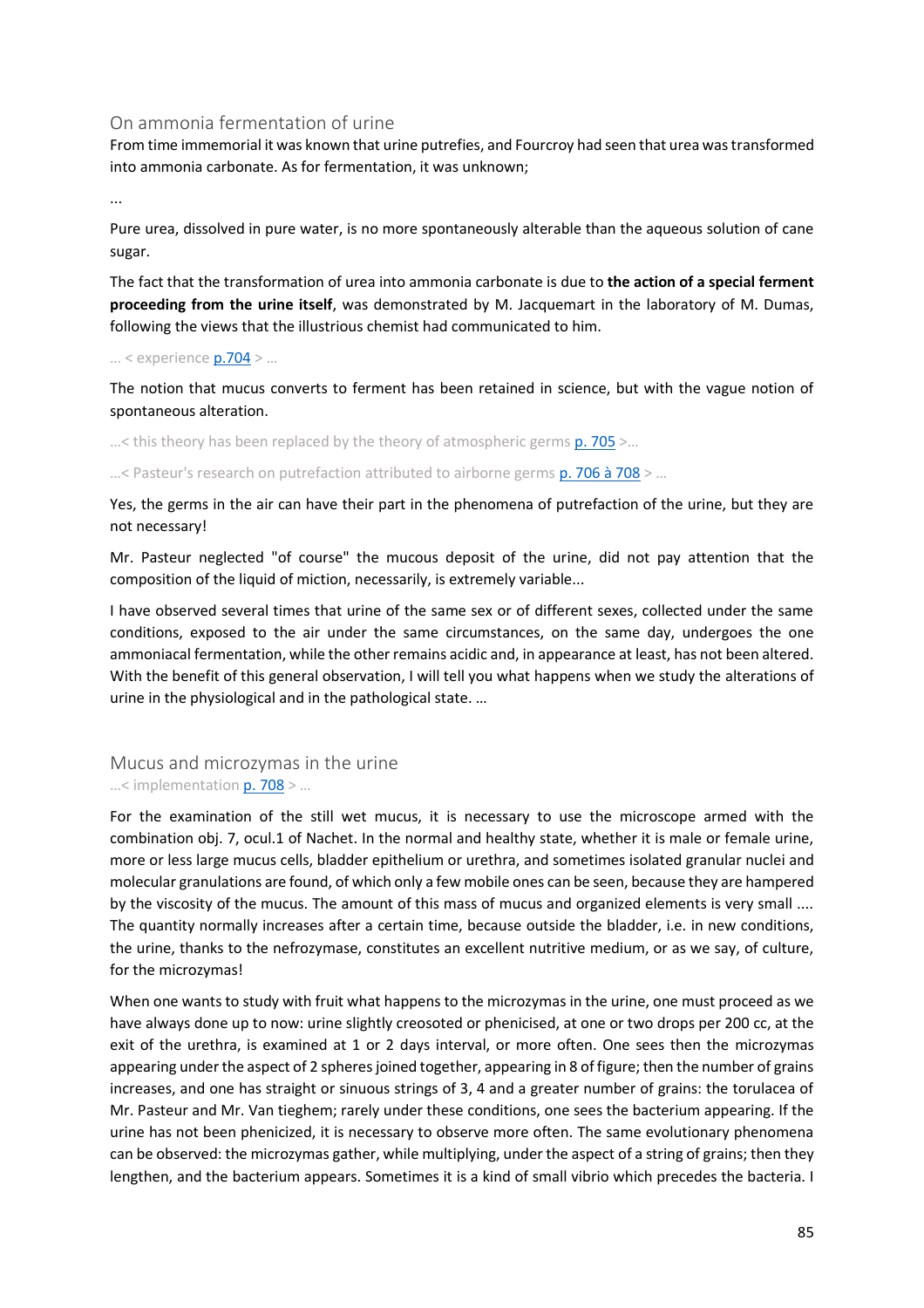have often seen all the isolated microzymas disappear and only chains are obtained. ... Finally, if one leaves a urine that has become ammoniacal to itself, a little earlier, a little later, depending on the case, **there comes a time when all the associated microzymas and the bacteria have become isolated microzymas again.**

#### Fermentations of physiological urine in contact with air

It has long been observed that some urine does not become ammoniacal on contact with air, and I have observed similar facts on several occasions; since urine remains acidic, it was concluded that it remained unaltered: this was a mistake, **it alters in other ways**, that is all. It was further assumed that urea was decomposed, there was no other transformation in urine; this was another error.

When fermentation is accomplished with or without Mr. Pasteur's torulacea, decomposition takes place in accordance with Mr. Dumas' equation: ... But at the same time that urea is destroyed, another fermentation is accomplished in parallel or consecutively.

...Let me remind you that the urine of men who have submitted to abstinence from fermented liquors, **may contain alcohol and acetic acid**.

#### …< [p. 710](https://gallica.bnf.fr/ark:/12148/bpt6k65140517/f758.image.r=.langFR) > …

#### Fermentation in contact with air

This being so, here is a series of several experiments which I published in 1865 to prove that several forms of bacteria can ferment urine, **without necessarily producing ammonia carbonate**.

#### …< experiences [p. 711](https://gallica.bnf.fr/ark:/12148/bpt6k65140517/f759.image.r=.langFR) – 712 > …

Also, although no excessive precautions have been taken against airborne germs, we find only the normal forms of evolution of microzymas.

#### Fermentation of urine in the presence of creosote

We know that creosote, or phenic acid, moderates the bacterial evolution of microzymas. What would happen if we left the urine to itself after having properly phenicized it? ... 10 days after the last urine collection, the mucus is completely deposited ...

The urine remained frankly acidic and not more colored than at the beginning. It does not give off gas by adding an acid...

The urine, even from the point of view of these products, could be considered unaltered. But what had happened to the microzymas?

The mucus deposit at the beginning of the experiment contained only the normal microzymas, mucus globules and epithelial cells. At the end of the experiment, the microscopic observation shows what we see in the drawing of this figure  $\langle p. 714 \rangle$  which shows that we no longer see isolated microzymas; they have become microzymas in strings of 2, 3 ... and a larger number of grains, representing the torulacea of Mr. Pasteur, which is ultimately only a phase in the evolution of microzyma. As you can see, there are no bacteria. There are almost no more mucus globules; but there are still nuclei of bladder epithelium... crystals of oxalate of lime.

And note that, in spite of the small torulacea which is given as the specific ammoniacal ferment of urea, this one has not been decomposed at all...

What happens to nefrozymase in putrefied urine …< experiments on pregnancy urin[e p.715 à 717](https://gallica.bnf.fr/ark:/12148/bpt6k65140517/f763.image.r=.langFR) > …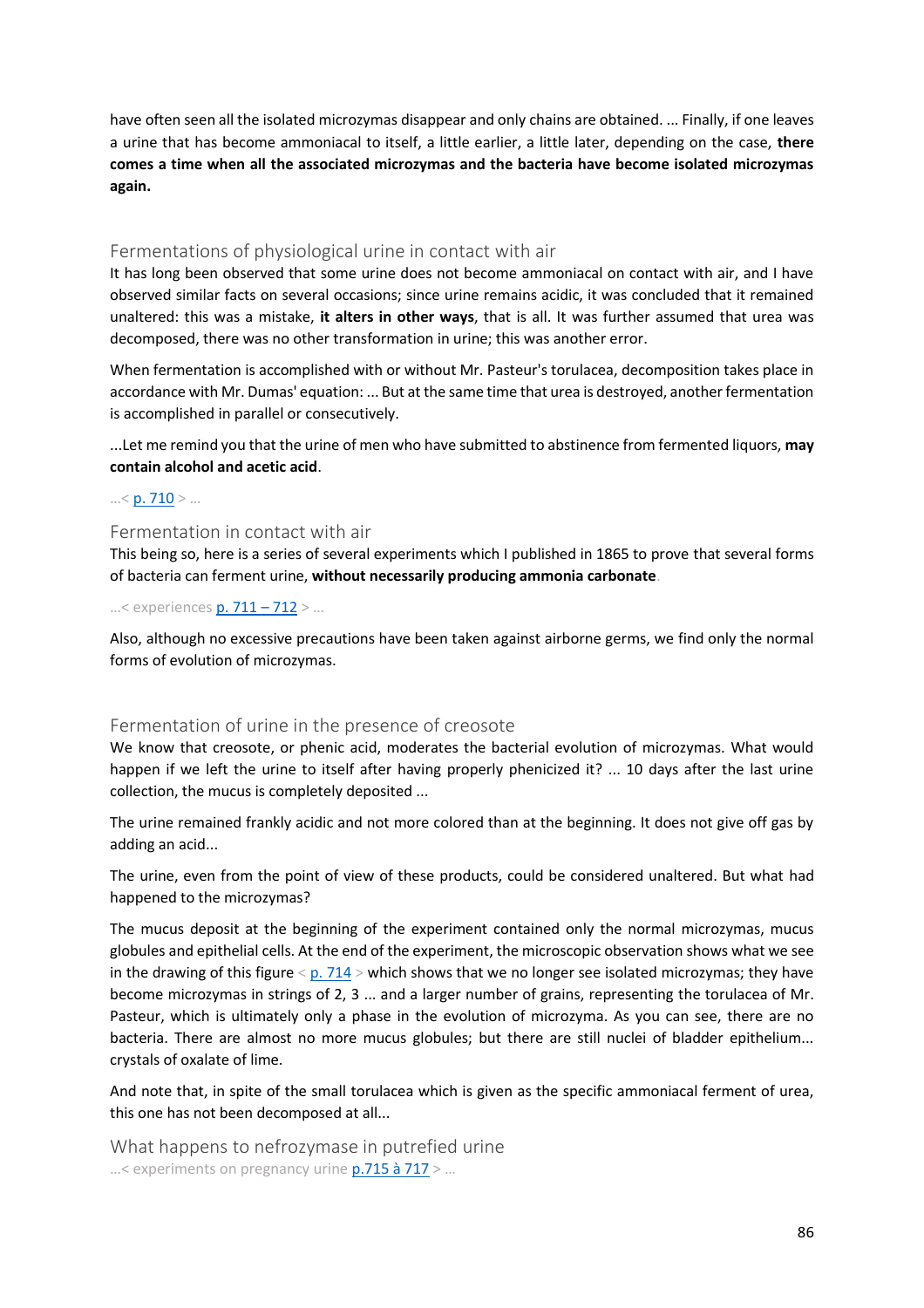It is therefore undeniable that urine ferments in several ways, and that infusoria can consume the nefrozymase it contains. You must have been struck by the role of creosote which prevents any alteration of the filtered urine, which also prevents the ammoniacal fermentation of the urine, but not the evolution of the microzymas to produce strings .... And notice again that Mr. Pasteur does not show any surprise that his torulacea develops in an acid medium, he who claims to explain by the alkalinity of the medium the appearance of bacteria in the yeast broth mixed with chalk! No, acidity does not prevent the bacterial evolution of microzymas, although to a certain degree, it is an unfavorable condition, and alkalinity favors it.

Let's draw a practical application from the facts about phenic acid.

## Storage of urine to be submitted for analysis

When a doctor, for a diagnosis to be made, needs to analyze a urine, which has been carefully collected, he must always be concerned about its possible fermentation. Whenever the analysis cannot be done immediately ... he will add 2 to 3 drops of pure phenic acid, liquid. And for more precaution, if he does not want to analyze the deposit and examine it microscopically, there will be even more guarantees, if he can filter the urine to be preserved…

## Microzymas of the urine as alcoholic and acetic ferments …< experiences [p. 718 à 722](https://gallica.bnf.fr/ark:/12148/bpt6k65140517/f766.image.r=.langFR) > …

However, these experiments show that the ammoniacal ferment, torula, microzyma or bacteria is not specific, since it is capable of acting as an acetic, butyric and alcoholic ferment. And these facts prove once more the aptitude of this order of organized beings to adapt to the most diverse environments.

It is not correct either to think that the function of the soluble ferment of urea is confused with that of the organized ferment which produces it; for, certainly, the soluble ferment will never produce alcohol and acetic acid.

## Theory of ammonia fermentation of urea

Mr. Pasteur asserts that urea is fermentable matter with respect to both soluble and organized ferment. Consider carefully the terms he used: "Soluble ferment and organized ferment act in the same way on their fermentable matter, that is, on urea!"

In the physiological theory, the fermentable matter of an organized ferment is an organic substance which can serve as food for it; this matter the ferment assimilates in a certain way, and gives it back, by disassimilation, after having transformed it. Now, one cannot say that a soluble ferment, which is not organized, not living, assimilates and disassimilates. On the other hand, it is not admissible that urea should serve as food for the organized ferment, unless we suppose that these organisms can use carbonic acid and ammonia, or urea itself, to constitute their tissues: but then the equation which follows from the experiment would not be verified as it has been, and the organized ferments would not be beings functioning in the manner of animals!

In the physiological theory, as I have explained it to you, the fermentable matter of an organized ferment is an organic substance which can serve as food for it! Fermentation under these conditions is a phenomenon of nutrition: which supposes assimilation and correlative de-assimilation! ...

...In short, the fermentation of urea is the result of a zymasic action, that is to say purely chemical, and not a physiological act of nutrition taking place in the organized being. The evolving microzymas secrete the zymase which operates the fixation of the elements of the water on the urea, absolutely as the sulfuric acid or the caustic potash determine it, to transform it, as amide, in carbonate of ammonia...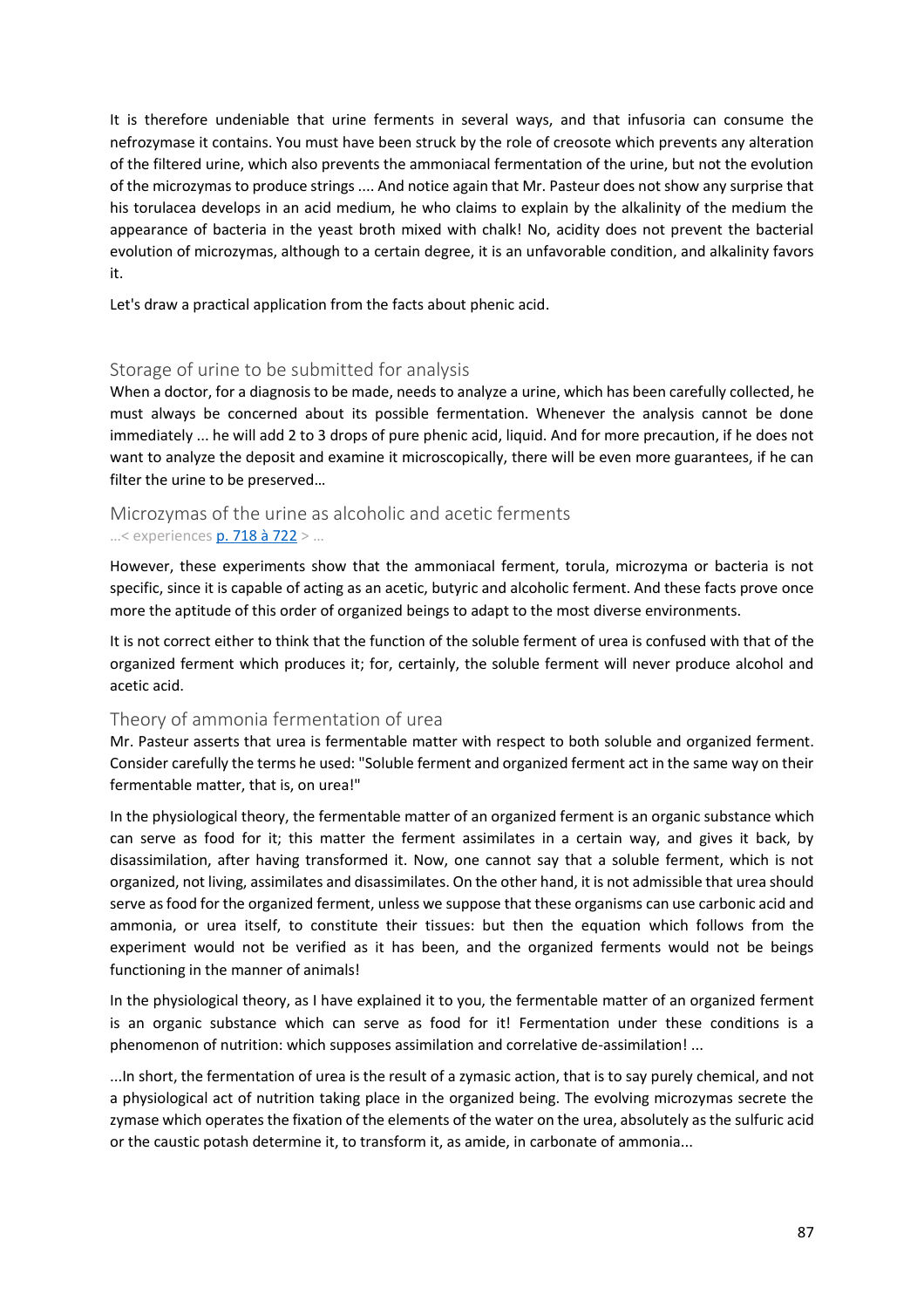The urinary microzymas in the physiological and healthy state, in the bladder, do not secrete the zymase necessary to fix the elements of water on the urea, and this one comes out unaltered. **But outside the bladder, in the new situation which is made for them, they may change their function and become capable of producing the zymase which is called soluble ferment of urea**. By virtue of the law of adaptation to the environment, they adapt to the circumstances and produce the necessary transforming zymase with the help of the inactive ambient materials. This is why both bladder and air microzymas need more or less time to start fermenting urine: the function has to be acquired, and we have seen that it can be prevented from becoming established in both bladder and air microzymas. But still it is necessary that the favorable conditions for that are joined together. Remember experiment II, on the urine of a young man of 18 years old, which placed in the same conditions as the 3 others, did not ferment ammoniacally, but produced acetic acid and benzoic acid! and the authors noted a great number of cases where the urine remained acidic in contact with the air!

## **...From this study will result the proof that normal microzymas in the organism can become morbid, acquiring a transmissible morbidity and being able to keep it, but also losing it**...

#### Ferments of pathological urine and their origin  $...$ < explanation urine pathology according to Mr. Gubler  $p.724$  > ...

Physicians have noted a number of diseases in which the urine is alkaline as early as the bladder. Alkalescence always coincides with an alteration or lesion, probably correlative, of one of the parts of the urinary tract: kidneys, ureters, bladder or prostate. The urine becomes ammoniacal before urination:

- In severe cases of Bright's disease, where the kidneys are altered in any of their parts;
- In acute nephritis and in chronic nephritis;
- In inflammation of the pelvis and ureters;
- In diseases of the medulla where the functions of the bladder are altered;
- In urine retention where, after a prolonged stay, the urine causes phlegmata of the bladder mucosa;
- In chronic cystitis;
- In some particular cases of diathesis.

However, whenever I have examined such urine, immediately after micturition, I have found in it the microzymas increased and for the most part evolved into strings of grains (the so-called specific torulacea), and even into bacteria, mobile or immobile; sometimes the other forms that I have described in urine that has become ammoniacal outside the bladder are also discovered.… < analyse de différents cas [p. 725](https://gallica.bnf.fr/ark:/12148/bpt6k65140517/f773.image.r=.langFR) > ...

… < Pasteur's interpretation, recounting, among other things, the journey of the germ up the urethra to implant itself in the bladde[r p. 726](https://gallica.bnf.fr/ark:/12148/bpt6k65140517/f774.image.r=.langFR) - 728 > ...

…If, therefore, the germs cannot penetrate through the urethral canal, as it is constant that urine can become ammoniacal in the bladder, in cases where there is no injury to any part of the body, nor injury to the intestinal canal, the cause must be sought elsewhere.

Let us assume that urine normally contains microzymas that can evolve into bacteria and all the forms that precede their complete development. This being the case, we may wonder whether ammonia fermentation in the bladder does not have an internal and natural cause, depending on a functional deviation, morbid or not, of the microzymas, manifesting itself, in the cystic cavity, not only by the fermentation of urea, but by a determined histological evolution!

I repeat that every time I have examined ammoniacal urine, immediately after micturition, I have found microzymas more numerous than in healthy urine, and largely transformed into strings (torulas), bacteria and the other forms that precede these. Now, if the germs in the air are not involved in the phenomenon of cystic ammonia fermentation, if, moreover, bacteria are never found in healthy urine, where only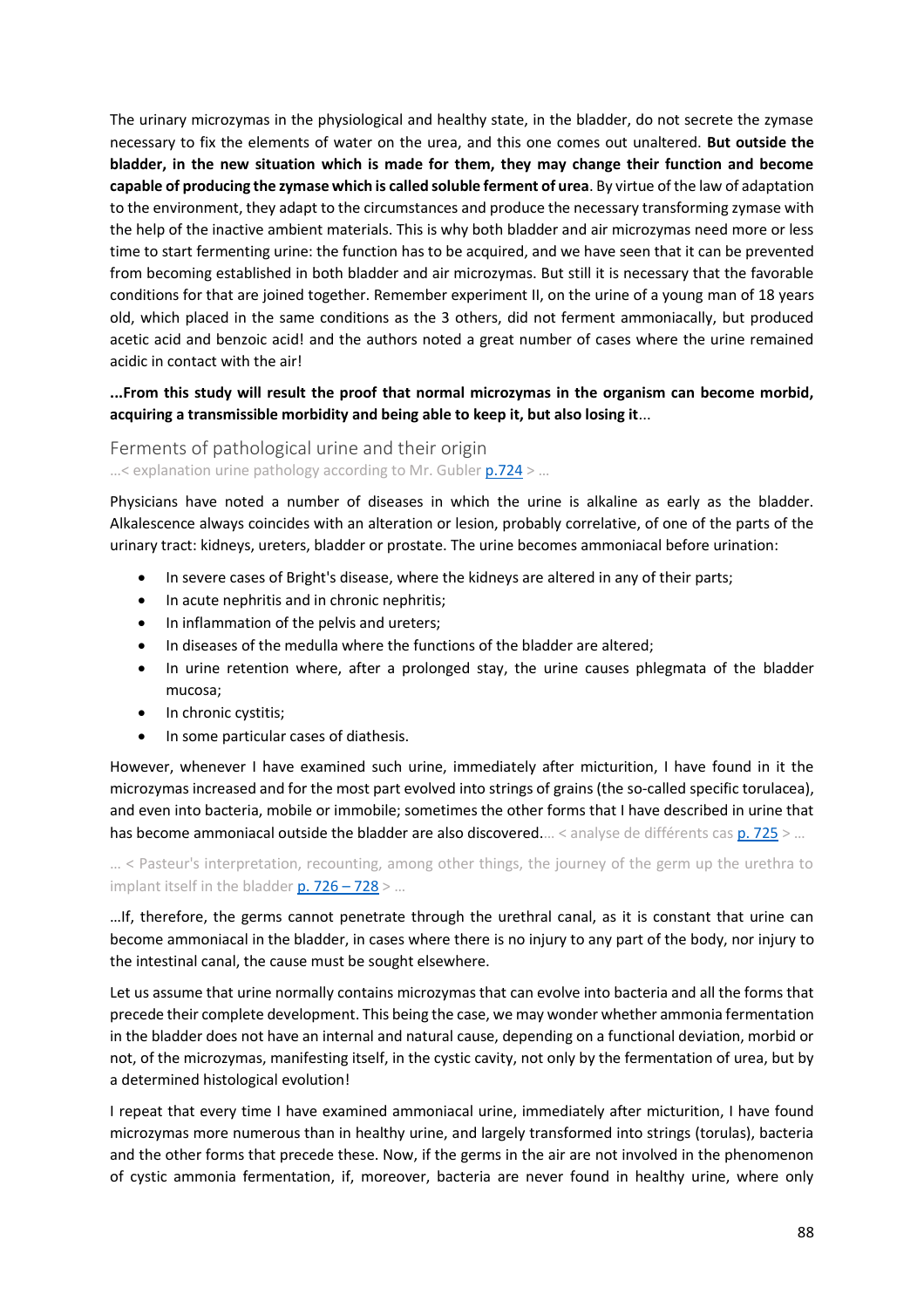microzymas exist compared to what is found in putrefied urine, it must be admitted that the microzymas generating the different organized forms found in alkaline urine from the bladder, had changed something, since their chemical function had deviated. I say that these microzymas have become morbid.

...< study of different pathological case[s p. 732 à 741](https://gallica.bnf.fr/ark:/12148/bpt6k65140517/f780.image.r=.langFR) > ...

Conclusions regarding bladder microzymas and urine fermentation

- 1. Atmospheric germs cannot enter the bladder through the urethral canal: it is anatomically impossible;
- 2. Assuming that, through the catheterization, fermenting germs enter the bladder, they are not the cause of the ammoniacal fermentation of the urine;
- 3. Without denying, but affirming the existence of atmospheric microzymas and their ability to evolve into bacteria, it is certain that they are not the immediate cause of ammoniacal fermentation of urine;
- 4. Bacteria can exist in the urine, from the bladder, without undergoing ammonia fermentation;
- 5. When the urine becomes ammoniacal in the bladder, the phenomenon is correlative to the lesion or morbid condition of some part of the urinary tract, or to a diathesis condition, etc. ;
- 6. The fact that the urine may be ammoniacal in the bladder and that this state is correlative of the presence of infusoria (bacteria, bacterias, vibrios, free or stringed microzymas), tends to demonstrate that there is reason to functionally distinguish microzymas in the healthy state from microzymas that have become morbid as a result of some alteration of one of the parts of the urinary tract or of a general condition characterized ;
- 7. The zymase that ferments urea is the fruit of morbid alteration of the function of microzymas, because any soluble ferment is secreted by something organized, cell or microzyma ;
- 8. The ferments of ammonia fermentation in urine can ferment sugar and starch;
- 9. There is an acid fermentation of the urine, and the ferments of this fermentation are similar to those of the ammoniacal fermentation. These ferments also act on starch and cane sugar;
- 10. The evolution of microzymas in normal urine, and consequently its ammoniacal alteration, can always be prevented by means of phenic acid or creosote;
- 11. Surgeons can, without fear, operate as in the past with the care of cleanliness that they are accustomed to take. However, the most practical advice, as it follows from these studies, is to operate in a phenique atmosphere and to wash the instruments in slightly creosote or phenique water, as much to annihilate the influence of the ambient microzymas as to prevent the evolution of the microzymas of the patient;
- 12. Bladder microzymas, like all microzymas, can evolve and become bacteria; **but these bacteria, by regression, can reproduce the microzymas**.
- 13. Surgeons must be much more concerned about the microzymas of their patients, if they are diathesic, than about the influence of microzymas in the air. It is especially in hospital wards that it is necessary to operate in a creosote atmosphere, because there, more than elsewhere, morbid microzymas can exist.
- 14. It is right to proclaim that in 1843, M. Dumas was right to place the bladder mucus, which converts into ferment, the next cause of the ammoniacal fermentation of the urine. This was the fruit of a marvellous intuition, for one could not even suspect, at that time, that the organism concealed in the intimacy of its tissues agents as powerful as microzymas.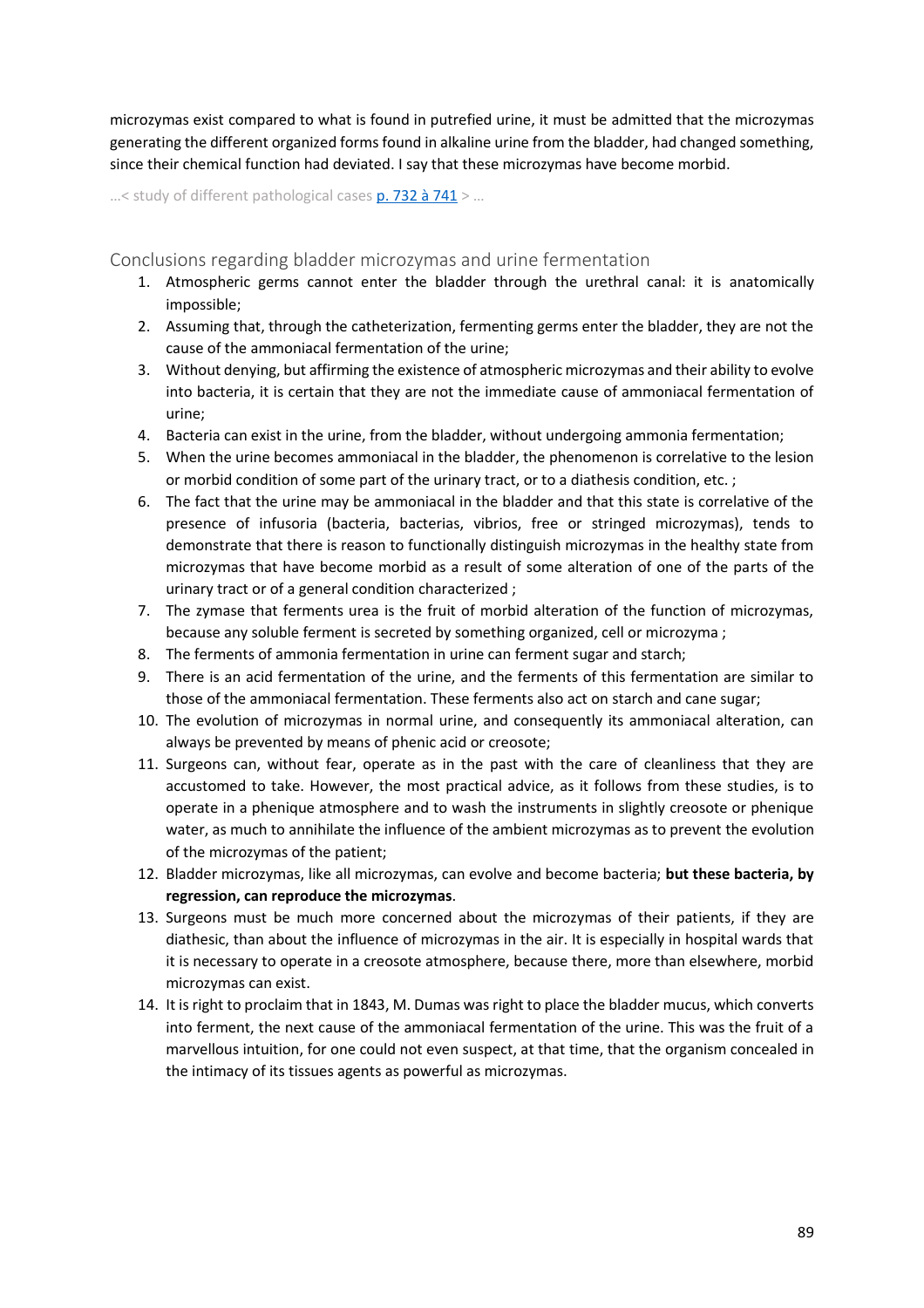# 13th conference

# Microzymas and disease

The last lecture suggested the possibility of founding a physiological theory of disease of which the theory of microzyma would be the basis.

In order to achieve this, I will first gather, in the form of propositions, the experimental truths that we have acquired in the course of the previous lectures;

I will then draw from them the main idea which will be the foundation of pathology.

These propositions are as follows:

- 1. All matter is mineral in essence, because its components are the simple Lavoisian bodies.
- 2. Organic matter should not be defined by its origin, but by its composition: it is nothing other than a more or less complex combination of carbon.
- 3. What is called ambient organic matter, in the heterogenist system, is something more than a compound of carbon, and than matter in the chemical sense.
- 4. There is no spontaneous generation. A mixture, in any proportion, of immediate principles, as numerous as one may wish, and of the necessary mineral matter, all the other conditions which the physiologist and the chemist may bring together as the most favorable being present, cannot itself organize itself and become alive.
- 5. If what, in the school, is called living matter, not morphologically defined, not structured, endowed only with physico-chemical properties, protoplasma, blastema, were what we say and think, everything in the living organism, organs, tissues, cells, microzymas, would be the fruit of spontaneous generation.
- 6. What we call germs, in the air, in the water, in the earth, are essentially microzymas.
- 7. Milk, blood, urine, all tissues contain microzymas.
- 8. Vibrionians can develop in tissues and humours in any part of an organism, animal or vegetable. Age has some influence on this development.
- 9. Microzymas are what, by evolution, become bacteria. Microzymas are not germs in the embryological sense, but they are the previous state of the vibrio, the amylobacter, the bacterium, the bacteridium, etc.
- 10. Microzymas are, personally, what we call ferments.
- 11. Microzymas are also cell factors.
- 12. Microzymas are what by which protoplasma, blastema, are endowed with the formative power of the living organism.
- 13. The microzyma is the living organism per se <in itself>. An organism, ab ovo <from the egg>, is reducible to the microzyma.
- 14. Some natural productions, some tissues in organisms, are formed only by microzymas.
- 15. An organism, a tissue, a cell, a vibrio can, by physiological regression, be reduced to microzymas.
- 16. From the total physiological destruction of an organism, microzymas remain.
- 17. What we call germs of the air, of the waters, of the earth, are essentially only the microzymas coming from disappeared organs.
- 18. The microzymas, in their normal environment, remain identical to themselves.
- 19. Microzymas change their function during the development of the organism: they are functionally different in the different centers of activity, and they keep their acquired activity, when separated from their center.
- 20. It is not said, and cannot be said, that a chemical compound, or a mixture of such compounds, becomes sick or dies.
- 21. Only that which is organized and endowed with life is susceptible to disease or death.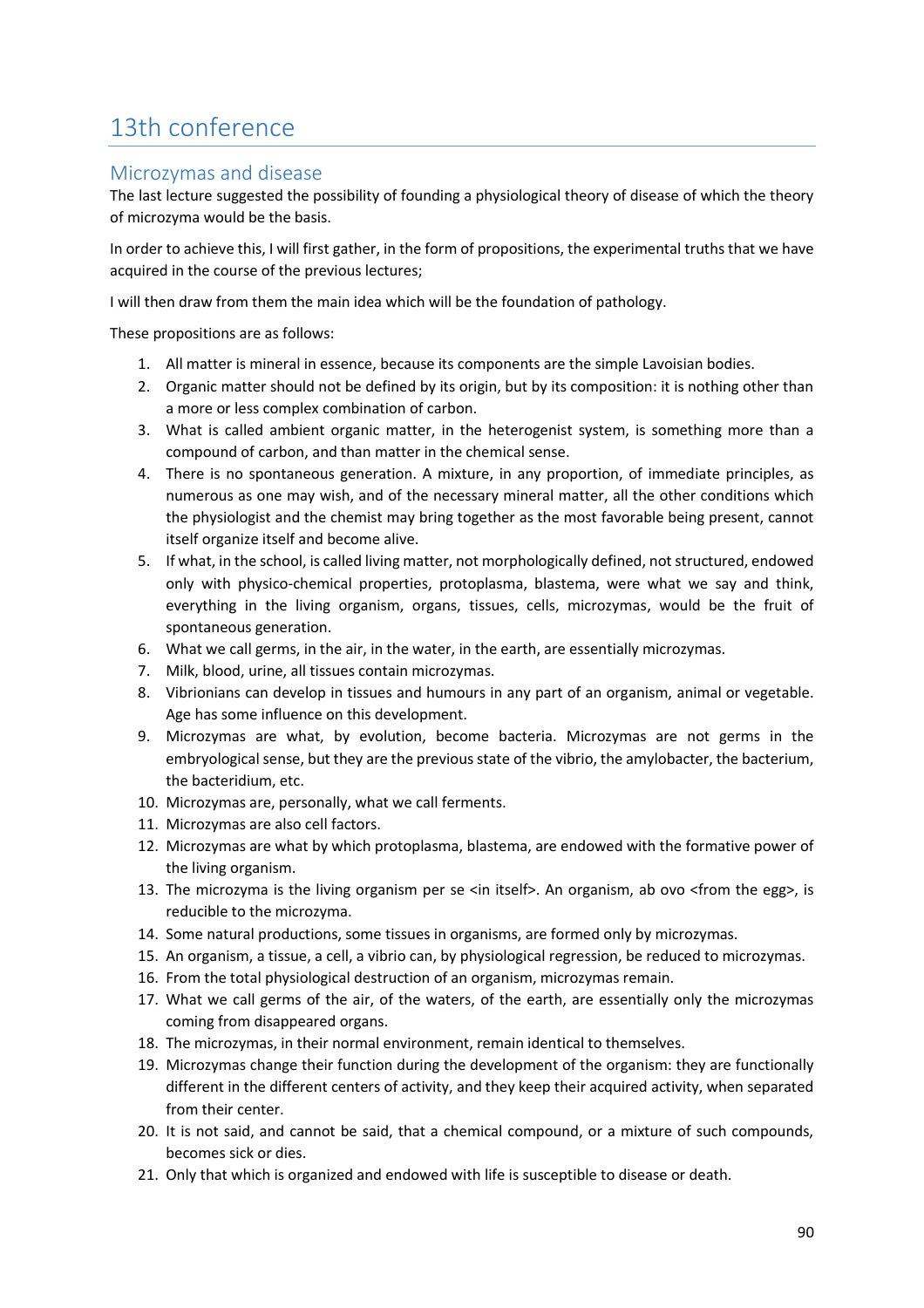- 22. The microzymas being what is primitively alive in the organized being, in which life persists after death; they are the ones that can become the starting point of disease. Primitively, therefore, disease germs cannot exist in the atmosphere.
- 23. Microzymas can change functionally, become morbid and transmit acquired morbidity; a morbid microzyma can become healthy again.
- 24. Therapeutics is the science of finding ways to return morbid microzymas to their normal functional mode.

It is important to remember that the fact is certain, demonstrated, verified: bacteria can appear, multiply, in a hidden part of an animal, without the intervention of an external germ being able to explain their appearance.

... in spite of the confirmations of so many scientists, of Messrs Servel, Nencki and Tiegel, among others, it is in our interest not to take them into account

...< Pasteur broke away from the Hippocratic school and became a reformer of pathology  $p.747$  à 750 > ...

However, these etiological systems did not prevail, and doctors, in general, continued to place the cause of our diseases in the organism itself. I have spent a large part of my life in medical schools, and I assure you that none of my teachers or colleagues made this the starting point of their teaching, while not neglecting any piece of information in order to make an informed diagnosis. However, these illustrious physicians knew perfectly well that man and animals could be afflicted by parasitic diseases; but they knew how to distinguish the part that belongs to the parasite and to the organism in the development of the parasitic disease; they did not let themselves be imposed by words and appearances.

... < continued on the interpretations of Pasteur's bad observations and on his vision of the disease p. 751  $\hat{a}$  757 > ...

…< silkworm diseases Pasteur / Bécham[p p. 757 à 765](https://gallica.bnf.fr/ark:/12148/bpt6k65140517/f805.image.r=.langFR) > …

…< vaccine - [Chauveau p. 765 à 767](https://gallica.bnf.fr/ark:/12148/bpt6k65140517/f813.image.r=.langFR) > …

...< anthrax - Davaine [p. 768](https://gallica.bnf.fr/ark:/12148/bpt6k65140517/f816.image.r=.langFR) > ...

# Inoculations de bactéries à des végétaux – Davaine [p.769](https://gallica.bnf.fr/ark:/12148/bpt6k65140517/f817.image.r=.langFR)

...To make these inoculations, he borrowed the small bacteria of 0,005 mm, agitated with a very fast movement, more or less similar to the bacterium termo, which can exist in certain vegetable substances reduced in putrilage. He arranged for the inoculated infusoria to be retained in the wound. Here is what Davaine observed:

- 1. Inoculated with Opuntia cylindrica, Aloe translucens, etc., the small bacteria, he said, "propagated while retaining their primitive characters."
- 2. "In Aloe variegata they gave rise to filaments that reached up to 0.03 mm and were divided into 2, 3 or 4 segments."
- 3. "The long filaments (from the previous experiment) inoculated to Aloe spiralis produced infinitely smaller corpuscles, which appeared, at the highest magnifications, as very fine dust."
- 4. "Finally, these long or short bacteria, inoculated to the plants previously mentioned, took back their primitive characters, namely those of bacterium termo."
- 5. "These alternate transports on various plants have been operated a great number of times with similar results."

Davaine was quite surprised to reap something other than what he had sown, but instead of wondering whether the inoculated plant is not active in the inoculations, he goes after the classification of bacteria ...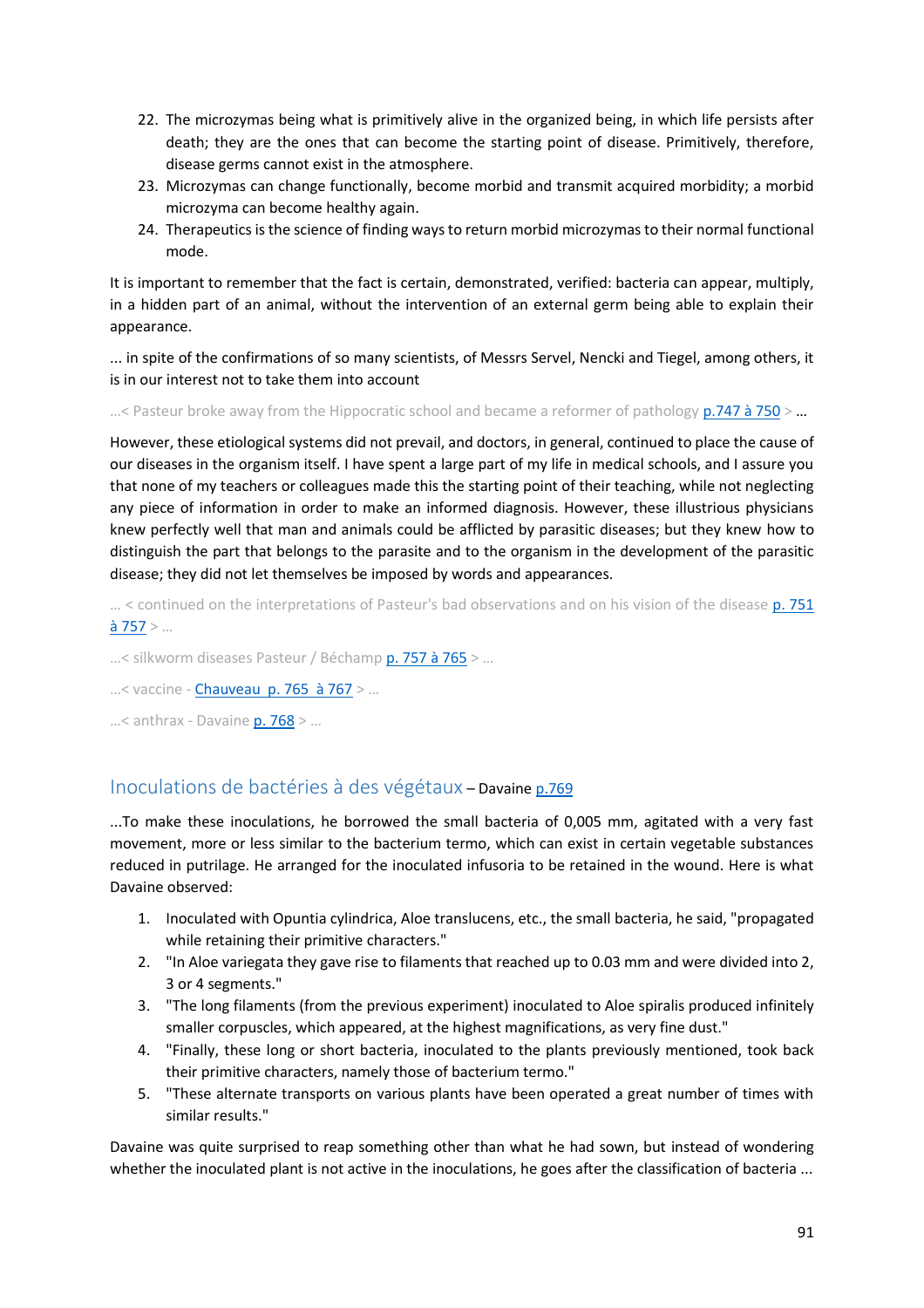... he is disturbed by the fact that he does not see the bacteria he has inoculated reproducing! It is because he did not know that jelly alone, without any inoculation, was sufficient to make bacteria appear, after thawing, in a plant; it is because he did not know that a bacterium, a vibrio, an amylobacter and other forms are only what a given microzyma can become.

... **In the microzyma theory, the inoculated bacterium does not multiply; but by its introduction into the wound made in the plant, it determines a change of environment at the inoculated point, and it is thanks to this change that the plant's own microzymas evolve into bacteria, each according to its species; but as a result of this change, the foreign bacterium undergoes the law of regression and can become microzyma again to evolve then into another form**.

... In publishing my experiments on the bacteria of frozen plants, I said:

"... the same is true of inoculating animals with bacteria, or of injecting a rotting substance into the blood: in this way a dyscrasia is caused which is favorable to the evolution of the animal's own microzymas into bacteria, and the disorders which are the consequences."

I cannot quote all the inoculation experiments which have been made since Davaine, nor the confirmations, unconscious, it is true, of which the theory of microzyma has been the object, even in pathology, on the part of several observers. But it is necessary to point out that these confirmations have been made under the influence of the common hypothesis that there is nothing primitively structured, endowed with independent vitality in a living organism; and that the authors invariably imagine that the micro-organisms they discover in diseases are parasites whose origin is germs coming from outside, ... in accordance with a common opinion taken over by M. Pasteur! ...

The belief in the primitively morbid germs of the air, water and place, as Hippocrates would have said, has become almost superstitious. Recently (1882) a scientist, Mr. Klebs, described a kitchen device intended to preserve milk from bacterial germs, without suspecting that this liquid is full of them; .... One imagines that the slightest crack is enough for an animal to fall prey to these morbid germs.

I have already disabused you of the idea of primitively morbid germs in the air; but you must be convinced, by certain proofs, based on large-scale experiments, that **all the assertions of the authors are purely imaginary.**

## **Air does not normally contain morbid germs**.

In fact, no direct experiment could be produced which established that a germ taken from the air communicated a disease. We have been able to prove that a fermentable material, suitably prepared, entered into fermentation of a desired kind, when exposed to the air. And this is easily understood, if we consider that the germs in the air contain microzymas, the conidia, the spores of an infinity of destroyed organisms. Now, in a given fermentable mixture, only those which are suitable for this mixture develop: the others remain sterile. But the organism which has developed in the mixture which has fermented, we can isolate, study and cultivate; we can make it act on such matter as we please and note the uniqueness or multiplicity of its functions! These are doubtful facts; **has the same work been done for diseases? No, and everything proves that we cannot**.

To demonstrate that a germ of the air is a cause of disease, four things are necessary:

- 1. Introduce this germ, taken from the earth, into an organism, and find it multiplied there;
- 2. Isolate it from the sick organism, study it thus isolated, and prove that it is itself or a form of its evolution
- 3. After isolating it, inoculate it again into the animal, and prove that it multiplies there again by reproducing the same disease;
- 4. To demonstrate that under its influence the microzymas of the sick organism remained indifferent.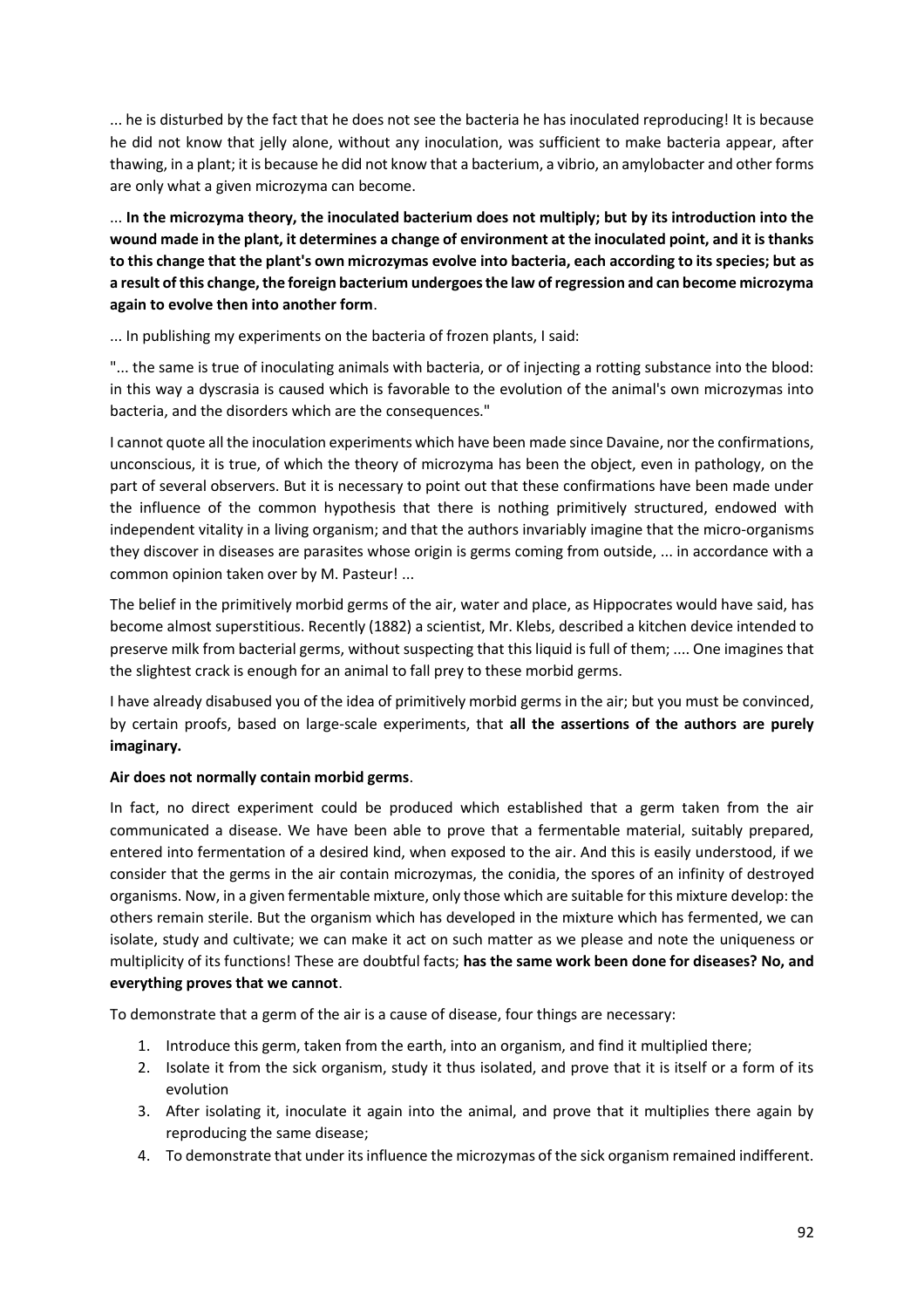However, none of this has been done; every time that morbid microorganisms have been inoculated to a given animal, they have been taken from an already sick animal, and, as in the case of anthrax, the disease produced has not been the same in sheep and in man.

I will now prove to you that huge wounds can remain in contact with the air with impunity, without its absorbed germs producing diseases analogous to those attributed to them free of charge.

# Healing of a wound

…< A. Guérin's thick dressing did not prevent the development of bacteria in some cases and the wounds healed - Pasteur's way of seeing wounds  $p.773$  à 776 > ...

…It is not my intention to expose to you the works of the most learned surgeons on pus, and the theory of its formation. ... but Mr. Pasteur really makes good use of the work of scientists such as Küss, Virchow, Robin, Cohnheim, who have all applied the experimental method to explain its appearance in wounds; whatever the theory, they **all make the pus proceed from the organism itself, without invoking anything foreign**. What is indisputable, however, is that all these scientists have neglected microzymas as they had neglected molecular granulations in general histology. Now, whatever one does, one will always find microzymas in the pus; they may not change form, they may evolve and produce associated microzymas, vibrios or bacteria, and the healing of the wounds will not be any less successful, as is evident from the report of M. Gosselin and of all the surgeons who have been able to observe.

## Pyogenesis

In a remarkable thesis, M. E. Baltus examined all the proposed theories; finally he investigated the role of microzymas in pyogenesis.

Mr. Baltus found first of all that there are constantly in the pus microzymas similar to those which exist in the various humours, and he observed that they were personally ferments. This fact being established, he sought what part they played in the mechanism of pyogenesis. Numerous experiments made on the mesentery and the cornea of the frog led him to reject the theory of Mr. Cohnheim, fruit of an optical error, and to substitute the notion of the microzyma factor of leukocytes. However, clinical observation agrees with experimentation to show that at the beginning of the formation of pus, the microzymas contained in the cells or spread in the intercellular spaces, pack and coat themselves with membranes, which surround them in small islands. These nuclei or globulins serve as a call point for new microzymas that also secrete a membrane around them; finally, the proliferation continues inside the leukocyte thus formed and granulated. And it would be wrong to consider this formula as a simple view of the mind. Whether one examines with attention the inflamed tissues under the experimental conditions of which I have spoken, or whether one limits oneself to the study of the wounds on the surface, particularly in the state of budding, one will easily recognize the phenomenal succession which most observers, Lebert and M. Follin, among others, had already pointed out, but without penetrating its nature, for lack of a guiding idea. And it is very worthy of attention that the dressings made with strongly phenicized water do not suppress the microzymas in the pus, nor most often the associated microzymas and sometimes the bacteria: yet if these microzymas had for starting point the germs of the air, one would not find them in the pus.

...

When there is a purulent infection, it is not the airborne germs that are guilty; but the morbid evolution, always possible, of the microzymas of the operated person's organism, whether they evolve or not.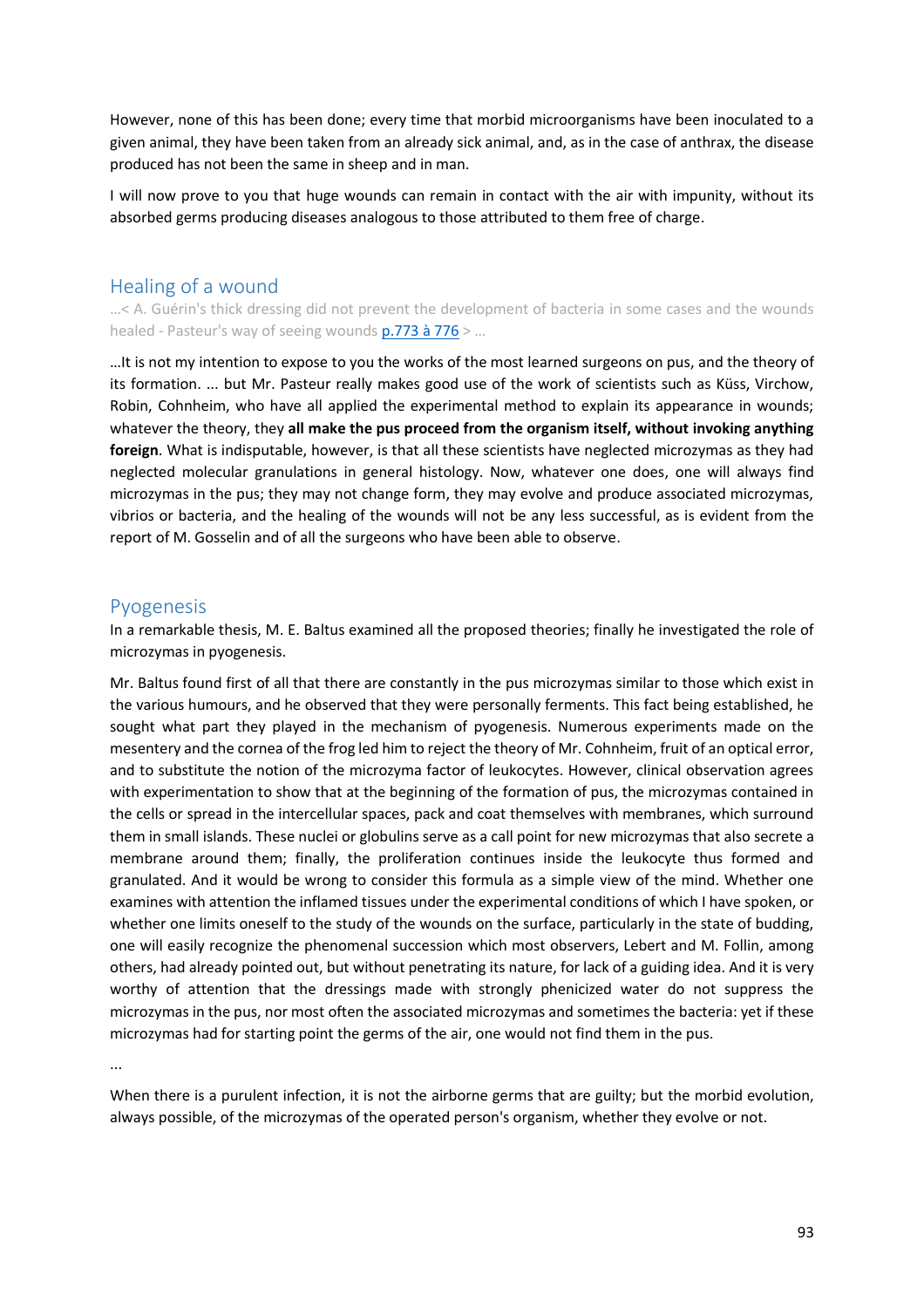It is thus demonstrated that huge gaping wounds, such as amputation wounds, can be exposed to the air without danger of death and disease as such: yet it is in these conditions that germs would have a great deal of fun.

…

## Air and water in burns

How often would we not be exposed to the invasion of morbid germs if those of the atmosphere and water were what M. Pasteur thinks? I cannot refrain from reproducing here an observation of burns that I asked Professor Baltus to write down for you.

#### …< severe burns - Baltus [p. 779](https://gallica.bnf.fr/ark:/12148/bpt6k65140517/f827.image.r=.langFR) >…

Certainly the young child, subject of this observation, was in the most favorable conditions for the invasion of morbid germs; the long duration of the treatment, the extent of the lesion do not allow to invoke the discontinuous morbid panspermia. The poor victim of this terrible accident was very happy to be in the hands of such an educated and devoted doctor! Mr. Pasteur would have invoked the germs of the air to explain the delay of the definitive cicatrization: Mr. Baltus nourished the interior microzymas well, while treating the wound, and the little patient was saved.

## Air and microorganisms from putrid abscesses injected into the bloodstream

Mr. Pasteur complacently invokes an experiment of Mr. Chauveau ... to support his assertion that there are no germs of microorganisms in the economy.

…< experience of Chauveau bistournage coupled with an important injection of pus [p.780](https://gallica.bnf.fr/ark:/12148/bpt6k65140517/f828.image.r=.langFR) and analysis from the perspective of microzyma theory  $p.781 - 782$  $p.781 - 782$  >...

# Air and transfusion

It is known that transfusion can be performed by reinjecting defibrinated blood into the veins; however, the blood is beaten in the air; the germs have time to fall in, both during the bleeding of the subject who provides the blood and during the beating of the blood. If therefore the germs in the air were what is believed, this operation would always be dangerous.

Mr. Pasteur considers that the instantaneous contact of the air with a bare portion of the body, the slightest crack, may be sufficient to give death, or at least to allow the introduction of a germ which gives rise to the disease which causes it. Everything contradicts his system, even the disease that he puts at the top of the list of parasitic diseases: scabies. Certainly the acarus, opening a furrow under the skin, digging its burrows, brings with it, under the human epidermis, not only the germs of the air, but all the dirt of the scabies and the germs of the surface of the skin when, during the night, in bed, it passes from the contagious to the contaminated. The scabies sufferer thus realizes, as well as possible, the conditions of the germs imagined by Mr. Pasteur: however, the scabies sufferer remains scabies sufferer until he has been rid of the acarus, and does not contract the diseases of which the famous scientist claims to find the germs in the air.

Here is thus demonstrated, in another way, the general harmlessness of the air, not only during the normal acts of life in society, but also in the case where the interior of the organism is brought into contact with these germs, not only in the most violent surgical traumas, but in the most varied circumstances. And we have found that in these different cases it can happen that the microzymas evolve to give, not only associated microzymas, but bacteria, although precautions are taken against atmospheric germs.

I remind you that it is irrevocably established that a separated part of the animal, tissue or humor, can let bacteria appear in the absolute shelter of the air.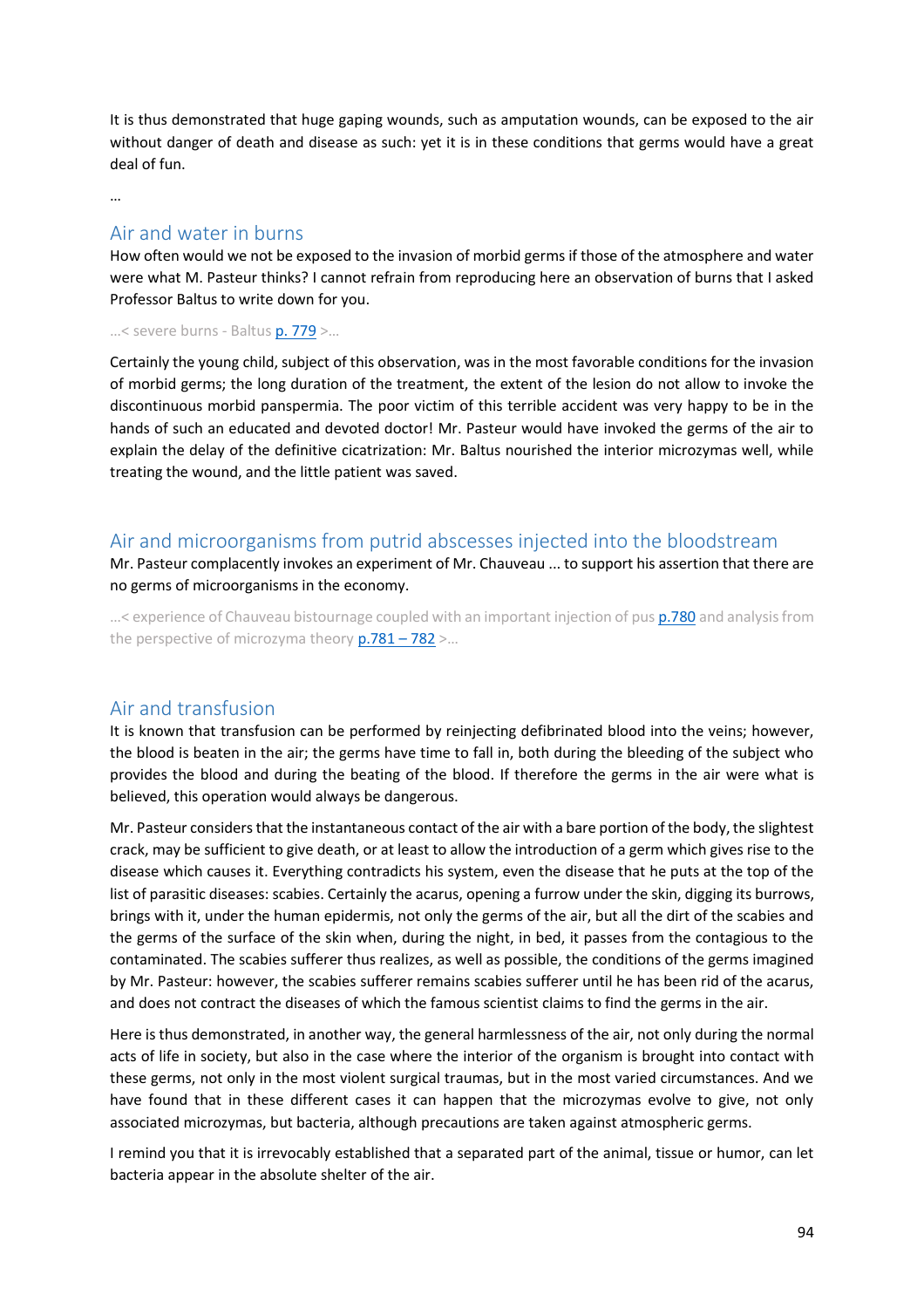It is now necessary to demonstrate that the microzymas of the living organism, during life, can give rise to the evolutionary phenomena that we have observed in the detached tissues of the animal.

# Evolution of microzymas in the living organism

#### The pulmonary tubercle in the Cretaceous state

In the same year we had the opportunity to examine lung tubercles in the Cretaceous state in the lungs of phthisis who had just died. Remembering the teachings of Küss

## …< according to Küss: the pulmonary tubercle is the result of the disorganization of a normal histological elemen[t p.785-786](https://gallica.bnf.fr/ark:/12148/bpt6k65140517/f833.image.r=.langFR) > …

Well, we have investigated what the matter of the pulmonary tubercle was formed of in the Cretaceous state, that is, when all the epithelial globule of the alveoli had disappeared.

The cretaceous material was contained in cysts with fibrous walls; it was white, opaque and hard, though friable. Under the microscope (obj. 7, oc. 1, Nachet) one could distinguish a host of mobile molecular granulations, isolated or coupled 2 by 2 (what we call today microbe in 8, microbe in double point, diplococcus), resembling in a remarkable way the microzymas of the chalk; like them they were insoluble in potash to the tenth …

#### ...< detail of the analysis  $p. 787$  > ...

The demonstration was complete, and we concluded that these microzymas are the remains of the dead epithelium that had first produced the raw tuber, and then the softened tuber or cretaceous.

So as the epithelium becomes sick and dies, not everything in it dies; what had resisted death in the cell was the microzyma! Once again, the cell is transitory; what is most alive in it, most resistant to death, is the microzyma that formed it.

Let us stop for a moment on this observation to understand its meaning.

The cellular theory which served as his guide, made Küss recognize that the pulmonary tubercle is not a heteromorphic product. It is the result of an excessive proliferation of the globular epithelium of the alveoli. But, he points out: "the tubercle and its varieties, being close to cancer in that it develops in the same organic system, in the same normal clusters of globules, it differs essentially in that, instead of a hypertrophy of the elements with all its consequences, it is only an accumulation of these same elements, followed soon by atrophy, necrosis, and decomposition; but in pneumonia also, there is an accumulation of epithelial globules!" What is the reason for these differences? Why does the pulmonary tubercle in phthisis come to be formed only of microzymas? The explanation can only be given by the change of function of which the microzyma is susceptible and whose morbidity is different in cancer, in pneumonia and in tuberculosis. Indeed, the cell being, by hypothesis, what is alive per se, should not be able to destroy itself; because, what is, by virtue of inertia, must continue to be. In the same way that matter does not organize itself, that which is organized must not destroy itself. Again, every physiological or chemical change needs a cause. In accordance with the data of these lectures, let us try to understand this.

In his learned and delicate analysis, Küss has shown us the epithelial cell invading and filling up the cavity of the pulmonary alveoli; by this, the access to the air in the alveolus is suppressed, there is no longer a right of abode. Now, the cells of the alveolus were destined to live in an environment where the air is constantly renewed: they are thus in an abnormal situation and their microzymas too. Now these, being primitively alive, cannot physiologically destroy themselves; they lived in a renewed air which is refused to them; they will not perish, but changing function, they will devour the substance of their cell and, become free, from one step to another, the very substance of the alveoli; there will thus remain at the end only a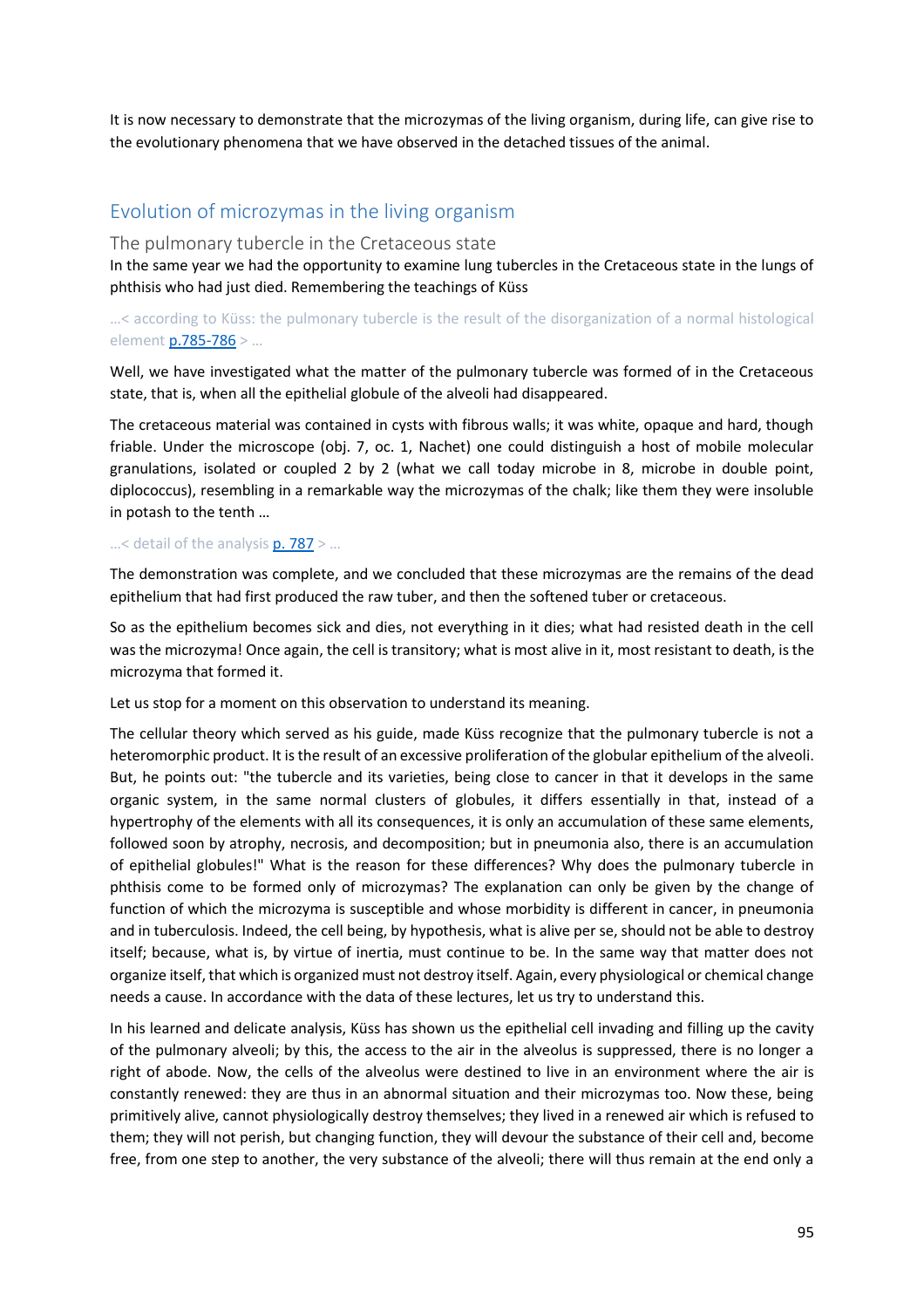mass of molecular granulations which will enkysate, forming what one called heteromorphic tissue, in which the microzymas will continue to live and to feed.

You can see how the two notions of change of function and change of environment apply to pathology as well as to our laboratory experiments. This very natural and physiological way of understanding a phenomenon which was until then very obscure, will not be accepted any time soon. One will invoke, one already invokes, the germs of the air to explain tuberculosis, since these germs are everywhere present and unceasingly in contact with the pulmonary alveoli, why is not everyone phthisic? Ah! no doubt, and unfortunately, the pulmonary microzymas of the phthisis have undergone some change, have become morbid and inoculable! but the real doctors look for the cause elsewhere!

 $...$ < Bacteria in fluid from acute pleurisy terminated by suppuration  $p.789-790$  > ...

 $\ldots$ < Transformations undergone by the bacteria of the intestinal cana[l p. 790 à 792](https://gallica.bnf.fr/ark:/12148/bpt6k65140517/f838.image.r=.langFR) >  $\ldots$ 

 $...$ < From the regression of a mycelium into microzymas  $p. 793$  > ...

# Parasitism and disease

#### …< [p .794 à 800](https://gallica.bnf.fr/ark:/12148/bpt6k65140517/f842.image.r=.langFR) > …

... That there are diseases in which beings are found in infusions has long been beyond question. Yes, certain microscopic lower plants, clearly specified, live and proliferate on or in the substance of animals where they find a suitable ground. The Achorion Schoenleinii produces favus; the Oidium albicans thrush on mucous membranes; it is sometimes found in the interior of rather remote hollow organs. Mentagre, sycosis, ringworm are parasitic diseases caused or accompanied by determined mucedinia. The muscardine of silkworms is produced by Botrytis bassiana, the pebrine by the vibrating corpuscle, which has been recognized as a plant species, a psorospermia. I could multiply the examples of this evil flora: each animal species has its particular enemies. These diseases, like scabies and verminous diseases, are unquestionably parasitic. But from the fact that these facts cannot be contested, does it follow that diseases in which only the evolutionary forms of microzyma are seen are also parasitic?

In all cases of parasitism, the parasite is clearly distinguished; it is described as something which has nothing in common with the organism at whose expense it feeds. In trichinosis, autopsy invariably reveals the trichina in the muscles. The vibrating corpuscle is found in pebrine, in the most serious degree of the disease, in all parts of the silkworm, and even in the egg! Is it the same with the so-called parasitic diseases according to Davaine, M. Pasteur and others?

But real doctors do not make such assertions so easily. They ask themselves if real parasites, including acarus, a tœnia, an ascarid, are the cause or the effect of the disease? Yes, it is necessary to ask whether the economy, in order to allow the parasite to establish itself, has not first undergone some general or local modification which constitutes for the germ of the parasite a favorable terrain for its development; whether, for example, a dilapidated constitution does not create an environment in which the parasite finds the elements for its life?

It is recognized," says Mr. Micé, "that parasitism is the consequence of a sickly state leading to the weakness of the subjects; some serious general change precedes and provokes it. Thus, thrush, ringworm and ringworm are more likely to occur in children or in malnourished adults. ... There is therefore a general state of sickness that precedes it: the parasite completes the exhaustion of the subjects. It is therefore necessary to fight the parasite, while instituting a general treatment."

Yes, this is how true doctors see things; for they know: only that which is organized and endowed with life is susceptible to disease. The organism must suffer for the parasite to be present.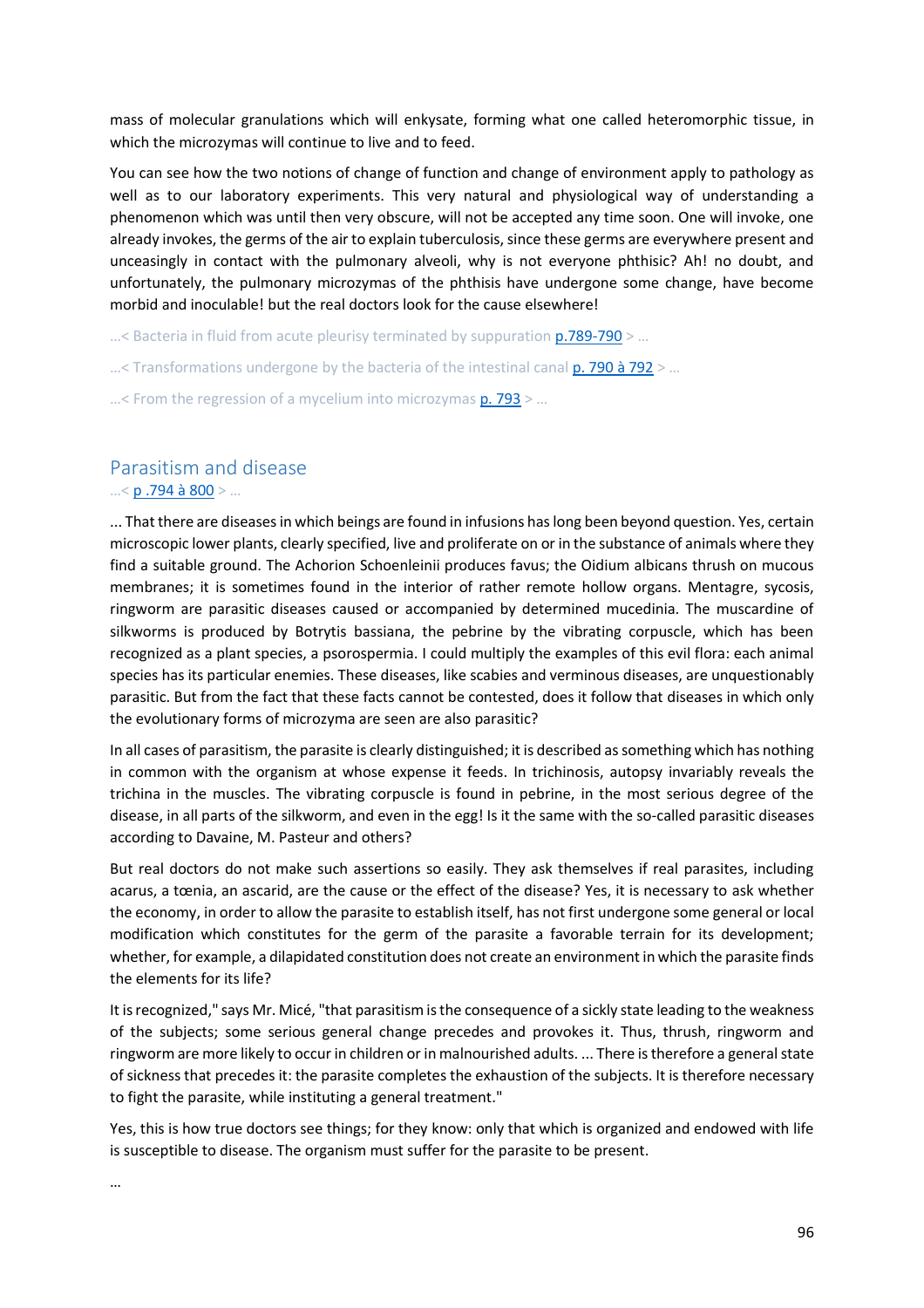# 14ème conférence

# Health and morbidity

... "**Illness is born of us and in us**" is the formula of true medicine.

- ... "**Only that which is organized and endowed with life is susceptible to disease and death**".
- ...It is necessary to support boldly as demonstrated things:
	- 1. That the animal organism is not impenetrable to atmospheric microzymas;
	- 2. That bare and extensive surfaces of the human body may be exposed, bathed in ordinary air and water without contracting disease;
	- 3. That, in large surgical operations, the presence in the pus of microzymas in crowds, of microzymas evolved or associated in 8, in vibrios or bacteria, is not harmful;
	- 4. That probes can be introduced into the bladder, without particular care for several years, without making the urine amoniacal, although as a result of a violent trauma, the bladder microzymas have evolved to produce associated microzymas, torulas, bacteria ;
	- 5. That microzymas of a given part of an organism, even during the life, can evolve to become vibrionian, without being morbid there;
	- 6. That in the diseased organism, microzymas, by a new change of function, can become morbid; but that microzymas being morphologically identical in the various centers of activity, and functionally different from morbid microzymas, will be able to appear in various centers without being micrographically distinguishable;
	- 7. That morbid microzymas, by virtue of the conservation of the acquired function, can be found in a determined place of the atmosphere, of the waters or of the earth, in the dejecta or in the remains of the being that produced them;
	- 8. And as a consequence, since, in the first place, disease germs cannot exist in the air we breathe, in the water we drink, in the food we eat, these germs necessarily come from an organism that is ill with an acquired disease.

... Yes, every morbid microzyma is a microzyma which has usually belonged to a healthy organism, but which has become ill, I do not say spontaneously, but ill from a disease born in it under the influence of various causes which determine a functional change in the microzymas of a given center of activity. It is in this provoked change that the notion of morbid spontaneity consists.

And these propositions, which must be considered as the consequence and the complement of those which I recalled at the beginning of the last lecture, constitute, in my opinion, the true basis of pathology.

The medical doctrine which follows from the theory of microzyma has been confirmed, since we formulated it, Mr. Estor and I, at the beginning of our research, by several observers in France and abroad. Since that time, a great number of experiments confirm indeed:

- 1. That what we call disease germs, under various names, are only microzymas or the organized products of their evolution;
- 2. That these microzymas exist primitively in the cells of the sick organism, and that they are endowed with morbidity in the cell itself;
- 3. That those which are free in the tissues, in pustules, phlegmons, cysts, etc., come from the melting of the cells;
- 4. That the morbid microzymas of a given morbidity, belong rather to this group of cells or tissues, than to another;
- 5. That the morbid microzyma can enter the body through the respiratory and gastrointestinal surfaces;
- 6. That morbid microzymas can be grown just like normal microzymas;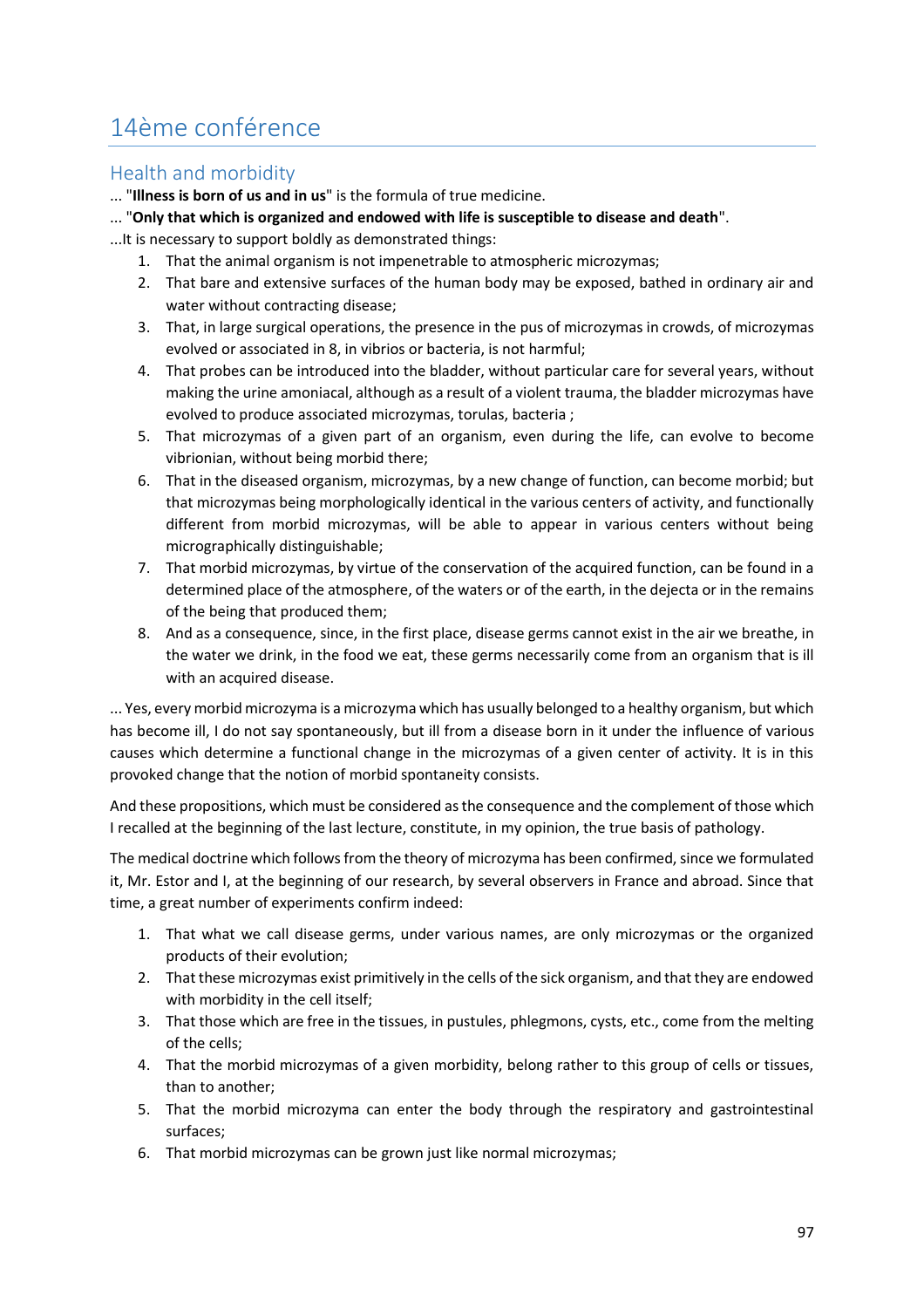- 7. That the microzymas of 2 more or less similar animal species are not necessarily identical, neither generally, nor in the various centers of activity of their organism;
- 8. That morbid microzymas or the products of their evolution, by a new change of function, can cease to be harmful, either spontaneously, or in determined experimental circumstances.

#### $... < p.806 > ...$

What in medicine is called constitution, complexion, temperament, are states of the organism which necessarily derive from the properties of the microzymas, since a cell, a tissue are what their microzymas make them, ...

A physiologically healthy organism is the one whose microzymas, in all centers of activity, are most in conformity with an ideal type, having undergone no morbid change, nor any extra-physiological influence.

It is because the microzymas of neighboring species, and even more so of distant species, are functionally different in certain organic centers, that each animal, according to its present physiological state, has its own diseases, and that certain diseases are not transmissible from one species to another, and often to individuals of different races. What am I saying, childhood, middle age, old age, the sexes have their share of influence in morbid receptivity.

...

There are degrees in the morbidity of the microzymas of a given center of activity, and this morbidity may be exerted only at one point of the organism, in that center of activity. The morbid microzyma is not only that of this or that infectious, virulent, contagious disease, etc. Morbidity consists in any functional deviation of the microzyma, either that its histogenic activity increases as in hypertrophy, or that it remains stationary, or that it decreases as in atrophy.

Now, a morbid microzyma, of whatever order, has not ceased to be endowed with chemical activity. Morbidity is an added property, dependent, no doubt, on some material change; ...

The morbid microzyma, as well as the normal microzyma, can possess a double activity that I have defined: the zymatic activity, outside of it, and the activity of fermentation, within it. Both of them are exercised, simultaneously or successively, in the organism: in the state of health, according to the normal mode, and in the state of disease, according to the abnormal mode. In the physiological state, the products of their activity are weighted and such that they are useful to the whole organism; in the pathological state, they constitute the blood in a dyscrasic state, and this one brings, more or less, in all the centers of organic activity, a correlative dyscrasic state, which creates, for the anatomical elements and, consequently, for the microzymas, new conditions of existence. Now you know how sensitive microzymas are to the variations of composition of the environments: the very forms which are the fruit of their evolution undergo the consequences. Undoubtedly, they are endowed with a great faculty of adaptation to the environments; but they do not suffer any less from it; and this malaise is translated by a functional disorder, depending on the other centers of activity; it can reverberate even on the functioning of the microzymas of the nervous centers, from where the various phenomenal manifestations of the diseases: fever, eruptions, etc.

Naturally, an organism should not become ill, since there are no morbid microzymas in it, in the air, etc. But, as a result of various influences, depending on the environment (not infected) and on individual causes, a state of physiological misery can be created which constitutes a general dyscrasia from which results, for the microzymas, an abnormal situation which, prolonged, can have as a consequence the morbid state and the most serious situation that can be imagined.

…< scrofulous case [p. 809](https://gallica.bnf.fr/ark:/12148/bpt6k65140517/f857.image.r=.langFR) > …

… there are many cases where an insignificant cause becomes the starting point of dyscrasia …

...< histological alterations in the kidneys  $p. 810$  > ...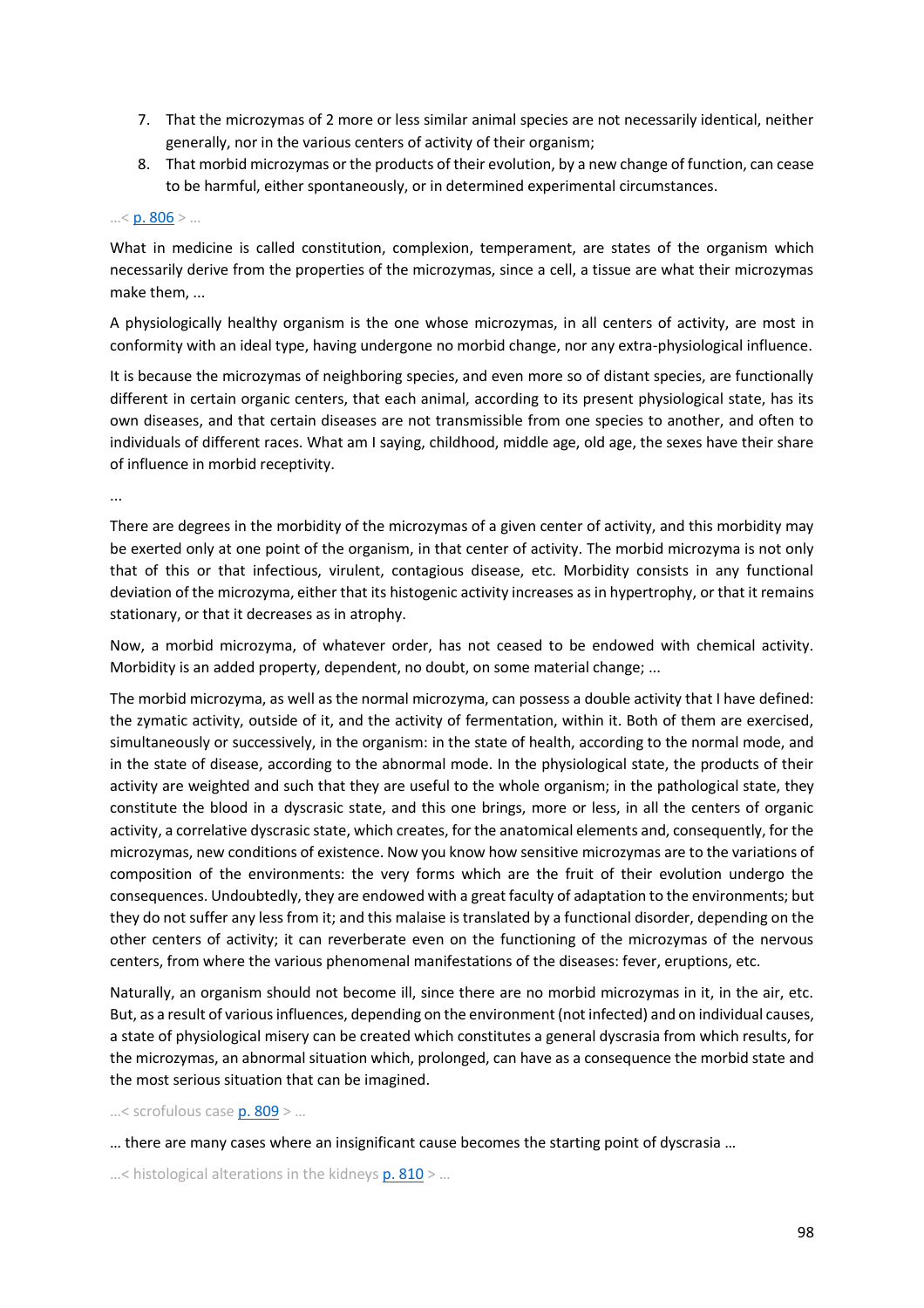... there are many cases where dyscrasia can be produced naturally, even without trauma...

…< Serous cases: hydrothorax, ascites, hydrocele [p. 810](https://gallica.bnf.fr/ark:/12148/bpt6k65140517/f858.image.r=.langFR) > …

#### …

In the physiological state, the microzyma may be so small or transparent that it is not visible, or mistaken for a fatty granulation. This is what I have been saying all along. Several authors, among others Messrs. Balzer and Fournier, were quite surprised to find microbes in the liver, to see them insoluble in the solvents of fatty substances, and colorable by certain reagents: naturally, they took them for parasites of the diseases they observed. In blood, it is possible not to see them if one does not use some artifice: Mr. Pasteur did not know how to see them. It is because their transparency is the same as that of the medium; but remember what I told you about the crystalline lens: it is of an absolute transparency, however it is almost formed only of tubes and microzymas. The morbid evolution of the microzyma, especially when it is accompanied by some morphological change, communicates to it the property of being easily visible by a variation of refringence...In the diseases of silkworms, notably in the eggs of the dead flats, I often saw some whose smallness was such that they certainly measured less than 0.0001mm; so much so that Mr. Pasteur, in spite of my having pointed them out to him, declared that he did not see them. But since then he has learned to recognize them, as well as other scientists: but they persist in seeing only parasites...

I will now review the observations and research of which some diseases have been the object. The consequences of the theory will be evident. One of these researches is contemporary to those I have made on the diseases of the silkworm; it is of exceptional importance, because it is purely medical and made without preconceived ideas; we will find in it the demonstration of almost all the propositions I have formulated at the beginning. It concerns phthisis and tuberculosis in general.

## Tuberculosis and the inoculability of tuberculosis microzymas  $\ldots$  < [p. 812 à 814](https://gallica.bnf.fr/ark:/12148/bpt6k65140517/f860.image.r=.langFR) >  $\ldots$

Let us conclude, therefore, that the free tubercular microzyma comes from the pathological destruction of an epithelial globule, or cell, of certain tissues; that it is the ferment and that it is cultivable, being able to multiply in appropriate media. It does not pre-exist originally in the air, it is the product of the sick organism. Phthisis, tuberculosis, is not a parasitic disease. No, no, there is no microzyma created to make people and animals phthisic. In spite of Mr. Pasteur and his followers, doctors will continue to look at phthisis as developed by other causes than a parasite: habitual stay in a place where the air is not sufficiently renewed, untimely temperature variations, habitual humidity, insufficient nutrition, poor quality food and, above all, misbehavior and certain vices, or cohabitation with phthisics.

And now apply the notion that the cell is a transient anatomical element, and this other, that a microzyma is liable to become morbid, and you will recognize that the microzymas of tuberculosis are only the ultimate term of the regression of a cell or group of cells, but microzymas that have become morbid. **When this microzyma is inoculated, it does not multiply**, but it produces a dyscrasia which modifies the conditions of existence of certain groups of cells, from which results their regression, with morbid evolution of their microzymas.

## Ordinary pus and virulent pus  $... < p. 815$  à  $816$  > ...

From the point of view of the microzyma theory, the study of pus would be worthwhile to be taken up again; indeed, since it has been shown that the microzymas are not identically the same in the various centers of activity, it is easy to understand that the changes they undergo in suppuration are not identically the same either.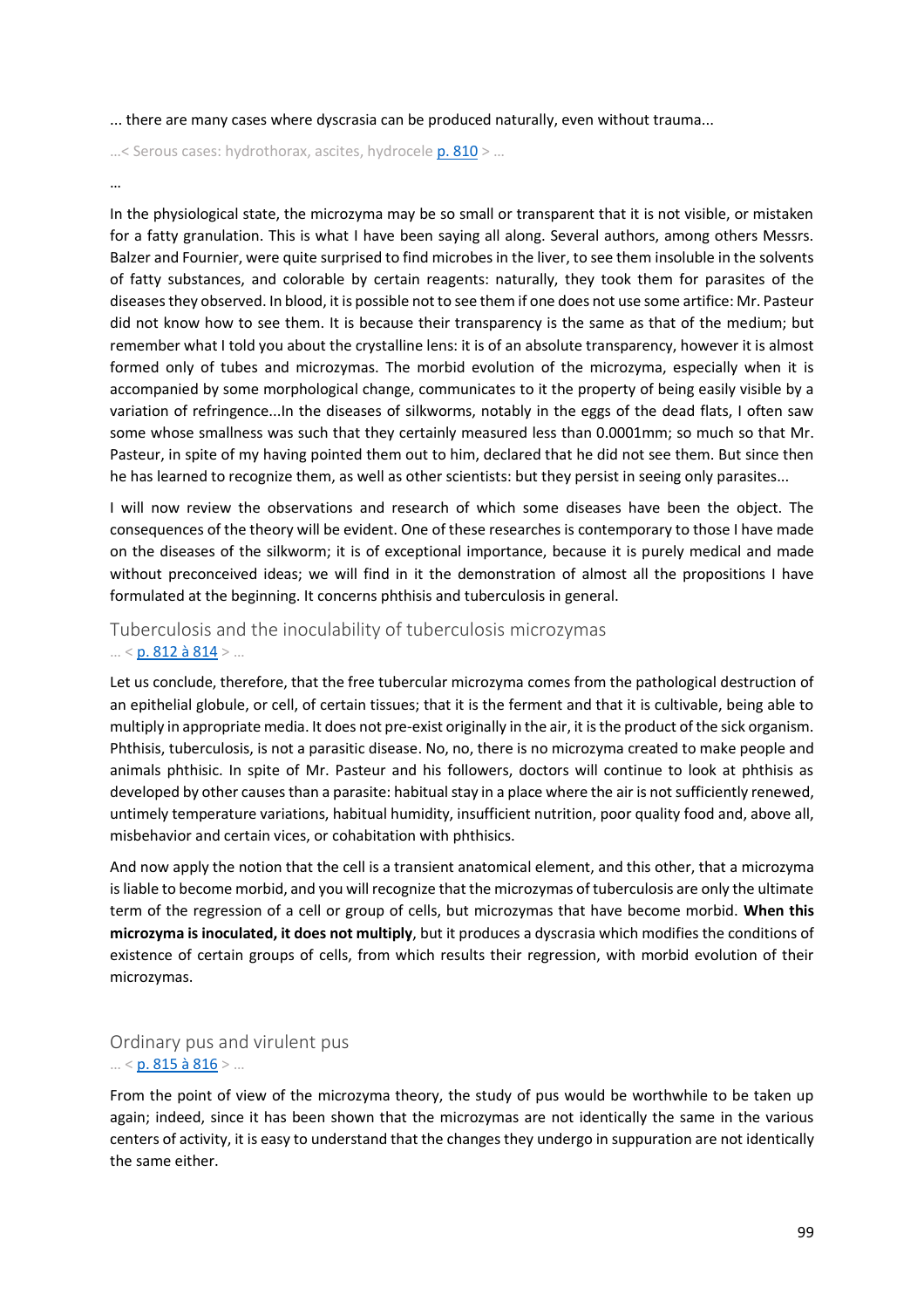The pus is characterized by the presence of white blood cells similar to the leukocytes of the blood, so similar, micro-graphically, that it has been claimed that the former are merely the latter which have emerged, by diapedesis, from the capillaries. It necessarily varies according to the nature of the diseased organ, the degree and nature of the inflammation, the character of the wound, and the time of suppuration. Authors have paid much attention to the shape of the leukocytes in the pus, to the qualities of the pus, to the disappearance of the globules, but before my research, no attention was paid to the microzymas, neither of the normal pus nor of the virulent pus.

You have seen that M. Chauveau, applying the theory of microzyma, demonstrated that virulent pus owes its virulence to the free microzymas it contains, and, moreover, as he noted later, that this virulence is possessed before the cell that contains them is, by regression, reduced to its microzymas.

Suppuration can be caused either by a trauma or by an internal cause: in either case, the cells of the tissue are placed in an abnormal situation, which determines an exaggerated proliferation and then, as we have seen in connection with the pulmonary tubercle, the death of the cell by its regression to microzymas.

A first point is thus acquired: pus is or is not virulent, and there is no essential histological difference between the leukocytes of pus of such or such origin; the presence of such or such vibrionian, free or associated microzyma in 8 digit, means nothing. Hence it follows that the virulence, of this or that nature, can only be attributed to a morbid change occurring in the microzymas of the subject.

In general it is in a pustule that the virulence of the pus occurs. …

#### … < [p. 818](https://gallica.bnf.fr/ark:/12148/bpt6k65140517/f866.image.r=.langFR)> …

It is in these foci of this kind that virulent pus develops. Cellular proliferation is followed by regression; the cells become deformed, and soon, as in any species of pus, the microzymas swarm, evolving or not evolving; the morbid dyscrasia ... is concentrated in the microzyma which has acquired a new function. Now the function, acquired under the influence of the morbid state, is in a close relationship with the animal species that has become ill. It is therefore to physiology as much as to histology and chemistry that one must resort to shed light on the pathogenesis of virulence. It is on the basis of these observations that I will now show you that, in all the experiments attempted in recent years, it is the microzyma, specific to an animal species, and not a germ of the air, which has been found to be the seat of virulence. It has never been possible to produce, with germs taken from the atmosphere, the diseases that are said to be parasitic; whenever, by inoculation, it has been possible to reproduce a known typical disease, it has been necessary to take the socalled parasite from a sick animal; just as in order to inoculate tuberculosis, a tubercle has been taken from a subject who had been primitively or secondarily affected by it.

The syphilitic virus … [p.819](https://gallica.bnf.fr/ark:/12148/bpt6k65140517/f867.image.r=.langFR) Sheep pox and its microzymas … [p.820](https://gallica.bnf.fr/ark:/12148/bpt6k65140517/f868.image.r=.langFR) Virulence of cells and microzymas of acute glanders … [p.823](https://gallica.bnf.fr/ark:/12148/bpt6k65140517/f871.image.r=.langFR) Smallpox and vaccinia … [p. 824](https://gallica.bnf.fr/ark:/12148/bpt6k65140517/f872.image.r=.langFR) Rinderpest … [p. 826](https://gallica.bnf.fr/ark:/12148/bpt6k65140517/f874.image.r=.langFR) Symptomatic charcoal … [p. 827](https://gallica.bnf.fr/ark:/12148/bpt6k65140517/f875.image.r=.langFR) Spirillum of recurrent fever, or relapsing typhus fever ... [p.829](https://gallica.bnf.fr/ark:/12148/bpt6k65140517/f877.image.r=.langFR) Malaria fevers and their parasites … [p.830](https://gallica.bnf.fr/ark:/12148/bpt6k65140517/f878.image.r=.langFR)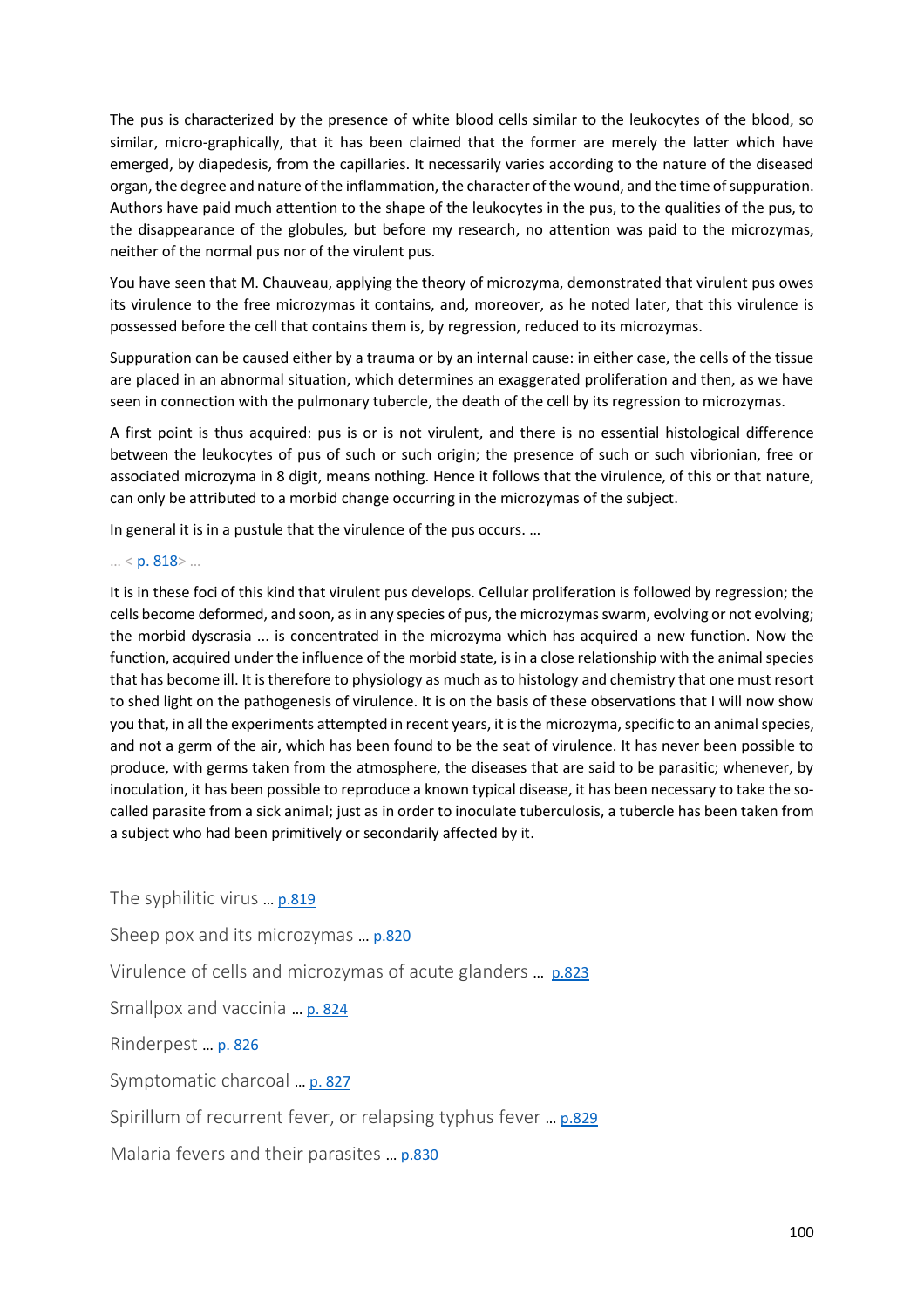Typhoid fever … [p. 831](https://gallica.bnf.fr/ark:/12148/bpt6k65140517/f879.image.r=.langFR) Sepsis … [p.833](https://gallica.bnf.fr/ark:/12148/bpt6k65140517/f881.image.r=.langFR) Spleen blood or anthrax … [p. 836](https://gallica.bnf.fr/ark:/12148/bpt6k65140517/f884.image.r=.langFR) Puerperal fever … [p. 851](https://gallica.bnf.fr/ark:/12148/bpt6k65140517/f899.image.r=.langFR) Asian cholera … [p. 852](https://gallica.bnf.fr/ark:/12148/bpt6k65140517/f900.image.r=.langFR) Chickens' cholera … [p. 853](https://gallica.bnf.fr/ark:/12148/bpt6k65140517/f901.image.r=.langFR) Erysipelas - Diphtheria - Scarlet fever - Rheumatic diseases - Measles … [p. 854](https://gallica.bnf.fr/ark:/12148/bpt6k65140517/f902.image.r=.langFR) Rabies … [p. 855](https://gallica.bnf.fr/ark:/12148/bpt6k65140517/f903.image.r=.langFR)

The theory of reinforcement of M. Pasteur ... [p. 856](https://gallica.bnf.fr/ark:/12148/bpt6k65140517/f904.image.r=.langFR) Theory of preventive inoculations … [p. 858](https://gallica.bnf.fr/ark:/12148/bpt6k65140517/f906.image.r=.langFR)

I have faithfully stated the works and opinions of the authors. **The works prove in their own way that what is considered to be a parasite comes from the sick organism, is the effect of the disease, far from being the cause of it**.…

# The microzyma theory and the parasite system [p. 865](https://gallica.bnf.fr/ark:/12148/bpt6k65140517/f906.image.r=.langFR)

What is most lacking in the parasitic system of diseases is an experimental basis; in fact, it is based on a preconceived opinion. It has not been demonstrated that a specific microbe of this or that determined disease exists primitively in the air. It has been sought, but in vain. The system is flawed at its core.

The fact is undeniable: yes, there are microscopic organisms, from the microzyma to the most developed bacterium that derives from it by evolution, that are capable of communicating diseases. To deny this is to deny the evidence. But they are found in the air, in the water, in the soil only accidentally, and then we know where they come from. ... In fact, when it was possible, with a microbe from the earth, to give blood from a spleen, we were obliged to go and find it in the one where the corpse of an animal, which had died of anthrax, had been buried. This fact, considered in itself, firmly establishes the notion of morbid spontaneity, not spontaneity without a cause, mind you, but physiological spontaneity caused...

In the first place, from the total destruction of a corpse or of any part removed from the body during life, there remain at the end only microzymas, which from the earth go disseminating in the air, in the waters, and the morbid microzymas remain mixed with the others. Now, and this is certainly providential and, consequently, marvelous, this total destruction is the result of what we call fermentation, putrefaction, accompanied or followed by oxidation phenomena; the consequence of this fact, as you have seen, is the disappearance without return of the virulence in the microzyma, in the vibrio and in the bacterium, whether they regress or not; it is the same phenomenon that allows to introduce without danger, in the blood, the pancreatic microzyma after it has operated the putrefaction of the albuminoids that it has first transformed So, generally, normally, there can be no morbid microzymas in the air; it is only exceptionally, accidentally that they can be found there.

In the second place, it must be repeated, it has never been possible to demonstrate that such and such a disease, spleen blood for example, was produced by a germ taken from any point of the external atmosphere...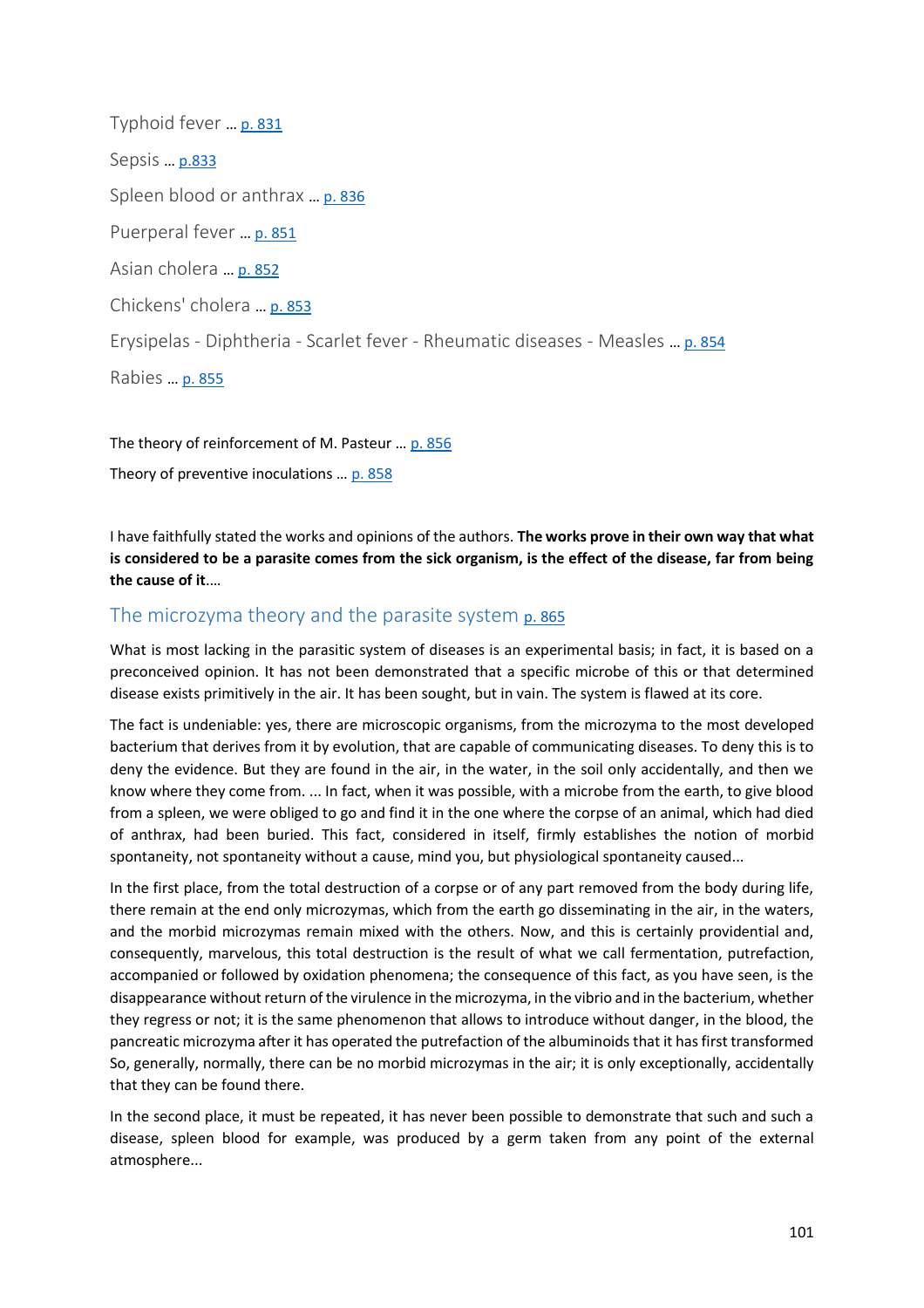In the third place, once again, it has not been proved that it is the inoculated microbe that really multiplies...

… < [p. 869 à 875](https://gallica.bnf.fr/ark:/12148/bpt6k65140517/f917.image.r=.langFR) > …

## Natural or induced dyscrasias

I have several times invoked dyscrasia to explain some of the facts of the parasitists. .... I remind you that the microzymas change function, undergoing a kind of maturation, from the ovum, fertilization, embryonic and fetal development until the age when the being can reproduce; that they are endowed with properties, charged with various functions in the different centers of organic activity and capable, in the tissues of the animal, or removed from the animal, in the tissue itself and in various culture media, of evolving to become one of the forms of bacterial evolution; finally, that we can act on them to prevent them from evolving, and on the cells to stop their destruction by regression.

And the influences which we can thus bring to bear, though apparently small, are nevertheless of considerable effect. Yes, a very slight change, in the environment where a microzyma and a cell live, is often enough to modify their way of being, to the point that the cell is destroyed or preserved, a microzyma evolves or does not evolve, produces or does not produce a cell.

...

The fluids within which our cells and tissues live and function in the normal, natural state are ... "crass". After death, the environment quickly becomes dyscrasic; the cell is destroyed and bacteria appear.

And, notice, as the yeast modifies its environment through fermentation, its functioning is more or less impaired. This is because the products of de-assimilation that remain in the surrounding liquid constitute it in a dyscrasic state for the yeast.

It is no different for each of the anatomical elements of our tissues. They are placed and function in media (Bichat's fluids) which, by admirable arrangements naturally made, preserve a substantially constant composition; they vary unceasingly, no doubt, but unceasingly they are brought back to the same type of composition. This state of constant composition is what in medicine is called the crase of the humours and blood. **Dyscrasia is the deviation from the physiological state in the composition of the humours, either by increase or decrease of some essential component, or by addition of a foreign element**. ...

Overwork as a cause of morbid evolution … [p. 878](https://gallica.bnf.fr/ark:/12148/bpt6k65140517/f926.image.r=.langFR)

Freezing as a cause of dyscrasia … [p. 879](https://gallica.bnf.fr/ark:/12148/bpt6k65140517/f927.image.r=.langFR)

The influence of the nervous system ... [p. 880](https://gallica.bnf.fr/ark:/12148/bpt6k65140517/f928.image.r=.langFR)

...**But it would be wrong to imagine that the morbid microzyma, evolved into a bacterium or not, which has reached a healthy organism, multiplies there**, as the parasitists affirm, to make it sick. It merely creates a dyscrasia which leads to the morbid evolution, corresponding to its own morbidity, of the microzymas or of a group of microzymas of the affected organism. I say corresponding, and I am wrong, because the provoked disease can be very different: it depends on the animal species on which the inoculation is made.

Spontaneous disease is therefore that which occurs naturally under the influence of various provocative causes, but without the assistance of a morbid microzyma or of an external cause of another order, directly harmful, as would be a poison, a trauma, etc.

The very diseases which are characterized by real parasites or by certain lesions, do not have these parasites or these lesions as their primary causes. Cl. Bernard formally recognized this: "In a great number of cases, the anatomical lesions are the effects of the morbid state, instead of being the latent causes which gave rise to it."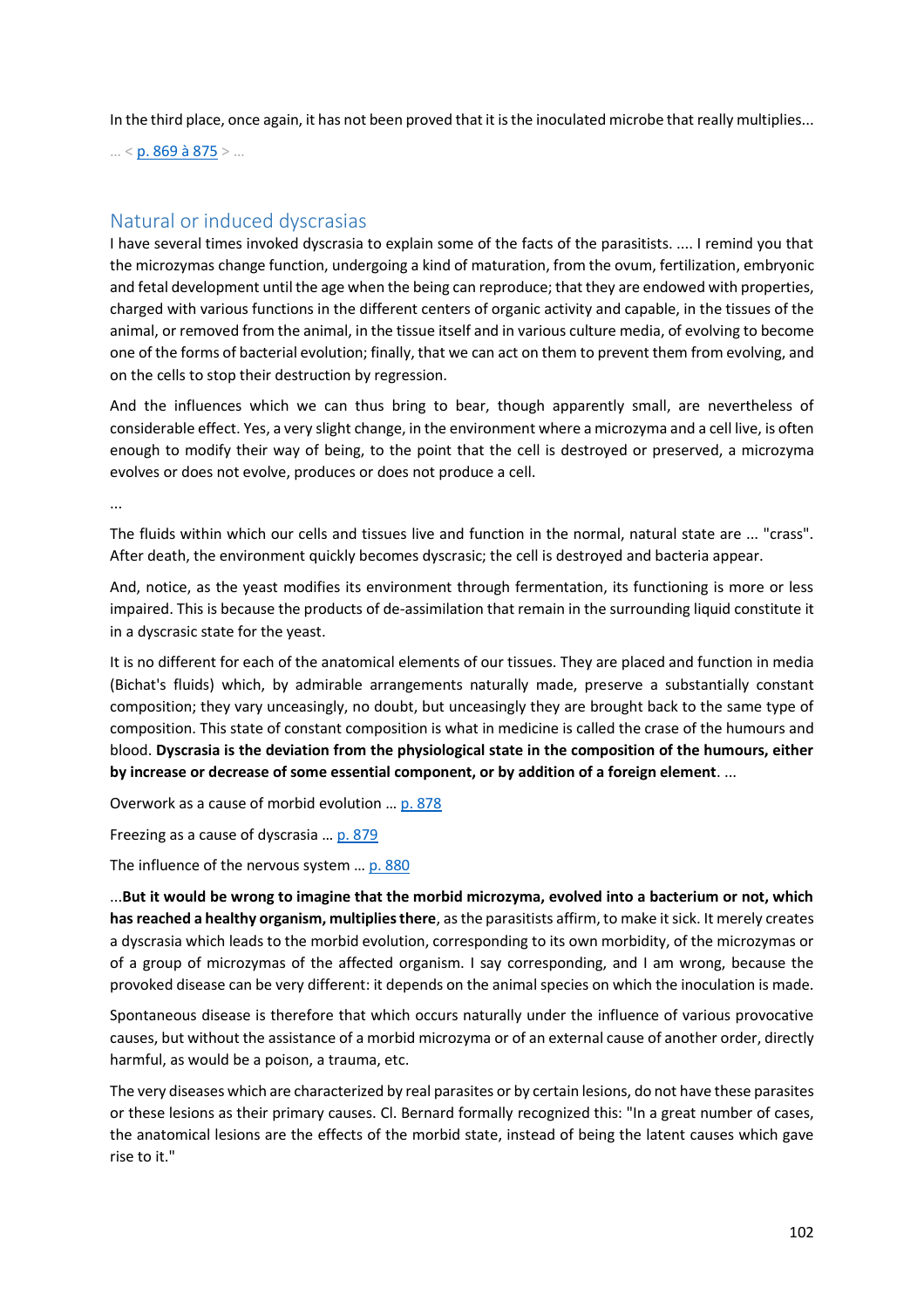The same scientist recalled that frogs, long held in captivity, whose health is weakening ... in this case they succumb to parasitic affections with the greatest facility ... "Now if, in a jar containing frogs already invaded by the parasite (microscopic fungus ...), you introduce a perfectly healthy frog, it will not suffer the effects of contagion; but a frog already sick bearing ulcerations, will be immediately affected by the parasite." In short, the disease had prepared the ground for the development of the parasite; the latter aggravates the situation in two ways:

- By appropriating the substances elaborated by the animal for its own benefit and
- By producing by its own transforming activity a dyscrasia which is added to the one that the disease had produced.… une nouvelle morbidité en est la conséquence …

*Only that which is organized and endowed with life is susceptible to disease* < Bichat > This proposition is worth repeating at this time. The parasitist who imagines that a parasite called a microbe is primitively the cause of disease, is obliged to tell us to what it communicates the disease, to what it is an unnatural exciter...

**Normally, microzymas, which have become free by the regression of cells or the dissociation of a tissue, are not morbid; they are healthy like the cell itself**. The microzymas of one gland can be morbid without those of another gland being morbid. When medicine localizes a disease, one can, almost certainly, predict that a corresponding tissue alteration will occur, more or less rapidly, with the duration and progress of the disease. Thus, we see free or more or less evolved microzymas in diseases of the liver, kidneys, blood, spleen, skin, bladder mucosa, etc. These microzymas are invariably mistaken for parasites, and they may sometimes not even be morbid. The physiological functional specificity of microzymas in homologous tissues and cells explains the corresponding morbid specificity: it explains it so well that, according to the observations of M. Duboué, it is the microzymas of the nerve centers which become rabid. In an apoplectic scar of the brain, M. Virchow has observed, in discolored red blood cells, the presence of granulations. A parasitist, like Mr. Pasteur, would have regarded these granulations as parasites having invaded the globules. What do I say, they really looked at these free or more or less evolved microzymas as being parasites, saying that they have penetrated from the outside into the cell, into a tissue, into the blood, to destroy them!

But, I repeat, under no circumstances has direct proof been provided that any of the diseases that parasitists claim to be parasitic was determined by a parasite having spontaneously penetrated from the outside into the body of the sick animal. Even when they directly inoculate an isolated or more or less evolved microzyma, they have never shown that it is the inoculated object that multiplies in the body and invades it in colonies, as they say... <  $p. 883$  > ...

# Application of the concept of natural and induced dyscrasias to morbid spontaneity...

… < case of subcutaneous surgerie[s p. 884](https://gallica.bnf.fr/ark:/12148/bpt6k65140517/f932.image.r=.langFR) > …

 $\ldots$  < epidemics of typhoid fever, smallpox, cholera in the trenche[s p. 884 à 887](https://gallica.bnf.fr/ark:/12148/bpt6k65140517/f932.image.r=.langFR) >  $\ldots$ 

# The real causes of our diseases

#### … **We should only die of old age**.

There have been, there are energetic wills that know how to resist the degrading passions of our species; these noble and beautiful natures give birth to races that are healthy in body and mind, that resist the causes of disease and that only die of old age. Alas! there are too many whose faltering wills falter, who let themselves be led by their inclinations and succumb....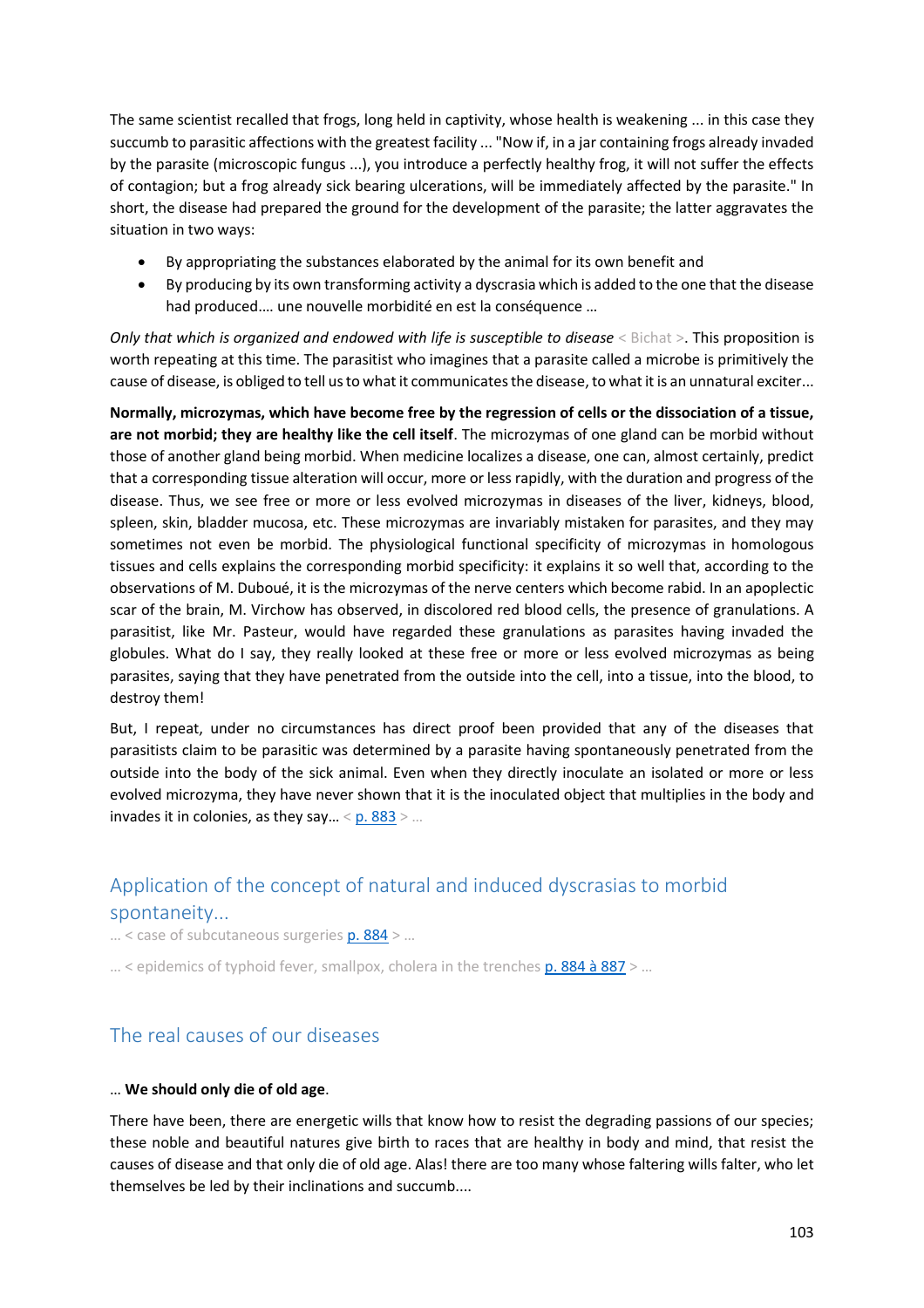Anatomical analysis would not reveal anything particularly characteristic in these dilapidated organisms; it would find the cells with their ordinary form; physico-chemically they are formed of the same matter as the physiologically healthy ones. Their functions are carried out normally, at least in appearance. Doctors, however, know how to recognize them. In them a dyscrasia can quickly be produced, because their microzymas, overworked to excess, easily tend to change function at this or that point of the economy; the dyscrasia becoming generalized, the morbid evolution of another category of microzymas can be the consequence, and the first case of an epidemic is created, without there having been any harmful microbe around...

# Virulence in the parasite system and in the microzyma theory

**The opposition between the parasitic system and the theory of microzyma is so absolute, that the former believing the cause of our diseases to be outside of us, the latter asserts that it is within us, and primitively only within us**.... The fact being demonstrated, as I believe, the system of the parasitists is ruined at the base: there are no specific microbes created for such and such a disease; there are only accidentally, in the air, etc., microzymas that have become morbid in a physiologically constituted organism that becomes sick by a physiological modification of its way of being...

According to Pasteur, a non-virulent microbe can become virulent by passing through several organisms of the same species: it is thus this organism which produces the virulence. In the hypothesis, is this indeed parasitism? But what is virulence? We don't know! Sometimes it is a narcotic; sometimes it is a struggle for existence, between the bacterium and the blood cell which compete for oxygen; between the microbe and the anatomical elements, the latter diverting to its profit certain nutritive materials of the fluids of the economy .... As for the question of knowing why such a microbe virulent for a species and in this species for a race, is not for another species or a race, the system imagines other hypotheses just as fanciful.

The theory of microzyma does not know either what virulence consists of, that is certain; but it has indicated the path that must be followed to discover it. For this research, it has a solid basis in the notion of change of function; it can provide the peremptory proof that this change is physiologically determined...

... < reminder about pancreatic microzyma becoming harmful when injected into the bloodstream [p.891](https://gallica.bnf.fr/ark:/12148/bpt6k65140517/f939.image.r=.langFR) > … But the pancreatic microzyma, ..., can lose what can be called its septicity: it is enough that it is made to putrefy the materials of the fibrin that it has digested; and this makes us understand that, in certain physiological conditions, **a morbid microzyma can cease being so**…

# Parasite system, healing and preventive inoculations

... What happens to the bacteria that invades the sick animal by billions, when the disease ends with the cure? ... What happens to the parasite in the inoculations intended to provide immunity?

#### $... < p. 893$  $... < p. 893$  > ...

The theory of microzyma is able to explain all the difficulties. Indeed, the microzyma is nothing other than the organized substance itself; it is what makes each parcel of the organism alive: it is what makes the egg and all its becoming. The (experimental) notion of change of function explains how it can become morbid and carry away the acquired morbidity; the same notion accounts for the loss of morbidity. The microzyma does not leave the organism, because it is its very living substance, during health as well as during disease: healing is therefore easily conceived. Heredity also: it is the tubercular, scrofulous, syphilitic microzyma, etc. During all the time of the embryonic evolution, the histological faculties predominate in the microzymas; the morbidity, because of the speciality of the environment, is there, if not attenuated, at least momentarily masked. It is even possible during this time and during the young age, by dint of appropriate care and treatment, to bring the microzymas to lose their morbidity, to return to the normal mode and thus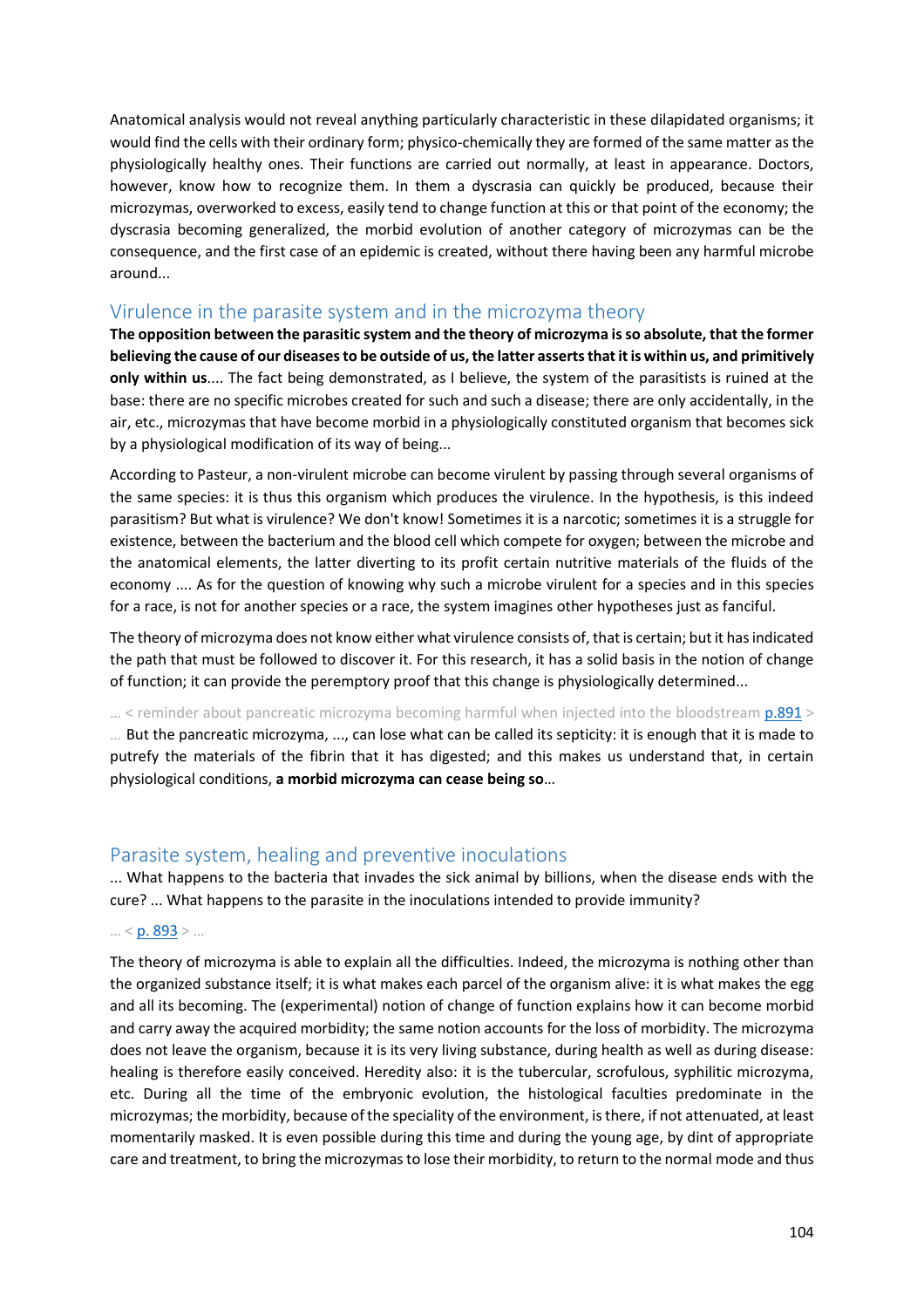to procure the cure. If this is not the case, the disease may break out with intensity at the slightest opportunity.

...

In the theory of microzyma, it is not the vaccinal or smallpox microzyma that multiplies to produce the disease, as I explained to you when I spoke of Mr. Chauveau's experiments on vaccinations by the pulmonary or gastrointestinal route; but a dyscrasia occurs under their influence that determines a change, more or less lasting, in the homologous microzymas of the organism, which prevents them from undergoing a new evolution, and which provides immunity. It is because the microzymas become morbid of a given morbidity, are modified in a certain way that has little or no influence on their essential physiological and chemical properties, that the disease that heals does not recur. Preventive or preservative inoculation brings about a similar modification by a dyscrasia of the same order, without one being able to say, for example, that there is identity between the vaccinal or smallpox microzyma…

 $...$ < remote consequences of arm-to-arm vaccinations p. [897 à 899](https://gallica.bnf.fr/ark:/12148/bpt6k65140517/f945.image.r=.langFR) > ...

# The consequences of vaccinations

… Some observations concerning the hen cholera microbe do not let me but worry for the future of the preventive inoculations of Mr. Pasteur. No, this scientist does not know anything else about attenuated bacteria, except that they are still inoculable and provide immunity! But what about the distant aftermath? Parasitists seem to me to act like empiricists, and when I say that they do not know what they are doing, I have the right to say it; for they neglect the proper, independent, physiologically indestructible and modifiable vitality of the organism's microzymas. They do not even know what happens to their so-called microbes during the process that provides immunity...

We imagine that we are inoculating microzymas with a certain morbidity and we are inoculating the unknown.

**Ah, let's not imitate Prussia, let's not impose the obligation to vaccinate**. Read in Gintrac the adventure of Dr. Hubner, who communicated syphilis with the vaccine! I know that all the young subjects vaccinated by Dr. Hubner did not show the symptom of constitutional syphilis, but that 8 of them were affected by it and that they communicated it to 9 adults! Isn't this appalling? It has been observed that children from another locality, vaccinated with the same virus, were free from any other contagion: but this only proves one thing, that everything does not depend on the vaccine, but especially on the microzymas, that is to say on the diathesis state, of the vaccinated people, to whom the vaccination imparts or does not imprint a given morbid evolution.

...Everything is dangerous in these kinds of experiments, because one does not act on something inert, but because one modifies in a certain way, more or less harmful, the microzymas of the inoculated. …

# Agreement of the microzyma theory with real medicine

… A pathological theory based on that of microzyma would be able to satisfy the philosophical physicians who are almost all attached to the doctrine of Hippocrates. This learned medicine, in fact, which knows so well how to take into account all the circumstances that can alter health: places, airs, waters, foods, the whole of the hygienic conditions of life, medical constitutions; which studies the sick subject in himself as a whole which reacts, tends to its conservation, is susceptible to be affected by purely moral influences ; which affirms that the primary cause of illness is within us and that if external influences have some part in the production of the affection, it is only because they put this cause into action by producing some modification in the living being; yes, this medicine, which has a clear idea of all this because it has deduced